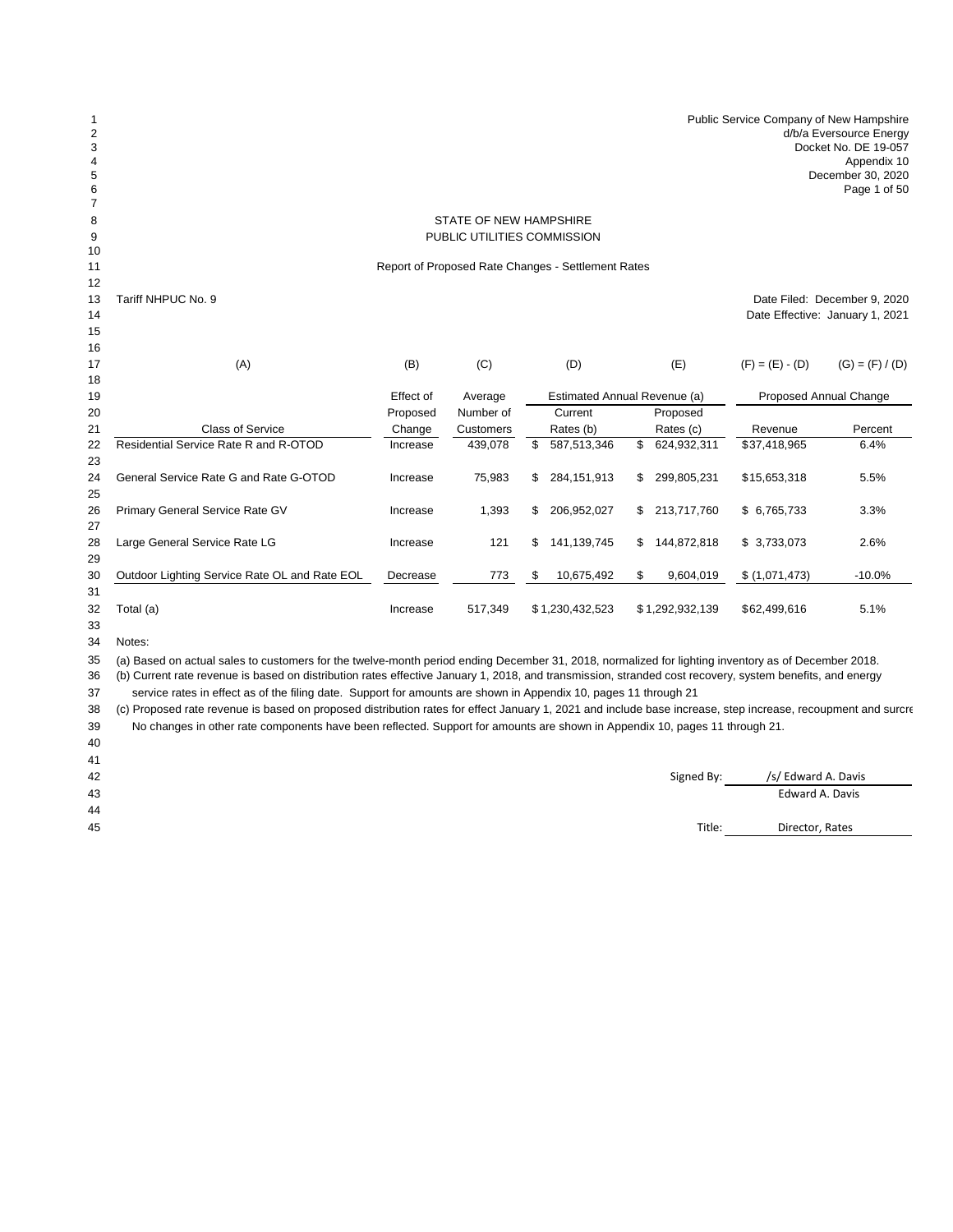| 1<br>$\boldsymbol{2}$<br>3<br>$\overline{4}$<br>5<br>6<br>$\overline{7}$ |                                 |                     |               |                                 |                 |               | Public Service Company of New Hampshire<br>d/b/a Eversource Energy<br>Docket No. DE 19-057<br>Appendix 10<br>December 30, 2020<br>Page 2 of 50 |
|--------------------------------------------------------------------------|---------------------------------|---------------------|---------------|---------------------------------|-----------------|---------------|------------------------------------------------------------------------------------------------------------------------------------------------|
| 8                                                                        |                                 |                     |               | <b>STATE OF NEW HAMPSHIRE</b>   |                 |               |                                                                                                                                                |
| 9                                                                        |                                 |                     |               | PUBLIC UTILITIES COMMISSION     |                 |               |                                                                                                                                                |
| 10<br>11                                                                 |                                 |                     |               | Report of Proposed Rate Changes |                 |               |                                                                                                                                                |
| 12                                                                       |                                 |                     |               | <b>Current Rates</b>            |                 |               |                                                                                                                                                |
| 13                                                                       |                                 |                     |               |                                 |                 |               |                                                                                                                                                |
| 14<br>15                                                                 | Tariff NHPUC No. 9              |                     |               |                                 |                 |               | Date Filed: December 9, 2020<br>Date Effective: January 1, 2021                                                                                |
| 16                                                                       |                                 |                     |               |                                 |                 |               |                                                                                                                                                |
| 17                                                                       | (A)                             | (B)                 | (C)           | (D)                             | (E)             | (F)           | $(G)$ = Sum of $(B)$ to $(F)$                                                                                                                  |
| 18                                                                       |                                 |                     |               |                                 | Current         | Current       |                                                                                                                                                |
| 19                                                                       |                                 | Current             | Current       | Current                         | System          | Energy        | Total                                                                                                                                          |
| 20                                                                       | Class                           | <b>Distribution</b> | Transmission  | <b>SCRC</b>                     | <b>Benefits</b> | Service (b)   | Revenue                                                                                                                                        |
| 21                                                                       |                                 |                     |               |                                 |                 |               |                                                                                                                                                |
| 22<br>23                                                                 | Residential Service Rate R (a)  | \$202,012,310       | \$97,714,996  | \$32,002,049                    | \$24,330,751    | \$231,453,240 | \$<br>587,513,346                                                                                                                              |
| 24                                                                       | General Service Rate G          | 84,312,407          | 49,219,118    | 15,488,590                      | 12,854,042      | 122,277,756   | 284, 151, 913                                                                                                                                  |
| 25                                                                       |                                 |                     |               |                                 |                 |               |                                                                                                                                                |
| 26                                                                       | Primary General Service Rate GV | 36,426,129          | 44,111,953    | 13,492,968                      | 12,396,614      | 100,524,363   | 206,952,027                                                                                                                                    |
| 27                                                                       |                                 |                     |               |                                 |                 |               |                                                                                                                                                |
| 28                                                                       | Large General Service Rate LG   | 20,150,790          | 29,120,817    | 7,079,752                       | 9,308,181       | 75,480,205    | 141,139,745                                                                                                                                    |
| 29                                                                       |                                 |                     |               |                                 |                 |               |                                                                                                                                                |
| 30                                                                       | Outdoor Lighting Rates OL, EOL  | 7,590,790           | 586,558       | 271,903                         | 211,765         | 2,014,476     | 10,675,492                                                                                                                                     |
| 31                                                                       |                                 |                     |               |                                 |                 |               |                                                                                                                                                |
| 32                                                                       | <b>Total Retail</b>             | \$350,492,426       | \$220,753,442 | \$68,335,262                    | \$59,101,353    | \$531,750,040 | \$<br>1,230,432,523                                                                                                                            |
| 33                                                                       |                                 |                     |               |                                 |                 |               |                                                                                                                                                |

 

Notes:

(a) Revenues for Residential Rate R do not include credits issued to qualifying customers under the Residential Electric Assistance Program.

(b) For purposes of this calculation, all customers are assumed to receive service under the Energy Service rate.

(c) Support for amounts shown above is contained in Appendix 10, pages 11 through 21.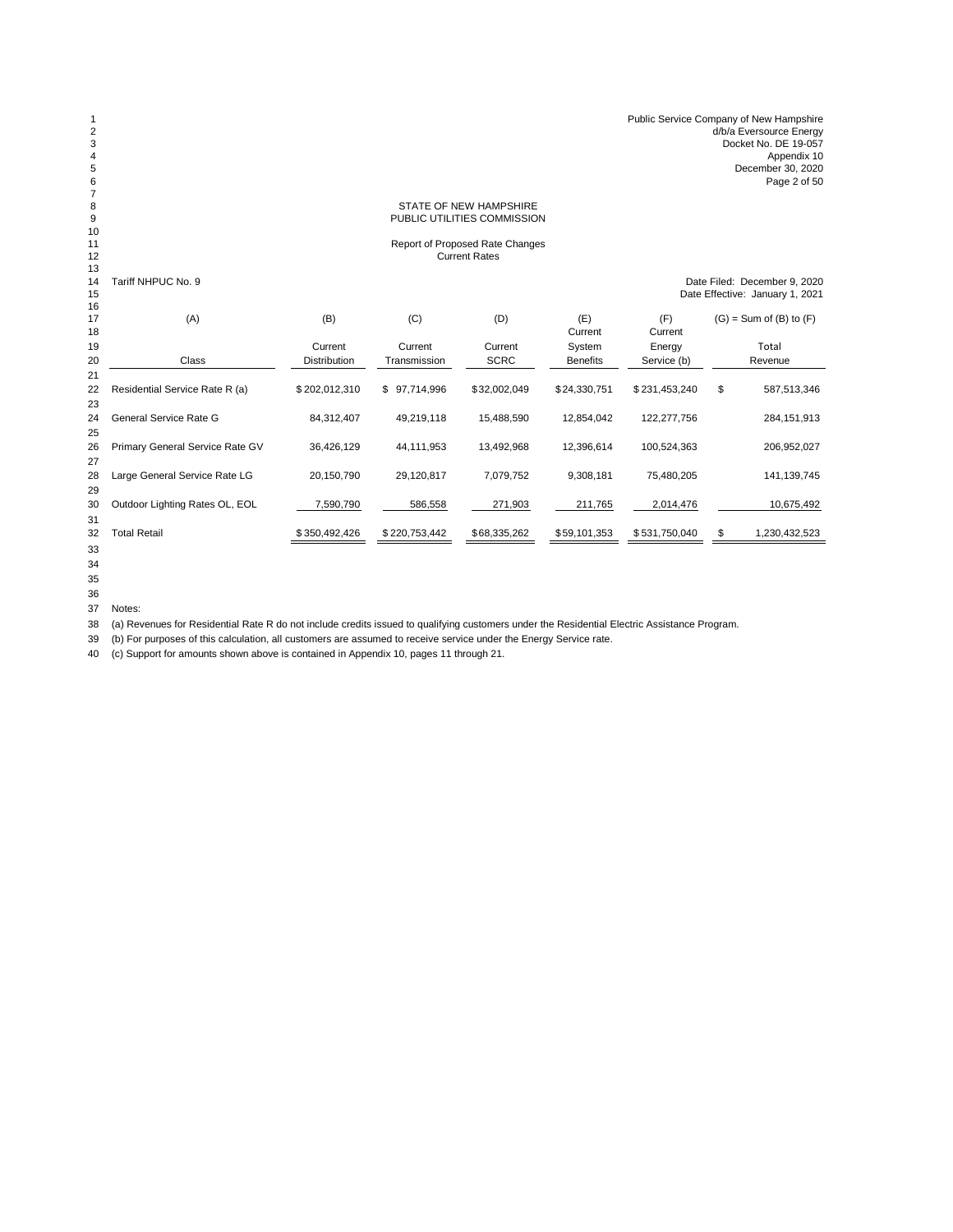### STATE OF NEW HAMPSHIRE PUBLIC UTILITIES COMMISSION

#### Report of Proposed Rate Changes Permanent Rates

<br> $14$ 

14 Tariff NHPUC No. 9 **Date Filed: December 9, 2020**<br>15 Date Effective: January 1, 2021 Date Effective: January 1, 2021

| 16<br>17 | (A)                             | (B)                 | (C)              | (D)          | (E)             | (F)           | $(G)$ = Sum of $(B)$ to $(F)$ |
|----------|---------------------------------|---------------------|------------------|--------------|-----------------|---------------|-------------------------------|
| 18       |                                 | Proposed            |                  |              | Current         | Current       |                               |
| 19       |                                 | Permanent           | Current          | Current      | System          | Energy        | Total                         |
| 20       | Class                           | <b>Distribution</b> | Transmission     | <b>SCRC</b>  | <b>Benefits</b> | Service (b)   | Revenue                       |
| 21       |                                 |                     |                  |              |                 |               |                               |
| 22       | Residential Service Rate R (a)  | \$239,431,275       | 97,714,996<br>\$ | \$32,002,049 | \$24,330,751    | \$231,453,240 | \$<br>624,932,311             |
| 23       |                                 |                     |                  |              |                 |               |                               |
| 24       | General Service Rate G          | 99,965,725          | 49,219,118       | 15,488,590   | 12,854,042      | 122,277,756   | 299,805,231                   |
| 25       |                                 |                     |                  |              |                 |               |                               |
| 26       | Primary General Service Rate GV | 43,191,862          | 44,111,953       | 13,492,968   | 12.396.614      | 100,524,363   | 213,717,760                   |
| 27       |                                 |                     |                  |              |                 |               |                               |
| 28       | Large General Service Rate LG   | 23,883,863          | 29,120,817       | 7,079,752    | 9,308,181       | 75,480,205    | 144,872,818                   |
| 29       |                                 |                     |                  |              |                 |               |                               |
| 30       | Outdoor Lighting Rates OL, EOL  | 6,519,317           | 586,558          | 271,903      | 211,765         | 2,014,476     | 9,604,019                     |
| 31       |                                 |                     |                  |              |                 |               |                               |
| 32       | <b>Total Retail</b>             | \$412,992,042       | \$220,753,442    | \$68,335,262 | \$59,101,353    | \$531,750,040 | \$<br>1,292,932,139           |
| - -      |                                 |                     |                  |              |                 |               |                               |

Notes:

(a) Revenues for Residential Rate R do not include credits issued to qualifying customers under the Residential Electric Assistance Program.

(b) For purposes of this calculation, all customers are assumed to receive service under the Energy Service rate.

(c) Support for amounts shown above is contained in Appendix 10, pages 11 through 21.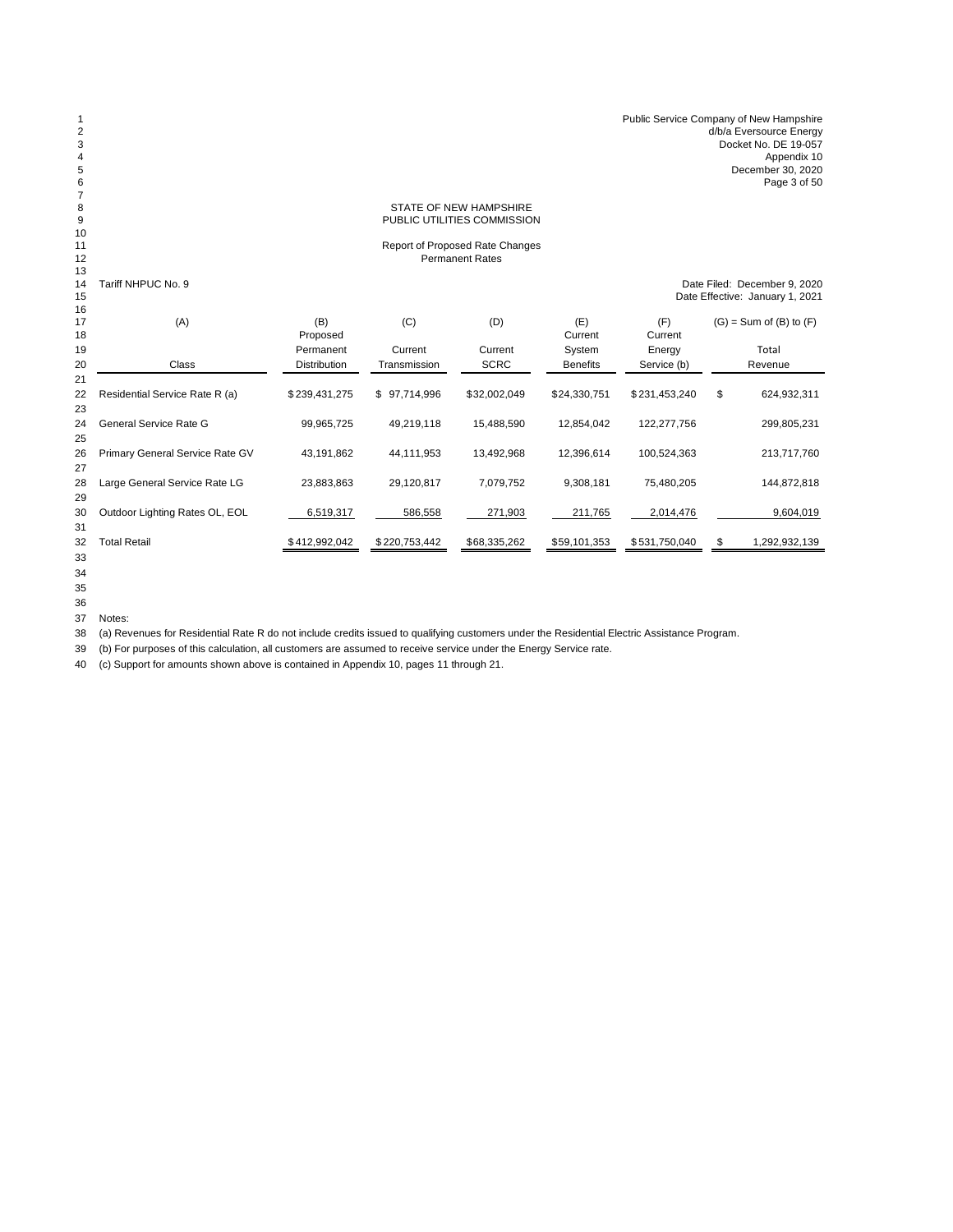| d/b/a Eversource Energy |
|-------------------------|
| Docket No. DE 19-057    |
| Appendix 10             |
| December 30, 2020       |
| Page 4 of 50            |
|                         |

### STATE OF NEW HAMPSHIRE PUBLIC UTILITIES COMMISSION

#### Report of Proposed Rate Changes Incremental Increase/(Decrease)

13<br>14 Tariff NHPUC No. 9

nd Tariff NHPUC No. 9<br>
14 Tariff NHPUC No. 9<br>
15 Date Effective: January 1, 2021 Date Effective: January 1, 2021

| 16<br>17<br>18 | (A)                             | (B)<br>Proposed  | (C)          | (D)         | (E)<br>Current  | (F)<br>Current |             | $(G)$ = Sum of $(B)$ to $(F)$ |             |
|----------------|---------------------------------|------------------|--------------|-------------|-----------------|----------------|-------------|-------------------------------|-------------|
| 19             |                                 | Permanent        | Current      | Current     | System          |                | Energy      |                               | Total       |
| 20<br>21       | Class                           | Distribution (b) | Transmission | <b>SCRC</b> | <b>Benefits</b> |                | Service (c) |                               | Revenue     |
| 22<br>23       | Residential Service Rate R (a)  | \$37,418,965     | \$           | \$          | \$              | \$             |             | \$                            | 37,418,965  |
| 24<br>25       | General Service Rate G          | 15,653,318       |              |             |                 |                |             |                               | 15,653,318  |
| 26<br>27       | Primary General Service Rate GV | 6,765,733        |              |             |                 |                |             |                               | 6,765,733   |
| 28<br>29       | Large General Service Rate LG   | 3,733,073        |              |             |                 |                |             |                               | 3,733,073   |
| 30<br>31       | Outdoor Lighting Rates OL, EOL  | (1,071,473)      |              |             |                 |                |             |                               | (1,071,473) |
| 32<br>ົດ       | <b>Total Retail</b>             | \$62,499,616     | \$           |             |                 |                |             |                               | 62,499,616  |

 

Notes:

(a) Revenues for Residential Rate R do not include credits issued to qualifying customers under the Residential Electric Assistance Program.

(b) Appendix 10, page 3 - Appendix 10, page 2

(c) For purposes of this calculation, all customers are assumed to receive service under the Energy Service rate.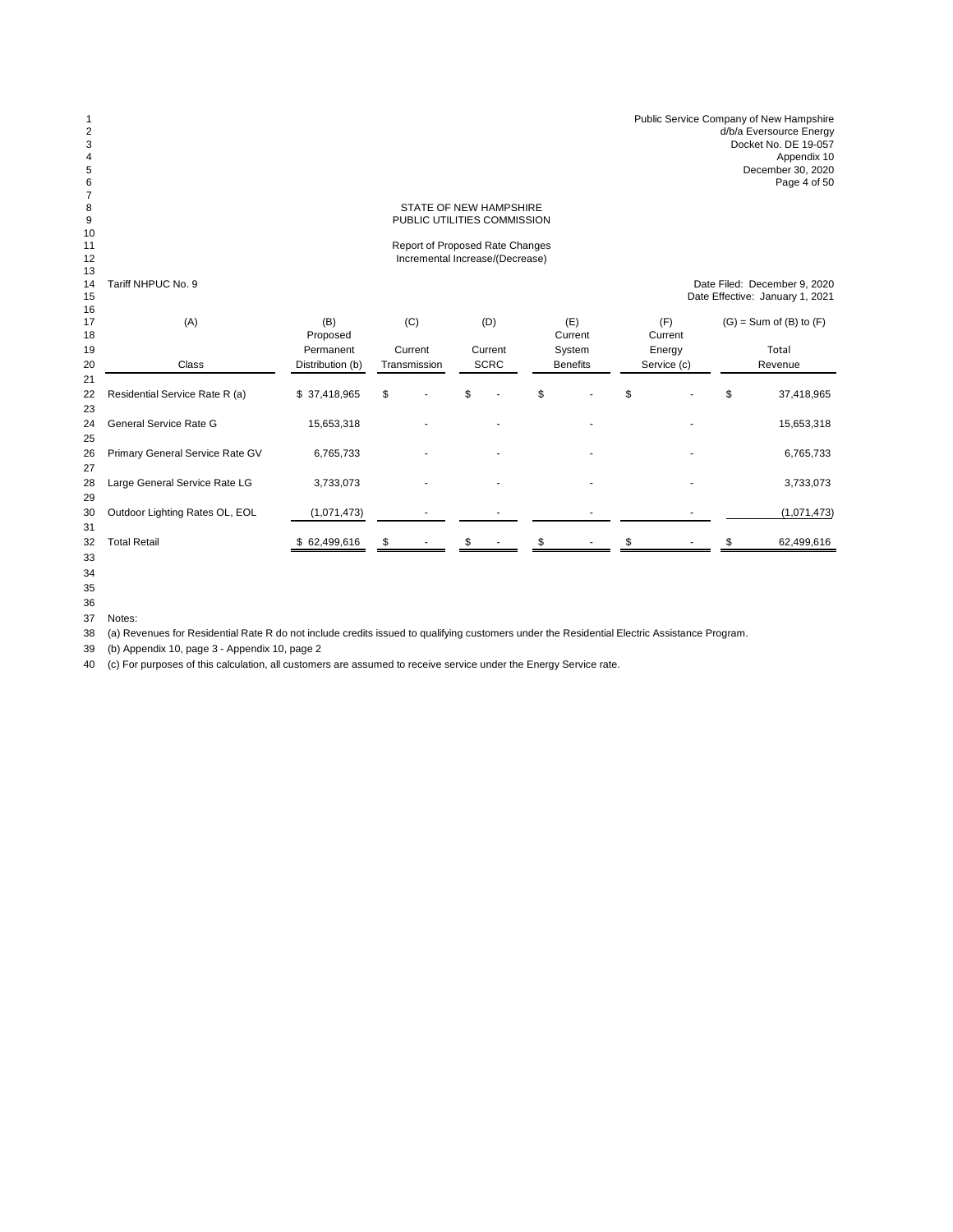| Public Service Company of New Hampshire |
|-----------------------------------------|
| d/b/a Eversource Energy                 |
| Docket No. DE 19-057                    |
| Appendix 10                             |
| December 30, 2020                       |
| Page 5 of 50                            |

# STATE OF NEW HAMPSHIRE PUBLIC UTILITIES COMMISSION

# Report of Proposed Rate Changes Percent Increase/(Decrease)

13<br>14 Tariff NHPUC No. 9

 Tariff NHPUC No. 9 Date Filed: December 9, 2020 Date Effective: January 1, 2021

| 16       |                                 |                  |              |             |                 |                |           |
|----------|---------------------------------|------------------|--------------|-------------|-----------------|----------------|-----------|
| 17<br>18 | (A)                             | (B)<br>Proposed  | (C)          | (D)         | (E)<br>Current  | (F)<br>Current | (G)       |
| 19       |                                 | Permanent        | Current      | Current     | System          | Energy         | Total     |
| 20       | Class                           | Distribution (b) | Transmission | <b>SCRC</b> | <b>Benefits</b> | Service (c)    | Revenue   |
| 21       |                                 |                  |              |             |                 |                |           |
| 22       | Residential Service Rate R (a)  | 18.5%            | 0.0%         | 0.0%        | 0.0%            | 0.0%           | 6.4%      |
| 23       |                                 |                  |              |             |                 |                |           |
| 24       | General Service Rate G          | 18.6%            | 0.0%         | 0.0%        | 0.0%            | 0.0%           | 5.5%      |
| 25       |                                 |                  |              |             |                 |                |           |
| 26       | Primary General Service Rate GV | 18.6%            | 0.0%         | 0.0%        | 0.0%            | 0.0%           | 3.3%      |
| 27       |                                 |                  |              |             |                 |                |           |
| 28       | Large General Service Rate LG   | 18.5%            | 0.0%         | 0.0%        | 0.0%            | 0.0%           | 2.6%      |
| 29       |                                 |                  |              |             |                 |                |           |
| 30       | Outdoor Lighting Rates OL, EOL  | $-14.1%$         | 0.0%         | 0.0%        | 0.0%            | 0.0%           | $-10.0\%$ |
| 31       |                                 |                  |              |             |                 |                |           |
| 32       | <b>Total Retail</b>             | 17.8%            | 0.0%         | 0.0%        | 0.0%            | 0.0%           | 5.1%      |
| $\sim$   |                                 |                  |              |             |                 |                |           |

 

Notes:

(a) Revenues for Residential Rate R do not include credits issued to qualifying customers under the Residential Electric Assistance Program.

(b) Percent change is Appendix 10, page 4, Column (B) / Appendix 10, page 2, Column (B)

(c) For purposes of this calculation, all customers are assumed to receive service under the Energy Service rate.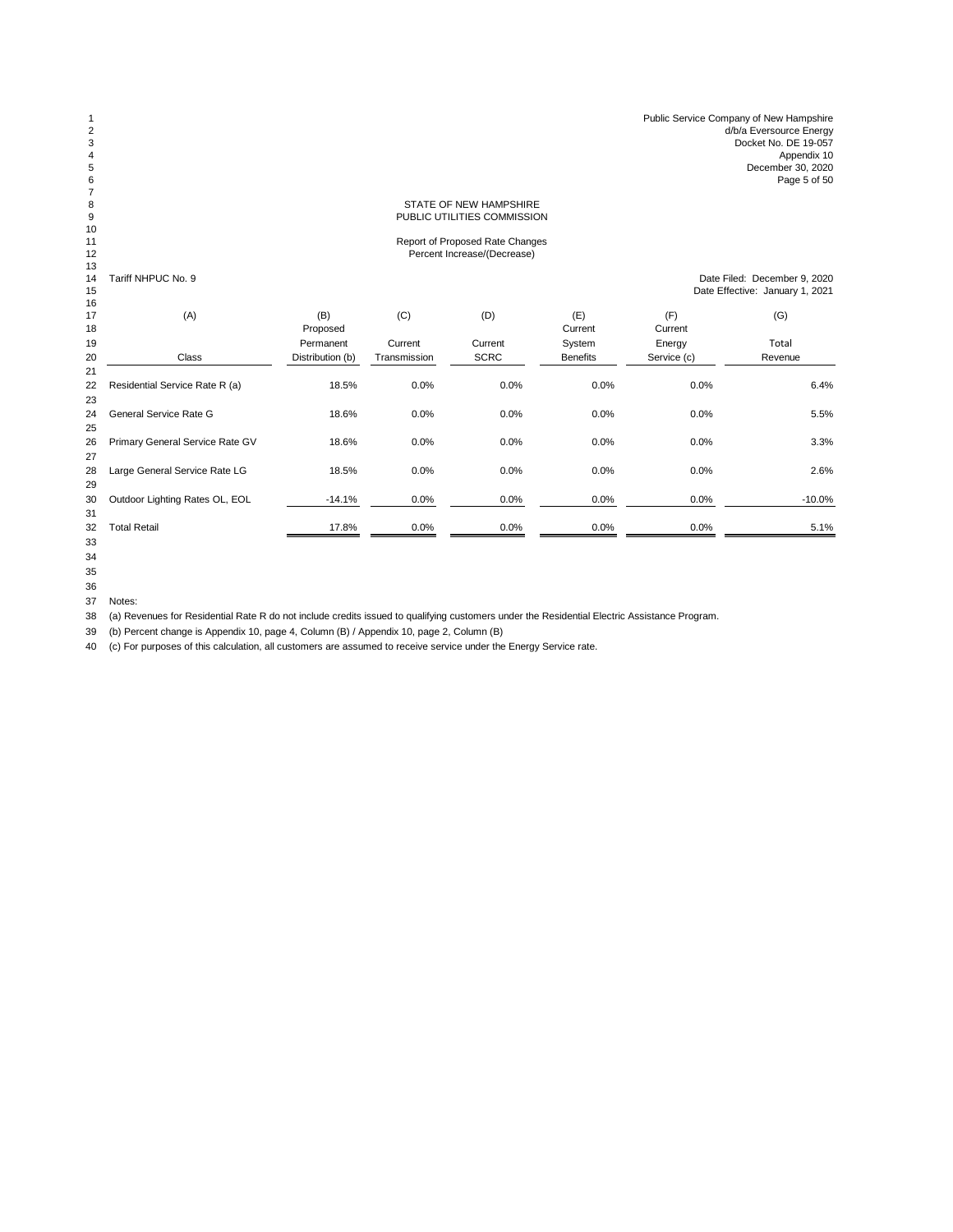Public Service Company of New Hampshire d/b/a Eversource Energy 3 Docket No. DE 19-057 Appendix 10 December 30, 2020 6 Page 6 of 50 Page 6 of 50 Page 6 of 50 Page 6 of 50 Page 6 of 50 Page 6 of 50 Page 6 of 50 Page 6 of 50 Page

## **Distribution Revenue Allocation** 8 **Settlement Rate Year 1**

| 10 |                                                  |   |                 | Source                            |
|----|--------------------------------------------------|---|-----------------|-----------------------------------|
| 11 | Current Rate Distribution Revenue                |   | \$<br>350,492.4 | Col B Line 68                     |
| 12 | <b>Current Streetlighting Revenue</b>            |   | 7,590.8         | Col B Line 66                     |
| 13 | <b>Current Distribution minus Streetlighting</b> |   | 342.901.6       | Line 11 - Line 12                 |
| 14 |                                                  |   |                 |                                   |
| 15 | Permanent Rate Revenue Adjustment                |   | \$<br>44.494.5  | See Settlement                    |
| 16 | <b>Streetlighting Adjustment</b>                 |   | (1,356.0)       | Appendix 10, pages 25 & 26        |
| 17 | Permanent Distribution Increase                  |   | 45,850.5        | Line 15 - Line 16                 |
| 18 |                                                  |   |                 |                                   |
| 19 | <b>Permanent Distribution Revenue</b>            |   | \$<br>394,986.9 | Line $11 +$ Line $15$             |
| 20 | Adjusted Street Lighting Revenue                 |   | 6,234.8         | Line $12 +$ Line 16               |
| 21 | Permanent Distribution minus Streetlighting      |   | 388,752.1       | Line 19 - Line 20                 |
| 22 |                                                  |   |                 |                                   |
| 23 | Permanent Average Rate Change %                  |   | 13.37%          | (Line 21 / Line 13)               |
| 24 |                                                  |   |                 |                                   |
| 25 | Temporary Rate Recoupment                        |   | \$<br>4,857.2   | See Settlement                    |
| 26 | Step 1 Adjustment                                | a | 18,189.1        | See Note a below                  |
| 27 | <b>Customer Surcredit</b>                        |   | (5,020.0)       | See Settlement                    |
| 28 | <b>Total Step &amp; Recoupment</b>               |   | 18,026.3        | Line $25 +$ Line $26 +$ Line $27$ |
| 29 |                                                  |   |                 |                                   |
| 30 | <b>Proposed Distribution Revenue</b>             |   | \$<br>413,013.2 | Line $19 +$ Line 28               |
| 31 |                                                  |   |                 |                                   |
| 32 | Step & Recoupment Average D Rate Change %        |   | 4.56%           | (Line 30 / Line 19)               |
| 33 |                                                  |   |                 |                                   |

| 34                         |                     | Α                                                        | в                                                                    | $C = B$ * Line 23                    | $D = (B+C)^*$ Line 32                    | $E = B + C + D$                                     |                                                            | $G = F - B$               |                                                          | $H = G/A$ $I = F/B$ |
|----------------------------|---------------------|----------------------------------------------------------|----------------------------------------------------------------------|--------------------------------------|------------------------------------------|-----------------------------------------------------|------------------------------------------------------------|---------------------------|----------------------------------------------------------|---------------------|
| 35<br>36<br>37<br>38<br>39 | Rate                | <b>Test Year</b><br>2018<br><b>Billed Sales</b><br>(MWh) | <b>Current Rate</b><br><b>Distribution</b><br>Revenue<br>(Rev \$000) | Permanent<br>D Change<br>(Rev \$000) | Step & Recoup<br>D Change<br>(Rev \$000) | <b>Distribution</b><br><b>Target</b><br>(Rev \$000) | <b>Proposed Rate</b><br><b>Distribution</b><br>(Rev \$000) | (Rev \$000)               | <b>Difference</b><br><b>Proposed vs Current</b><br>c/kWh | % Chq.              |
| 40                         | R                   | 3,144,509                                                | 197,334.9<br>\$                                                      | 26,386.281<br>\$                     | 10,210.1<br>\$                           | 233,931.3<br>S.                                     | 233,917.8<br>\$                                            |                           |                                                          |                     |
| 41                         | R-TOD               | 462                                                      | 34.6                                                                 | 4.6                                  | 1.8                                      | 41.1                                                | 40.5                                                       |                           |                                                          |                     |
| 42<br>43                   |                     | 3,144,971                                                | 197,369.5                                                            | 26,390.9                             | 10,211.9                                 | 233,972.4                                           | 233,958.4                                                  | 36,588.8<br>$\mathcal{S}$ | 1.163                                                    | 18.54%              |
| 44                         | R-WH                | 92,916                                                   | 4,195.3                                                              | 561.0                                | 217.1                                    | 4,973.4                                             | 4,708.1                                                    |                           |                                                          |                     |
| 45                         | G-WH                | 3,379                                                    | 136.8                                                                | 18.3                                 | 7.1                                      | 162.1                                               | 154.0                                                      |                           |                                                          |                     |
| 46<br>47                   | LCS-R<br>LCS-G      | 36,777<br>4,510                                          | 447.5<br>28.9                                                        | 59.8<br>3.9                          | 23.2<br>1.5                              | 530.4<br>34.2                                       | 764.8<br>73.5                                              |                           |                                                          |                     |
| 48<br>49                   |                     | 137,582                                                  | 4,808.4                                                              | 642.9                                | 248.8                                    | 5,700.1                                             | 5,700.4                                                    | 892.1                     | 0.648                                                    | 18.55%              |
| 50                         | G                   | 1,715,822                                                | 83,771.9                                                             | 11,201.4                             | 4,334.4                                  | 99,307.6                                            | 99,292.3                                                   |                           |                                                          |                     |
| 51                         | G-TOD               | 856                                                      | 173.2                                                                | 23.2                                 | 9.0                                      | 205.3                                               | 206.8                                                      |                           |                                                          |                     |
| 52<br>53                   |                     | 1,716,678                                                | 83,945.1                                                             | 11,224.6                             | 4,343.3                                  | 99,513.0                                            | 99,499.1                                                   | 15,554.0                  | 0.906                                                    | 18.53%              |
| 54<br>55                   | G-SH                | 5,452                                                    | 201.7                                                                | 27.0                                 | 10.4                                     | 239.1                                               | 239.1                                                      | 37.4                      | 0.686                                                    | 18.54%              |
| 56<br>57                   | GV                  | 1,665,676                                                | 36,211.5                                                             | 4,842.0                              | 1,873.6                                  | 42,927.1                                            | 42,940.9                                                   | 6,729.4                   | 0.404                                                    | 18.58%              |
| 58<br>59                   | LG                  | 1,172,439                                                | 18,846.4                                                             | 2,520.0                              | 975.1                                    | 22,341.5                                            | 22,335.3                                                   | 3,488.9                   | 0.298                                                    | 18.51%              |
| 60                         | <b>B-GV</b>         | 2,778                                                    | 214.6                                                                | 28.7                                 | 11.1                                     | 254.4                                               | 250.9                                                      |                           |                                                          |                     |
| 61                         | <b>B-LG</b>         | 80,345                                                   | 1,304.4                                                              | 174.4                                | 67.5                                     | 1,546.3                                             | 1,548.5                                                    |                           |                                                          |                     |
| 62<br>63                   |                     | 83,123                                                   | 1,519.0                                                              | 203.1                                | 78.6                                     | 1,800.6                                             | 1,799.5                                                    | 280.5                     | 0.337                                                    | 18.47%              |
| 64                         | EOL                 | 11,371                                                   | 3,081.8                                                              | (1,048.6)                            | 92.8                                     | 2,126.0                                             | 2,126.0                                                    |                           |                                                          |                     |
| 65                         | OL                  | 17,130                                                   | 4,509.0                                                              | (307.4)                              | 191.8                                    | 4,393.3                                             | 4,393.3                                                    |                           |                                                          |                     |
| 66<br>67                   |                     | 28,501                                                   | 7,590.8                                                              | (1,356.0)                            | 284.5                                    | 6,519.3                                             | 6,519.3                                                    | (1,071.5)                 | (3.759)                                                  | $-14.12%$           |
| 68<br>69                   | <b>Total Retail</b> | 7,954,422                                                | 350,492.4<br>\$                                                      | 44,494.5<br>\$                       | 18,026.3<br>\$                           | 413,013.2<br>\$                                     | 412,992.0<br>\$                                            | 62,499.6<br>- \$          | 0.786                                                    | 17.83%              |
| 70                         |                     |                                                          |                                                                      |                                      |                                          | <b>Distribution Target</b>                          | 413,013.2<br>\$.                                           |                           |                                                          |                     |

Difference \$ (21.2)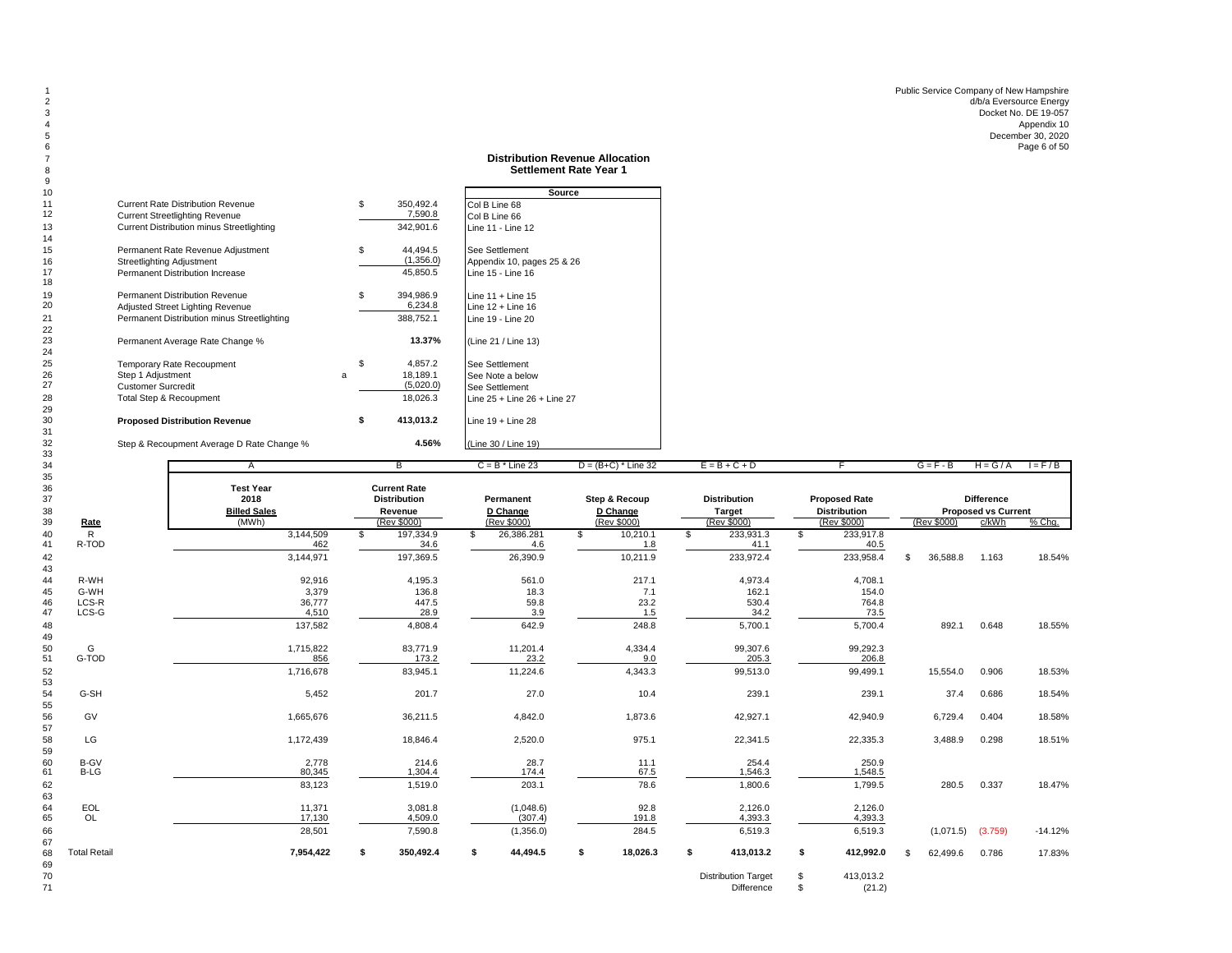| 10                           | SUMMARY OF CURRENT AND PROPOSED DISTRIBUTION RATES |                                                                     |          |                                |          |                                |                                       |                               |                                     |
|------------------------------|----------------------------------------------------|---------------------------------------------------------------------|----------|--------------------------------|----------|--------------------------------|---------------------------------------|-------------------------------|-------------------------------------|
| 11<br>12<br>13<br>14<br>Rate |                                                    | <b>Blocks</b>                                                       |          | Current<br>Rates<br>(01/01/18) |          | Current<br>Rates<br>(08/01/20) | Proposed<br>Rates<br>$(01/01/21)$ (a) |                               | Percent<br>Change                   |
| 15<br>16<br>17<br>18         | R                                                  | Customer charge<br>All KWH                                          | \$       | 12.69<br>0.04141               | \$       | 13.81<br>0.04508               | \$                                    | 13.81<br>0.05116              | 0.00%<br>13.49%                     |
| 19<br>20<br>21               | Uncontrolled<br>Water<br>Heating                   | Meter charge<br>All KWH                                             | \$       | 4.47<br>0.02030                | \$       | 4.87<br>0.02210                | \$                                    | 4.87<br>0.02361               | 0.00%<br>6.83%                      |
| 22<br>23<br>24<br>25<br>26   | Controlled<br>Water<br>Heating                     | Meter charge<br>All KWH                                             | \$       | 7.88<br>0.00120                | \$       | 8.58<br>0.00131                | \$                                    | 6.38<br>0.01241               | $-25.64%$<br>847.33%                |
| 27<br>28<br>29               | R-OTOD                                             | Customer charge                                                     | \$       | 29.47                          | \$       | 32.08                          | \$                                    | 32.08                         | 0.00%                               |
| 30<br>31<br>32               |                                                    | On-peak KWH<br>Off-peak KWH                                         | \$       | 0.13235<br>0.00193             | \$       | 0.14407<br>0.00210             | \$                                    | 0.15015<br>0.00818            | 4.22%<br>289.52%                    |
| 33<br>34<br>35<br>36         | G                                                  | Single phase customer charge<br>Three phase customer charge         | \$       | 14.89<br>29.76                 | \$       | 16.21<br>32.39                 | \$                                    | 16.21<br>32.39                | 0.00%<br>0.00%                      |
| 37<br>38<br>39               |                                                    | Load charge (over 5 KW)<br>First 500 KWH                            | \$<br>\$ | 8.72<br>0.06986                | \$<br>\$ | 9.49<br>0.07604                | \$<br>\$                              | 11.49<br>0.02805              | 21.07%<br>$-63.11%$                 |
| 40<br>41<br>42<br>43         |                                                    | Next 1,000 KWH<br>All additional KWH                                |          | 0.01731<br>0.00612             |          | 0.01884<br>0.00666             |                                       | 0.02268<br>0.01709            | 20.38%<br>156.61%                   |
| 44<br>45<br>46<br>47         | Space<br>Heating                                   | Meter charge<br>All KWH                                             | \$       | 2.98<br>0.03426                | \$       | 3.24<br>0.03729                | \$                                    | 3.24<br>0.04088               | 0.00%<br>9.63%                      |
| 48<br>49<br>50               | G-OTOD                                             | Single phase customer charge<br>Three phase customer charge         | \$       | 38.57<br>55.12                 | \$       | 41.98<br>60.00                 | \$                                    | 41.98<br>60.00                | 0.00%<br>0.00%                      |
| 51<br>52                     |                                                    | Load charge                                                         | \$       | 12.15                          | \$       | 13.23                          | \$                                    | 14.92                         | 12.77%                              |
| 53<br>54<br>55<br>56         |                                                    | On-peak KWH<br>Off-peak KWH                                         |          | 0.04901<br>0.00768             |          | 0.05335<br>0.00836             |                                       | 0.05335<br>0.00836            | 0.00%<br>0.00%                      |
| 57<br>58<br>59<br>60         | LCS                                                | Radio-controlled option<br>8, 10 or 11-hour option<br>Switch option | \$       | 9.11<br>7.88<br>9.11           | \$       | 9.92<br>8.58<br>9.92           | \$                                    | 6.99<br>6.38<br>6.99          | $-29.54%$<br>$-25.64%$<br>$-29.54%$ |
| 61<br>62<br>63<br>64         |                                                    | Radio-controlled option<br>8-hour option<br>10 or 11-hour option    | \$       | 0.00120<br>0.00120<br>0.02448  | \$       | 0.00131<br>0.00131<br>0.02665  | \$                                    | 0.01241<br>0.01241<br>0.02361 | 847.33%<br>847.33%<br>$-11.41%$     |

 

(a) Proposed rates include base change, step 1 increase, recoupment and surcredit adjustment.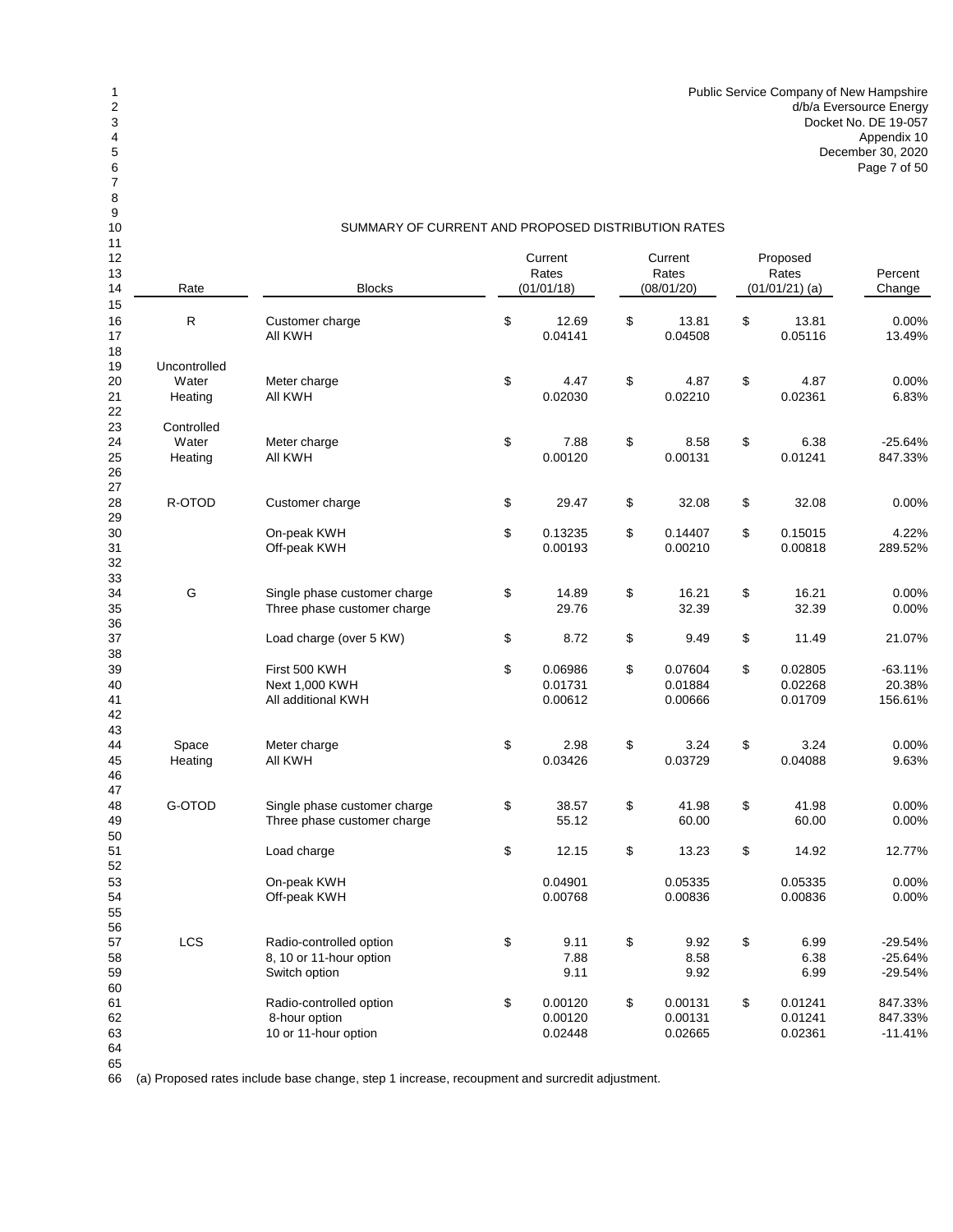| 12<br>13<br>14 |                              |                                             | Current<br>Rates         | Current<br>Rates                    | Proposed<br>Rates        | Percent           |
|----------------|------------------------------|---------------------------------------------|--------------------------|-------------------------------------|--------------------------|-------------------|
| 15             | Rate                         | <b>Blocks</b>                               | (01/01/18)               | (08/01/20)                          | $(01/01/21)$ (a)         | Change            |
| 16<br>17<br>18 | GV                           | Customer charge                             | \$<br>194.03             | \$<br>211.21                        | \$<br>211.21             | 0.00%             |
| 19<br>20<br>21 |                              | First 100 KW<br>All additional KW           | \$<br>5.58<br>5.34       | \$<br>6.07<br>5.81                  | \$<br>6.90<br>6.64       | 13.67%<br>14.29%  |
| 22<br>23<br>24 |                              | First 200,000 KWH<br>All additional KWH     | \$<br>0.00606<br>0.00509 | \$<br>0.00660<br>0.00554            | \$<br>0.00656<br>0.00583 | $-0.61%$<br>5.23% |
| 25<br>26       |                              | Minimum Charge                              | \$<br>893.00             | \$<br>972.00                        | \$<br>1,062.00           | 9.26%             |
| 27<br>28       | LG                           | Customer charge                             | \$<br>606.47             | \$<br>660.15                        | \$<br>660.15             | 0.00%             |
| 29<br>30       |                              | Demand charge                               | \$<br>4.75               | \$<br>5.17                          | \$<br>5.85               | 13.15%            |
| 31<br>32<br>33 |                              | On-peak KWH<br>Off-peak KWH                 | \$<br>0.00508<br>0.00429 | \$<br>0.00553<br>0.00467            | \$<br>0.00554<br>0.00468 | 0.18%<br>0.21%    |
| 34<br>35       |                              | Minimum Charge                              | \$<br>947.00             | \$<br>1,031.00                      | \$<br>1,126.00           | 9.21%             |
| 36<br>37       |                              | Discount for Service at 115kV               | \$<br>(0.43)             | \$<br>(0.47)                        | \$<br>(0.51)             | 8.51%             |
| 38<br>39<br>40 | B<br>Service at<br>less than | Administrative charge<br>Translation charge | \$<br>341.84<br>57.34    | \$<br>372.10<br>62.42               | \$<br>372.10<br>62.42    | 0.00%<br>0.00%    |
| 41<br>42       | 115 KV                       | Demand charge                               | \$<br>4.48               | \$<br>4.88                          | \$<br>5.37               | 10.04%            |
| 43<br>44       |                              | All KWH                                     |                          | Energy charges in the standard rate |                          |                   |
| 45<br>46<br>47 | B<br>Service at<br>115 KV    | Administrative charge<br>Translation charge | \$<br>341.84<br>57.34    | \$<br>372.10<br>62.42               | \$<br>372.10<br>62.42    | 0.00%<br>0.00%    |
| 48<br>49       | or higher                    | Demand charge                               |                          | Not applicable                      |                          |                   |
| 50<br>51       |                              | All KWH                                     |                          | Not applicable                      |                          |                   |

(a) Proposed rates include base change, step 1 increase, recoupment and surcredit adjustment.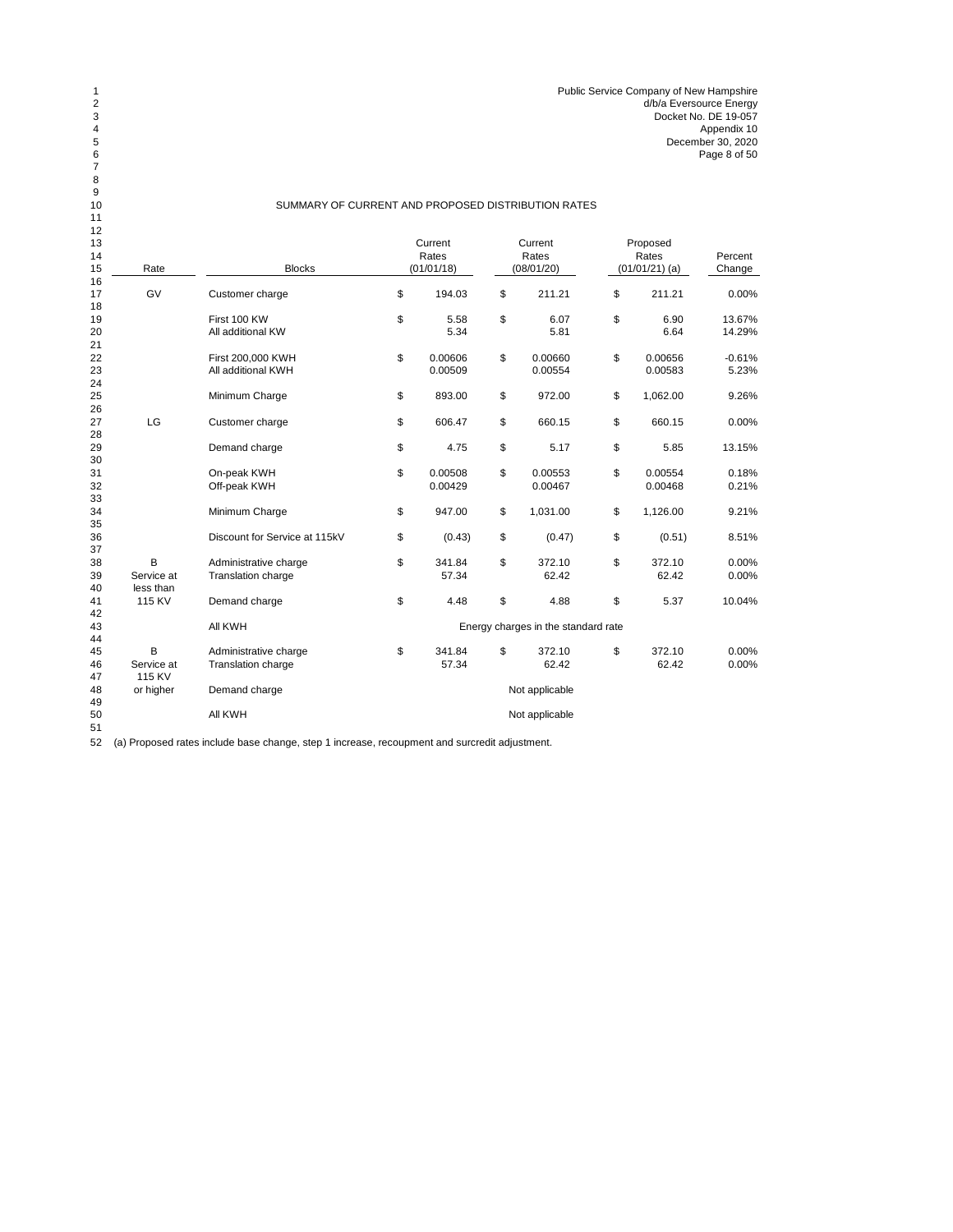| d/b/a Eversource Energy |
|-------------------------|
| Docket No. DE 19-057    |
| Appendix 10             |
| December 30, 2020       |
| Page 9 of 50            |
|                         |

Outdoor Lighting Service Rate OL

| 15       |                                                     |         |       |             |             |                  |           |
|----------|-----------------------------------------------------|---------|-------|-------------|-------------|------------------|-----------|
| 16       |                                                     |         |       | Current     | Current     | Proposed         |           |
| 17       |                                                     |         |       | Rates       | Rates       | Rates            | Percent   |
| 18       |                                                     | Lumens  | Watts | (01/01/18)  | (08/01/20)  | $(01/01/21)$ (a) | Change    |
| 19       |                                                     |         |       |             |             |                  |           |
| 20       |                                                     |         |       |             |             |                  |           |
| 21       | For new and existing installations                  |         |       |             |             |                  |           |
| 22       | High Pressure Sodium                                | 4,000   | 50    | \$<br>15.83 | \$<br>17.23 | \$<br>15.42      | $-10.48%$ |
| 23       |                                                     | 5,800   | 70    | 15.83       | 17.23       | 15.42            | $-10.48%$ |
| 24       |                                                     | 9,500   | 100   | 21.05       | 22.91       | 20.51            | $-10.48%$ |
| 25       |                                                     | 16,000  | 150   | 29.77       | 32.41       | 29.01            | $-10.50%$ |
| 26       |                                                     | 30,000  | 250   | 30.51       | 33.21       | 29.73            | $-10.49%$ |
| 27       |                                                     | 50,000  | 400   | 30.85       | 33.58       | 30.06            | $-10.49%$ |
| 28       |                                                     | 130,000 | 1,000 | 49.51       | 53.89       | 48.24            | $-10.48%$ |
| 29       |                                                     |         |       |             |             |                  |           |
| 30       | <b>Metal Halide</b>                                 | 5,000   | 70    | 16.51       | 17.97       | 16.09            | $-10.48%$ |
| 31       |                                                     | 8,000   | 100   | 22.60       | 24.60       | 22.02            | $-10.49%$ |
| 32       |                                                     | 13,000  | 150   | 31.01       | 33.76       | 30.21            | $-10.50%$ |
| 33       |                                                     | 13,500  | 175   | 31.67       | 34.37       | 30.86            | $-10.22%$ |
| 34       |                                                     | 20,000  | 250   | 31.67       | 34.47       | 30.86            | $-10.48%$ |
| 35       |                                                     | 36,000  | 400   | 31.96       | 34.79       | 31.14            | $-10.49%$ |
| 36       |                                                     | 100,000 | 1,000 | 47.91       | 52.15       | 46.68            | $-10.49%$ |
| 37       |                                                     |         |       |             |             |                  |           |
| 38       | Light Emitting Diode (LED)                          | 2,500   | 28    |             |             | 10.18            |           |
| 39       |                                                     | 4,100   | 36    |             |             | 10.16            |           |
| 40       |                                                     | 4,800   | 51    |             |             | 10.32            |           |
| 41       |                                                     | 8,500   | 92    |             |             | 11.35            |           |
| 42       |                                                     | 13,300  | 142   |             |             | 12.54            |           |
| 43       |                                                     | 24,500  | 220   |             |             | 15.72            |           |
| 44       |                                                     |         |       |             |             |                  |           |
| 45       | For existing installations only                     |         |       |             |             |                  |           |
| 46       | Incandescent                                        | 600     | 105   | 9.12        | 9.93        | 8.89             | $-10.51%$ |
| 47       |                                                     | 1,000   | 105   | 10.18       | 11.08       | 9.92             | $-10.48%$ |
| 48       |                                                     | 2,500   | 205   | 13.06       | 14.22       | 12.73            | $-10.51%$ |
| 49       |                                                     | 6,000   | 448   | 22.44       | 24.43       | 21.86            | $-10.50%$ |
| 50       |                                                     |         |       |             |             |                  |           |
| 51       | Mercury                                             | 3,500   | 100   | 13.96       | 15.20       | 13.60            | $-10.51%$ |
| 52       |                                                     | 7,000   | 175   | 16.80       | 18.29       | 16.37            | $-10.50%$ |
| 53       |                                                     | 11,000  | 250   | 20.77       | 22.61       | 20.24            | $-10.49%$ |
| 54       |                                                     | 15,000  | 400   | 23.76       | 25.86       | 23.15            | $-10.48%$ |
| 55       |                                                     | 20,000  | 400   | 25.65       | 27.92       | 24.99            | $-10.49%$ |
| 56       |                                                     | 56,000  | 1,000 | 40.77       | 44.38       | 39.72            | $-10.49%$ |
| 57       |                                                     |         |       |             |             |                  |           |
|          | Fluorescent                                         | 20,000  | 330   | 34.79       | 37.87       | 33.90            | $-10.49%$ |
| 58<br>59 |                                                     |         |       |             |             |                  |           |
| 60       |                                                     |         |       |             |             |                  |           |
| 61       | High Pressure Sodium in existing mercury luminaires |         | 150   | 21.77       | 23.70       | 21.21            | $-10.50%$ |
|          |                                                     | 12,000  |       |             |             |                  |           |
| 62       |                                                     | 34,200  | 360   | 27.87       | 30.34       | 27.16            | $-10.50%$ |
| 63       |                                                     |         |       |             |             |                  |           |

(a) Proposed rates include base change, step 1 increase, recoupment and surcredit adjustment.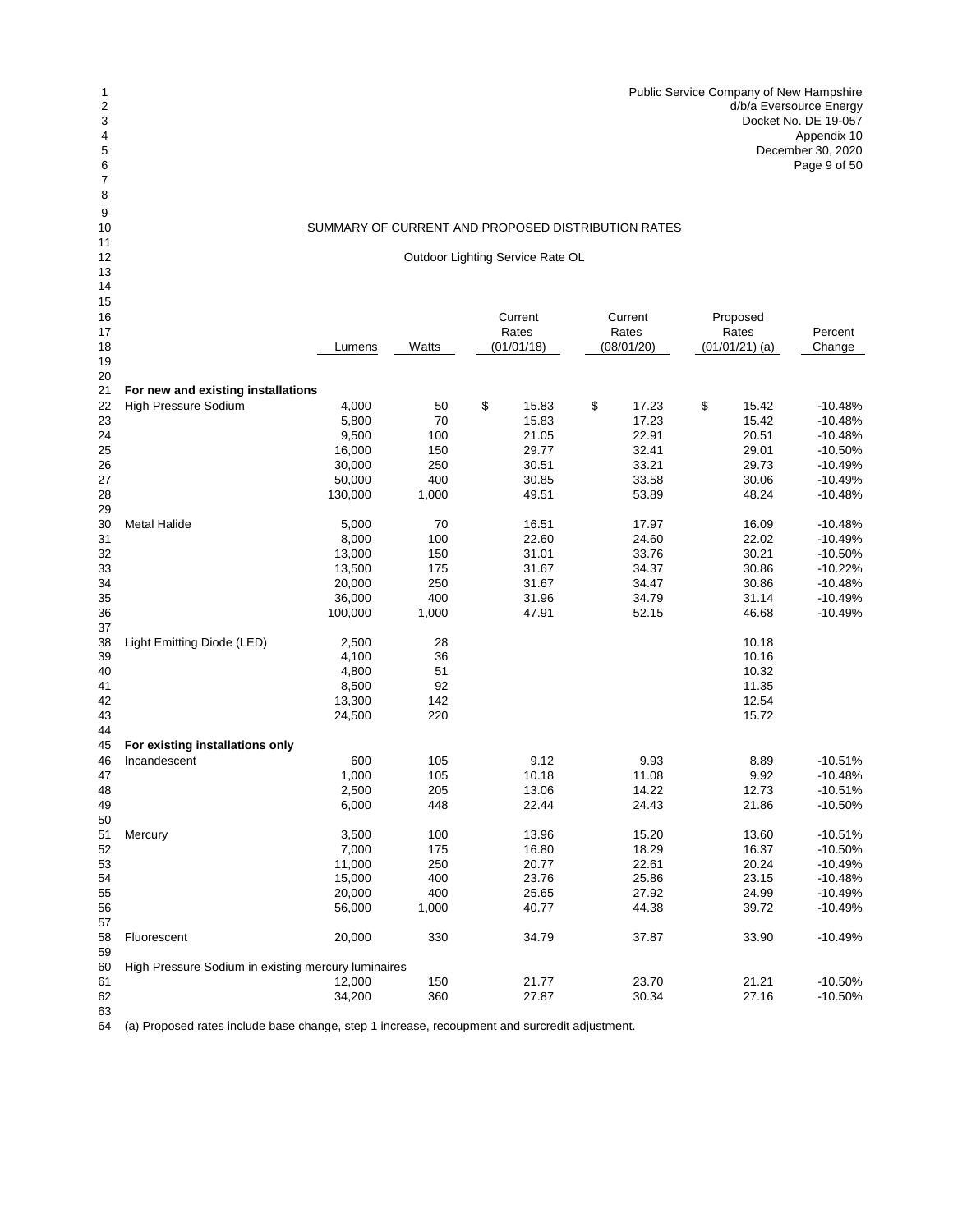Energy Efficient Outdoor Lighting Service Rate EOL

| 15       |                                                      |                    |       |               |               |                  |           |
|----------|------------------------------------------------------|--------------------|-------|---------------|---------------|------------------|-----------|
| 16<br>17 |                                                      |                    |       | Current       | Current       | Proposed         |           |
|          |                                                      |                    |       | Rates         | Rates         | Rates            | Percent   |
| 18       |                                                      | Lumens             | Watts | (01/01/18)    | (08/01/20)    | $(01/01/21)$ (a) | Change    |
| 19       |                                                      |                    |       |               |               |                  |           |
| 20       |                                                      |                    |       |               |               |                  |           |
| 21       | High Pressure Sodium                                 | 4,000              | 50    | \$<br>8.42    | \$<br>9.17    | \$<br>6.31       | $-31.23%$ |
| 22       |                                                      | 5,800              | 70    | 8.42          | 9.17          | 6.61             | $-27.88%$ |
| 23       |                                                      | 9,500              | 100   | 10.36         | 11.28         | 7.04             | $-37.62%$ |
| 24       |                                                      | 16,000             | 150   | 11.39         | 12.40         | 7.69             | $-37.97%$ |
| 25       |                                                      | 30,000             | 250   | 11.39         | 12.40         | 8.92             | $-28.07%$ |
| 26       |                                                      | 50,000             | 400   | 11.76         | 12.80         | 10.62            | $-17.02%$ |
| 27       |                                                      | 130,000            | 1,000 | 22.32         | 24.30         | 17.30            | $-28.82%$ |
| 28       |                                                      |                    |       |               |               |                  |           |
| 29       | <b>Metal Halide</b>                                  | 5,000              | 70    | 8.75          | 9.52          | 6.63             | $-30.31%$ |
| 30       |                                                      | 8,000              | 100   | 11.57         | 12.59         | 6.97             | $-44.62%$ |
| 31       |                                                      | 13,000             | 150   | 12.35         | 13.44         | 7.70             | $-42.69%$ |
| 32       |                                                      | 13,500             | 175   | 13.00         | 14.15         | 7.87             | $-44.37%$ |
| 33       |                                                      | 20,000             | 250   | 13.22         | 14.39         | 8.74             | $-39.27%$ |
| 34       |                                                      | 36,000             | 400   | 13.59         | 14.79         | 10.45            | $-29.33%$ |
| 35       |                                                      | 100,000            | 1,000 | 24.21         | 26.35         | 17.12            | $-35.04%$ |
| 36       |                                                      |                    |       |               |               |                  |           |
| 37       | LED's and other technologies accepted by the Company |                    |       |               |               |                  |           |
| 38       |                                                      | Per fixture charge |       | 3.37          | 3.67          | 3.20             | $-12.86%$ |
|          |                                                      |                    |       |               |               |                  |           |
| 39       |                                                      | Per watt charge    |       | \$<br>0.05130 | \$<br>0.05580 | \$<br>0.01058    | $-81.04%$ |
| 40       |                                                      |                    |       |               |               |                  |           |

 (a) Proposed rates include base change, step 1 increase, recoupment and surcredit adjustment.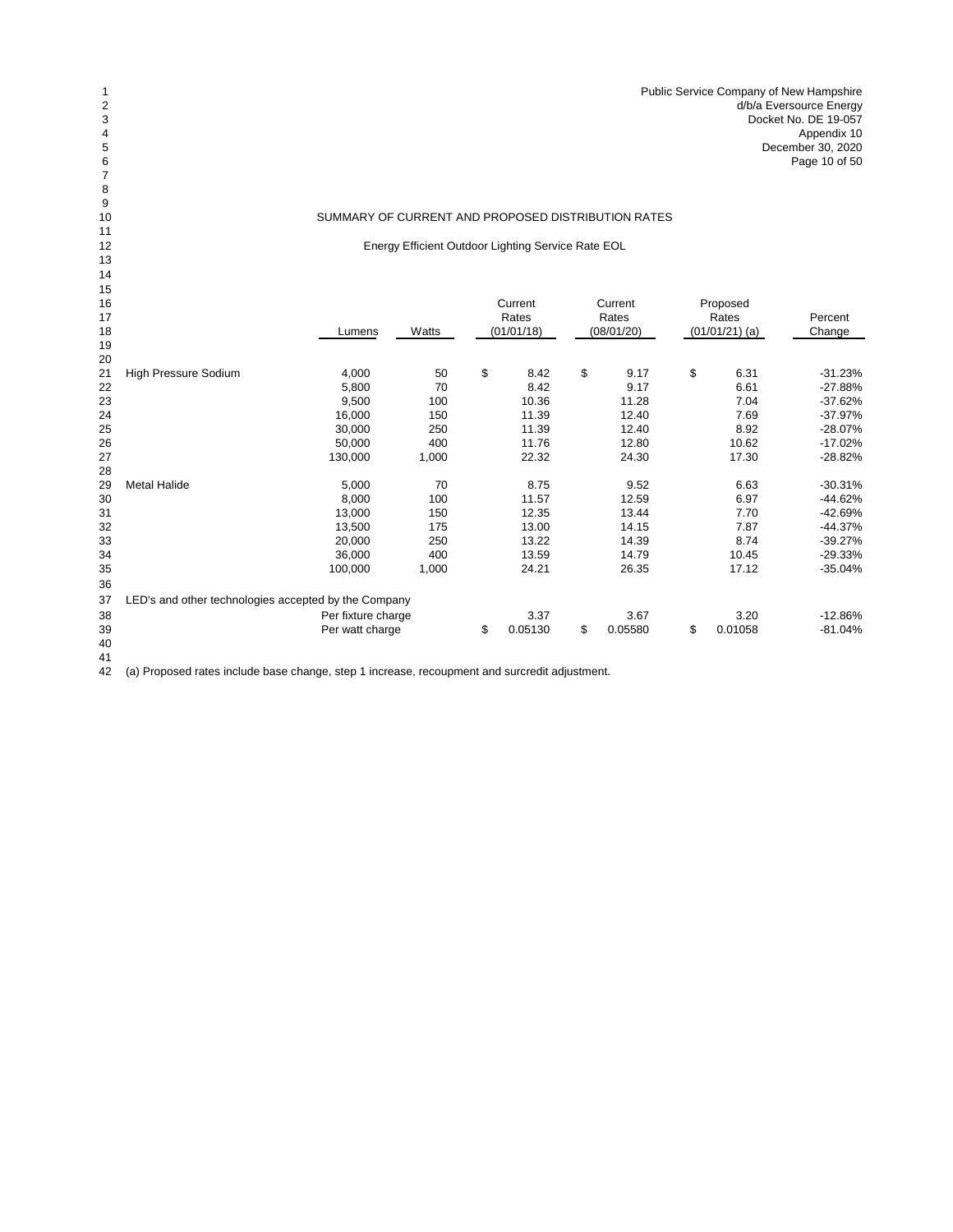1 Public Service Company of New Hampshire<br>2 d/b/a Eversource Energy<br>3 Docket No. DE 19-057 d/b/a Eversource Energy Docket No. DE 19-057 Appendix 10 December 30, 2020 Page 11 of 50

## **Summary of Revenues by Type and Class**

| 9  |              |                     |              |                         |            |             |               |
|----|--------------|---------------------|--------------|-------------------------|------------|-------------|---------------|
| 10 |              |                     |              | <b>Current Revenues</b> |            |             |               |
| 11 |              | <b>Distribution</b> | Transmission | <b>SCRC</b>             | <b>SBC</b> | Energy      | Total         |
| 12 | Rate R       | 197,334,891         | 94,681,175   | 30,879,081              | 23,363,704 | 222,253,918 | 568,512,769   |
| 13 | Rate R CWH   | 24,218              | 12,698       | 3,094                   | 4,047      | 38,501      | 82,558        |
| 14 | Rate R UWH   | 4,171,103           | 2,153,177    | 907,087                 | 686,319    | 6,528,810   | 14,446,496    |
| 15 | Rate R LCS   | 447,452             | 857,268      | 208,892                 | 273,252    | 2,599,391   | 4,386,255     |
| 16 | Rate R OTOD  | 34,646              | 10,678       | 3,895                   | 3,429      | 32,620      | 85,268        |
| 17 | Rate R       | 202,012,310         | 97,714,996   | 32,002,049              | 24,330,751 | 231,453,240 | 587,513,346   |
| 18 |              |                     |              |                         |            |             |               |
| 19 | Rate G       | 83,771,868          | 48,826,887   | 15,361,851              | 12,748,559 | 121,274,312 | 281,983,477   |
| 20 | Rate G CWH   |                     |              |                         |            |             |               |
| 21 | Rate G UWH   | 136,750             | 78,771       | 31,225                  | 25,108     | 238,849     | 510,703       |
| 22 | Rate G LCS   | 28,868              | 105,125      | 23,993                  | 33,508     | 318,758     | 510,252       |
| 23 | Rate G Space | 201,725             | 153,034      | 63,187                  | 40,507     | 385,338     | 843,791       |
| 24 | Rate G OTOD  | 173,196             | 55,301       | 8,334                   | 6,360      | 60,499      | 303,690       |
| 25 | Rate G       | 84,312,407          | 49,219,118   | 15,488,590              | 12,854,042 | 122,277,756 | 284,151,913   |
| 26 |              |                     |              |                         |            |             |               |
| 27 | Rate GV      | 36,426,129          | 44,111,953   | 13,492,968              | 12,396,614 | 100,524,363 | 206,952,027   |
| 28 |              |                     |              |                         |            |             |               |
| 29 | Rate LG      | 20,150,790          | 29,120,817   | 7,079,752               | 9,308,181  | 75,480,205  | 141,139,745   |
| 30 |              |                     |              |                         |            |             |               |
| 31 | Rate OL/EOL  | 7,590,790           | 586,558      | 271,903                 | 211,765    | 2,014,476   | 10,675,492    |
| 32 |              |                     |              |                         |            |             |               |
| 33 | TOTAL        | 350,492,426         | 220,753,442  | 68,335,262              | 59,101,353 | 531,750,040 | 1,230,432,523 |
| 34 |              |                     |              |                         |            |             |               |

| 35 |              |                     |              | <b>Proposed Revenues</b> |            |             |               |
|----|--------------|---------------------|--------------|--------------------------|------------|-------------|---------------|
| 36 |              | <b>Distribution</b> | Transmission | <b>SCRC</b>              | <b>SBC</b> | Energy      | Total         |
| 37 | Rate R       | 233,917,833         | 94,681,175   | 30,879,081               | 23,363,704 | 222,253,918 | 605,095,711   |
| 38 | Rate R CWH   | 25,839              | 12,698       | 3,094                    | 4,047      | 38,501      | 84,179        |
| 39 | Rate R UWH   | 4,682,307           | 2,153,177    | 907,087                  | 686,319    | 6,528,810   | 14,957,700    |
| 40 | Rate R LCS   | 764,776             | 857,268      | 208,892                  | 273,252    | 2,599,391   | 4,703,579     |
| 41 | Rate R OTOD  | 40,520              | 10,678       | 3,895                    | 3,429      | 32,620      | 91,142        |
| 42 | Rate R       | 239,431,275         | 97,714,996   | 32,002,049               | 24,330,751 | 231,453,240 | 624,932,311   |
| 43 |              |                     |              |                          |            |             |               |
| 44 | Rate G       | 99,292,251          | 48,826,887   | 15,361,851               | 12,748,559 | 121,274,312 | 297,503,860   |
| 45 | Rate G CWH   |                     |              |                          |            |             |               |
| 46 | Rate G UWH   | 154,033             | 78,771       | 31,225                   | 25,108     | 238,849     | 527,986       |
| 47 | Rate G LCS   | 73,491              | 105,125      | 23,993                   | 33,508     | 318,758     | 554,875       |
| 48 | Rate G Space | 239,120             | 153,034      | 63,187                   | 40,507     | 385,338     | 881,186       |
| 49 | Rate G OTOD  | 206,830             | 55,301       | 8,334                    | 6,360      | 60,499      | 337,324       |
| 50 | Rate G       | 99,965,725          | 49,219,118   | 15,488,590               | 12,854,042 | 122,277,756 | 299,805,231   |
| 51 |              |                     |              |                          |            |             |               |
| 52 | Rate GV      | 43,191,862          | 44,111,953   | 13,492,968               | 12,396,614 | 100,524,363 | 213,717,760   |
| 53 |              |                     |              |                          |            |             |               |
| 54 | Rate LG      | 23,883,863          | 29,120,817   | 7,079,752                | 9,308,181  | 75,480,205  | 144,872,818   |
| 55 |              |                     |              |                          |            |             |               |
| 56 | Rate OL/EOL  | 6,519,317           | 586,558      | 271,903                  | 211,765    | 2,014,476   | 9,604,019     |
| 57 |              |                     |              |                          |            |             |               |
| 58 | <b>TOTAL</b> | 412,992,042         | 220,753,442  | 68,335,262               | 59,101,353 | 531,750,040 | 1,292,932,139 |
| 59 |              |                     |              |                          |            |             |               |

Source of data is Appendix 10, pages 12 through 21

4<br>5<br>6<br>7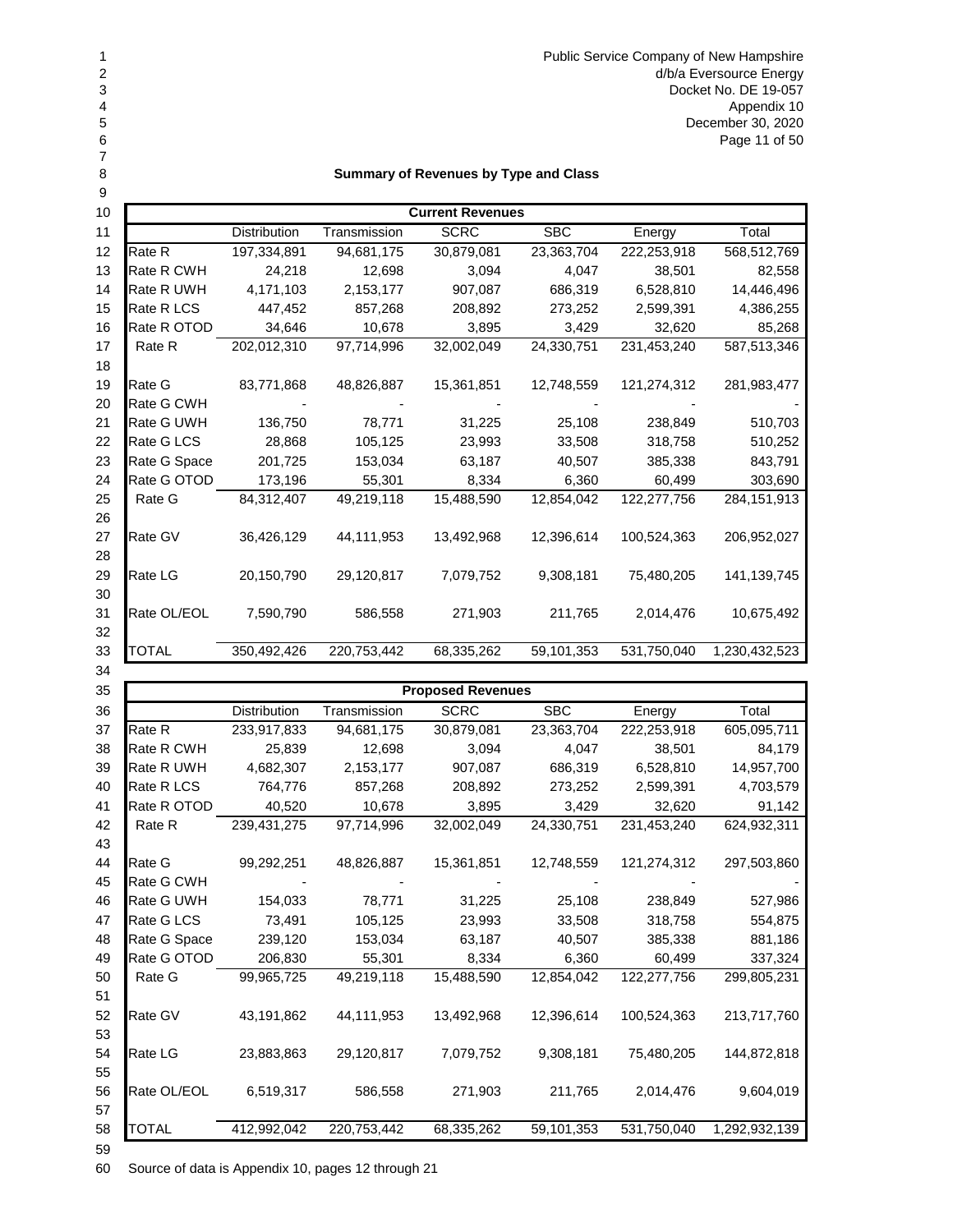Public Service Company of New Hampshire d/b/a Eversource Energy Docket No. DE 19-057 Appendix 10 December 30, 2020 Page 12 of 50 <br> $12$ 12 (A) (A) (B) (C) = (A) x (B) (D) (E) = (A) x (D) (F) = (E) - (C) (G) = (F) / (C) Billing Current Current Proposed Proposed Determinants Rate Revenues Rate Revenues Difference % Chg **Customer Charge** Customer Charge 5,289,264 \$ 12.69 \$ 67,120,760 \$ 13.81 \$ 73,044,736 \$ 5,923,976 8.83% **Energy Charge All kWh** 3,144,509,315 Distribution \$ 0.04141 \$ 130,214,131 \$ 0.05116 \$ 160,873,097 \$ 30,658,966 23.55% Transmission 0.03011 94,681,175 0.03011 94,681,175 - 0.00% 21 Stranded Cost Recovery Charge 20 20 200982 30,879,081 0.00982 30,879,081 30,879,081 22<br>22 System Benefits Charge 22 30,879,081 23,363,704 0.00743 23,363,704 23,363,704 20,00% 22 System Benefits Charge Company of Company of the company of the company of the company of the company of the company of the company of the company of the company of the company of the company of the company of the compa Energy Service Charge  $\frac{24}{25}$ 25 Distribution Impact Only \$ 0.06276 \$ 197,334,891 \$ 0.07439 \$ 233,917,833 \$ 36,582,942 18.54% Total Change \$ 0.18080 \$ 568,512,769 \$ 0.19243 \$ 605,095,711 \$ 36,582,942 6.43% 30<br>31 **Customer Charge** Customer Charge 513,638 \$ 4.47 \$ 2,295,964 \$ 4.87 \$ 2,501,419 \$ 205,455 8.95% **Energy Charge All kWh** 92,371,389 Distribution \$ 0.02030 \$ 1,875,139 \$ 0.02361 \$ 2,180,888 \$ 305,749 16.31% Transmission 0.02331 2,153,177 0.02331 2,153,177 - 0.00% 37 Stranded Cost Recovery Charge 2000 0.00982 907,087 0.00982 907,087 0.00982 907,087 0.00982 907,087 0.00%<br>38 System Benefits Charge 2000 0.00% 0.00743 686,319 0.00743 686,319 0.00743 686,319 0.00% 38 System Benefits Charge<br>39 Energy Service Charge Energy Service Charge 0.07068 6,528,810 0.07068 6,528,810 - 0.00% 41 Distribution Impact Only **12.26%**<br>42 Total Change **12.26%**<br>42 Total Change 19 12.04 **12.26%** \$ 0.16640 \$ 14.446,496 \$ 0.16193 \$ 14.957,700 \$ 511,204 3.54% Total Change \$ 0.15640 \$ 14,446,496 \$ 0.16193 \$ 14,957,700 \$ 511,204 3.54% **Customer Charge** Customer Charge 2,990 \$ 7.88 \$ 23,564 \$ 6.38 \$ 19,079 \$ (4,485) -19.04% 50 **Energy Charge All kWh** 544,730<br>51 Distribution Distribution \$ 0.00120 \$ 654 \$ 0.01241 \$ 6,760 \$ 6,106 934.17% Transmission 0.02331 12,698 0.02331 12,698 - 0.00% 53 Stranded Cost Recovery Charge 0.00% 0.00568 3,094 0.00568 3,094 3,094 - 0.00% 3,094 0.00% 0.00% 3,094 0.00<br>54 System Benefits Charge 0.00% 0.00743 0.00743 4,047 0.00743 4,047 0.00743 4,047 0.00% 54 System Benefits Charge 0.007 (1.000743 4,047 0.00743 4,047 4,047 - 0.007 45 55 Energy Service Charge 0.007 45 6 0.007 45 55 Energy Service Charge 0.007 45 6.007 4,047 55 Energy Service Charge 0.007 4,047 55 Energy Servi Energy Service Charge 57 Distribution Impact Only \$ 0.04446 \$ 24,218 \$ 0.04743 \$ 25,839 \$ 1,621 6.69% Total Change \$ 0.15156 \$ 82,558 \$ 0.15453 \$ 84,179 \$ 1,621 1.96% Rate R - Residential Controlled Water Heating Comparison of Current vs Proposed Permanent Rates Rate R - Residential Electric Service Proposed vs. Current<br>Difference % Cl Rate R - Residential Uncontrolled Water Heating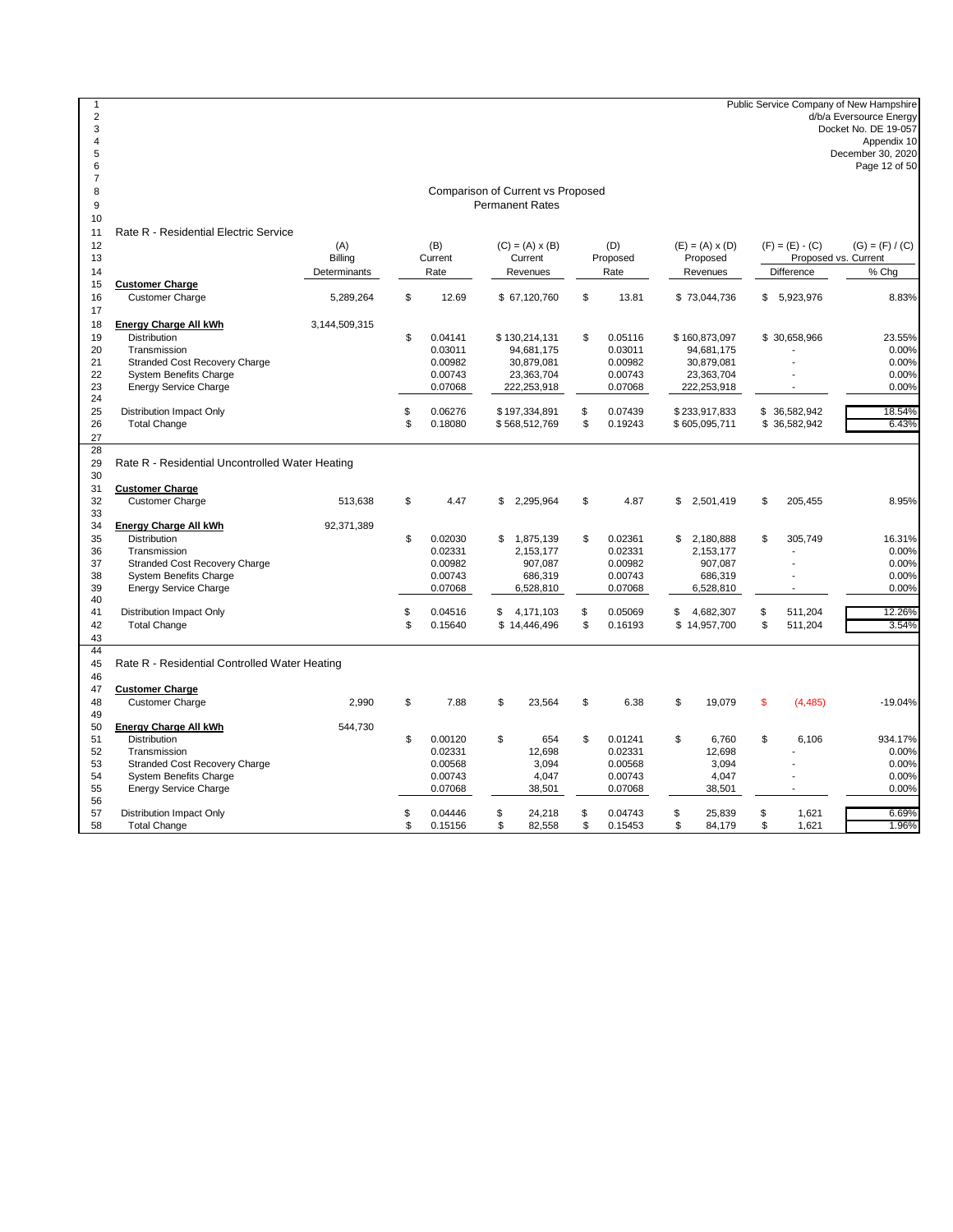1 Public Service Company of New Hampshire<br>2 d/b/a Eversource Energy Docket No. DE 19-057 Appendix 10 December 30, 2020 6 Page 13 of 50 <br> $12$ 12 (A) (A) (B) (C) = (A) x (B) (D) (E) = (A) x (D) (F) = (E) - (C) (G) = (F) / (C) Billing Current Current Proposed Proposed Determinants Rate Revenues Rate Revenues Difference % Chg **Customer Charge** Customer Charge 41,348 \$ 9.11 \$ 376,678 \$ 6.99 \$ 289,020 \$ (87,658) -23.27% 18 **Energy Charge All kWh** 36,095,933<br>19 **Distribution**  Distribution \$ 0.00120 \$ 43,315 \$ 0.01241 \$ 447,951 \$ 404,636 934.17% Transmission 0.02331 841,396 0.02331 841,396 - 0.00% 21 Stranded Cost Recovery Charge 2012 1000568 205,025 0.00568 205,025 0.00568 205,025 205,025 205,025 0.00%<br>22 System Benefits Charge 2013 2014 0.00743 268,193 0.00743 268,193 268,193 268,193 22 System Benefits Charge 0.002 0.00743 268,193 0.00743 268,193 268,193 268,193 268,193 268,193 268,193 268,193<br>23 Energy Service Charge 0.007 268,193 268,193 268,193 268,193 268,193 268,193 268,193 268,193 268,193 268,193 Energy Service Charge 25 Distribution Impact Only \$ 0.01164 \$ 419,993 \$ 0.02042 \$ 736,971 \$ 316,978 75.47% Total Change \$ 0.11874 \$ 4,285,868 \$ 0.12752 \$ 4,602,846 \$ 316,978 7.40% Rate R - Load Control Service, 8 Hour Switch <br> $31$  **Customer Charge** Customer Charge 145 \$ 9.11 \$ 1,316 \$ 6.99 \$ 1,010 \$ (306) -23.27% **Energy Charge All kWh** 44,152 Distribution \$ 0.00120 \$ 53 \$ 0.01241 \$ 548 \$ 495 934.17% Transmission 0.02331 1,029 0.02331 1,029 - 0.00% Stranded Cost Recovery Charge 0.00568 251 0.00568 251 - 0.00% 38 System Benefits Charge 328 0.00743 328 0.00743 328 328 - 0.007<br>39 Energy Service Charge 33 3121 0.00743 328 328 3121 328 - 0.00743 Energy Service Charge 41 Distribution Impact Only 13.81%<br>42 Total Change 13.81% 189 13.81% 5 0.03101 \$ 1,369 \$ 0.14239 \$ 6,287 \$ 189 13.10% Total Change \$ 0.13811 \$ 6,098 \$ 0.14239 \$ 6,287 \$ 189 3.10% Rate R - Load Control Service, 8 Hour No Switch  $\frac{46}{47}$  **Customer Charge** Customer Charge 1,249 \$ 7.88 \$ 9,844 \$ 6.38 \$ 7,970 \$ (1,874) -19.04% **Energy Charge All kWh** 357,451 Distribution \$ 0.00120 \$ 429 \$ 0.01241 \$ 4,436 \$ 4,007 934.17% Transmission 0.02331 8,332 0.02331 8,332 - 0.00% Stranded Cost Recovery Charge 0.00568 2,030 0.00568 2,030 - 0.00% 54 System Benefits Charge 2000 12 3 2,656 0.00743 2,656 0.00743 2,656 2,656 - 0.007<br>55 Energy Service Charge 25.265 0.07068 25.265 0.07068 25.265 0.07068 25.265 - 0.00% Energy Service Charge 57 Distribution Impact Only \$ 0.02874 \$ 10,273 \$ 0.03471 \$ 12,406 \$ 2,133 20.76% Total Change \$ 0.13584 \$ 48,556 \$ 0.14181 \$ 50,689 \$ 2,133 4.39% Rate R - Load Control Service, 10/11 Hour Switch **Customer Charge**  Customer Charge 60 \$ 9.11 \$ 547 \$ 6.99 \$ 419 \$ (128) -23.27% **Energy Charge All kWh** 13,784 Distribution \$ 0.02448 \$ 337 \$ 0.02361 \$ 325 \$ (12) -3.55% Transmission 0.02331 321 0.02331 321 - 0.00% 69 Stranded Cost Recovery Charge 0.00568 78 0.00568 78 5 1000568 78 5 1000568 78 5 1000568 78 5 1000<br>The System Benefits Charge 0.002 1000568 78 0.00568 78 102 102 102 102 1000568 78 0.009 102 System Benefits Charge 1992 COD 143 102 0.00743 102 102 102 1000 0.00%<br>
271 Energy Service Charge 1994 0.00743 102 0.00743 102 102 1000 0.00%<br>
271 Energy Service Charge 1994 0.007068 102 102 103 102 103 103 104 0.00% Energy Service Charge 73 Distribution Impact Only \$ 0.06413 \$ 884 \$ 0.05398 \$ 744 \$ (140) -15.84% Total Change \$ 0.17114 \$ 2,359 \$ 0.16098 \$ 2,219 \$ (140) -5.93% Rate R - Load Control Service, 10/11 Hour No Switch **Customer Charge**<br>Customer Charge Customer Charge 1,070 \$ 7.88 \$ 8,432 \$ 6.38 \$ 6,827 \$ (1,605) -19.04% 82 **Energy Charge All kWh** 265,564<br>83 **Distribution**  Distribution \$ 0.02448 \$ 6,501 \$ 0.02361 \$ 6,270 \$ (231) -3.55% Transmission 0.02331 6,190 0.02331 6,190 - 0.00% 85 Stranded Cost Recovery Charge 20 000 000568 1,508 0.00568 1,508 1,508 1,508 1,508 1,508 0.00%<br>86 System Benefits Charge 20 0.007 1,973 1,973 1,973 1,973 1,973 1,973 1,973 1,973 1,973 1,973 1,973 1,973 1,973 System Benefits Charge 0.00743 1,973 0.00743 1,973 - 0.00% Energy Service Charge 89 Distribution Impact Only 30 Computer 12.29% 8 0.05623 \$ 14,933 \$ 0.04932 \$ 13,097 \$ (1,836) -12.29% 16.12.29<br>8 0.16333 \$ 43,374 \$ 0.16541 \$ 41,538 \$ (1,836) -4.23% Total Change \$ 0.16333 \$ 43,374 \$ 0.15641 \$ 41,538 \$ (1,836) -4.23% Comparison of Current vs Proposed Permanent Rates Rate R - Load Control Service, Radio Controlled Proposed vs. Current<br>Difference % Chg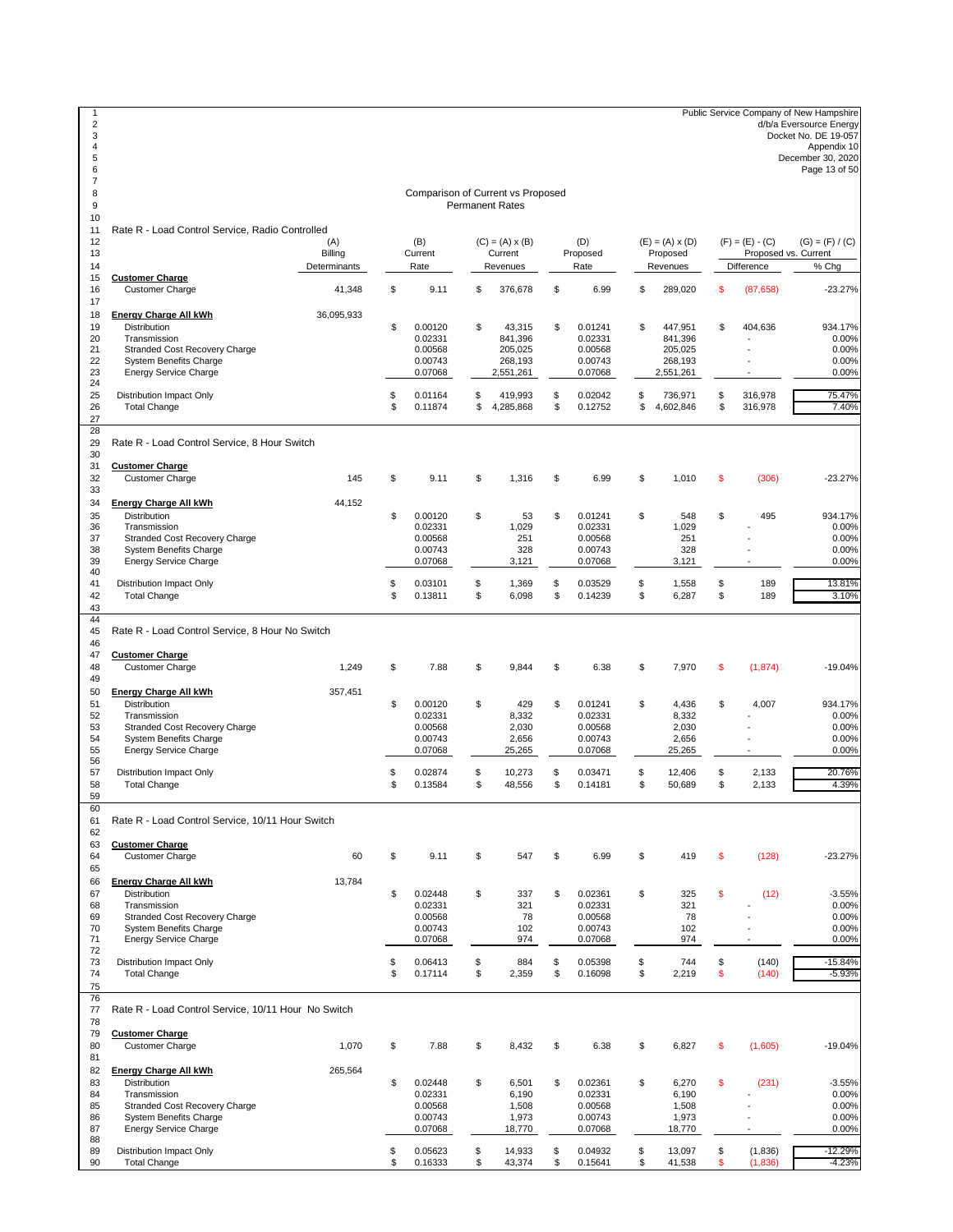1<br>
2 Public Service Company of New Hampshire<br>
d/b/a Eversource Energy<br>
Docket No. DE 19-057<br>
Appendix 10<br>
Appendix 10<br>
Page 14 of 50<br>
Page 14 of 50

#### Comparison of Current vs Proposed Permanent Rates

|    | Rate R - Optional Time of Day        |              |               |                        |               |                        |                      |                   |
|----|--------------------------------------|--------------|---------------|------------------------|---------------|------------------------|----------------------|-------------------|
| 12 |                                      | (A)          | (B)           | $(C) = (A) \times (B)$ | (D)           | $(E) = (A) \times (D)$ | $(F) = (E) - (C)$    | $(G) = (F) / (C)$ |
| 13 |                                      | Billing      | Current       | Current                | Proposed      | Proposed               | Proposed vs. Current |                   |
| 14 |                                      | Determinants | Rate          | Revenues               | Rate          | Revenues               | Difference           | % Chg             |
| 15 |                                      |              |               |                        |               |                        |                      |                   |
| 16 | <b>Customer Charge</b>               |              |               |                        |               |                        |                      |                   |
| 17 | <b>Customer Charge</b>               | 466          | \$<br>29.47   | \$<br>13,721           | \$<br>32.08   | \$<br>14,936           | \$<br>1,215          | 8.86%             |
| 18 |                                      |              |               |                        |               |                        |                      |                   |
| 19 | Energy Charge On Peak kWh            | 153,613      |               |                        |               |                        |                      |                   |
| 20 | <b>Distribution</b>                  |              | 0.13235       | \$<br>20,331           | \$<br>0.15015 | \$<br>23,065           | \$<br>2,734          | 13.45%            |
| 21 | Transmission                         |              | 0.03011       | 4,625                  | 0.03011       | 4,625                  |                      | 0.00%             |
| 22 | <b>Stranded Cost Recovery Charge</b> |              | 0.00844       | 1,296                  | 0.00844       | 1,296                  |                      | $0.00\%$          |
| 23 | <b>System Benefits Charge</b>        |              | 0.00743       | 1.141                  | 0.00743       | 1,141                  |                      | 0.00%             |
| 24 | <b>Energy Service Charge</b>         |              | 0.07068       | 10,857                 | 0.07068       | 10,857                 |                      | 0.00%             |
| 25 |                                      |              |               |                        |               |                        |                      |                   |
| 26 | Energy Charge Off Peak kWh           | 307,907      |               |                        |               |                        |                      |                   |
| 27 | <b>Distribution</b>                  |              | \$<br>0.00193 | \$<br>594              | \$<br>0.00818 | \$<br>2,519            | \$<br>1,925          | 324.07%           |
| 28 | Transmission                         |              | 0.01966       | 6,053                  | 0.01966       | 6,053                  |                      | 0.00%             |
| 29 | <b>Stranded Cost Recovery Charge</b> |              | 0.00844       | 2,599                  | 0.00844       | 2,599                  |                      | $0.00\%$          |
| 30 | <b>System Benefits Charge</b>        |              | 0.00743       | 2,288                  | 0.00743       | 2,288                  |                      | 0.00%             |
| 31 | <b>Energy Service Charge</b>         |              | 0.07068       | 21,763                 | 0.07068       | 21,763                 |                      | 0.00%             |
| 32 |                                      |              |               |                        |               |                        |                      |                   |
| 33 | Distribution Impact Only             |              | 0.07507       | 34,646                 | 0.08780       | 40,520                 | 5,874                | 16.95%            |
| 34 | <b>Total Change</b>                  |              | 0.18475       | 85,268                 | 0.19748       | 91,142                 | 5,874                | 6.89%             |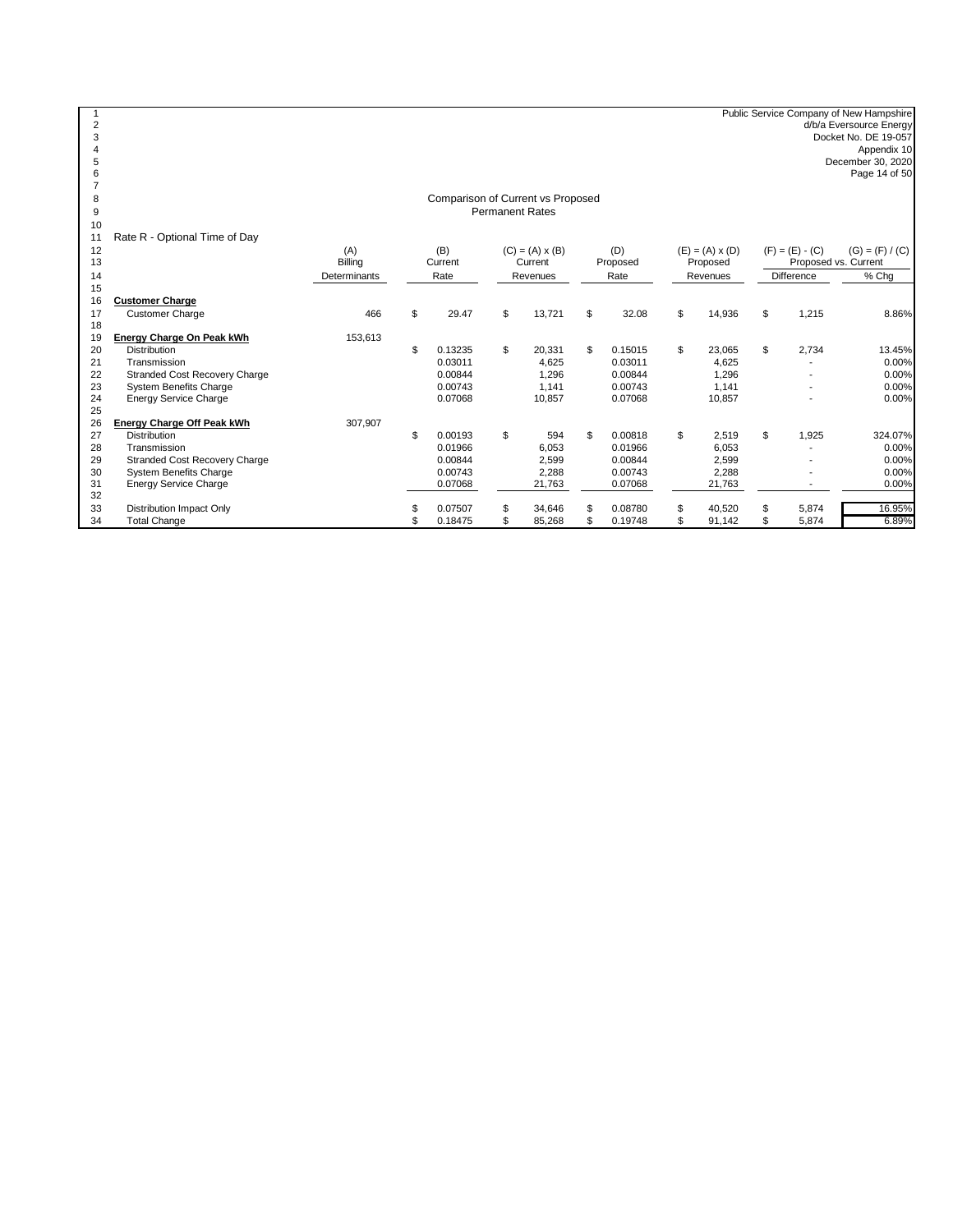1<br>
2 Public Service Company of New Hampshire<br>
d/b/a Eversource Energy<br>
Docket No. DE 19-057<br>
Appendix 10<br>
Appendix 10<br>
Page 15 of 50<br>
Page 15 of 50

Comparison of Current vs Proposed Permanent Rates

11 Rate G - General Service

| 12<br>13 | nale O - Oelleial Oelvice            | (A)<br>Billing | (B)<br>Current |         | $(C) = (A) \times (B)$<br>Current | (D)<br>Proposed | $(E) = (A) \times (D)$<br>Proposed | $(F) = (E) - (C)$<br>Proposed vs. Current | $(G) = (F) / (C)$ |
|----------|--------------------------------------|----------------|----------------|---------|-----------------------------------|-----------------|------------------------------------|-------------------------------------------|-------------------|
| 14       |                                      | Determinants   |                | Rate    | Revenues                          | Rate            | Revenues                           | Difference                                | % Chg             |
| 15       |                                      |                |                |         |                                   |                 |                                    |                                           |                   |
| 16       | <b>Customer Charge</b>               |                |                |         |                                   |                 |                                    |                                           |                   |
| 17       | Customer Charge 1 Phase              | 682.271        | \$             | 14.89   | \$10,159,015                      | \$<br>16.21     | \$11,059,613                       | 900.598                                   | 8.87%             |
| 18       | Customer Charge 3 Phase              | 235,118        |                | 29.76   | 6,997,118                         | 32.39           | 7,615,478                          | 618,360                                   | 8.84%             |
| 19       |                                      |                |                |         |                                   |                 |                                    |                                           |                   |
| 20       |                                      |                |                |         |                                   |                 |                                    |                                           |                   |
| 21       | Demand Charge > 5 kW                 | 4,060,918      |                |         |                                   |                 |                                    |                                           |                   |
| 22       | <b>Distribution</b>                  |                | \$             | 8.72    | \$ 35,411,205                     | \$<br>11.49     | \$46,659,948                       | 11,248,743                                | 31.77%            |
| 23       | Transmission                         |                |                | 7.77    | 31,553,333                        | 7.77            | 31,553,333                         |                                           | 0.00%             |
| 24       | <b>Stranded Cost Recovery Charge</b> |                |                | 0.69    | 2,802,033                         | 0.69            | 2,802,033                          |                                           | 0.00%             |
| 25       |                                      |                |                |         |                                   |                 |                                    |                                           |                   |
| 26       | Energy Charge < 500 kWh              | 273,389,497    |                |         |                                   |                 |                                    |                                           |                   |
| 27       | <b>Distribution</b>                  |                | \$             | 0.06986 | \$19,098,990                      | \$<br>0.02805   | 7,668,575<br>\$                    | (11, 430, 415)                            | -59.85%           |
| 28       | Transmission                         |                |                | 0.02807 | 7,674,043                         | 0.02807         | 7,674,043                          |                                           | 0.00%             |
| 29       | Stranded Cost Recovery Charge        |                |                | 0.00732 | 2,001,211                         | 0.00732         | 2,001,211                          |                                           | 0.00%             |
| 30       | <b>System Benefits Charge</b>        |                |                | 0.00743 | 2,031,284                         | 0.00743         | 2,031,284                          |                                           | 0.00%             |
| 31       | <b>Energy Service Charge</b>         |                |                | 0.07068 | 19,323,170                        | 0.07068         | 19,323,170                         |                                           | 0.00%             |
| 32       |                                      |                |                |         |                                   |                 |                                    |                                           |                   |
| 33       |                                      |                |                |         |                                   |                 |                                    |                                           |                   |
| 34       | Energy Charge 501 - 1500 kWh         | 292,926,918    |                |         |                                   |                 |                                    |                                           |                   |
| 35       | <b>Distribution</b>                  |                | \$.            | 0.01731 | 5,070,565<br>\$                   | \$<br>0.02268   | 6,643,583<br>\$                    | 1,573,018                                 | 31.02%            |
| 36       | Transmission                         |                |                | 0.01056 | 3,093,308                         | 0.01056         | 3,093,308                          |                                           | 0.00%             |
| 37       | <b>Stranded Cost Recovery Charge</b> |                |                | 0.00732 | 2,144,225                         | 0.00732         | 2,144,225                          |                                           | 0.00%             |
| 38       | <b>System Benefits Charge</b>        |                |                | 0.00743 | 2,176,447                         | 0.00743         | 2,176,447                          |                                           | 0.00%             |
| 39       | <b>Energy Service Charge</b>         |                |                | 0.07068 | 20,704,075                        | 0.07068         | 20,704,075                         |                                           | 0.00%             |
| 40       |                                      |                |                |         |                                   |                 |                                    |                                           |                   |
| 41       |                                      |                |                |         |                                   |                 |                                    |                                           |                   |
| 42       | Energy Charge >1500 kWh              | 1,149,505,765  |                |         |                                   |                 |                                    |                                           |                   |
| 43       | <b>Distribution</b>                  |                | \$             | 0.00612 | 7,034,975                         | \$<br>0.01709   | 19.645.054                         | 12,610,079                                | 179.25%           |
| 44       | Transmission                         |                |                | 0.00566 | 6,506,203                         | 0.00566         | 6,506,203                          |                                           | 0.00%             |
| 45       | <b>Stranded Cost Recovery Charge</b> |                |                | 0.00732 | 8,414,382                         | 0.00732         | 8,414,382                          |                                           | 0.00%             |
| 46       | <b>System Benefits Charge</b>        |                |                | 0.00743 | 8,540,828                         | 0.00743         | 8,540,828                          |                                           | 0.00%             |
| 47       | <b>Energy Service Charge</b>         |                |                | 0.07068 | 81,247,067                        | 0.07068         | 81,247,067                         |                                           | 0.00%             |
| 48       |                                      |                |                |         |                                   |                 |                                    |                                           |                   |
| 49       | <b>Distribution Impact Only</b>      |                |                | 0.04882 | 83,771,868                        | \$<br>0.05787   | \$99,292,251                       | \$15,520,383                              | 18.53%            |
| 50       | <b>Total Change</b>                  |                | \$             | 0.16434 | 281,983,477                       | \$<br>0.17339   | \$297,503,860                      | \$15,520,383                              | 5.50%             |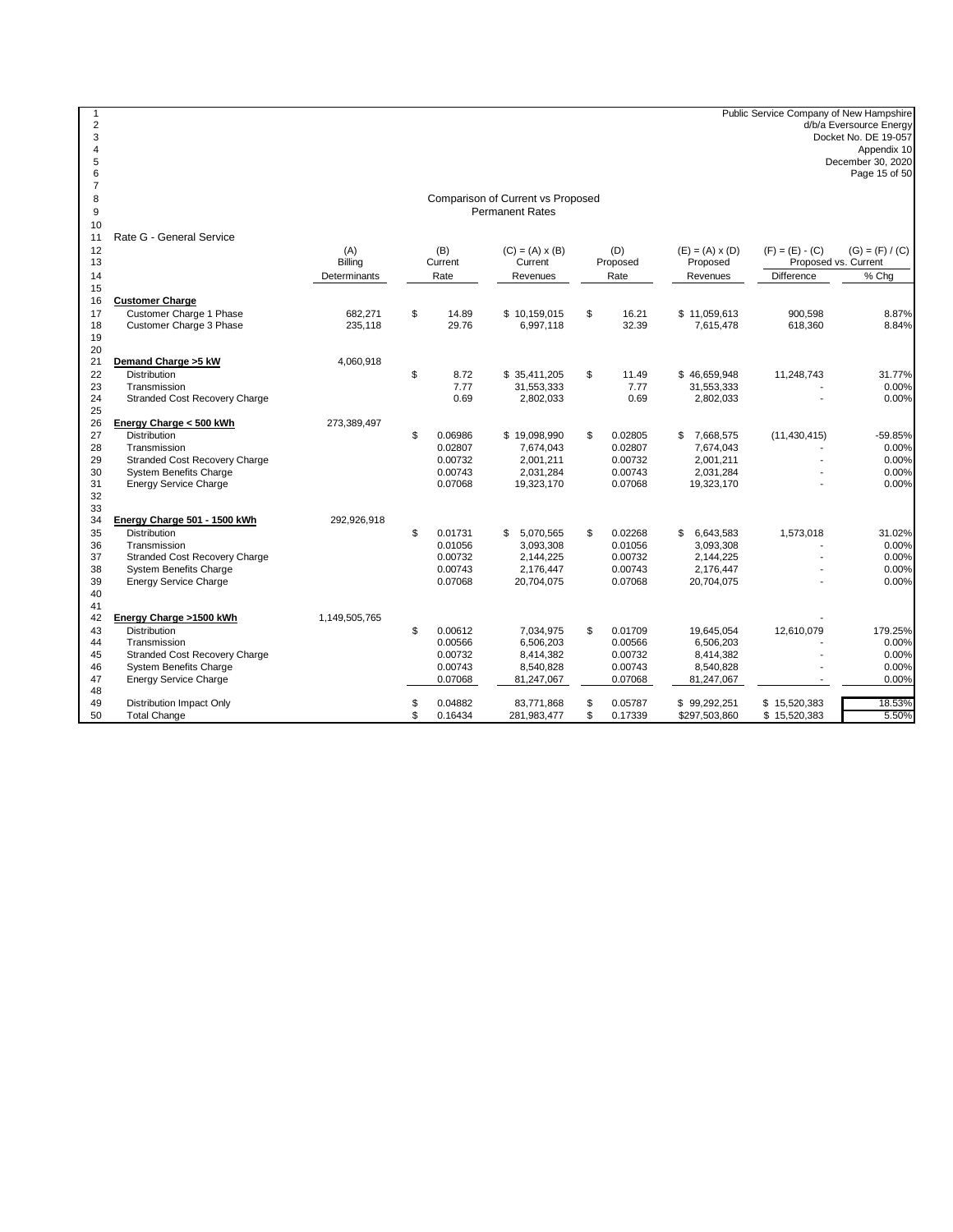Public Service Company of New Hampshire<br>
d/b/a Eversource Energy<br>
Docket No. DE 19-057<br>
Appendix 10<br>
Appendix 10<br>
Page 16 of 50<br>
Page 16 of 50

#### Comparison of Current vs Proposed Permanent Rates

| 10       |                                                     |              |     |         |                        |               |     |                        |                   |                      |
|----------|-----------------------------------------------------|--------------|-----|---------|------------------------|---------------|-----|------------------------|-------------------|----------------------|
| 11       | Rate G - General Service Uncontrolled Water Heating |              |     |         |                        |               |     |                        |                   |                      |
| 12       |                                                     | (A)          |     | (B)     | $(C) = (A) \times (B)$ | (D)           |     | $(E) = (A) \times (D)$ | $(F) = (E) - (C)$ | $(G) = (F) / (C)$    |
| 13       |                                                     | Billing      |     | Current | Current                | Proposed      |     | Proposed               |                   | Proposed vs. Current |
| 14       |                                                     | Determinants |     | Rate    | Revenues               | Rate          |     | Revenues               | Difference        | % Chq                |
| 15       |                                                     |              |     |         |                        |               |     |                        |                   |                      |
| 16       | <b>Customer Charge</b>                              |              |     |         |                        |               |     |                        |                   |                      |
| 17       | <b>Customer Charge</b>                              | 15,246       | \$  | 4.47    | \$<br>68.150           | \$<br>4.87    | \$  | 74,248                 | \$<br>6,098       | 8.95%                |
| 18       |                                                     |              |     |         |                        |               |     |                        |                   |                      |
| 19       | <b>Energy Charge All kWh</b>                        | 3,379,300    |     |         |                        |               |     |                        |                   |                      |
| 20       | <b>Distribution</b>                                 |              | \$  | 0.02030 | \$<br>68,600           | \$<br>0.02361 | \$  | 79,785                 | \$<br>11.185      | 16.31%               |
| 21       | Transmission                                        |              |     | 0.02331 | 78,771                 | 0.02331       |     | 78,771                 |                   | 0.00%                |
| 22       | <b>Stranded Cost Recovery Charge</b>                |              |     | 0.00924 | 31,225                 | 0.00924       |     | 31,225                 |                   | 0.00%                |
| 23       | <b>System Benefits Charge</b>                       |              |     | 0.00743 | 25,108                 | 0.00743       |     | 25,108                 |                   | 0.00%                |
| 24       | <b>Energy Service Charge</b>                        |              |     | 0.07068 | 238,849                | 0.07068       |     | 238,849                |                   | $\mathbf 0$          |
| 25       |                                                     |              |     |         |                        |               |     |                        |                   |                      |
| 26       | <b>Distribution Impact Only</b>                     |              |     | 0.04047 | \$<br>136,750          | \$<br>0.04558 | \$  | 154,033                | \$<br>17,283      | 12.64%               |
| 27       | <b>Total Change</b>                                 |              | \$. | 0.15113 | \$<br>510,703          | \$<br>0.15624 | \$  | 527,986                | \$<br>17,283      | 3.38%                |
| 28<br>29 |                                                     |              |     |         |                        |               |     |                        |                   |                      |
| 30       | Rate G - General Service Controlled Water Heating   |              |     |         |                        |               |     |                        |                   |                      |
| 31       |                                                     |              |     |         |                        |               |     |                        |                   |                      |
| 32       | <b>Customer Charge</b>                              |              |     |         |                        |               |     |                        |                   |                      |
| 33       | <b>Customer Charge</b>                              |              | \$  | 7.88    | \$                     | \$<br>6.38    | \$. |                        | \$                | $-19.04%$            |
| 34       |                                                     |              |     |         |                        |               |     |                        |                   |                      |
| 35       | <b>Energy Charge All kWh</b>                        |              |     |         |                        |               |     |                        |                   |                      |
| 36       | <b>Distribution</b>                                 |              | \$  | 0.00120 | \$                     | 0.01241       | \$  |                        | \$                | 934.17%              |
| 37       | Transmission                                        |              |     | 0.02331 |                        | 0.02331       |     |                        |                   | 0.00%                |
| 38       | <b>Stranded Cost Recovery Charge</b>                |              |     | 0.00532 |                        | 0.00532       |     |                        |                   | 0.00%                |
| 39       | <b>System Benefits Charge</b>                       |              |     | 0.00743 |                        | 0.00743       |     |                        |                   | 0.00%                |
| 40       | <b>Energy Service Charge</b>                        |              |     | 0.07068 |                        | 0.07068       |     |                        |                   | 0.00%                |
| 41       |                                                     |              |     |         |                        |               |     |                        |                   |                      |
| 42       | Distribution Impact Only                            |              |     |         |                        |               | \$  |                        | \$                |                      |
| 43       | <b>Total Change</b>                                 |              |     |         |                        |               | \$  |                        |                   |                      |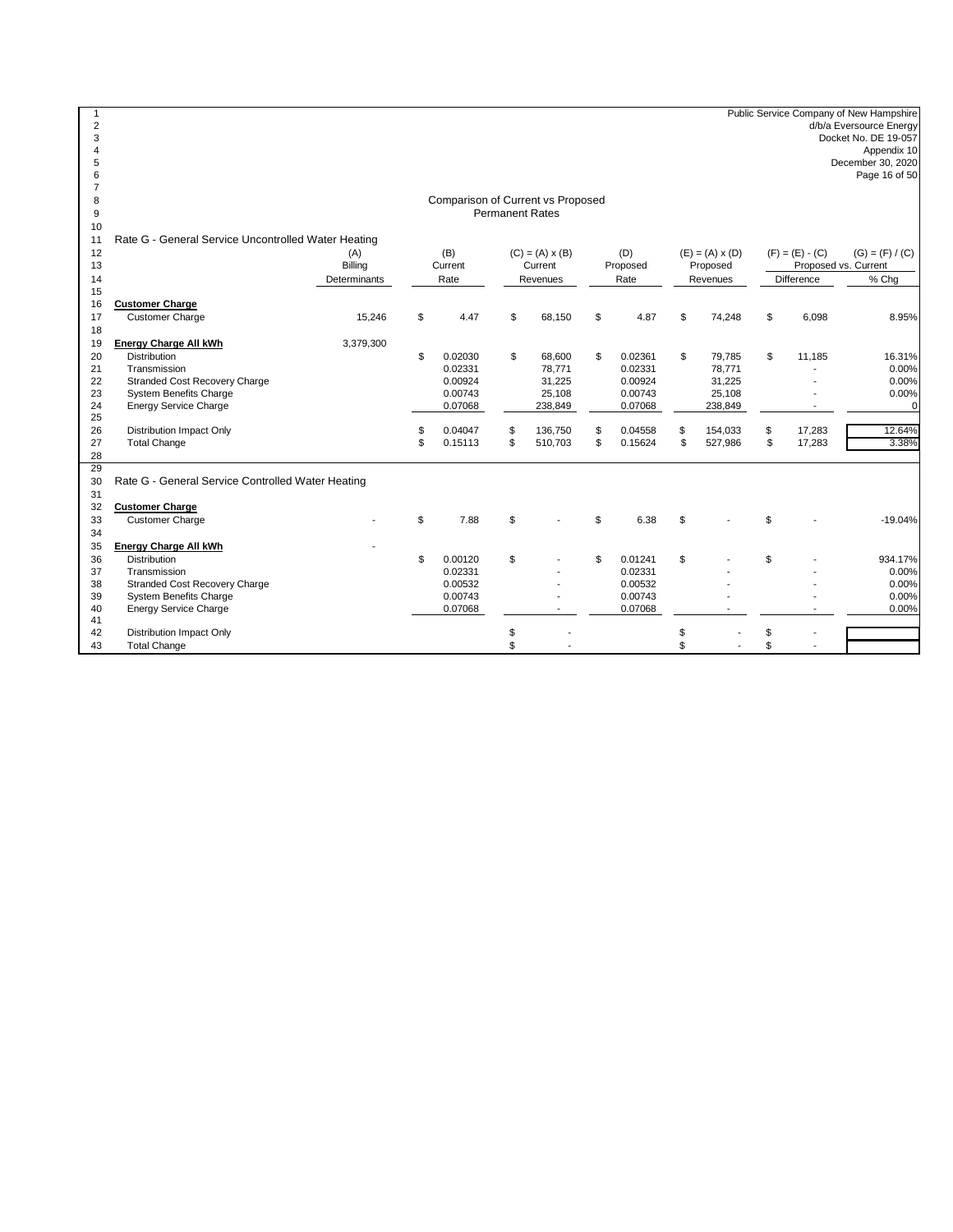1<br>
2 Public Service Company of New Hampshire<br>
d/b/a Eversource Energy<br>
Docket No. DE 19-057<br>
Appendix 10<br>
Appendix 10<br>
Page 17 of 50<br>
Page 17 of 50

Comparison of Current vs Proposed Permanent Rates

 $\frac{10}{11}$ Rate G - Space Heating

| 11<br>12<br>13 | Rale G - Space Healing                             | (A)<br>Billing | (B)<br>Current       | $(C) = (A) \times (B)$<br>Current | (D)<br>Proposed      | $(E) = (A) \times (D)$<br>Proposed | $(F) = (E) - (C)$  | $(G) = (F) / (C)$<br>Proposed vs. Current |
|----------------|----------------------------------------------------|----------------|----------------------|-----------------------------------|----------------------|------------------------------------|--------------------|-------------------------------------------|
| 14             |                                                    | Determinants   | Rate                 | Revenues                          | Rate                 | Revenues                           | <b>Difference</b>  | % Cha                                     |
| 15<br>16       | <b>Customer Charge</b>                             |                |                      |                                   |                      |                                    |                    |                                           |
| 17             | <b>Customer Charge</b>                             | 5.015          | \$<br>2.98           | \$<br>14,944                      | \$<br>3.24           | \$<br>16,248                       | \$<br>1,304        | 8.72%                                     |
| 18             |                                                    |                |                      |                                   |                      |                                    |                    |                                           |
| 19<br>20       | Energy Charge All kWh<br><b>Distribution</b>       | 5,451,861      | \$<br>0.03426        | \$<br>186,781                     | \$<br>0.04088        | \$<br>222,872                      | \$<br>36,091       | 19.32%                                    |
| 21             | Transmission                                       |                | 0.02807              | 153,034                           | 0.02807              | 153,034                            |                    | 0.00%                                     |
| 22             | <b>Stranded Cost Recovery Charge</b>               |                | 0.01159              | 63.187                            | 0.01159              | 63,187                             |                    | 0.00%                                     |
| 23             | <b>System Benefits Charge</b>                      |                | 0.00743              | 40,507                            | 0.00743              | 40,507                             |                    | 0.00%                                     |
| 24             | <b>Energy Service Charge</b>                       |                | 0.07068              | 385,338                           | 0.07068              | 385,338                            |                    | 0.00%                                     |
| 25             |                                                    |                |                      |                                   |                      |                                    |                    |                                           |
| 26             | <b>Distribution Impact Only</b>                    |                | \$<br>0.03700        | \$<br>201,725                     | \$<br>0.04386        | \$<br>239,120                      | \$<br>37,395       | 18.54%                                    |
| 27             | Total                                              |                | \$<br>0.15477        | \$<br>843,791                     | \$<br>0.16163        | \$<br>881,186                      | \$<br>37,395       | 4.43%                                     |
| 28             |                                                    |                |                      |                                   |                      |                                    |                    |                                           |
| 29             |                                                    |                |                      |                                   |                      |                                    |                    |                                           |
| 30             | Rate G - Optional Time of Day                      |                |                      |                                   |                      |                                    |                    |                                           |
| 31             |                                                    |                |                      |                                   |                      |                                    |                    |                                           |
| 32             | <b>Customer Charge</b>                             |                |                      |                                   |                      |                                    |                    |                                           |
| 33<br>34       | Customer Charge 1 Phase<br>Customer Charge 3 Phase | 199<br>261     | \$<br>38.57<br>55.12 | \$<br>7,675<br>14,364             | \$<br>41.98<br>60.00 | \$<br>8,354<br>15,636              | \$<br>679<br>1,272 | 8.84%<br>8.85%                            |
| 35             |                                                    |                |                      |                                   |                      |                                    |                    |                                           |
| 36             | <b>Demand Charge</b>                               | 10,801         |                      |                                   |                      |                                    |                    |                                           |
| 37             | <b>Distribution</b>                                |                | \$<br>12.15          | \$<br>131,232                     | \$<br>14.92          | \$<br>161,151                      | \$<br>29,919       | 22.80%                                    |
| 38             | Transmission                                       |                | 5.12                 | 55,301                            | 5.12                 | 55,301                             |                    | 0.00%                                     |
| 39             | Stranded Cost Recovery Charge                      |                | 0.35                 | 3,780                             | 0.35                 | 3,780                              |                    | 0.00%                                     |
| 40             |                                                    |                |                      |                                   |                      |                                    |                    |                                           |
| 41             | Energy Charge On Peak kWh                          | 323,044        |                      |                                   |                      |                                    |                    |                                           |
| 42             | <b>Distribution</b>                                |                | \$<br>0.04901        | \$<br>15,832                      | \$<br>0.05335        | \$<br>17,234                       | \$<br>1,402        | 8.86%                                     |
| 43             | Transmission<br>Stranded Cost Recovery Charge      |                | 0.00532              | 1,719                             | 0.00532              | 1,719                              |                    |                                           |
| 44<br>45       | <b>System Benefits Charge</b>                      |                | 0.00743              | 2,400                             | 0.00743              | 2,400                              |                    | 0.00%<br>0.00%                            |
| 46             | <b>Energy Service Charge</b>                       |                | 0.07068              | 22,833                            | 0.07068              | 22,833                             |                    | 0.00%                                     |
| 47             |                                                    |                |                      |                                   |                      |                                    |                    |                                           |
| 48             | Energy Charge Off Peak kWh                         | 532,915        |                      |                                   |                      |                                    |                    |                                           |
| 49             | <b>Distribution</b>                                |                | \$<br>0.00768        | \$<br>4,093                       | \$<br>0.00836        | \$<br>4,455                        | \$<br>362          | 8.85%                                     |
| 50             | Transmission                                       |                |                      |                                   |                      |                                    |                    |                                           |
| 51             | <b>Stranded Cost Recovery Charge</b>               |                | 0.00532              | 2,835                             | 0.00532              | 2,835                              |                    | 0.00%                                     |
| 52             | <b>System Benefits Charge</b>                      |                | 0.00743              | 3,960                             | 0.00743              | 3,960                              |                    | 0.00%                                     |
| 53             | <b>Energy Service Charge</b>                       |                | 0.07068              | 37,666                            | 0.07068              | 37,666                             |                    | 0.00%                                     |
| 54<br>55       | <b>Distribution Impact Only</b>                    |                | \$<br>0.20234        | \$<br>173,196                     | \$<br>0.24164        | \$<br>206,830                      | \$<br>33,634       | 19.42%                                    |
| 56             | <b>Total Change</b>                                |                | \$<br>0.35480        | \$<br>303,690                     | \$<br>0.39409        | \$<br>337,324                      | \$<br>33,634       | 11.08%                                    |
|                |                                                    |                |                      |                                   |                      |                                    |                    |                                           |
|                |                                                    |                |                      |                                   |                      |                                    |                    |                                           |
|                |                                                    |                |                      |                                   |                      |                                    |                    |                                           |
|                |                                                    |                |                      |                                   |                      |                                    |                    |                                           |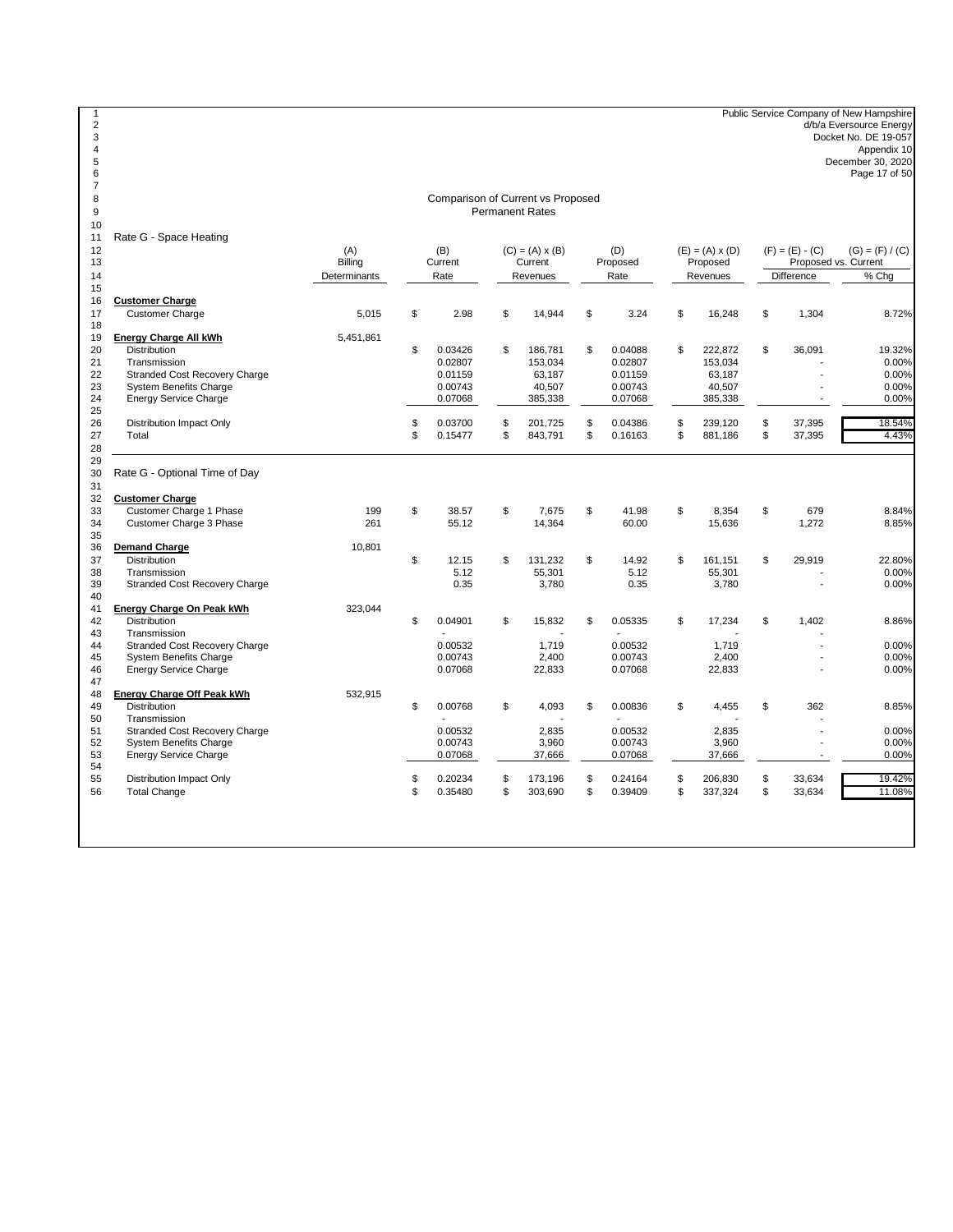Public Service Company of New Hampshire d/b/a Eversource Energy Docket No. DE 19-057 Appendix 10 December 30, 2020 Page 18 of 50 <br> $11$  Rate G - Load Control Service, Radio Controlled (A) (B) (C) = (A) x (B) (D) (E) = (A) x (D) (F) = (E) - (C) (G) = (F) / (C) 13 Billing Current Current Current Proposed Proposed Proposed Determinants Rate Revenues Rate Revenues Difference % Chg <br> $16$  **Customer Charge** Customer Charge 2,298 \$ 9.11 \$ 20,935 \$ 6.99 \$ 16,063 \$ (4,872) -23.27% 19 **Energy Charge All kWh** 4,365,538<br>20 **Distribution**  Distribution \$ 0.00120 \$ 5,239 \$ 0.01241 \$ 54,176 \$ 48,937 934.17% Transmission 0.02331 101,761 0.02331 101,761 - 0.00% Stranded Cost Recovery Charge 0.00532 23,225 0.00532 23,225 - 0.00% 23 System Benefits Charge 20 Companies 2008 32,436 32,436 32,436 32,436 32,436 32,436 32,436 32,436 32,436 32,436 32,436 566 567 1.000%<br>24 Energy Service Charge 2008 300,556 308,556 308,556 308,556 308,556 308,556 308,556 24 Energy Service Charge  $rac{25}{26}$  Distribution Impact Only \$ 0.00600 \$ 26,174 \$ 0.01609 \$ 70,239 \$ 44,065 168.35% Total Change \$ 0.11274 \$ 492,152 \$ 0.12283 \$ 536,217 \$ 44,065 8.95%  $\frac{29}{30}$ Rate G - Load Control Service, 8 Hour No Switch  $\frac{31}{32}$  **Customer Charge** Customer Charge 72 \$ 7.88 \$ 567 \$ 6.38 \$ 459 \$ (108) -19.04% 34<br>35 **Energy Charge All kWh** 68,521 Distribution \$ 0.00120 \$ 82 \$ 0.01241 \$ 850 \$ 768 934.17% Transmission 0.02331 1,597 0.02331 1,597 - 0.00% 38 Stranded Cost Recovery Charge 0.00532 365 0.00532 365 365 - 0.00%<br>39 System Benefits Charge 0.00743 509 0.00743 509 0.00743 509 - 0.00% System Benefits Charge 0.00743 509 0.00743 509 - 0.00% Energy Service Charge Distribution Impact Only \$ 0.00947 \$ 649 \$ 0.01910 \$ 1,309 \$ 660 101.69% Total Change \$ 0.11621 \$ 7,963 \$ 0.12584 \$ 8,623 \$ 660 8.29%  $\frac{45}{46}$  Rate G - Load Control Service, 8 Hour Switch **Customer Charge** Customer Charge 0 \$ 9.11 \$ - \$ 6.99 \$ - \$ - -23.27% **Energy Charge All kWh** 0 Distribution \$ 0.00120 \$ - \$ 0.01241 \$ - \$ - 934.17% Transmission \$ 0.02331 - \$ 0.02331 - - 0.00% 54 Stranded Cost Recovery Charge **54 Stranded Cost Recovery Charge 3** 3 0.00532 - 3 0.00532 - 0.00%<br>55 System Benefits Charge 3 3 0.00743 - 5 0.00743 - 5 0.00743 - 0.00% 55 System Benefits Charge **19 Stuart 1000 Stuart 1000 Stuart 1000** Stuart 1000 Stuart 1000 Stuart 1000 Stuart 1000<br>56 Energy Service Charge 1000 Stuart 1000 Stuart 1000 Stuart 1000 Stuart 1000 Stuart 1000 Stuart 1000 Stuar Energy Service Charge Distribution Impact Only \$ - \$ - \$ - Total Change \$ - \$ - \$ - Rate G - Load Control Service, 10/11 Hour Switch 63<br>64 **Customer Charge** Customer Charge 0 \$ 9.11 \$ - \$ 6.99 \$ - \$ - -23.27% 66<br>67 **Energy Charge All kWh** 0 Distribution \$ 0.02448 \$ - \$ 0.02361 \$ - \$ - -3.55% Transmission \$ 0.02331 - \$ 0.02331 - - 0.00% 70 Stranded Cost Recovery Charge **1998** - \$ 0.00532 - \$ 0.00532<br>71 System Benefits Charge 1998 - \$ 0.00743 - \$ 0.00743<br>71 System Benefits Charge 1998 - \$ 0.00743 - \$ 0.00743 System Benefits Charge \$ 0.00743 - \$ 0.00743 - - 0.00% Energy Service Charge Distribution Impact Only \$ - \$ - \$ - Total Change \$ - \$ - \$ - Rate G - Load Control Service, 10/11 Hour No Switch **Customer Charge** Customer Charge 24 \$ 7.88 \$ 189 \$ 6.38 \$ 153 \$ (36) -19.04% 83 **Energy Charge All kWh** 75,820<br>84 Distribution Distribution \$ 0.02448 \$ 1,856 \$ 0.02361 \$ 1,790 \$ (66) -3.55% Transmission 0.02331 1,767 \$ 0.02331 1,767 - 0.00% Stranded Cost Recovery Charge 0.00532 403 \$ 0.00532 403 - 0.00% System Benefits Charge 0.00743 563 \$ 0.00743 563 - 0.00% Energy Service Charge 6.08 and 5,359 \$ 0.07068 5,359 \$ Distribution Impact Only \$ 0.02697 \$ 2,045 \$ 0.02563 \$ 1,943 \$ (102) -4.99% Total Change \$ 0.13370 \$ 10,137 \$ 0.13235 \$ 10,035 \$ (102) -1.01% Comparison of Current vs Proposed Permanent Rates Proposed vs. Current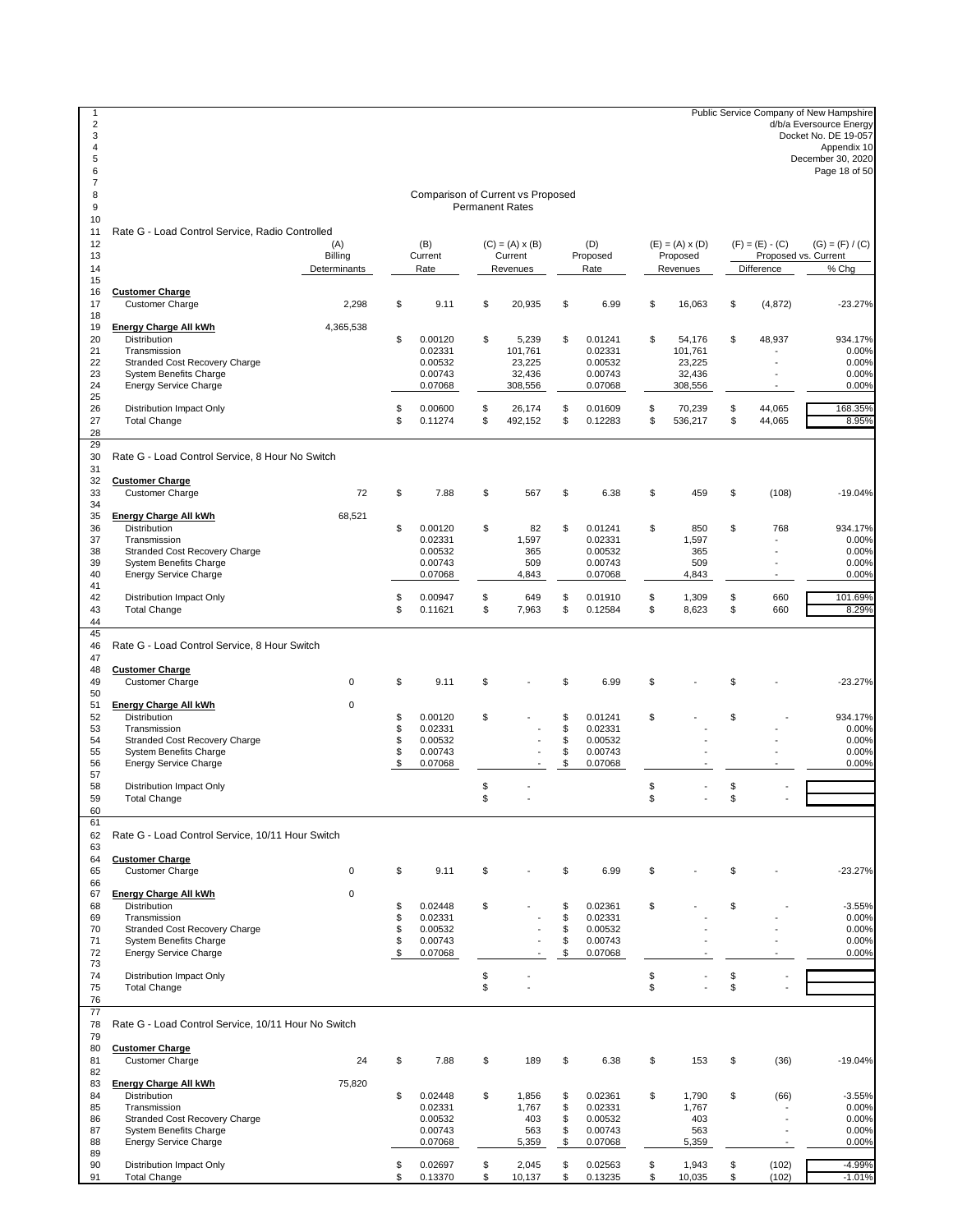1 Public Service Company of New Hampshire<br>
d/b/a Eversource Energy<br>
Docket No. DE 19-057<br>
Appendix 10<br>
Appendix 10<br>
2020<br>
Page 19 of 50<br>
Page 19 of 50

#### Comparison of Current vs Proposed Permanent Rates

| 8<br>9<br>10                     |                                                                                                                                         |                                |          | Comparison of Current vs Proposed<br><b>Permanent Rates</b> |          |                                               |                |                               |          |                                         |          |                                 |                                           |
|----------------------------------|-----------------------------------------------------------------------------------------------------------------------------------------|--------------------------------|----------|-------------------------------------------------------------|----------|-----------------------------------------------|----------------|-------------------------------|----------|-----------------------------------------|----------|---------------------------------|-------------------------------------------|
| 11<br>12<br>13<br>14             | Rate GV                                                                                                                                 | (A)<br>Billing<br>Determinants |          | (B)<br>Current<br>Rate                                      |          | $(C) = (A) \times (B)$<br>Current<br>Revenues |                | (D)<br>Proposed<br>Rate       |          | $(E) = (A) \times (D)$<br>Proposed      |          | $(F) = (E) - (C)$<br>Difference | $(G) = (F) / (C)$<br>Proposed vs. Current |
| 15<br>16<br>17                   | <b>Customer Charge</b><br><b>Customer Charge</b>                                                                                        | 16,601                         | \$       | 194.03                                                      | \$       | 3.221.053                                     | \$             | 211.21                        | \$       | Revenues<br>3,506,255                   | \$       | 285.202                         | % Chg<br>8.85%                            |
| 18<br>19<br>20<br>21             | Demand 1-100 kW<br>Distribution<br>Transmission                                                                                         | 1,568,428                      | \$       | 5.58<br>10.40                                               |          | \$8,751,828<br>16,311,651                     | \$<br>\$       | 6.90<br>10.40                 |          | \$10,822,153<br>16,311,651              |          | \$2,070,325                     | 23.66%<br>0.00%                           |
| 22<br>23<br>24                   | Stranded Cost Recovery Charge<br>Demand > 100 kW                                                                                        | 2,667,694                      |          | 0.65                                                        |          | 1,019,478                                     | \$             | 0.65                          |          | 1,019,478                               |          |                                 | 0.00%                                     |
| 25<br>26<br>27<br>28             | Distribution<br>Transmission<br>Stranded Cost Recovery Charge                                                                           |                                | \$       | 5.34<br>10.40<br>0.65                                       |          | \$14,245,486<br>27,744,018<br>1,734,001       | \$             | 6.64<br>10.40<br>0.65         |          | \$17,713,488<br>27.744.018<br>1,734,001 |          | \$3,468,002                     | 24.34%<br>0.00%<br>0.00%                  |
| 29<br>30                         | <b>Minimum Charge</b>                                                                                                                   | 123                            | \$       | 893.00                                                      | \$       | 110,064                                       | \$             | 1,062.00                      | \$       | 130,894                                 | \$       | 20,830                          | 18.92%                                    |
| 31<br>32<br>33                   | Energy Charge 1 - 200,000 kWh<br>Distribution<br>Transmission                                                                           | 1,448,276,753                  | \$       | 0.00606                                                     | \$       | 8,776,557                                     | \$             | 0.00656                       | \$       | 9,500,695                               | \$       | 724,138                         | 8.25%                                     |
| 34<br>35<br>36<br>37             | Stranded Cost Recovery Charge<br><b>System Benefits Charge</b><br><b>Energy Service Charge</b>                                          |                                |          | 0.00643<br>0.00743<br>0.06025                               |          | 9,312,420<br>10,760,696<br>87,258,674         |                | 0.00643<br>0.00743<br>0.06025 |          | 9,312,420<br>10,760,696<br>87,258,674   |          |                                 | 0.00%<br>0.00%<br>0.00%                   |
| 38<br>39<br>40                   | Energy Charge >200,000 kWh<br>Distribution<br>Transmission                                                                              | 217.399.074                    | \$       | 0.00509                                                     |          | \$1,106,561                                   | \$             | 0.00583                       |          | \$1,267,437                             | \$       | 160,876                         | 14.54%                                    |
| 41<br>42<br>43<br>44             | Stranded Cost Recovery Charge<br><b>System Benefits Charge</b><br><b>Energy Service Charge</b>                                          |                                |          | 0.00643<br>0.00743<br>0.06025                               |          | 1,397,876<br>1,615,275<br>13,098,294          |                | 0.00643<br>0.00743<br>0.06025 |          | 1,397,876<br>1,615,275<br>13,098,294    |          | ٠<br>÷,                         | 0.00%<br>0.00%<br>0.00%                   |
| 45<br>46<br>47                   | Distribution Impact Only<br><b>Total Change</b>                                                                                         |                                | \$<br>\$ | 0.02174<br>0.12395                                          |          | \$36,211,549<br>\$206,463,932                 | \$<br>\$       | 0.02578<br>0.12799            |          | \$42,940,922<br>\$213,193,305           | \$<br>\$ | 6,729,373<br>6,729,373          | 18.58%<br>3.26%                           |
| 48<br>49                         | Rate GV - Backup Service < 115 KV                                                                                                       |                                |          |                                                             |          |                                               |                |                               |          |                                         |          |                                 |                                           |
| 50<br>51                         | <b>Administrative Charge</b>                                                                                                            | 108                            | \$       | 341.84                                                      | \$       | 36,919                                        | \$             | 372.10                        | \$       | 40,187                                  | \$       | 3,268                           | 8.85%                                     |
| 52<br>53                         | <b>Translation Charge</b>                                                                                                               | 39                             | \$       | 57.34                                                       | \$       | 2,236                                         |                | 62.42                         | \$       | 2,434                                   | \$       | 198                             | 8.86%                                     |
| 54<br>55<br>56<br>57<br>58       | <b>Demand Charge</b><br>Distribution<br>Transmission<br>Stranded Cost Recovery Charge                                                   | 35,399                         | \$       | 4.48<br>1.59<br>0.32                                        | \$       | 158,588<br>56,284<br>11,328                   | \$             | 5.37<br>1.59<br>0.32          | \$       | 190,093<br>56,284<br>11,328             | \$       | 31,505                          | 19.87%<br>0.00%<br>0.00%                  |
| 59<br>60<br>61                   | Energy Charge 1 - 200,000 kWh<br>Distribution<br>Transmission                                                                           | 2,778,333                      | \$       | 0.00606                                                     | \$       | 16,837                                        | \$<br>\$       | 0.00656                       | \$       | 18,226                                  | \$       | 1,389                           | 8.25%                                     |
| 62<br>63<br>64<br>65             | Stranded Cost Recovery Charge<br><b>System Benefits Charge</b><br><b>Energy Service Charge</b>                                          |                                |          | 0.00643<br>0.00743<br>0.06025                               |          | 17,865<br>20,643<br>167,395                   | \$<br>\$<br>\$ | 0.00643<br>0.00743<br>0.06025 |          | 17,865<br>20,643<br>167,395             |          | ä,                              | 0.00%<br>0.00%<br>0.00%                   |
| 66<br>67<br>68                   | Energy Charge >200,000 kWh<br><b>Distribution</b><br>Transmission                                                                       | $\bf 0$                        | \$       | 0.00509                                                     | \$       |                                               | \$<br>\$       | 0.00583                       | \$       |                                         | \$       |                                 | 14.54%                                    |
| 69<br>70<br>71<br>72             | Stranded Cost Recovery Charge<br><b>System Benefits Charge</b><br><b>Energy Service Charge</b>                                          |                                |          | 0.00643<br>0.00743<br>0.06025                               |          |                                               | \$<br>\$<br>\$ | 0.00643<br>0.00743<br>0.06025 |          |                                         |          |                                 | 0.00%<br>0.00%<br>0.00%                   |
| 73<br>74<br>75                   | Distribution Impact Only<br><b>Total Change</b>                                                                                         |                                | \$<br>\$ | 0.07723<br>0.17568                                          | \$<br>\$ | 214,580<br>488,095                            | \$<br>\$       | 0.09032<br>0.18877            | \$<br>\$ | 250,940<br>524,455                      | \$<br>\$ | 36,360<br>36,360                | 16.94%<br>7.45%                           |
| 76<br>77                         | Rate GV - Backup Service > 115 KV                                                                                                       |                                |          |                                                             |          |                                               |                |                               |          |                                         |          |                                 |                                           |
| 78<br>79<br>80                   | <b>Administrative Charge</b><br><b>Translation Charge</b>                                                                               |                                | \$<br>\$ | 341.84<br>57.34                                             | S<br>\$  |                                               | \$             | 372.10<br>62.42               | \$<br>\$ |                                         | \$<br>\$ |                                 | 8.85%<br>8.86%                            |
| 81<br>82                         | <b>Demand Charge</b>                                                                                                                    |                                |          |                                                             |          |                                               |                |                               |          |                                         |          |                                 |                                           |
| 83<br>84<br>85                   | Transmission<br>Stranded Cost Recovery Charge                                                                                           |                                |          | 1.59<br>0.32                                                |          |                                               |                | 1.59<br>0.32                  |          |                                         |          |                                 | 0.00%<br>0.00%                            |
| 86<br>87<br>88<br>89<br>90<br>91 | <b>Energy Charge On Peak</b><br>Transmission<br>Stranded Cost Recovery Charge<br><b>System Benefits Charge</b><br>Energy Service Charge |                                |          | 0.00256<br>0.00586<br>0.12222                               |          |                                               |                | 0.00256<br>0.00586<br>0.12222 |          |                                         |          |                                 | 0.00%<br>0.00%<br>0.00%<br>0.00%          |
| 92<br>93<br>94<br>95             | <b>Energy Charge Off Peak</b><br>Transmission<br>Stranded Cost Recovery Charge<br>System Benefits Charge                                |                                |          | 0.00171<br>0.00586                                          |          |                                               |                | 0.00171<br>0.00586            |          |                                         |          |                                 | 0.00%<br>0.00%<br>0.00%                   |
| 96<br>97<br>98<br>99             | <b>Energy Service Charge</b><br>Distribution Impact Only<br><b>Total Charge</b>                                                         |                                | \$<br>\$ | 0.12222                                                     | \$<br>\$ |                                               | \$<br>\$       | 0.12222                       | \$<br>\$ |                                         | \$<br>\$ |                                 | 0.00%                                     |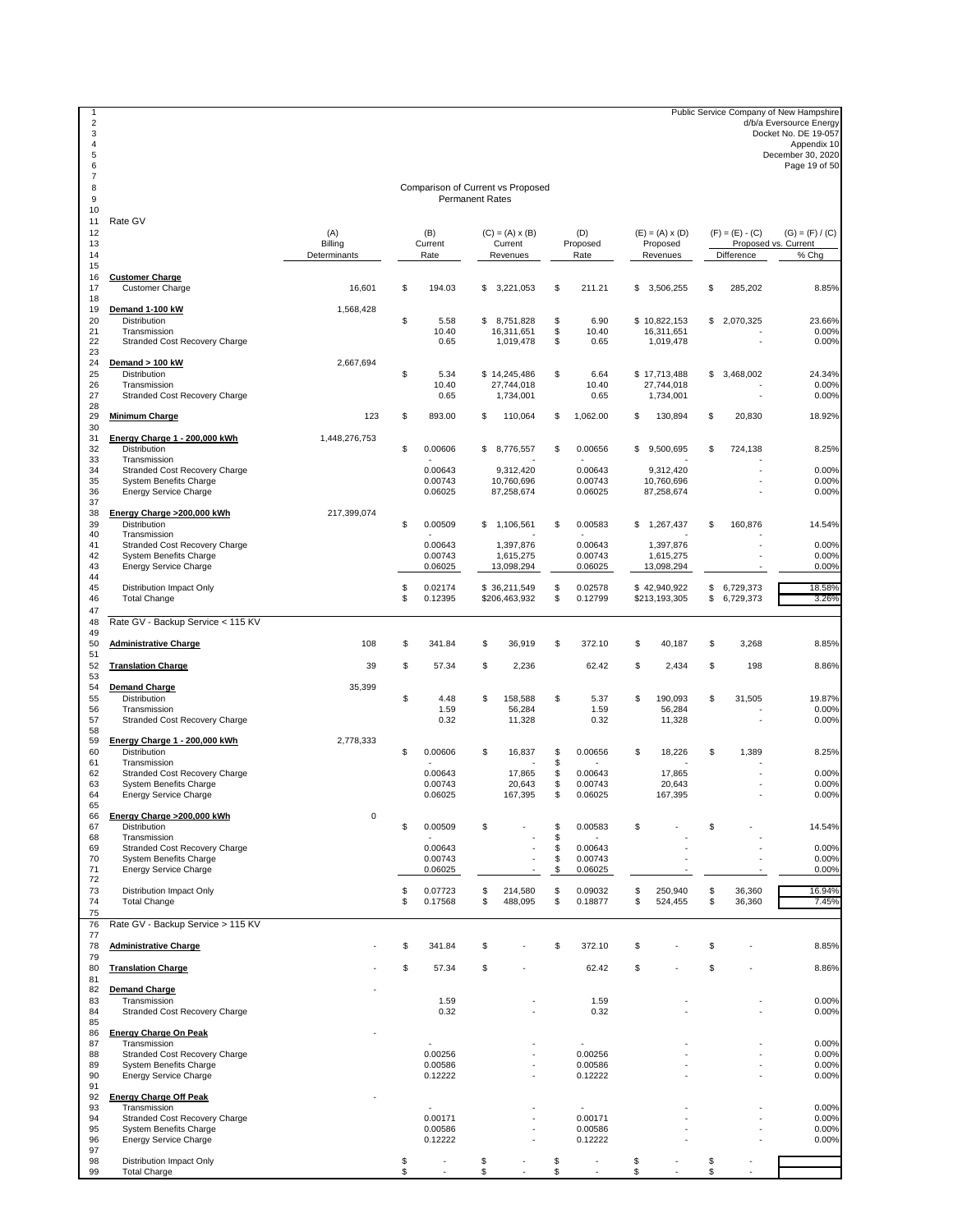1 Public Service Company of New Hampshire<br>
2 d/b/a Eversource Energy<br>
2 d/b/a Eversource Energy<br>
2 Docket No. DE 19-057<br>
2 December 30, 2020<br>
2 December 30, 2020<br>
2 December 30, 2020<br>
Page 20 of 50

# **Comparison of Current vs Proposed Permanent Rates**

| 11       | Rate LG                                       |                     |    |         |    |                        |                |    |                        |                   |                      |
|----------|-----------------------------------------------|---------------------|----|---------|----|------------------------|----------------|----|------------------------|-------------------|----------------------|
| 12       |                                               | (A)                 |    | (B)     |    | $(C) = (A) \times (B)$ | (D)            |    | $(E) = (A) \times (D)$ | $(F) = (E) - (C)$ | $(G) = (F) / (C)$    |
| 13       |                                               | Billing             |    | Current |    | Current                | Proposed       |    | Proposed               |                   | Proposed vs. Current |
| 14       |                                               | Determinants        |    | Rate    |    | Revenues               | Rate           |    | Revenues               | Difference        | % Chg                |
| 15<br>16 | <b>Customer Charge</b>                        |                     |    |         |    |                        |                |    |                        |                   |                      |
| 17       | <b>Customer Charge</b>                        | 1,272               | \$ | 606.47  | \$ | 771,430                | \$<br>660.15   | S  | 839,711                | \$<br>68,281      | 8.85%                |
| 18       |                                               |                     |    |         |    |                        |                |    |                        |                   |                      |
| 19       | Demand                                        | 2,661,538           |    |         |    |                        |                |    |                        |                   |                      |
| 20       | Distribution                                  |                     | \$ | 4.75    |    | \$12,642,306           | \$<br>5.85     |    | \$15,569,997           | \$<br>2,927,691   | 23.16%               |
| 21       | Transmission                                  |                     |    | 10.24   |    | 27,254,149             | 10.24          |    | 27,254,149             |                   | 0.00%                |
| 22       | Stranded Cost Recovery Charge                 |                     |    | 0.49    |    | 1,304,154              | 0.49           |    | 1,304,154              |                   | 0.00%                |
| 23       |                                               |                     |    |         |    |                        |                |    |                        |                   |                      |
| 24       | <b>Minimum Charge</b>                         | $\mathsf{O}\xspace$ | \$ | 947.00  | \$ |                        | \$<br>1,126.00 | \$ |                        | \$                | 18.90%               |
| 25       |                                               |                     |    |         |    |                        |                |    |                        |                   |                      |
| 26       | Discount for above 115kV                      | $\mathbf 0$         | \$ | (0.43)  | \$ |                        | \$<br>(0.51)   | \$ |                        | \$                | 18.60%               |
| 27       |                                               |                     |    |         |    |                        |                |    |                        |                   |                      |
| 28       | <b>Energy Charge On Peak</b>                  | 510,025,661         |    |         |    |                        |                |    |                        |                   |                      |
| 29<br>30 | Distribution<br>Transmission                  |                     | \$ | 0.00508 | \$ | 2,590,930              | \$<br>0.00554  | \$ | 2,825,542              | \$<br>234,612     | 9.06%<br>0.00%       |
| 31       | Stranded Cost Recovery Charge                 |                     |    | 0.00519 |    | 2,647,033              | 0.00519        |    | 2,647,033              |                   | 0.00%                |
| 32       | <b>System Benefits Charge</b>                 |                     |    | 0.00743 |    | 3,789,491              | 0.00743        |    | 3,789,491              |                   | 0.00%                |
| 33       | <b>Energy Service Charge</b>                  |                     |    | 0.06025 |    | 30,729,046             | 0.06025        |    | 30,729,046             |                   | 0.00%                |
| 34       |                                               |                     |    |         |    |                        |                |    |                        |                   |                      |
| 35       | <b>Energy Charge Off Peak</b>                 | 662,413,106         |    |         |    |                        |                |    |                        |                   |                      |
| 36       | Distribution                                  |                     | \$ | 0.00429 | \$ | 2,841,752              | \$<br>0.00468  |    | \$3,100,093            | \$<br>258,341     | 9.09%                |
| 37       | Transmission                                  |                     |    |         |    |                        |                |    |                        |                   | 0.00%                |
| 38       | Stranded Cost Recovery Charge                 |                     |    | 0.00378 |    | 2,503,922              | 0.00378        |    | 2,503,922              |                   | 0.00%                |
| 39       | <b>System Benefits Charge</b>                 |                     |    | 0.00743 |    | 4,921,729              | 0.00743        |    | 4,921,729              |                   | 0.00%                |
| 40       | Energy Service Charge                         |                     |    | 0.06025 |    | 39,910,390             | 0.06025        |    | 39,910,390             |                   | 0.00%                |
| 41       |                                               |                     |    |         |    |                        |                |    |                        |                   |                      |
| 42       | Distribution Impact Only                      |                     | \$ | 0.01607 |    | \$18,846,418           | \$<br>0.01905  |    | \$22,335,343           | \$<br>3,488,925   | 18.51%               |
| 43       | <b>Total Charge</b>                           |                     | S  | 0.11251 |    | \$131,906,332          | \$<br>0.11548  |    | \$135,395,257          | \$<br>3,488,925   | 2.65%                |
| 44       |                                               |                     |    |         |    |                        |                |    |                        |                   |                      |
| 45       |                                               |                     |    |         |    |                        |                |    |                        |                   |                      |
| 46       |                                               |                     |    |         |    |                        |                |    |                        |                   |                      |
| 47       | Rate LG - Backup Service < 115 KV             |                     |    |         |    |                        |                |    |                        |                   |                      |
| 48       |                                               |                     |    |         |    |                        |                |    |                        |                   |                      |
| 49       | <b>Administrative Charge</b>                  | 109                 | \$ | 341.84  | \$ | 37,329                 | \$<br>372.10   | \$ | 40,633                 | \$<br>3,304       | 8.85%                |
| 50       |                                               |                     |    |         |    |                        |                |    |                        |                   |                      |
| 51       | <b>Translation Charge</b>                     | 26                  | \$ | 57.34   | \$ | 1,491                  | 62.42          | \$ | 1,623                  | \$<br>132         | 8.86%                |
| 52       |                                               |                     |    |         |    |                        |                |    |                        |                   |                      |
| 53       | <b>Demand Charge</b>                          | 260,477             |    |         |    |                        |                |    |                        |                   |                      |
| 54       | Distribution                                  |                     | \$ | 4.48    |    | \$1,166,937            | \$<br>5.37     |    | \$1,398,761            | \$<br>231,824     | 19.87%               |
| 55       | Transmission                                  |                     |    | 1.59    |    | 414,158                | 1.59           |    | 414,158                |                   | 0.00%                |
| 56<br>57 | Stranded Cost Recovery Charge                 |                     |    | 0.24    |    | 62,514                 | 0.24           |    | 62,514                 |                   | 0.00%                |
| 58       | <b>Energy Charge On Peak</b>                  | 6,651,595           |    |         |    |                        |                |    |                        |                   |                      |
| 59       | <b>Distribution</b>                           |                     | \$ | 0.00508 | \$ | 33,790                 | \$<br>0.00554  | S  | 36,850                 | \$<br>3,060       | 9.06%                |
| 60       | Transmission                                  |                     |    |         |    |                        |                |    |                        |                   | 0.00%                |
| 61       | Stranded Cost Recovery Charge                 |                     |    | 0.00519 |    | 34,522                 | 0.00519        |    | 34,522                 |                   | 0.00%                |
| 62       | <b>System Benefits Charge</b>                 |                     |    | 0.00743 |    | 49,421                 | 0.00743        |    | 49,421                 |                   | 0.00%                |
| 63       | Energy Service Charge                         |                     |    | 0.06025 |    | 400,759                | 0.06025        |    | 400,759                |                   | 0.00%                |
| 64       |                                               |                     |    |         |    |                        |                |    |                        |                   |                      |
| 65       | <b>Energy Charge Off Peak</b>                 | 8,704,697           |    |         |    |                        |                |    |                        |                   |                      |
| 66       | Distribution                                  |                     | \$ | 0.00429 | \$ | 37,343                 | \$<br>0.00468  | \$ | 40,738                 | \$<br>3,395       | 9.09%                |
| 67       | Transmission                                  |                     |    |         |    |                        |                |    |                        |                   | 0.00%                |
| 68       | Stranded Cost Recovery Charge                 |                     |    | 0.00378 |    | 32,904                 | 0.00378        |    | 32,904                 |                   | 0.00%                |
| 69       | <b>System Benefits Charge</b>                 |                     |    | 0.00743 |    | 64.676                 | 0.00743        |    | 64.676                 |                   | 0.00%                |
| 70       | <b>Energy Service Charge</b>                  |                     |    | 0.06025 |    | 524,458                | 0.06025        |    | 524,458                |                   | 0.00%                |
| 71       |                                               |                     |    |         |    |                        |                |    |                        |                   |                      |
| 72       | Distribution Impact Only                      |                     | \$ | 0.08315 | \$ | 1,276,890              | \$<br>0.09889  | \$ | 1,518,605              | \$<br>241,715     | 18.93%               |
| 73       | <b>Total Charge</b>                           |                     | \$ | 0.18626 | \$ | 2,860,302              | \$<br>0.20200  | \$ | 3,102,017              | \$<br>241,715     | 8.45%                |
| 74       |                                               |                     |    |         |    |                        |                |    |                        |                   |                      |
| 75       |                                               |                     |    |         |    |                        |                |    |                        |                   |                      |
| 76       |                                               |                     |    |         |    |                        |                |    |                        |                   |                      |
| 77       | Rate LG - Backup Service > 115 KV             |                     |    |         |    |                        |                |    |                        |                   |                      |
| 78       |                                               |                     |    |         |    |                        |                |    |                        |                   |                      |
| 79       | <b>Administrative Charge</b>                  | 80                  | \$ | 341.84  | S  | 27,482                 | \$<br>372.10   | \$ | 29,915                 | \$<br>2,433       | 8.85%                |
| 80       |                                               |                     |    |         |    |                        |                |    |                        |                   |                      |
| 81       | <b>Translation Charge</b>                     |                     | \$ | 57.34   | \$ |                        | 62.42          | \$ | ×,                     | \$                | 8.86%                |
| 82       |                                               |                     |    |         |    |                        |                |    |                        |                   |                      |
| 83       | <b>Demand Charge</b>                          | 913,528             |    |         |    |                        |                |    |                        |                   |                      |
| 84       | Transmission                                  |                     |    | 1.59    | \$ | 1,452,510              | 1.59           | \$ | 1,452,510              |                   | 0.00%                |
| 85       | Stranded Cost Recovery Charge                 |                     |    | 0.24    |    | 219,247                | 0.24           |    | 219,247                |                   | 0.00%                |
| 86       |                                               |                     |    |         |    |                        |                |    |                        |                   |                      |
| 87       | <b>Energy Charge On Peak</b>                  | 21,134,611          |    |         |    |                        |                |    |                        |                   |                      |
| 88       | Transmission<br>Stranded Cost Recovery Charge |                     |    |         | \$ |                        | ×,             | \$ | $\mathbf{r}$           |                   | 0.00%                |
| 89       |                                               |                     |    | 0.00519 |    | 109,689<br>157,030     | 0.00519        |    | 109,689                |                   | 0.00%                |
| 90       | <b>System Benefits Charge</b>                 |                     |    | 0.00743 |    |                        | 0.00743        |    | 157,030                |                   | 0.00%                |
| 91<br>92 | <b>Energy Service Charge</b>                  |                     |    | 0.06025 |    | 1,273,360              | 0.06025        |    | 1,273,360              |                   | 0.00%                |
| 93       | <b>Energy Charge Off Peak</b>                 | 43,853,801          |    |         |    |                        |                |    |                        |                   |                      |
| 94       | Transmission                                  |                     |    |         | \$ |                        |                | \$ |                        |                   | 0.00%                |
| 95       | Stranded Cost Recovery Charge                 |                     |    | 0.00378 |    | 165,767                | 0.00378        |    | 165,767                |                   | 0.00%                |
| 96       | System Benefits Charge                        |                     |    | 0.00743 |    | 325,834                | 0.00743        |    | 325,834                |                   | 0.00%                |
| 97       | <b>Energy Service Charge</b>                  |                     |    | 0.06025 |    | 2,642,192              | 0.06025        |    | 2,642,192              |                   | 0.00%                |
| 98       |                                               |                     |    |         |    |                        |                |    |                        |                   |                      |
| 99       | Distribution Impact Only                      |                     | S  | 0.00042 | \$ | 27,482                 | \$<br>0.00046  | \$ | 29,915                 | \$<br>2,433       | 8.85%                |
| 100      | <b>Total Charge</b>                           |                     | \$ | 0.09807 |    | \$6,373,111            | \$<br>0.09810  |    | \$ 6,375,544           | \$<br>2,433       | 0.04%                |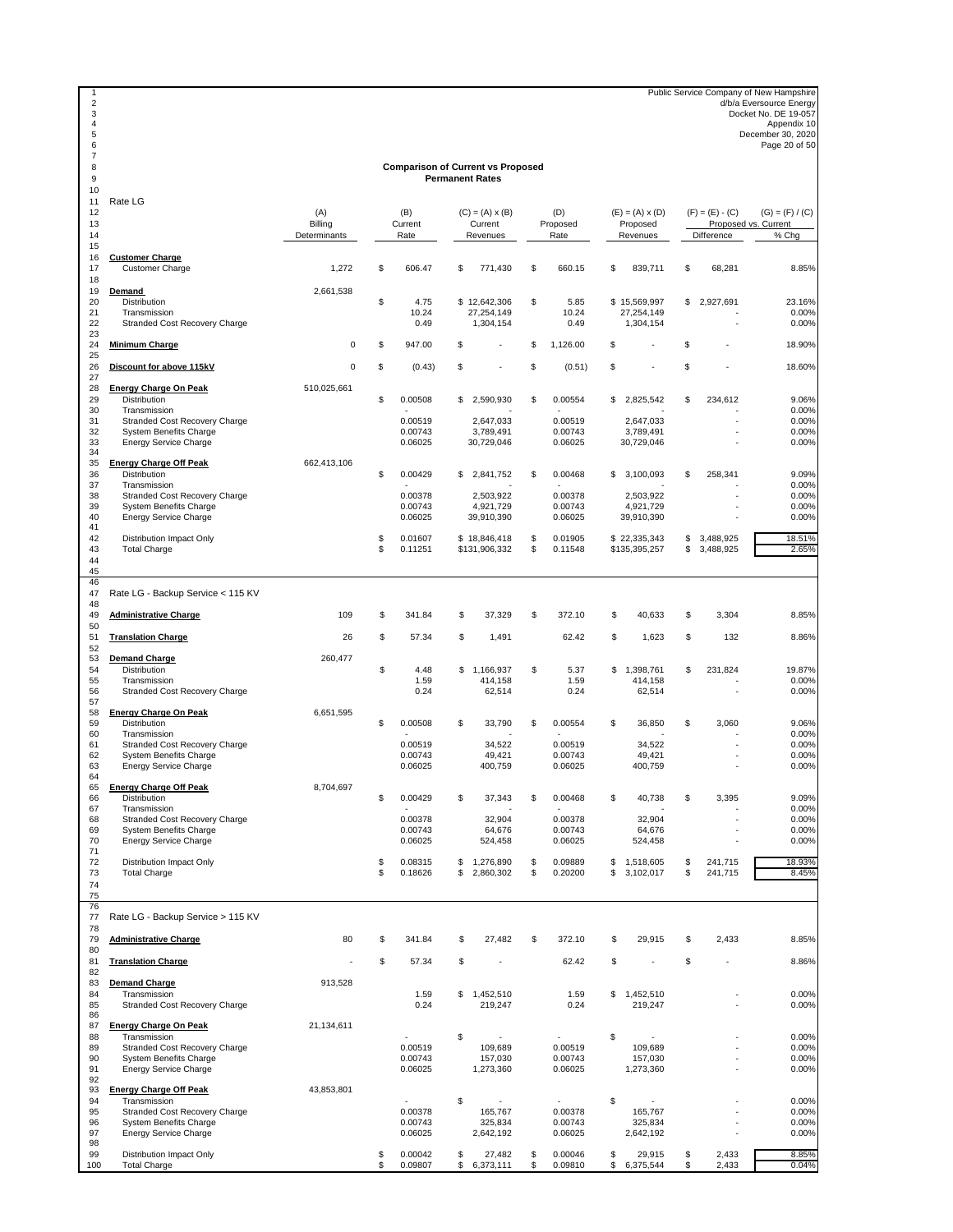1 Public Service Company of New Hampshire<br>
d/b/a Eversource Energy<br>
3 Docket No. DE 19-057<br>
Appendix 10<br>
4 December 30, 2020<br>
Page 21 of 50<br>
Page 21 of 50

#### **Comparison of Current vs Proposed Permanent Rates**

| 9        |                                                               |                          |          |                    |          | <b>Permanent Rates</b> |          |                    |         |                        |          |                          |                       |
|----------|---------------------------------------------------------------|--------------------------|----------|--------------------|----------|------------------------|----------|--------------------|---------|------------------------|----------|--------------------------|-----------------------|
| 10<br>11 | Rate OL - Outdoor Lighting                                    |                          |          |                    |          |                        |          |                    |         |                        |          |                          |                       |
| 12       |                                                               | (A)                      |          | (B)                |          | $(C) = (A) \times (B)$ |          | (D)                |         | $(E) = (A) \times (D)$ |          | $(F) = (E) - (C)$        | $(G) = (F) / (C)$     |
| 13       |                                                               | Billing                  |          | Current            |          | Current                |          | Proposed           |         | Proposed               |          |                          | Proposed vs. Current  |
| 14<br>15 |                                                               | Determinants             |          | Rate               |          | Revenues               |          | Rate               |         | Revenues               |          | Difference               | % Chg                 |
| 16       | <b>Energy Charge All kWh</b>                                  | 17,130,466               |          |                    |          |                        |          |                    |         |                        |          |                          |                       |
| 17       | Transmission                                                  |                          | \$       | 0.02058            | S        | 352,545                | \$       | 0.02058            | \$      | 352.545                | \$       |                          | 0.00%                 |
| 18       | Stranded Cost Recovery Charge                                 |                          |          | 0.00954            |          | 163,425                |          | 0.00954            |         | 163,425                |          |                          | 0.00%                 |
| 19<br>20 | <b>System Benefits Charge</b>                                 |                          |          | 0.00743<br>0.07068 |          | 127,279<br>1,210,781   |          | 0.00743<br>0.07068 |         | 127,279                |          |                          | 0.00%<br>0.00%        |
| 21       | <b>Energy Service Charge</b><br>Total                         |                          | S        | 0.10823            | \$       | 1,854,030              | \$       | 0.10823            | \$      | 1,210,781<br>1,854,030 | \$       |                          | 0.00%                 |
| 22       |                                                               |                          |          |                    |          |                        |          |                    |         |                        |          |                          |                       |
| 23       | Distribution Charge (per fixture)                             |                          |          |                    |          |                        |          |                    |         |                        |          |                          |                       |
| 24       | 4000 LUMEN HP SODIUM                                          | 42,792                   | \$       | 15.83              | \$       | 677,397                | \$       | 15.42              | \$      | 660,025                | \$       | (17, 372)                | $-2.56%$              |
| 25       | 5800 LUMEN HP SODIUM                                          | 7,260                    |          | 15.83              |          | 114,926                |          | 15.42              |         | 111,979                |          | (2, 947)                 | $-2.56%$              |
| 26<br>27 | 9500 LUMEN HP SODIUM                                          | 10,692                   |          | 21.05<br>29.77     |          | 225,067                |          | 20.51<br>29.01     |         | 219,295                |          | (5,772)                  | $-2.56%$              |
| 28       | 16000 LUMEN HP SODIUM<br>30000 LUMEN HP SODIUM                | 9,936<br>15,480          |          | 30.51              |          | 295,795<br>472,295     |          | 29.73              |         | 288,209<br>460,183     |          | (7, 586)<br>(12, 112)    | $-2.56%$<br>$-2.56%$  |
| 29       | 50000 LUMEN HP SODIUM                                         | 22,860                   |          | 30.85              |          | 705,231                |          | 30.06              |         | 687,145                |          | (18,086)                 | $-2.56%$              |
| 30       | 130000 LUMEN HP SODIUM                                        | 3,684                    |          | 49.51              |          | 182,395                |          | 48.24              |         | 177,717                |          | (4,678)                  | $-2.56%$              |
| 31       | 5000 LUMEN METAL HALIDE                                       | 2,700                    |          | 16.51              |          | 44,577                 |          | 16.09              |         | 43,434                 |          | (1, 143)                 | $-2.56%$              |
| 32       | 8000 LUMEN METAL HALIDE                                       | 1,608                    |          | 22.60              |          | 36,341                 |          | 22.02              |         | 35,409                 |          | (932)                    | $-2.56%$              |
| 33       | 13000 LUMEN METAL HALIDE                                      | ÷,                       |          | 31.01              |          |                        |          | 30.21              |         |                        |          |                          | $-2.56%$              |
| 34       | 13500 LUMEN METAL HALIDE                                      | 1,464                    |          | 31.67              |          | 46,365                 |          | 30.86              |         | 45,176                 |          | (1, 189)                 | $-2.56%$              |
| 35       | 20000 LUMEN METAL HALIDE                                      | 3,696                    |          | 31.67              |          | 117,052                |          | 30.86              |         | 114,050                |          | (3,002)                  | $-2.56%$              |
| 36<br>37 | 36000 LUMEN METAL HALIDE<br>100000 LUMEN METAL HALIDE         | 5,136<br>3,216           |          | 31.96<br>47.91     |          | 164,147<br>154,079     |          | 31.14<br>46.68     |         | 159,937<br>150,127     |          | (4,210)<br>(3,952)       | $-2.56%$<br>$-2.56%$  |
| 38       | 600 LUMEN INCANDESCENT                                        | 1,068                    |          | 9.12               |          | 9,740                  |          | 8.89               |         | 9,490                  |          | (250)                    | $-2.57%$              |
| 39       | 1000 LUMEN INCANDESCENT                                       | 2,844                    |          | 10.18              |          | 28,952                 |          | 9.92               |         | 28,209                 |          | (743)                    | $-2.57%$              |
| 40       | 2500 LUMEN INCANDESCENT                                       | 48                       |          | 13.06              |          | 627                    |          | 12.73              |         | 611                    |          | (16)                     | $-2.55%$              |
| 41       | 6000 LUMEN INCANDESCENT                                       |                          |          | 22.44              |          |                        |          | 21.86              |         |                        |          |                          | $-2.56%$              |
| 42       | 3500 LUMEN MERCURY                                            | 59,064                   |          | 13.96              |          | 824,533                |          | 13.60              |         | 803,388                |          | (21, 145)                | $-2.56%$              |
| 43       | 7000 LUMEN MERCURY                                            | 11,472                   |          | 16.80              |          | 192,730                |          | 16.37              |         | 187,787                |          | (4,943)                  | $-2.56%$              |
| 44       | 11000 LUMEN MERCURY                                           | 684                      |          | 20.77              |          | 14,207                 |          | 20.24              |         | 13,842                 |          | (365)                    | $-2.57%$              |
| 45       | 15000 LUMEN MERCURY                                           | 36                       |          | 23.76              |          | 855                    |          | 23.15              |         | 833                    |          | (22)                     | $-2.57%$              |
| 46<br>47 | 20000 LUMEN MERCURY<br>56000 LUMEN MERCURY                    | 5,088<br>1,632           |          | 25.65<br>40.77     |          | 130,507<br>66,537      |          | 24.99<br>39.72     |         | 127,160<br>64,830      |          | (3, 347)<br>(1,707)      | $-2.56%$<br>$-2.57%$  |
| 48       | 20000 LUMEN FLUORESCENT                                       | 24                       |          | 34.79              |          | 835                    |          | 33.90              |         | 814                    |          | (21)                     | $-2.51%$              |
| 49       | 12000 LUMEN HP SODIUM                                         | 96                       |          | 21.77              |          | 2,090                  |          | 21.21              |         | 2,036                  |          | (54)                     | $-2.58%$              |
| 50       | 34200 LUMEN HP SODIUM                                         | 60                       |          | 27.87              |          | 1,672                  |          | 27.16              |         | 1,629                  |          | (43)                     | $-2.57%$              |
| 51       | Average Number of Fixtures/Month                              | 17,720                   |          |                    |          |                        |          |                    |         |                        |          |                          |                       |
| 52       |                                                               |                          |          |                    |          |                        |          |                    |         |                        |          |                          |                       |
| 53<br>54 | Distribution Impact Only<br><b>Total Charge</b>               |                          | \$<br>\$ | 0.26321<br>0.37144 | \$<br>\$ | 4,508,952<br>6,362,982 | \$<br>\$ | 0.25646<br>0.36469 | S<br>\$ | 4,393,315<br>6,247,345 | \$<br>\$ | (115, 637)<br>(115, 637) | $-2.56%$<br>$-1.82%$  |
| 55       |                                                               |                          |          |                    |          |                        |          |                    |         |                        |          |                          |                       |
| 56       |                                                               |                          |          |                    |          |                        |          |                    |         |                        |          |                          |                       |
| 57       | Rate EOL - Efficient Outdoor Lighting                         |                          |          |                    |          |                        |          |                    |         |                        |          |                          |                       |
| 58       |                                                               |                          |          |                    |          |                        |          |                    |         |                        |          |                          |                       |
| 59       | Energy Charge All kWh                                         | 11,370,898               |          |                    |          |                        |          |                    |         |                        |          |                          |                       |
| 60       | Transmission                                                  |                          | \$       | 0.02058            | \$       | 234,013                | \$       | 0.02058            | S       | 234,013                | \$       |                          | 0.00%                 |
| 61       | Stranded Cost Recovery Charge                                 |                          |          | 0.00954            |          | 108,478                | \$       | 0.00954            |         | 108,478<br>84.486      |          |                          | 0.00%                 |
| 62<br>63 | <b>System Benefits Charge</b><br><b>Energy Service Charge</b> |                          |          | 0.00743<br>0.07068 |          | 84,486<br>803,695      | \$<br>\$ | 0.00743<br>0.07068 |         | 803,695                |          |                          | 0.00%<br>0.00%        |
| 64       | Total                                                         |                          |          |                    | \$       | 1,230,672              |          |                    | \$      | 1,230,672              | \$       |                          | 0.00%                 |
| 65       |                                                               |                          |          |                    |          |                        |          |                    |         |                        |          |                          |                       |
| 66       | Distribution Charge (per fixture)                             |                          |          |                    |          |                        |          |                    |         |                        |          |                          |                       |
| 67       | 4000 LUMEN HP SODIUM                                          | 45,216                   | \$       | 8.42               | \$       | 380,719                | \$       | 6.31               | \$      | 285,145                | \$       | (95, 574)                | $-25.10%$             |
| 68       | 5800 LUMEN HP SODIUM                                          | 2,616                    |          | 8.42               |          | 22,027                 |          | 6.61               |         | 17,300                 |          | (4, 727)                 | $-21.46%$             |
| 69       | 9500 LUMEN HP SODIUM                                          | 4,272                    |          | 10.36              |          | 44,258                 |          | 7.04               |         | 30,058                 |          | (14,200)                 | $-32.08%$             |
| 70       | 16000 LUMEN HP SODIUM                                         | 6,648                    |          | 11.39              |          | 75,721                 |          | 7.69               |         | 51,136                 |          | (24, 585)                | $-32.47%$             |
| 71<br>72 | 30000 LUMEN HP SODIUM<br>50000 LUMEN HP SODIUM                | 20,784<br>1,584          |          | 11.39<br>11.76     |          | 236,730<br>18,628      |          | 8.92<br>10.62      |         | 185,368<br>16,825      |          | (51, 362)<br>(1,803)     | $-21.70%$<br>$-9.68%$ |
| 73       | 130000 LUMEN HP SODIUM                                        | 684                      |          | 22.32              |          | 15,267                 |          | 17.30              |         | 11,830                 |          | (3, 437)                 | $-22.51%$             |
| 74       | 5000 LUMEN METAL HALIDE                                       | 9,984                    |          | 8.75               |          | 87,360                 |          | 6.63               |         | 66,236                 |          | (21, 124)                | $-24.18%$             |
| 75       | 8000 LUMEN METAL HALIDE                                       | 1,152                    |          | 11.57              |          | 13,329                 |          | 6.97               |         | 8,032                  |          | (5,297)                  | $-39.74%$             |
| 76       | 13000 LUMEN METAL HALIDE                                      | $\overline{\phantom{a}}$ |          | 12.35              |          |                        |          | 7.70               |         |                        |          |                          | $-37.63%$             |
| 77       | 13500 LUMEN METAL HALIDE                                      | 1,056                    |          | 13.00              |          | 13,728                 |          | 7.87               |         | 8,313                  |          | (5, 415)                 | $-39.44%$             |
| 78       | 20000 LUMEN METAL HALIDE                                      | 840                      |          | 13.22              |          | 11,105                 |          | 8.74               |         | 7,341                  |          | (3,764)                  | $-33.89%$             |
| 79       | 36000 LUMEN METAL HALIDE                                      | 528                      |          | 13.59              |          | 7,176                  |          | 10.45              |         | 5,519                  |          | (1,657)                  | $-23.09%$             |
| 80       | 100000 LUMEN METAL HALIDE                                     | 1,236                    |          | 24.21              |          | 29,924                 |          | 17.12              |         | 21,155                 |          | (8,769)                  | $-29.30%$             |
| 81<br>82 | LEDs<br>Average Number of Fixtures/Month                      | 388,872<br>40,456        |          | 3.37               |          | 1,310,499              |          | 3.20               |         | 1,243,633              |          | (66, 866)                | $-5.10%$              |
| 83       |                                                               |                          |          |                    |          |                        |          |                    |         |                        |          |                          |                       |
| 84       | Distribution Charge (per Watt)                                |                          |          |                    |          |                        |          |                    |         |                        |          |                          |                       |
| 85       | LEDs                                                          | 15,894,084               | \$       | 0.05130            | \$       | 815,367                | \$       | 0.01058            | \$      | 168,111                | \$       | (647, 256)               | -79.38%               |
| 86       |                                                               |                          |          |                    |          |                        |          |                    |         |                        |          |                          |                       |
| 87       | Distribution Impact Only                                      |                          | \$       | 0.27103            | \$       | 3,081,838              | \$       | 0.18697            | \$      | 2,126,002              | \$       | (955, 836)               | -31.02%               |
| 88       | <b>Total Charge</b>                                           |                          | \$       | 0.37926            | \$       | 4,312,510              | \$       | 0.29520            |         | \$3,356,674            | \$       | (955, 836)               | $-22.16%$             |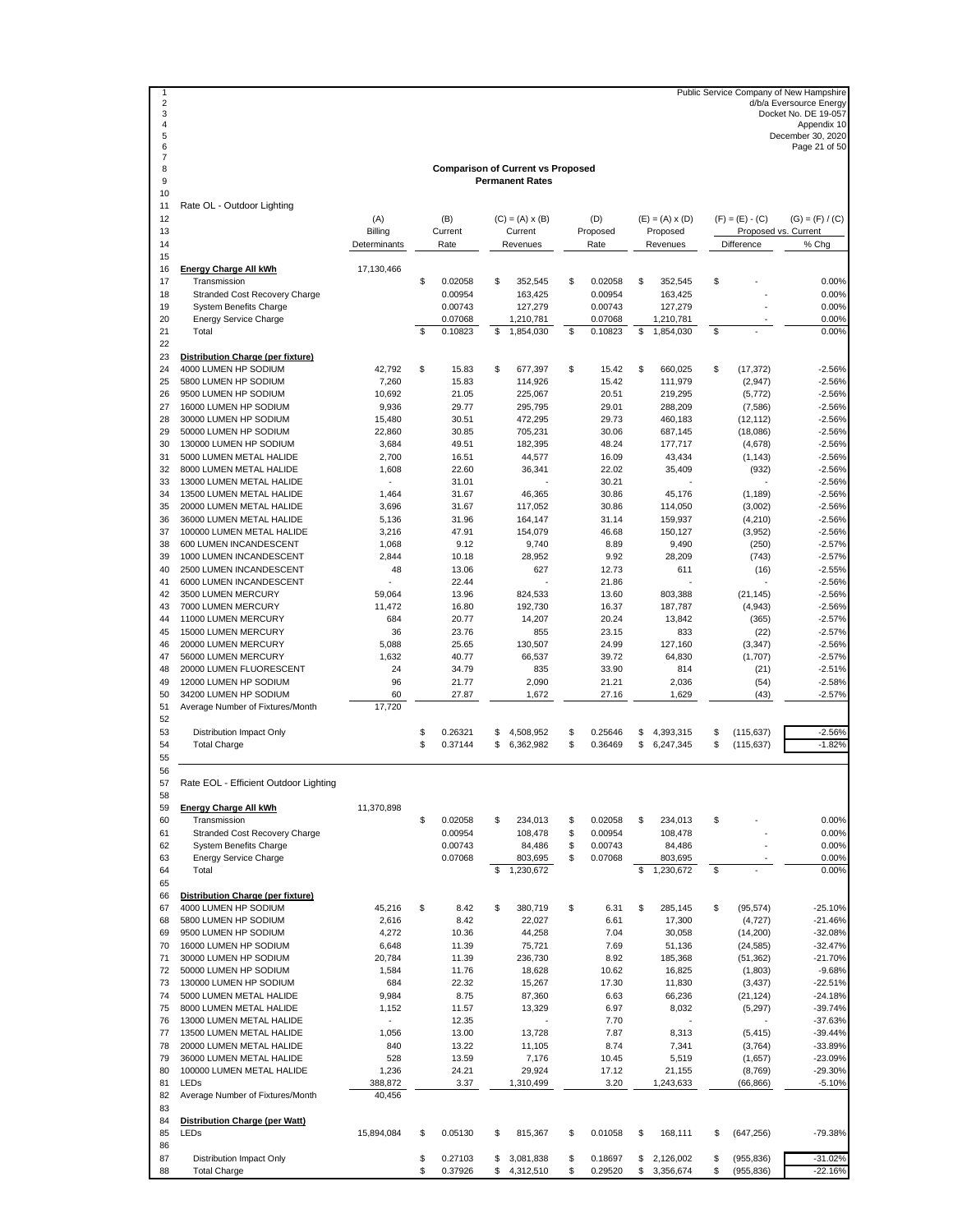Public Service Company of New Hampshire d/b/a Eversource Energy Docket No. DE 19-057 4 Appendix 10 Appendix 10 Appendix 10 Appendix 10 Appendix 10 Appendix 10 Appendix 10 Appendix 10 Appendix 10 December 30, 2020 Page 22 of 50

### **STREET LIGHTING DISTRIBUTION RATE DESIGN**

Distribution Breakout by Component

| 13<br>14             |                                 | <b>Rate EOL</b>          |                           | Rate OL                         |                  |
|----------------------|---------------------------------|--------------------------|---------------------------|---------------------------------|------------------|
| 15                   |                                 |                          |                           |                                 |                  |
| 16<br>17<br>18<br>19 | <b>Total Fixtures</b>           | Aa - Non-LED<br>Ab - LED | 40,456<br>8,050<br>32,406 | E<br>Ea - Non-LED<br>$Eb - LED$ | 17,720<br>17,720 |
| 20<br>21<br>22       | <b>Connected Demand KW</b>      | В                        | 2,619                     | F                               | 3,947            |
| 23                   |                                 |                          |                           |                                 |                  |
| 24<br>25             | Annual kWh                      | C                        | 11,370,898                | G                               | 17,130,466       |
| 26<br>27             | Proposed Distribution Revenue   | D                        | \$<br>2,126,002           | H                               | \$4,393,317      |
| 28<br>29<br>30       | <b>Distribution by Category</b> |                          |                           |                                 |                  |
| 31                   | 1) D - System Demand            |                          |                           |                                 |                  |
| 32<br>33             | Revenue \$                      |                          | \$<br>332,442             | $K = J^* F^* 12^* 1000$         | \$501,029        |
| 34<br>35             | Charge Per Watt                 | $J = I/B / 1000 / 12$    | 0.01058                   | $L = K/F$                       | 0.01058          |
| 36                   | 2) D - System Customer          |                          |                           |                                 |                  |
| 37<br>38             | Revenue \$                      | $M = D - Q - I$          | \$1,417,993               | $O = N^* E^* 12^* 1000$         | \$621,091        |
| 39<br>40             | Charge Per Fixture              | $N = M/A$                | \$2.92                    | $P = Q / E$                     | \$2.92           |
| 41                   | 3) D - Operations & Maintenance |                          |                           |                                 |                  |
| 42<br>43             | Revenue \$                      | $Q = R*Aa*12 + S*Ab*12$  | \$375,567                 | $T = U*Ea*12 + V*Eb*12$         | \$589,433        |
| 44                   | Charge Per Fixture Non-LED      | R                        | \$2.77                    | $U = R$                         | \$2.77           |
| 45<br>46             | $LED = 10\%$ of Non-LED         | S                        | \$0.28                    | $V = S$                         | \$0.28           |
| 47                   | 4) D - Equipment                |                          |                           |                                 |                  |
| 48<br>49             | Revenue \$                      |                          |                           | $W = H - K - O - T$             | \$2,681,765      |
| 50<br>51             | <b>Total D</b>                  |                          | \$2,126,002               |                                 | \$4,393,317      |
| 52<br>53<br>54       |                                 |                          |                           |                                 |                  |

 Note: A, B, C, D - See Appendix 10, page 25.

 

E, F, G, H - See Appendix 10, page 26.

I - See Application Attachment AN-1, page 3, lines 41 and 42.

R - See Appendix 10, page 23, line 28.

S - See Appendix 10, page 23, line 30.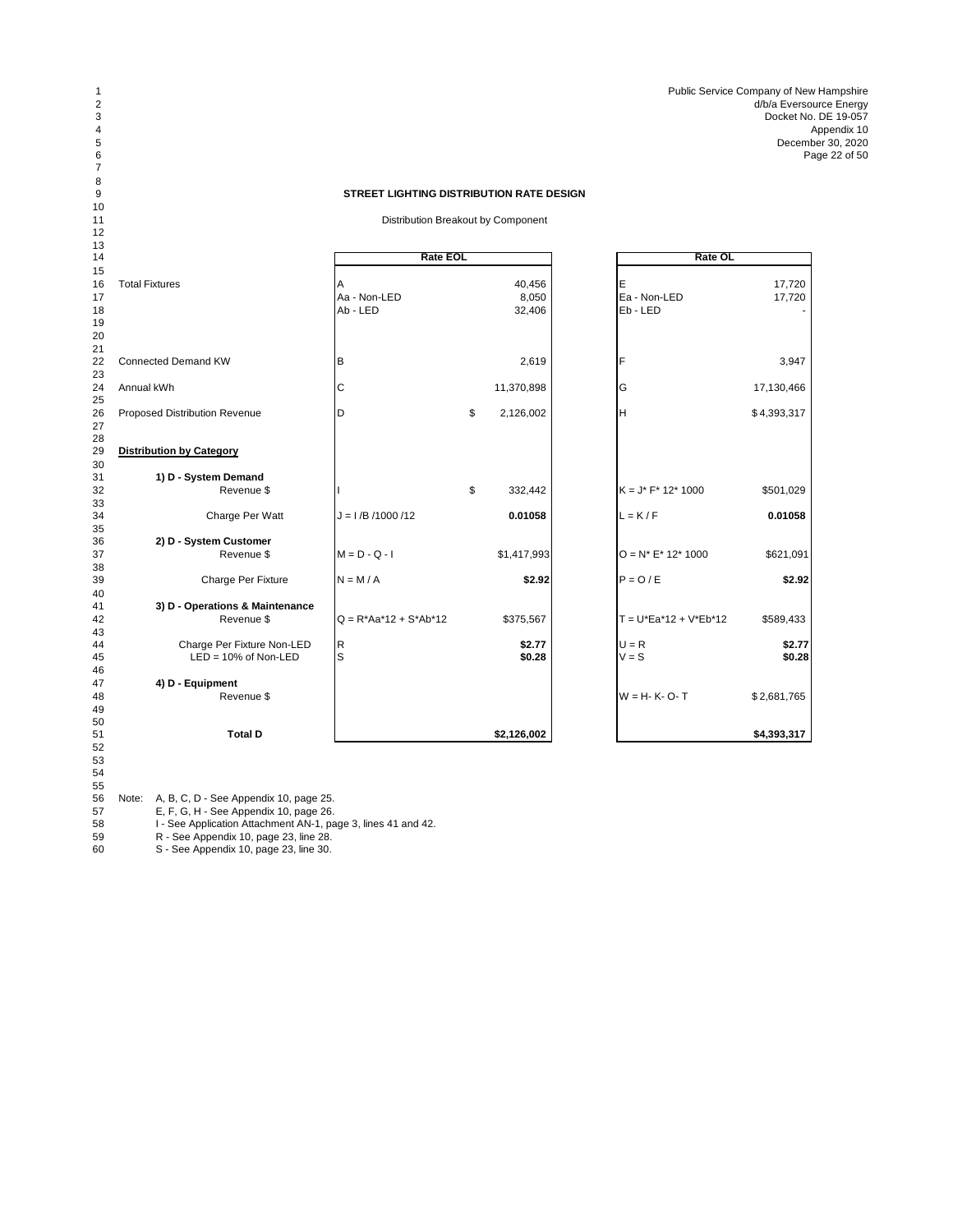| 1        |                                           |                                                     | Public Service Company of New Hampshire |
|----------|-------------------------------------------|-----------------------------------------------------|-----------------------------------------|
| 2        |                                           |                                                     | d/b/a Eversource Energy                 |
| 3        |                                           |                                                     | Docket No. DE 19-057                    |
| 4        |                                           |                                                     | Appendix 10                             |
| 5        |                                           |                                                     | December 30, 2020                       |
| 6        |                                           |                                                     | Page 23 of 50                           |
| 7        |                                           |                                                     |                                         |
| 8        |                                           | <b>Street Lighting Operations &amp; Maintenance</b> |                                         |
| 9        |                                           |                                                     |                                         |
| 10       |                                           | <b>Charge Per Fixture</b>                           |                                         |
| 11       |                                           |                                                     |                                         |
| 12       |                                           |                                                     | Source                                  |
| 13<br>14 | Test Year Street Lighting O & M           | \$965,000                                           | $A =$ Appendix 10, page 24, line 26     |
| 15       |                                           |                                                     |                                         |
| 16       | <b>Non-LED Fixtures</b>                   |                                                     |                                         |
| 17       | Rate EOL                                  | 8,050                                               | B = Appendix 10, page 25, lines 38 & 41 |
| 18       | Rate OL                                   | 17,720                                              | $C =$ Appendix 10, page 26, line 66     |
| 19       | <b>Total Non-LED</b>                      | 25,770                                              | $D = B + C$                             |
| 20       |                                           |                                                     |                                         |
| 21       | <b>LED Fixtures</b>                       |                                                     |                                         |
| 22       | Rate EOL                                  | 32,406                                              | $E =$ Appendix 10, page 25, line 38     |
| 23       | Rate OL                                   |                                                     | $F =$ Appendix 10, page 26, lines 36-41 |
| 24       | <b>Total LED</b>                          | 32,406                                              | $G = E + F$                             |
| 25       |                                           |                                                     |                                         |
| 26       | Average Cost Per Fixture                  | \$2.77                                              | $H = A / (D + G^* 10\%) / 12$           |
| 27       |                                           |                                                     |                                         |
| 28       | <b>Non-LED Monthly Charge Per Fixture</b> | \$2.77                                              | $I = H$                                 |
| 29       |                                           |                                                     |                                         |
| 30       | <b>LED Monthly Charge Per Fixture</b>     | \$0.28                                              | $J = H * 10%$                           |
|          |                                           |                                                     |                                         |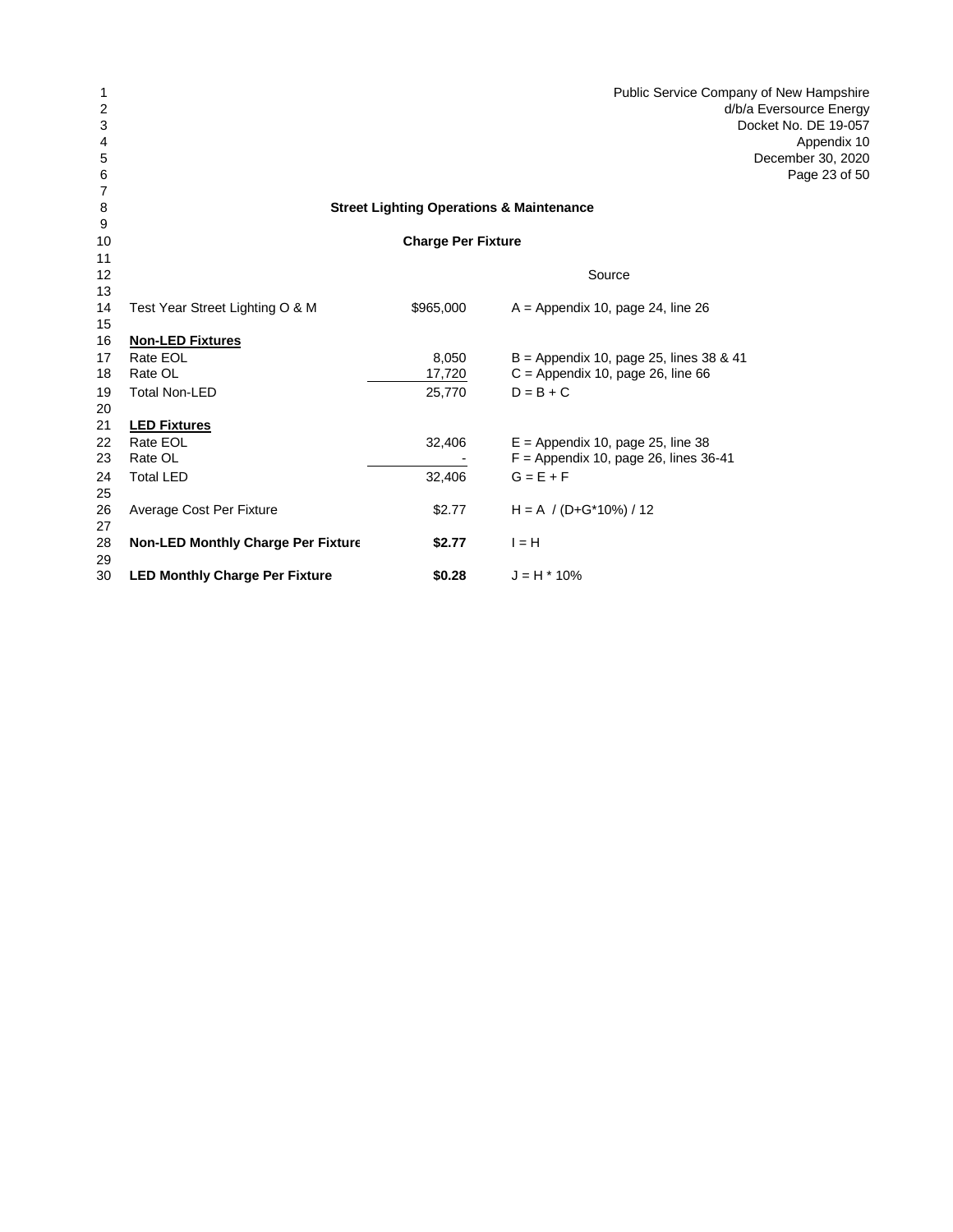Public Service Company of New Hampshire d/b/a Eversource Energy Docket No. DE 19-057<br>Appendix 10 4 Appendix 10 Appendix 10 Appendix 10 Appendix 10 Appendix 10 Appendix 10 Appendix 10 Appendix 10 Appendix 10 December 30, 2020 Page 24 of 50

## **Street Lighting Operations & Maintenance Expense**

| 11 |                                     |           |                                |       |
|----|-------------------------------------|-----------|--------------------------------|-------|
| 12 |                                     |           | Distribution Expense *         |       |
| 13 |                                     | Operation | Maintenance                    | Total |
| 14 |                                     |           |                                |       |
| 15 | Supervision and Engineering         | 444       | 2                              | 446   |
| 16 | <b>Street Lighting</b>              | 519       | 52                             | 571   |
| 17 | Other                               | 67        | 277                            | 345   |
| 18 | <b>Total Distribution Expense</b>   | 1,031     | 331                            | 1,362 |
| 19 |                                     |           |                                |       |
| 20 |                                     |           |                                |       |
| 21 |                                     |           | <b>Street Lighting Expense</b> |       |
| 22 |                                     | Operation | Maintenance                    | Total |
| 23 |                                     |           |                                |       |
| 24 | Derived Supervision and Engineering | 393       | $\Omega$                       | 393   |
| 25 | <b>Street Lighting</b>              | 519       | 52                             | 571   |
| 26 | <b>Total Distribution Expense</b>   | 912       | 53                             | 965   |
| 27 |                                     |           |                                |       |
| 28 |                                     |           |                                |       |
| 29 |                                     |           |                                |       |
|    |                                     |           |                                |       |

30 Note \* See Application Attachment AN-1, page 10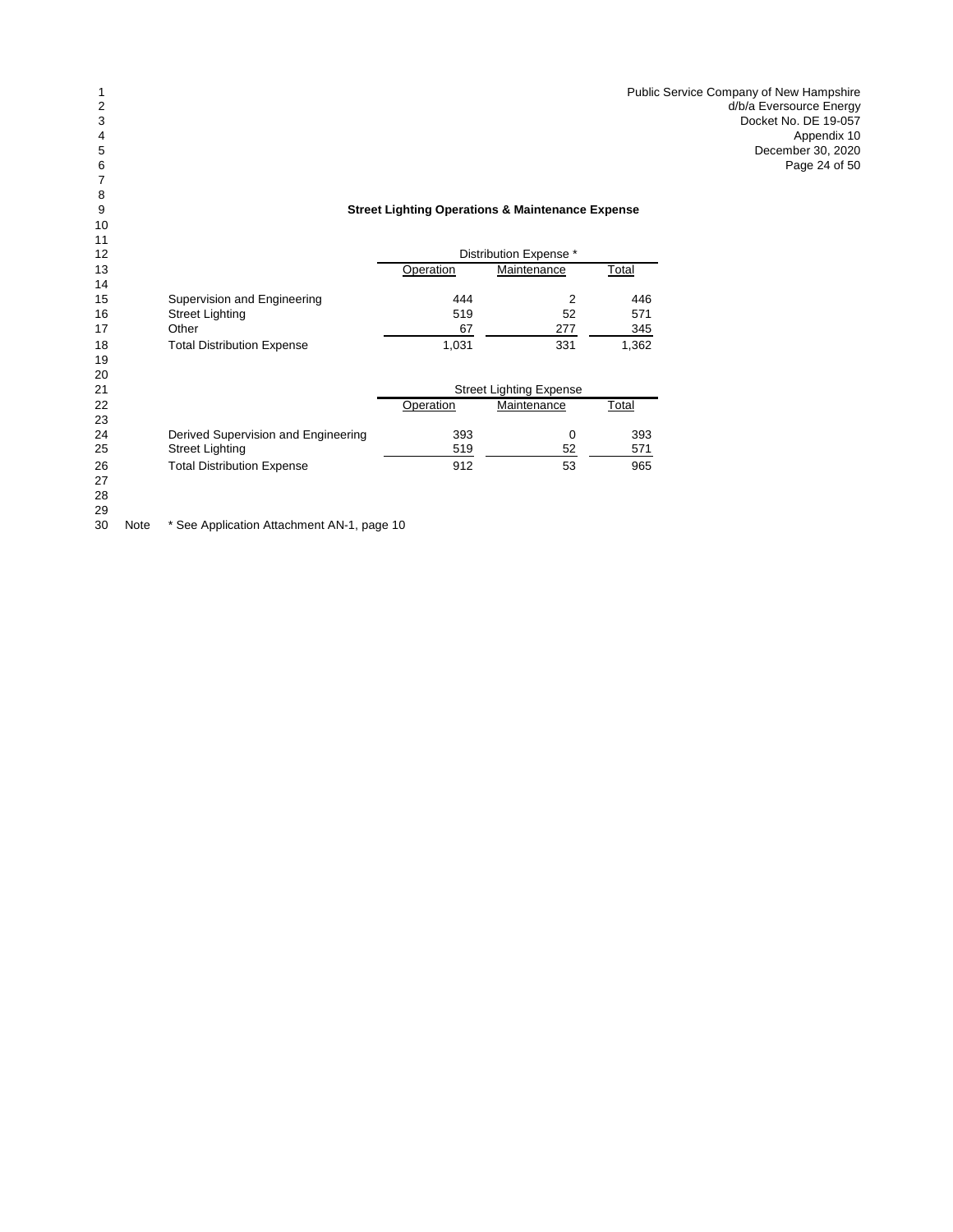Public Service Company of New Hampshire d/b/a Eversource Energy Docket No. DE 19-057 Appendix 10 December 30, 2020 Page 25 of 50

#### **Street Lighting EOL- Efficient Outdoor Lighting**

#### **Unbundled Rate Calculation**

| High Proccuro Sodium |  |  |  |
|----------------------|--|--|--|

 $\prime$ 

12

|           |                     | <b>High Pressure Sodium</b>        |                                              |                    |              |           |                 |       |            |            |                          |          |                             |                |                              |                   |                             |          |                     |            |        |                                     |                 |         |
|-----------|---------------------|------------------------------------|----------------------------------------------|--------------------|--------------|-----------|-----------------|-------|------------|------------|--------------------------|----------|-----------------------------|----------------|------------------------------|-------------------|-----------------------------|----------|---------------------|------------|--------|-------------------------------------|-----------------|---------|
| 14        |                     |                                    |                                              | <b>TY Fixtures</b> |              | Connected | kWh per Fixture |       |            | Annual kWh |                          |          | <b>Current Distribution</b> |                | <b>Distribution Increase</b> |                   |                             |          |                     |            |        | Proposed Distribution Unbundled (A) |                 |         |
| 15        |                     |                                    | All                                          | Mid-               |              | Demand    | All             | Mid-  | All        | Mid-       |                          |          |                             | Perm           | Step+Recoup                  |                   | <b>Distribution Bundled</b> |          | Customer Demand O&M |            |        | Monthly                             | Annual          |         |
| 16        | Watts               | Lumens                             | Night                                        | night              | <b>Total</b> | <b>KW</b> | <b>Night</b>    | night | Night      | night      | Total                    | Rate     | Revenue                     | $-34.0%$       | 4.6%                         | Rate              | Revenue                     | % Chg    | 2.92                | 0.01058    | \$2.77 | Rate                                | Revenue         | $%$ Chg |
| 17        | 58                  | 4,000                              | 3,753                                        | 15                 | 3,768        | 219       | 252             | 117   | 945,756    | 1.755      | 947,511                  | \$8.42   | 380.719                     | $-$2.86$       | \$0.25                       | \$5.81            | 262.639                     | $-31.0%$ | \$2.92              | 0.61<br>£. | \$2.77 | \$6.31                              | 285,145<br>S.   | $-25%$  |
| 18        | 87                  | 5,800                              | 218                                          |                    | 218          | 19        | 376             |       | 81,968     |            | 81,968                   | 8.42     | 22,027                      | $-$2.86$       | \$0.25                       | 5.81              | 15.195                      | $-31.0%$ | 2.92                | 0.92       | 2.77   | \$6.61                              | 17,300<br>- \$  | $-21%$  |
| 19        | 127                 | 9,500                              | 356                                          |                    | 356          | 45        | 550             |       | 195,800    |            | 195,800                  | 10.36    | 44,258                      | $-$3.53$       | \$0.31                       | 7.15              | 30,531                      | $-31.0%$ | 2.92                | 1.34       | 2.77   | \$7.04                              | 30,058<br>- \$  | $-32%$  |
| 20        | 189                 | 16,000                             | 554                                          |                    | 554          | 105       | 821             | 379   | 454,834    |            | 454,834                  | 11.39    | 75.721                      | $-$3.88$       | \$0.34                       | 7.86              | 52.236                      | $-31.0%$ | 2.92                | 2.00       | 2.77   | \$7.69                              | 51.136<br>- \$  | $-32%$  |
| 21        | 305                 | 30,000                             | 1,731                                        |                    | 1,732        | 528       | 1326            | 614   | 2,295,306  | 614        | 2,295,920                | 11.39    | 236.730                     | $-$3.88$       | \$0.34                       | 7.86              | 163.308                     | $-31.0%$ | 2.92                | 3.23       | 2.77   | \$8.92                              | 185.368<br>- \$ | $-22%$  |
| 22        | 466                 | 50,000                             | 132                                          |                    | 132          | 62        | 2026            |       | 267,432    |            | 267,432                  | 11.76    | 18,628                      | $-$4.00$       | \$0.35                       | 8.11              | 12.850                      | $-31.0%$ | 2.92                | 4.93       |        | \$10.62                             | 16,825<br>- \$  | $-10%$  |
| 23        | 1097                | 130,000                            | 57                                           |                    | 57           | 63        | 4765            |       | 271,605    |            | 271,605                  | 22.32    | 15,267                      | $-$7.59$       | \$0.67                       | 15.40             | 10,532                      | $-31.0%$ | 2.92                | 11.60      | 2.77   | \$17.30                             | 11,830<br>- \$  | $-23%$  |
| 24        |                     |                                    |                                              |                    |              |           |                 |       |            |            |                          |          |                             |                |                              |                   |                             |          |                     |            |        |                                     |                 |         |
| 25        |                     |                                    |                                              |                    |              |           |                 |       |            |            |                          |          |                             |                |                              |                   |                             |          |                     |            |        |                                     |                 |         |
| 26        | <b>Metal Halide</b> |                                    |                                              |                    |              |           |                 |       |            |            |                          |          |                             |                |                              |                   |                             |          |                     |            |        |                                     |                 |         |
| 27        | 89                  | 5,000                              | 832                                          |                    | 832          | 74        | 386             |       | 321,152    |            | 321,152                  | \$8.75   | 87,360                      | $-$2.98$       | \$0.26                       | $6.04$ \$         | 60.265                      | $-31.0%$ | 2.92                | 0.94       | 2.77   | \$6.63                              | 66.236<br>- \$  | $-24%$  |
| 28        | 121                 | 8.000                              | 96                                           |                    | 96           | 12        | 527             |       | 50,592     |            | 50,592                   | 11.57    | 13,329                      | $-$3.94$       | \$0.35                       | 7.98              | 9,195                       | $-31.0%$ | 2.92                | 1.28       | 2.77   | \$6.97                              | 8,032<br>- \$   | $-40%$  |
| 29        | 190                 | 13,000                             | $\sim$                                       |                    |              |           | 825             |       |            |            | $\overline{\phantom{a}}$ | 12.35    |                             | $-$4.20$<br>۰. | \$0.37                       | 8.52              |                             |          | 2.92                | 2.01       | 2.77   | \$7.70                              | - 9             | $-38%$  |
| 30        | 206                 | 13,500                             | 88                                           |                    | 88           | 18        | 896             |       | 78,848     |            | 78.848                   | 13.00    | 13.728                      | $-$4.42$       | \$0.39                       | 8.97              | 9.470                       | $-31.0%$ | 2.92                | 2.18       | 2.77   | \$7.87                              | 8.313           | $-39%$  |
| 31        | 288                 | 20,000                             | 70                                           |                    | 70           | 20        | 1251            |       | 87,570     |            | 87,570                   | 13.22    | 11.105                      | $-$4.50$       | \$0.40                       | 9.12              | 7.661                       | $-31.0%$ | 2.92                | 3.05       | 2.77   | \$8.74 \$                           | 7,341           | $-34%$  |
| 32        | 450                 | 36,000                             | 44                                           |                    | 44           | 20        | 1956            |       | 86,064     |            | 86,064                   | 13.59    | 7.176                       | $-$4.62$       | \$0.41                       | 9.38              | 4.950                       | $-31.0%$ | 2.92                | 4.76       | 2.77   | \$10.45                             | 5,519<br>- 9    | $-23%$  |
| 33        | 1080                | 100,000                            | 103                                          |                    | 103          | 111       | 4692            |       | 483,276    |            | 483,276                  | 24.21    | 29,924                      | $-$8.24$       | \$0.73                       | 16.70             | 20,643                      | $-31.0%$ | 2.92                | 11.42      |        | \$17.12                             | 21.155<br>- \$  | $-29%$  |
| 34        |                     |                                    |                                              |                    |              |           |                 |       |            |            |                          |          |                             |                |                              |                   |                             |          |                     |            |        |                                     |                 |         |
| 35        |                     |                                    |                                              |                    |              |           |                 |       |            |            |                          |          |                             |                |                              |                   |                             |          |                     |            |        |                                     |                 |         |
| 36        |                     | <b>Light Emitting Diodes (LED)</b> |                                              |                    |              |           |                 |       |            |            |                          |          |                             |                |                              |                   |                             |          |                     |            |        |                                     |                 |         |
| 37        |                     |                                    |                                              |                    |              |           |                 |       |            |            |                          |          |                             |                |                              |                   |                             |          |                     |            |        |                                     |                 |         |
| 38        |                     | Various                            | 32,367                                       | 39                 | 32,406       |           |                 |       |            |            | $\overline{\phantom{a}}$ | \$3.37   | \$1,310,499                 | $-$1.15$       | \$0.10                       | $2.32 \text{ } $$ | 904.047                     | $-31.0%$ | 2.92                |            | 0.28   | \$3.20                              | \$1,243,633     | $-5%$   |
| 39        |                     |                                    |                                              |                    |              |           |                 |       |            |            |                          |          |                             |                |                              |                   |                             |          |                     |            |        |                                     |                 |         |
| 40        |                     | Demand                             | 1.321.662                                    | 2.845              | ,324,507     | 1,325     | 4345            | 2005  | 5,742,621  | 5,704      | 5,748,326                | \$0.0513 | 815,367                     | $-$0.01746$    | \$0.00154                    | 0.0354            | 562,480                     | $-31.0%$ |                     |            |        |                                     | 168,111<br>\$   | $-79%$  |
|           | 41 Total EOL        |                                    | 40,401                                       | 55                 | 40,456       | 2,619     |                 |       | 11,362,824 | 8.073      | 11,370,898               |          | \$3,081,834                 |                |                              |                   | \$2,126,002                 |          |                     |            |        |                                     | \$2,126,002     | $-31%$  |
| 42        |                     |                                    |                                              |                    |              |           |                 |       |            |            |                          |          |                             |                |                              |                   |                             |          |                     |            |        |                                     |                 |         |
| 43        | Note:               | A - Distribution Component Source: |                                              |                    |              |           |                 |       |            |            |                          |          |                             |                |                              |                   |                             |          |                     |            |        |                                     |                 |         |
| $\Lambda$ |                     |                                    | Customer - See Annendiv 10, nage 22, line 30 |                    |              |           |                 |       |            |            |                          |          |                             |                |                              |                   |                             |          |                     |            |        |                                     |                 |         |

Customer - See Appendix 10, page 22, line 39 45 Demand - See Appendix 10, page 22, line 34 46 O&M - See Appendix 10, page 22, line 44 & 45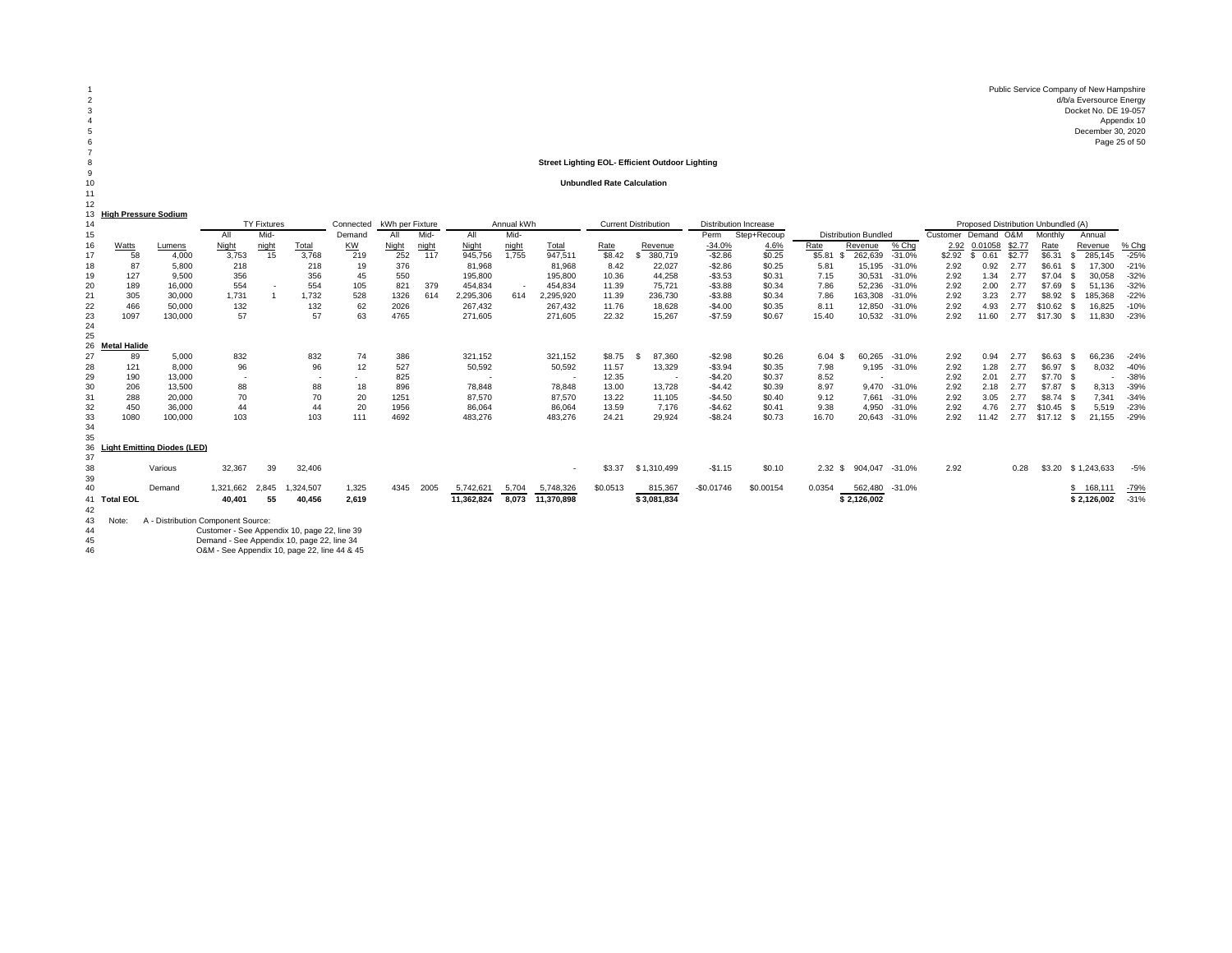1 Public Service Company of New Hampshire<br>2 d/b/a Eversource Energy of New Hampshire<br>2 Docket No. DE 19-057 4 Appendix 10 5 December 30, 2020 6 Page 26 of 50 Page 26 of 50 Page 26 of 50 Page 26 of 50 Page 26 of 50 Page 26 of 50 Page 26 of 50 Page 26 of 50 Page 26 of 50 Page 26 of 50 Page 26 of 50 Page 26 of 50 Page 26 of 50 Page 26 of 50 Page 26 of 50 Page 26 of

#### 8 **Street Lighting Rate OL - Outdoor Lighting**

10 **Unbundled Rate Calculation**

| -11<br>12                                                |                                                                       |                                                                                           |                                                                     |                                                                                          |                                                              |                                                                                                                                                                                                  |                                                          |                                                    |                                                                                                               |                                                   |                                                                                          |                                                                             |                                                                                      |                                                                                        |                                                                 |                                                                         |                                                                                      |                                                                                    |                                                                |                                                                    |                                                                  |                                                                     |                                                                           |                                                                                      |                                                                                    |
|----------------------------------------------------------|-----------------------------------------------------------------------|-------------------------------------------------------------------------------------------|---------------------------------------------------------------------|------------------------------------------------------------------------------------------|--------------------------------------------------------------|--------------------------------------------------------------------------------------------------------------------------------------------------------------------------------------------------|----------------------------------------------------------|----------------------------------------------------|---------------------------------------------------------------------------------------------------------------|---------------------------------------------------|------------------------------------------------------------------------------------------|-----------------------------------------------------------------------------|--------------------------------------------------------------------------------------|----------------------------------------------------------------------------------------|-----------------------------------------------------------------|-------------------------------------------------------------------------|--------------------------------------------------------------------------------------|------------------------------------------------------------------------------------|----------------------------------------------------------------|--------------------------------------------------------------------|------------------------------------------------------------------|---------------------------------------------------------------------|---------------------------------------------------------------------------|--------------------------------------------------------------------------------------|------------------------------------------------------------------------------------|
| 13<br>14                                                 | <b>High Pressure Sodium</b><br>Connected                              |                                                                                           | <b>TY Average Fixtures</b><br>All                                   | Mic                                                                                      |                                                              | Annual kWh per Fixture<br>Al                                                                                                                                                                     | Mid                                                      | Connected<br>Demand                                |                                                                                                               | Annual kWh                                        |                                                                                          | <b>Current Dist Only</b><br>Monthly                                         | Annual                                                                               | Perm                                                                                   | <b>Distribution Increase</b><br>Step+Recoup                     |                                                                         | <b>Distribution Bundled</b>                                                          |                                                                                    | Cust                                                           | Demand                                                             | O&M                                                              | Equip                                                               | Proposed Distribution Unbundled (A)<br>Monthly                            | Annual                                                                               |                                                                                    |
| 15<br>16<br>17<br>18<br>19<br>20<br>21<br>22<br>23<br>24 | <b>Watts</b><br>58<br>87<br>127<br>189<br>305<br>466<br>1.097         | Lumens<br>4,000<br>5,800<br>9.500<br>16,000<br>30,000<br>50,000<br>130,000                | <b>Night</b><br>3,566<br>605<br>889<br>825<br>1,289<br>1,902<br>306 | Night<br>$\sim$<br>$\sim$<br>$\overline{2}$<br>3<br>$\overline{1}$<br>-3<br>$\mathbf{1}$ | Total<br>3,566<br>605<br>891<br>828<br>1,290<br>1,905<br>307 | Night<br>252<br>376<br>550<br>821<br>1,326<br>2,026<br>4,765                                                                                                                                     | Night<br>117<br>174<br>255<br>379<br>614<br>937<br>2,199 | KW<br>207<br>53<br>113<br>156<br>393<br>888<br>337 | All Night<br>898,632<br>227,480<br>488.950<br>677,325<br>1,709,214<br>3,853,452<br>1,458,090                  | Midnight<br>510<br>1,137<br>614<br>2,811<br>2,199 | Total<br>898,632<br>227,480<br>489,460<br>678,462<br>1,709,828<br>3,856,263<br>1,460,289 | Rate<br>\$15.83<br>S.<br>15.83<br>21.05<br>29.77<br>30.51<br>30.85<br>49.51 | Revenue<br>677,397<br>114,926<br>225,067<br>295,795<br>472,295<br>705,231<br>182,395 | $-6.82%$<br>$-$1.08$<br>$-1.08$<br>$-1.44$<br>$-2.03$<br>$-2.08$<br>$-2.10$<br>$-3.38$ | 4.56%<br>\$0.67<br>0.67<br>0.90<br>1.27<br>1.30<br>1.31<br>2.11 | Rate<br>\$15.42\$<br>15.42<br>20.51<br>29.01<br>29.73<br>30.06<br>48.24 | Revenue<br>660,025<br>111,979<br>219,295<br>288,209<br>460,183<br>687,145<br>177,717 | % Chq<br>$-2.6%$<br>$-2.6%$<br>$-2.6%$<br>$-2.6%$<br>$-2.6%$<br>$-2.6%$<br>$-2.6%$ | 2.92<br>\$2.92<br>2.92<br>2.92<br>2.92<br>2.92<br>2.92<br>2.92 | 0.01058<br>\$0.61<br>0.92<br>1.34<br>2.00<br>3.23<br>4.93<br>11.60 | \$2.77<br>\$2.77<br>2.77<br>2.77<br>2.77<br>2.77<br>2.77<br>2.77 | ment<br>\$9.12<br>8.81<br>13.47<br>21.31<br>20.81<br>19.44<br>30.94 | Rate<br>$$15.42$ \$<br>15.42<br>20.51<br>29.01<br>29.73<br>30.06<br>48.24 | Revenue<br>660,025<br>111,979<br>219,295<br>288,209<br>460,183<br>687,145<br>177,717 | % Chg<br>$-2.6%$<br>$-2.6%$<br>$-2.6%$<br>$-2.6%$<br>$-2.6%$<br>$-2.6%$<br>$-2.6%$ |
| 25<br>26<br>27<br>28<br>29<br>30<br>31<br>32<br>33       | <b>Metal Halide</b><br>89<br>121<br>190<br>206<br>288<br>450<br>1,080 | 5,000<br>8,000<br>13,000<br>13,500<br>20,000<br>36,000<br>100,000                         | 225<br>133<br>$\overline{\phantom{a}}$<br>119<br>305<br>422<br>266  | $\overline{1}$<br>$\overline{\phantom{a}}$<br>3<br>3<br>6<br>$\overline{2}$              | 225<br>134<br>122<br>308<br>428<br>268                       | 386<br>527<br>825<br>896<br>1,251<br>1,956<br>4.692                                                                                                                                              | 178<br>243<br>382<br>414<br>578<br>902<br>2,165          | 20<br>16<br>25<br>89<br>193<br>289                 | 86,850<br>70,091<br>106,624<br>381,555<br>825,432<br>1,248,072                                                | 243<br>1,242<br>1,734<br>5,412<br>4,330           | 86,850<br>70,334<br>107,866<br>383,289<br>830,844<br>1,252,402                           | $$16.51$ \$<br>22.60<br>31.01<br>31.67<br>31.67<br>31.96<br>47.91           | 44,577<br>36,341<br>46,365<br>117,052<br>164,147<br>154,079                          | $-$1.13$<br>$-1.54$<br>$-2.11$<br>$-2.16$<br>$-2.16$<br>$-2.18$<br>$-3.27$             | 0.70<br>0.96<br>1.32<br>1.35<br>1.35<br>1.36<br>2.04            | \$16.09 \$<br>22.02<br>30.21<br>30.86<br>30.86<br>31.14<br>46.68        | 43,434<br>35,409<br>45,176<br>114,050<br>159,937<br>150,127                          | $-2.6%$<br>$-2.6%$<br>$-2.6%$<br>$-2.6%$<br>$-2.6%$<br>$-2.6%$<br>$-2.6%$          | \$2.92<br>2.92<br>2.92<br>2.92<br>2.92<br>2.92<br>2.92         | \$0.94<br>1.28<br>2.01<br>2.18<br>3.05<br>4.76<br>11.42            | \$2.77<br>2.77<br>2.77<br>2.77<br>2.77<br>2.77<br>2.77           | \$9.45<br>15.05<br>22.51<br>22.99<br>22.12<br>20.69<br>29.57        | \$16.09 \$<br>22.02<br>30.21<br>30.86<br>30.86<br>31.14<br>46.68          | 43.434<br>35,409<br>45,176<br>114,050<br>159,937<br>150,127                          | $-2.6%$<br>$-2.6%$<br>$-2.6%$<br>$-2.6%$<br>$-2.6%$<br>$-2.6%$<br>$-2.6%$          |
| 34<br>35<br>36<br>37<br>38<br>39<br>40<br>41<br>42<br>43 | 28<br>36<br>51<br>92<br>142<br>220                                    | <b>Light-Emitting Diode (LED)</b><br>2,500<br>4.100<br>4.800<br>8,500<br>13,300<br>24,500 |                                                                     |                                                                                          |                                                              | 122<br>156<br>222<br>400<br>617<br>956                                                                                                                                                           |                                                          |                                                    |                                                                                                               |                                                   |                                                                                          |                                                                             |                                                                                      |                                                                                        |                                                                 |                                                                         |                                                                                      |                                                                                    | \$2.92<br>2.92<br>2.92<br>2.92<br>2.92<br>2.92                 | \$0.30<br>0.38<br>0.54<br>0.97<br>1.50<br>2.33                     | \$0.28<br>0.28<br>0.28<br>0.28<br>0.28<br>0.28                   | \$6.69<br>6.58<br>6.58<br>7.18<br>7.84<br>10.20                     | \$10.18<br>10.16<br>10.32<br>11.35<br>12.54<br>15.72                      |                                                                                      |                                                                                    |
| 44<br>45<br>46<br>47<br>48<br>49                         | Incandescent<br>105<br>105<br>205<br>448                              | 600<br>1,000<br>2,500<br>6,000                                                            | 89<br>237<br>$\overline{4}$                                         |                                                                                          | 89<br>237<br>4                                               | 456<br>456<br>890<br>1,947                                                                                                                                                                       |                                                          | 9<br>25<br>$\overline{1}$                          | 40.584<br>108,072<br>3,560                                                                                    |                                                   | 40.584<br>108,072<br>3,560                                                               | $$9.12$ \$<br>10.18<br>13.06<br>22.44                                       | 9.740<br>28,952<br>627                                                               | $-$0.62$<br>$-0.69$<br>$-0.89$<br>$-1.53$                                              | 0.39<br>0.43<br>0.56<br>0.95                                    | \$8.89 \$<br>9.92<br>12.73<br>21.86                                     | 9.490<br>28,209<br>611                                                               | $-2.6%$<br>$-2.6%$<br>$-2.6%$                                                      | \$2.92<br>2.92<br>2.92<br>2.92                                 | \$1.11<br>1.11<br>2.17<br>4.74                                     | \$2.77<br>2.77<br>2.77<br>2.77                                   | \$2.08<br>3.12<br>4.86<br>11.43                                     | \$8.89 \$<br>9.92<br>12.73<br>21.86                                       | 9.490<br>28,209<br>611                                                               | $-2.6%$<br>$-2.6%$<br>$-2.6%$<br>$-2.6%$                                           |
| 50<br>51<br>52<br>53<br>54<br>55<br>56<br>57<br>58       | Mercury<br>117<br>205<br>292<br>453<br>453<br>1,082                   | 3,500<br>7,000<br>11,000<br>15,000<br>20,000<br>56,000                                    | 4,922<br>956<br>57<br>$\mathbf{3}$<br>424<br>136                    |                                                                                          | 4,922<br>956<br>57<br>$\mathbf{3}$<br>424<br>136             | 509<br>890<br>1,269<br>1.968<br>1.968<br>4.701                                                                                                                                                   |                                                          | 576<br>196<br>17<br>$\overline{1}$<br>192<br>147   | 2,505,298<br>850,840<br>72,333<br>5,904<br>834.432<br>639,336                                                 |                                                   | 2,505,298<br>850.840<br>72,333<br>5,904<br>834,432<br>639,336                            | $$13.96$ \$<br>16.80<br>20.77<br>23.76<br>25.65<br>40.77                    | 824,533<br>192,730<br>14,207<br>855<br>130,507<br>66.537                             | $-$0.95$<br>$-1.15$<br>$-1.42$<br>$-1.62$<br>$-1.75$<br>$-2.78$                        | 0.59<br>0.71<br>0.88<br>1.01<br>1.09<br>1.73                    | \$13.60\$<br>16.37<br>20.24<br>23.15<br>24.99<br>39.72                  | 803,388<br>187.787<br>13,842<br>833<br>127,160<br>64.830                             | $-2.6%$<br>$-2.6%$<br>$-2.6%$<br>$-2.6%$<br>$-2.6%$<br>$-2.6%$                     | \$2.92<br>2.92<br>2.92<br>2.92<br>2.92<br>2.92                 | \$1.24<br>2.17<br>3.09<br>4.79<br>4.79<br>11.44                    | \$2.77<br>2.77<br>2.77<br>2.77<br>2.77<br>2.77                   | \$6.67<br>8.51<br>11.46<br>12.67<br>14.51<br>22.59                  | $$13.60$ \$<br>16.37<br>20.24<br>23.15<br>24.99<br>39.72                  | 803,388<br>187.787<br>13,842<br>833<br>127,160<br>64.830                             | $-2.6%$<br>$-2.6%$<br>$-2.6%$<br>$-2.6%$<br>$-2.6%$<br>$-2.6%$                     |
| 59<br>60<br>61                                           | Fluorescent<br>330                                                    | 20,000                                                                                    | $\overline{2}$                                                      |                                                                                          | 2                                                            | 1,433                                                                                                                                                                                            |                                                          | -1                                                 | 2,866                                                                                                         |                                                   | 2,866                                                                                    | $$34.79$ \$                                                                 | 835                                                                                  | $-2.37$                                                                                | 1.48                                                            | \$33.90 \$                                                              | 814                                                                                  | $-2.6%$                                                                            | \$2.92                                                         | \$3.49                                                             | \$2.77                                                           | \$24.71                                                             | \$33.90 \$                                                                | 814                                                                                  | $-2.6%$                                                                            |
| 62<br>63<br>64<br>65                                     | <b>HPS in Mercury</b><br>180<br>413                                   | Luminaires<br>12,000<br>34,200                                                            | 8<br>-5                                                             |                                                                                          | $\mathbf{R}$<br>-5                                           | 784<br>1,794                                                                                                                                                                                     |                                                          | $\overline{2}$                                     | 6,272<br>8,970                                                                                                |                                                   | 6,272<br>8,970                                                                           | $$21.77$ \$<br>27.87                                                        | 2,090<br>1,672                                                                       | $-1.48$<br>$-1.90$                                                                     | 0.93<br>1.19                                                    | $$21.21$ \$<br>27.16                                                    | 2,036<br>1,629                                                                       | $-2.6%$<br>$-2.6%$                                                                 | \$2.92<br>2.92                                                 | \$1.90<br>4.37                                                     | \$2.77<br>2.77                                                   | \$13.62<br>17.09                                                    | $$21.21$ \$<br>27.16                                                      | 2,036<br>1,629                                                                       | $-2.6%$<br>$-2.6%$                                                                 |
| 66<br>67<br>68<br>69<br>70<br>71<br>72<br>73             | <b>Total OL</b><br>Note                                               | A - Distribution Components Source:                                                       | 17,695                                                              | 25                                                                                       | 17,720                                                       | Customer - See Appendix 10, page 22, line 39<br>Demand - See Appendix 10, page 22, line 34<br>O&M - See Appendix 10, page 22, line 44 & 45<br>Equipment LED - See Appendix 10, page 27, line 59. |                                                          | 3,947                                              | 17,110,234<br>Equipment - Non LED equals Distribution Bundled Rate minus Customer, Demand, and O&M Components | 20,232                                            | 17,130,466                                                                               |                                                                             | \$4,508,950                                                                          |                                                                                        |                                                                 | S.                                                                      | 4,393,317                                                                            | $-2.6%$                                                                            |                                                                |                                                                    |                                                                  |                                                                     |                                                                           | 4,393,317<br>s.                                                                      | $-2.6%$                                                                            |

 $\overline{r}$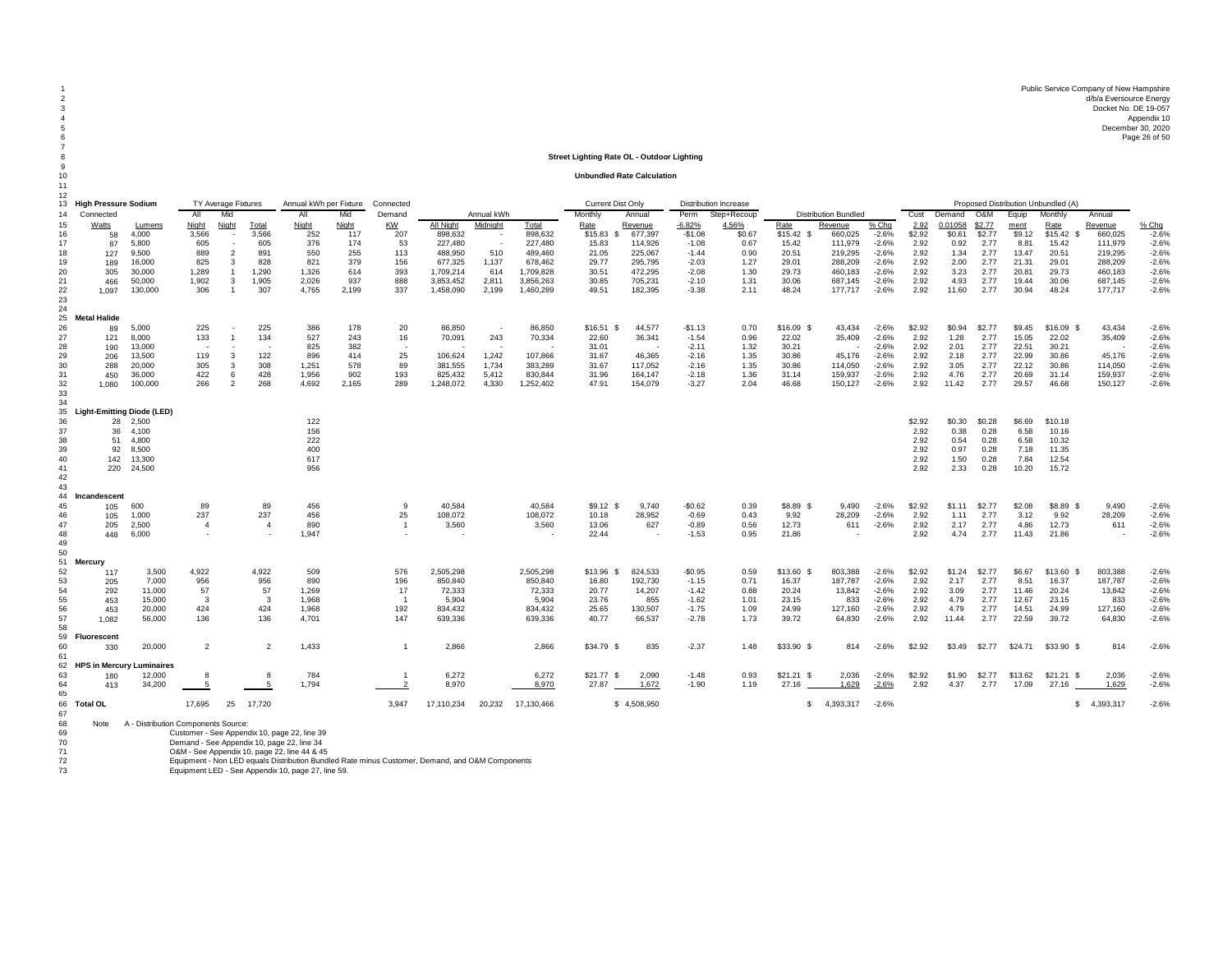## Calculation of Current Installed Cost of LED Street Lighting Equipment

| 11             |  |  |
|----------------|--|--|
| 12             |  |  |
| 13             |  |  |
| $\overline{1}$ |  |  |

| 12 |                               | <b>LED Equipment Calculation</b> |          |                         |          |                          |          |                          |          |    |           |                         |           |  |  |
|----|-------------------------------|----------------------------------|----------|-------------------------|----------|--------------------------|----------|--------------------------|----------|----|-----------|-------------------------|-----------|--|--|
| 13 |                               |                                  | 28 Watts |                         | 36 Watts |                          | 51 Watts |                          | 92 Watts |    | 142 Watts |                         | 220 Watts |  |  |
| 14 |                               |                                  |          |                         |          |                          |          |                          |          |    |           |                         |           |  |  |
| 15 | <b>LABOR COST</b>             |                                  |          |                         |          |                          |          |                          |          |    |           |                         |           |  |  |
| 16 |                               |                                  |          |                         |          |                          |          |                          |          |    |           |                         |           |  |  |
| 17 | <b>Hours</b>                  |                                  |          |                         |          |                          |          |                          |          |    |           |                         |           |  |  |
| 18 | <b>Work Tasks</b>             |                                  | 1.41     |                         | 1.41     |                          | 1.41     |                          | 1.41     |    | 1.41      |                         | 1.41      |  |  |
| 19 | Setup/Span                    |                                  | 0.53     |                         | 0.53     |                          | 0.53     |                          | 0.53     |    | 0.53      |                         | 0.53      |  |  |
| 20 | <b>Travel</b>                 |                                  | 0.36     |                         | 0.36     |                          | 0.36     |                          | 0.36     |    | 0.36      |                         | 0.36      |  |  |
| 21 | <b>Total</b>                  |                                  | 2.30     |                         | 2.30     |                          | 2.30     |                          | 2.30     |    | 2.30      |                         | 2.30      |  |  |
| 22 |                               |                                  |          |                         |          |                          |          |                          |          |    |           |                         |           |  |  |
| 23 | Labor Cost (Unloaded)         | \$                               | 105.30   | \$                      | 105.30   | \$                       | 105.30   | \$                       | 105.30   | \$ | 105.30    | \$                      | 105.30    |  |  |
| 24 |                               |                                  |          |                         |          |                          |          |                          |          |    |           |                         |           |  |  |
| 25 | <b>Labor Loaders</b>          |                                  |          |                         |          |                          |          |                          |          |    |           |                         |           |  |  |
| 26 | Non-Productive                | \$                               | 16.03    | \$                      | 16.03    | \$                       | 16.03    | \$                       | 16.03    | \$ | 16.03     | \$                      | 16.03     |  |  |
| 27 | Labor                         | \$                               | 46.14    | \$                      | 46.14    | \$                       | 46.14    | \$                       | 46.14    | \$ | 46.14     | \$                      | 46.14     |  |  |
| 28 | <b>Direct Engineering</b>     | \$                               | 13.44    | \$                      | 13.44    | \$                       | 13.44    | \$                       | 13.44    | \$ | 13.44     | \$                      | 13.44     |  |  |
| 29 | Total                         | $\overline{\mathbb{S}}$          | 75.61    | $\overline{\mathbb{S}}$ | 75.61    | $\overline{\mathcal{S}}$ | 75.61    | $\overline{\mathcal{S}}$ | 75.61    | \$ | 75.61     | $\overline{\mathbb{S}}$ | 75.61     |  |  |
| 30 |                               |                                  |          |                         |          |                          |          |                          |          |    |           |                         |           |  |  |
| 31 | <b>Total Labor Cost</b>       | \$                               | 180.91   | \$                      | 180.91   | \$                       | 180.91   | \$                       | 180.91   | \$ | 180.91    | \$                      | 180.91    |  |  |
| 32 |                               |                                  |          |                         |          |                          |          |                          |          |    |           |                         |           |  |  |
| 33 |                               |                                  |          |                         |          |                          |          |                          |          |    |           |                         |           |  |  |
| 34 | <b>EQUIPMENT COST</b>         |                                  |          |                         |          |                          |          |                          |          |    |           |                         |           |  |  |
| 35 |                               |                                  |          |                         |          |                          |          |                          |          |    |           |                         |           |  |  |
| 36 | <b>Hours</b>                  |                                  | 1.15     |                         | 1.15     |                          | 1.15     |                          | 1.15     |    | 1.15      |                         | 1.15      |  |  |
| 37 | Rate                          | \$                               | 32.40    | \$                      | 32.40    | \$                       | 32.40    | \$                       | 32.40    | \$ | 32.40     | \$                      | 32.40     |  |  |
| 38 | <b>Total Equipment Cost</b>   | \$                               | 37.31    | $\overline{\mathbb{S}}$ | 37.31    | $\mathbf{\$}$            | 37.31    | \$                       | 37.31    | \$ | 37.31     | $\overline{\mathbb{S}}$ | 37.31     |  |  |
| 39 |                               |                                  |          |                         |          |                          |          |                          |          |    |           |                         |           |  |  |
| 40 | <b>MATERIAL COST</b>          |                                  |          |                         |          |                          |          |                          |          |    |           |                         |           |  |  |
| 41 |                               |                                  |          |                         |          |                          |          |                          |          |    |           |                         |           |  |  |
| 42 | (From Materials Tab)          | \$                               | 288.86   | \$                      | 279.65   | \$                       | 279.65   | \$                       | 328.99   | \$ | 383.69    | \$                      | 579.55    |  |  |
| 43 | <b>Material Loader</b>        |                                  | 13.25%   |                         | 13.25%   |                          | 13.25%   |                          | 13.25%   |    | 13.25%    |                         | 13.25%    |  |  |
| 44 | <b>Total Material Cost</b>    | \$                               | 327.13   | \$                      | 316.70   | \$                       | 316.70   | \$                       | 372.58   | \$ | 434.53    | \$                      | 656.33    |  |  |
| 45 |                               |                                  |          |                         |          |                          |          |                          |          |    |           |                         |           |  |  |
| 46 |                               |                                  |          |                         |          |                          |          |                          |          |    |           |                         |           |  |  |
| 47 | <b>OTHER LOADERS</b>          |                                  |          |                         |          |                          |          |                          |          |    |           |                         |           |  |  |
| 48 |                               |                                  |          |                         |          |                          |          |                          |          |    |           |                         |           |  |  |
| 49 | Eng. & Sup.                   | \$                               | 77.19    | \$                      | 77.19    | \$                       | 77.19    | \$                       | 77.19    | \$ | 77.19     | \$                      | 77.19     |  |  |
| 50 | <b>Small Tool</b>             | \$                               | 5.43     | \$                      | 5.43     | \$                       | 5.43     | \$                       | 5.43     | \$ | 5.43      | \$                      | 5.43      |  |  |
| 51 | AS&E                          | \$                               | 2.73     | \$                      | 2.67     | \$                       | 2.67     | \$                       | 2.95     | \$ | 3.26      | \$                      | 4.37      |  |  |
| 52 | <b>Total Other Cost</b>       | \$                               | 85.34    | \$                      | 85.29    | $\mathbf{\$}$            | 85.29    | \$                       | 85.57    | \$ | 85.88     | \$                      | 86.99     |  |  |
| 53 |                               |                                  |          |                         |          |                          |          |                          |          |    |           |                         |           |  |  |
| 54 |                               |                                  |          |                         |          |                          |          |                          |          |    |           |                         |           |  |  |
| 55 | <b>Total Installed Cost</b>   | \$                               | 630.70   | \$                      | 620.22   | \$                       | 620.22   | \$                       | 676.38   | \$ | 738.64    | \$                      | 961.55    |  |  |
| 56 |                               |                                  |          |                         |          |                          |          |                          |          |    |           |                         |           |  |  |
| 57 | <b>Annual Carrying Charge</b> |                                  | 12.73%   |                         | 12.73%   |                          | 12.73%   |                          | 12.73%   |    | 12.73%    |                         | 12.73%    |  |  |
| 58 |                               |                                  |          |                         |          |                          |          |                          |          |    |           |                         |           |  |  |
| 59 | <b>Per Month Charge</b>       | \$                               | 6.69     | \$                      | 6.58     | \$                       | 6.58     | \$                       | 7.18     | \$ | 7.84      | \$                      | 10.20     |  |  |
|    |                               |                                  |          |                         |          |                          |          |                          |          |    |           |                         |           |  |  |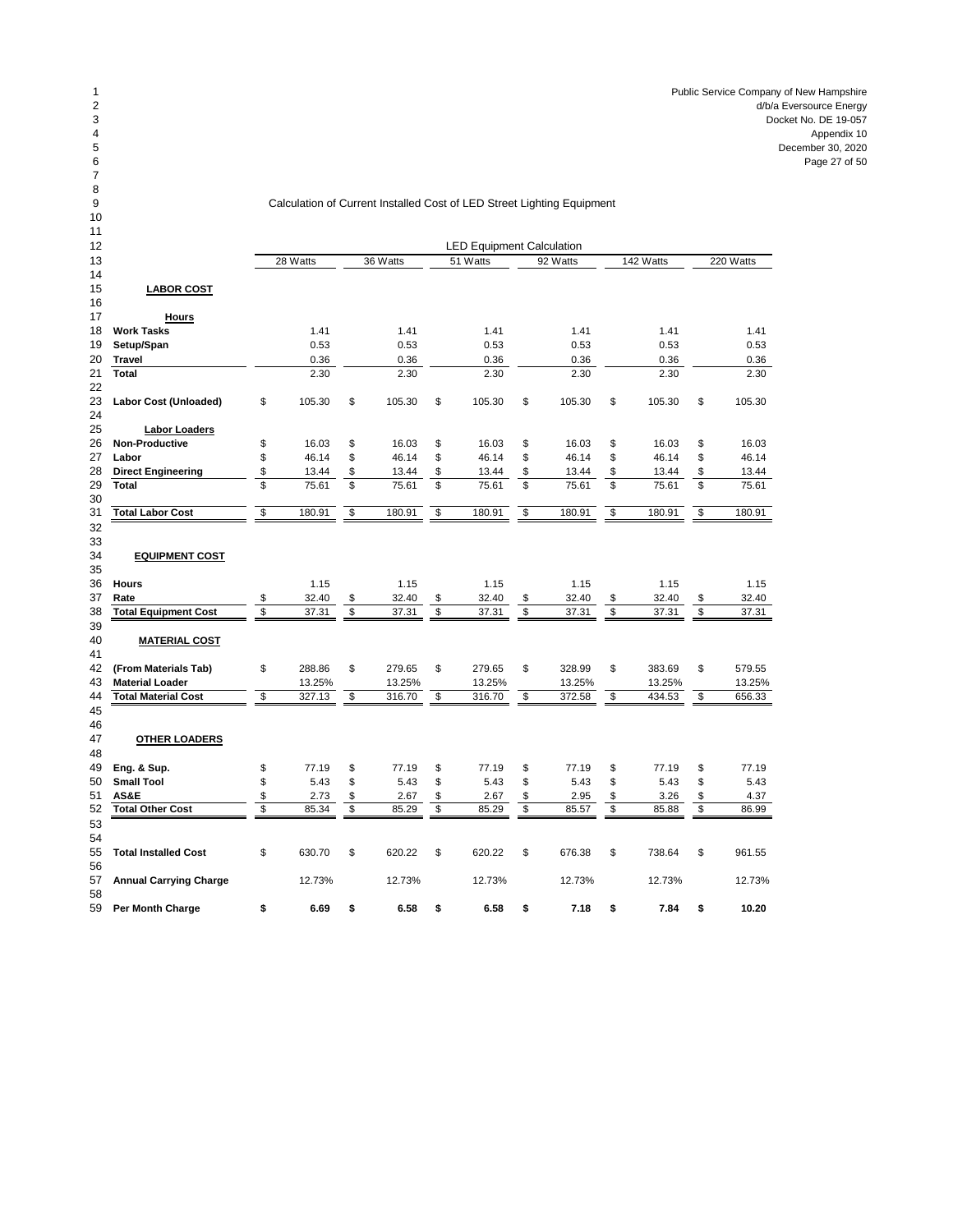| 1<br>$\boldsymbol{2}$<br>3<br>4<br>5<br>6<br>7 |                                      |                           |                                       | Public Service Company of New Hampshire | d/b/a Eversource Energy<br>Docket No. DE 19-057<br>Appendix 10<br>December 30, 2020<br>Page 28 of 50 |
|------------------------------------------------|--------------------------------------|---------------------------|---------------------------------------|-----------------------------------------|------------------------------------------------------------------------------------------------------|
| 8<br>9                                         |                                      |                           | <b>Typical Bills by Rate Schedule</b> |                                         |                                                                                                      |
| 10                                             |                                      |                           |                                       |                                         |                                                                                                      |
| 11<br>12                                       |                                      |                           | <b>Residential Service - Rate R</b>   |                                         |                                                                                                      |
| 13                                             | (A)                                  | (B)                       | (C)                                   | $(D) = (C) - (B)$                       | $(E) = (D) / (B)$                                                                                    |
| 14<br>15                                       | <b>USAGE</b>                         | <b>TOTAL MONTHLY BILL</b> |                                       | TOTAL BILL DIFFERENCE                   |                                                                                                      |
| 16                                             |                                      |                           |                                       |                                         |                                                                                                      |
| 17<br>18                                       | <b>ENERGY</b><br>(kWh)               | <b>CURRENT</b>            | <b>PROPOSED</b>                       | <b>AMOUNT</b>                           | <b>PERCENT</b>                                                                                       |
| 19                                             |                                      |                           |                                       |                                         |                                                                                                      |
| 20                                             | 100                                  | \$<br>30.12               | \$<br>30.73                           | \$<br>0.61                              | 2.02%                                                                                                |
| 21                                             | 200                                  | 46.43                     | 47.65                                 | 1.22                                    | 2.62%                                                                                                |
| 22                                             | 250                                  | 54.59                     | 56.11                                 | 1.52                                    | 2.78%                                                                                                |
| 23                                             | 300                                  | 62.75                     | 64.57                                 | 1.82                                    | 2.91%                                                                                                |
| 24                                             | 400                                  | 79.06                     | 81.49                                 | 2.43                                    | 3.08%                                                                                                |
| 25                                             | 500                                  | 95.37                     | 98.41                                 | 3.04                                    | 3.19%                                                                                                |
| 26                                             | 600                                  | 111.68                    | 115.33                                | 3.65                                    | 3.27%                                                                                                |
| 27                                             | 650                                  | 119.84                    | 123.79                                | 3.95                                    | 3.30%                                                                                                |
| 28                                             | 700                                  | 127.99                    | 132.25                                | 4.26                                    | 3.33%                                                                                                |
| 29                                             | 750                                  | 136.15                    | 140.71                                | 4.56                                    | 3.35%                                                                                                |
| 30                                             | 1,000                                | 176.93                    | 183.01                                | 6.08                                    | 3.44%                                                                                                |
| 31                                             | 1,500                                | 258.49                    | 267.61                                | 9.12                                    | 3.53%                                                                                                |
| 32                                             | 2,000                                | 340.05                    | 352.21                                | 12.16                                   | 3.58%                                                                                                |
| 33                                             | 2,500                                | 421.61                    | 436.81                                | 15.20                                   | 3.61%                                                                                                |
| 34                                             | 3,000                                | 503.17                    | 521.41                                | 18.24                                   | 3.63%                                                                                                |
| 35                                             | 5,000                                | 829.41                    | 859.81                                | 30.40                                   | 3.67%                                                                                                |
| 36                                             | 7,500                                | 1237.21                   | 1282.81                               | 45.60                                   | 3.69%                                                                                                |
| 37                                             |                                      |                           |                                       |                                         |                                                                                                      |
| 38<br>39<br>40                                 |                                      |                           | Current<br>Rate                       | Proposed<br>Rate                        | <b>Difference</b>                                                                                    |
| 41                                             |                                      |                           |                                       |                                         |                                                                                                      |
| 42                                             | <b>Customer Charge</b>               |                           | \$<br>13.81                           | \$<br>13.81                             | \$                                                                                                   |
| 43                                             | Distribution Charge per kWh          |                           | 0.04508                               | 0.05116                                 | 0.00608                                                                                              |
| 44                                             | Transmission Charge per kWh          |                           | 0.03011                               | 0.03011                                 |                                                                                                      |
| 45                                             | <b>Energy Service Charge</b>         |                           | 0.07068                               | 0.07068                                 |                                                                                                      |
| 46                                             | <b>Stranded Cost Recovery Charge</b> |                           | 0.00982                               | 0.00982                                 |                                                                                                      |
| 47                                             | <b>System Benefits Charge</b>        |                           | 0.00743                               | 0.00743                                 |                                                                                                      |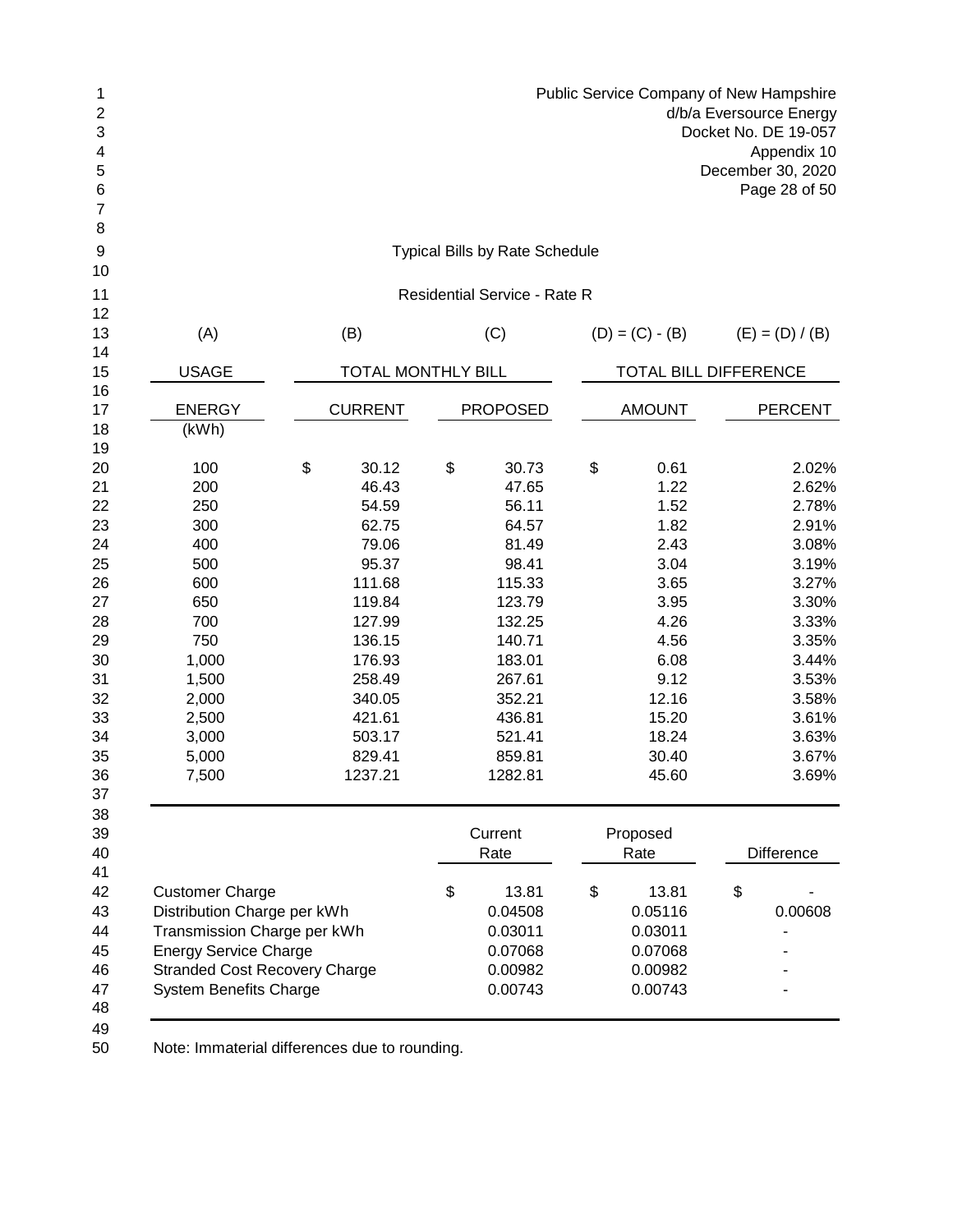|    | Public Service Company of New Hampshire |
|----|-----------------------------------------|
| 2  | d/b/a Eversource Energy                 |
| 3  | Docket No. DE 19-057                    |
| 4  | Appendix 10                             |
| 5. | December 30, 2020                       |
| 6  | Page 29 of 50                           |
|    |                                         |
| C  |                                         |

| <b>Typical Bills by Rate Schedule</b> |  |
|---------------------------------------|--|
|---------------------------------------|--|

## Residential Service - Uncontrolled Water Heating

| 12     |                                      |                           |                |                 |                              |                   |
|--------|--------------------------------------|---------------------------|----------------|-----------------|------------------------------|-------------------|
| 13     | (A)                                  | (B)                       |                | (C)             | $(D) = (C) - (B)$            | $(E) = (D) / (B)$ |
| 14     |                                      |                           |                |                 |                              |                   |
| 15     | <b>USAGE</b>                         | <b>TOTAL MONTHLY BILL</b> |                |                 | <b>TOTAL BILL DIFFERENCE</b> |                   |
| 16     |                                      |                           |                |                 |                              |                   |
| 17     | <b>ENERGY</b>                        | <b>CURRENT</b>            |                | <b>PROPOSED</b> | <b>AMOUNT</b>                | <b>PERCENT</b>    |
| 18     | (kWh)                                |                           |                |                 |                              |                   |
| 19     |                                      |                           |                |                 |                              |                   |
| 20     | 100                                  | \$<br>18.20               | \$             | 18.36           | \$<br>0.15                   | 0.83%             |
| 21     | 200                                  | 31.54                     |                | 31.84           | 0.30                         | 0.96%             |
| 22     | 300                                  | 44.87                     |                | 45.33           | 0.45                         | 1.01%             |
| 23     | 400                                  | 58.21                     |                | 58.81           | 0.60                         | 1.04%             |
| 24     | 500                                  | 71.54                     |                | 72.30           | 0.75                         | 1.06%             |
| 25     | 600                                  | 84.87                     |                | 85.78           | 0.91                         | 1.07%             |
| 26     | 700                                  | 98.21                     |                | 99.27           | 1.06                         | 1.08%             |
| 27     | 800                                  | 111.54                    |                | 112.75          | 1.21                         | 1.08%             |
| 28     |                                      |                           |                |                 |                              |                   |
| 29     |                                      |                           |                |                 |                              |                   |
| 30     |                                      |                           |                | Current         | Proposed                     |                   |
| 31     |                                      |                           |                | Rate            | Rate                         | <b>Difference</b> |
| 32     | <b>Customer Charge</b>               |                           | $\mathfrak{S}$ | 4.87            | \$<br>4.87                   | \$                |
| 33     | Distribution Charge per kWh          |                           |                | 0.02210         | 0.02361                      | 0.00151           |
| 34     | Transmission Charge per kWh          |                           |                | 0.02331         | 0.02331                      |                   |
| 35     | <b>Energy Service Charge</b>         |                           |                | 0.07068         | 0.07068                      |                   |
| 36     | <b>Stranded Cost Recovery Charge</b> |                           |                | 0.00982         | 0.00982                      |                   |
| 37     | <b>System Benefits Charge</b>        |                           |                | 0.00743         | 0.00743                      |                   |
| 38     |                                      |                           |                |                 |                              |                   |
| $\sim$ |                                      |                           |                |                 |                              |                   |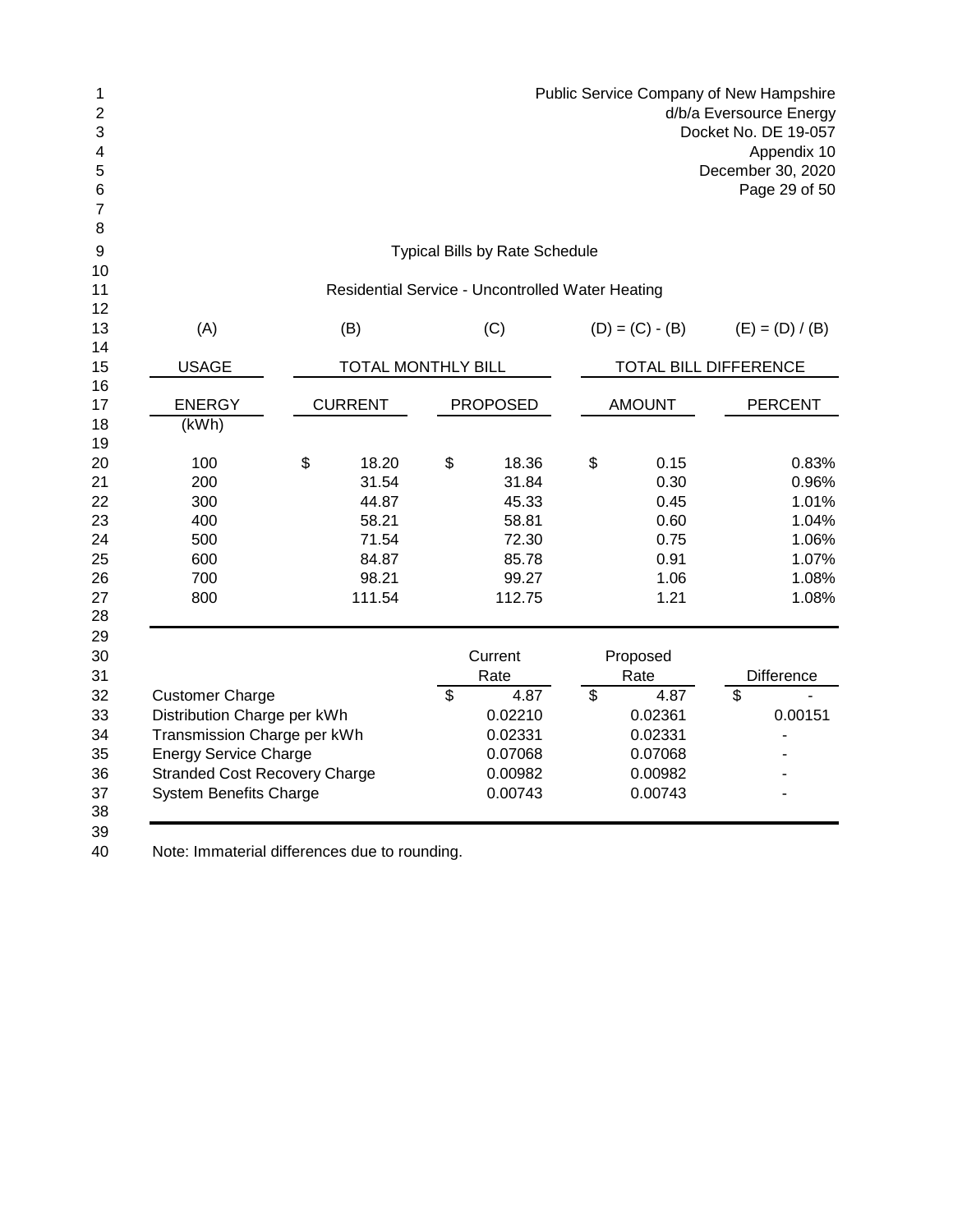|   | Public Service Company of New Hampshire |
|---|-----------------------------------------|
| 2 | d/b/a Eversource Energy                 |
| 3 | Docket No. DE 19-057                    |
| 4 | Appendix 10                             |
| 5 | December 30, 2020                       |
| 6 | Page 30 of 50                           |
|   |                                         |
| 8 |                                         |
| 9 | <b>Typical Bills by Rate Schedule</b>   |
|   |                                         |

# Residential Service - Controlled Water Heating

| 13       | (A)                                  | (B)                       | (C)             |    | $(D) = (C) - (B)$ |                              | $(E) = (D) / (B)$ |
|----------|--------------------------------------|---------------------------|-----------------|----|-------------------|------------------------------|-------------------|
| 14<br>15 | <b>USAGE</b>                         | <b>TOTAL MONTHLY BILL</b> |                 |    |                   | <b>TOTAL BILL DIFFERENCE</b> |                   |
| 16       |                                      |                           |                 |    |                   |                              |                   |
| 17       | <b>ENERGY</b>                        | <b>CURRENT</b>            | <b>PROPOSED</b> |    | <b>AMOUNT</b>     |                              | <b>PERCENT</b>    |
| 18       | (kWh)                                |                           |                 |    |                   |                              |                   |
| 19       |                                      |                           |                 |    |                   |                              |                   |
| 20       | 100                                  | \$<br>19.42               | \$<br>18.33     | \$ | (1.09)            |                              | $-5.61%$          |
| 21       | 200                                  | 30.26                     | 30.28           |    | 0.02              |                              | 0.07%             |
| 22       | 300                                  | 41.10                     | 42.23           |    | 1.13              |                              | 2.75%             |
| 23       | 400                                  | 51.94                     | 54.18           |    | 2.24              |                              | 4.31%             |
| 24       | 500                                  | 62.79                     | 66.14           |    | 3.35              |                              | 5.34%             |
| 25       | 600                                  | 73.63                     | 78.09           |    | 4.46              |                              | 6.06%             |
| 26       | 700                                  | 84.47                     | 90.04           |    | 5.57              |                              | 6.59%             |
| 27       | 800                                  | 95.31                     | 101.99          |    | 6.68              |                              | 7.01%             |
| 28       |                                      |                           |                 |    |                   |                              |                   |
| 29       |                                      |                           |                 |    |                   |                              |                   |
| 30       |                                      |                           | Current         |    | Proposed          |                              |                   |
| 31       |                                      |                           | Rate            |    | Rate              |                              | <b>Difference</b> |
| 32       | <b>Customer Charge</b>               |                           | \$<br>8.58      | s) | 6.38              | $\overline{\mathcal{S}}$     | (2.20)            |
| 33       | Distribution Charge per kWh          |                           | 0.00131         |    | 0.01241           |                              | 0.01110           |
| 34       | Transmission Charge per kWh          |                           | 0.02331         |    | 0.02331           |                              |                   |
| 35       | <b>Energy Service Charge</b>         |                           | 0.07068         |    | 0.07068           |                              |                   |
| 36       | <b>Stranded Cost Recovery Charge</b> |                           | 0.00568         |    | 0.00568           |                              |                   |
| 37       | <b>System Benefits Charge</b>        |                           | 0.00743         |    | 0.00743           |                              |                   |
| 38       |                                      |                           |                 |    |                   |                              |                   |
| 39       |                                      |                           |                 |    |                   |                              |                   |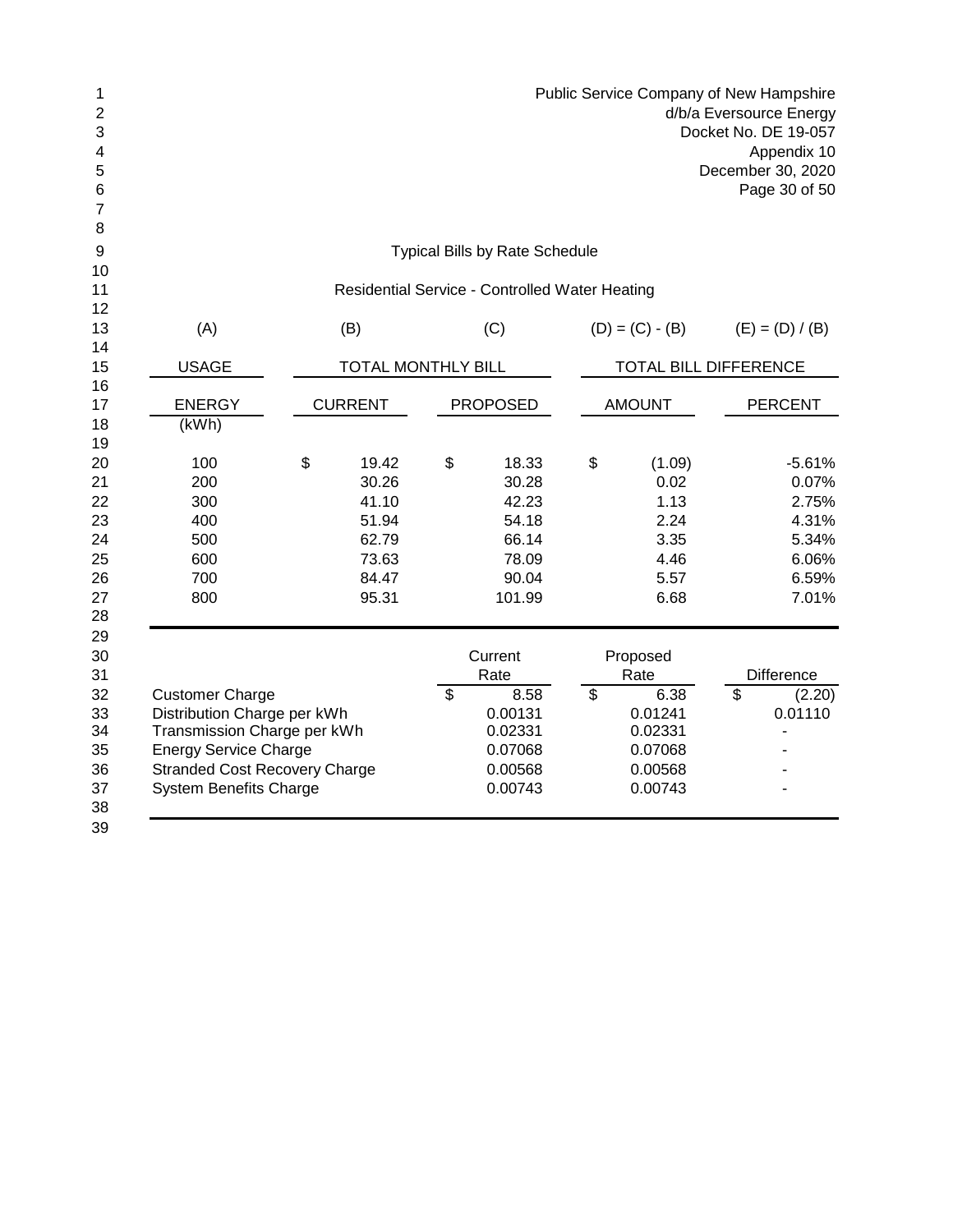| Public Service Company of New Hampshire<br>d/b/a Eversource Energy<br>Docket No. DE 19-057<br>Appendix 10<br>December 30, 2020<br>Page 31 of 50                                                             |     |                                                                                                                           |    |                                                                                                                            |               |                                                                                                          |    |                                                                                                                   |
|-------------------------------------------------------------------------------------------------------------------------------------------------------------------------------------------------------------|-----|---------------------------------------------------------------------------------------------------------------------------|----|----------------------------------------------------------------------------------------------------------------------------|---------------|----------------------------------------------------------------------------------------------------------|----|-------------------------------------------------------------------------------------------------------------------|
|                                                                                                                                                                                                             |     |                                                                                                                           |    | <b>Typical Bills by Rate Schedule</b>                                                                                      |               |                                                                                                          |    |                                                                                                                   |
|                                                                                                                                                                                                             |     |                                                                                                                           |    | Residential Service - Optional Time of Day                                                                                 |               |                                                                                                          |    |                                                                                                                   |
| (A)                                                                                                                                                                                                         | (B) |                                                                                                                           |    |                                                                                                                            |               | $(D) = (C) - (B)$                                                                                        |    | $(E) = (D) / (B)$                                                                                                 |
| <b>USAGE</b>                                                                                                                                                                                                |     | TOTAL MONTHLY BILL                                                                                                        |    |                                                                                                                            |               | <b>BILL DIFFERENCE</b>                                                                                   |    |                                                                                                                   |
| <b>TOTAL ENERGY</b><br>(KWh)                                                                                                                                                                                |     | <b>CURRENT</b>                                                                                                            |    | <b>PROPOSED</b>                                                                                                            | <b>AMOUNT</b> |                                                                                                          |    | <b>PERCENT</b>                                                                                                    |
| 100<br>200<br>250<br>300<br>400<br>500<br>750<br>1,000<br>1,500<br>2,000<br>2,500<br>3,000<br>5,000                                                                                                         | \$  | 48.46<br>64.84<br>73.03<br>81.22<br>97.61<br>113.99<br>154.94<br>195.90<br>277.80<br>359.71<br>441.62<br>523.53<br>851.16 | \$ | 49.07<br>66.06<br>74.55<br>83.05<br>100.04<br>117.03<br>159.50<br>201.98<br>286.92<br>371.87<br>456.82<br>541.77<br>881.56 | \$            | 0.61<br>1.22<br>1.52<br>1.82<br>2.43<br>3.04<br>4.56<br>6.08<br>9.12<br>12.16<br>15.20<br>18.24<br>30.40 |    | 1.25%<br>1.88%<br>2.08%<br>2.25%<br>2.49%<br>2.67%<br>2.94%<br>3.10%<br>3.28%<br>3.38%<br>3.44%<br>3.48%<br>3.57% |
| 7,500                                                                                                                                                                                                       |     | 1,260.70                                                                                                                  |    | 1,306.30<br>Current<br>Rate                                                                                                |               | 45.60<br>Proposed<br>Rate                                                                                |    | 3.62%<br><b>Difference</b>                                                                                        |
| <b>Customer Charge</b>                                                                                                                                                                                      |     |                                                                                                                           | \$ | 32.08                                                                                                                      | \$            | 32.08                                                                                                    | \$ |                                                                                                                   |
| <b>Energy Charge On Peak kWh</b><br>Distribution<br>Transmission<br><b>Stranded Cost Recovery Charge</b><br><b>System Benefits Charge</b><br><b>Energy Service Charge</b><br>Total per On Peak kWh          |     |                                                                                                                           | \$ | 0.14407<br>0.03011<br>0.00844<br>0.00743<br>0.07068<br>0.26073                                                             | \$            | 0.15015<br>0.03011<br>0.00844<br>0.00743<br>0.07068<br>0.26681                                           | \$ | 0.00608<br>0.00608                                                                                                |
| <b>Energy Charge Off Peak kWh</b><br><b>Distribution</b><br>Transmission<br><b>Stranded Cost Recovery Charge</b><br><b>System Benefits Charge</b><br><b>Energy Service Charge</b><br>Total per Off Peak kWh |     |                                                                                                                           | \$ | 0.00210<br>0.01966<br>0.00844<br>0.00743<br>0.07068<br>0.10831                                                             | \$            | 0.00818<br>0.01966<br>0.00844<br>0.00743<br>0.07068<br>0.11439                                           | \$ | 0.00608<br>0.00608                                                                                                |
| % Sales On Peak<br>% Sales Off Peak                                                                                                                                                                         |     |                                                                                                                           |    | 36%<br>64%                                                                                                                 |               | 36%<br>64%                                                                                               |    |                                                                                                                   |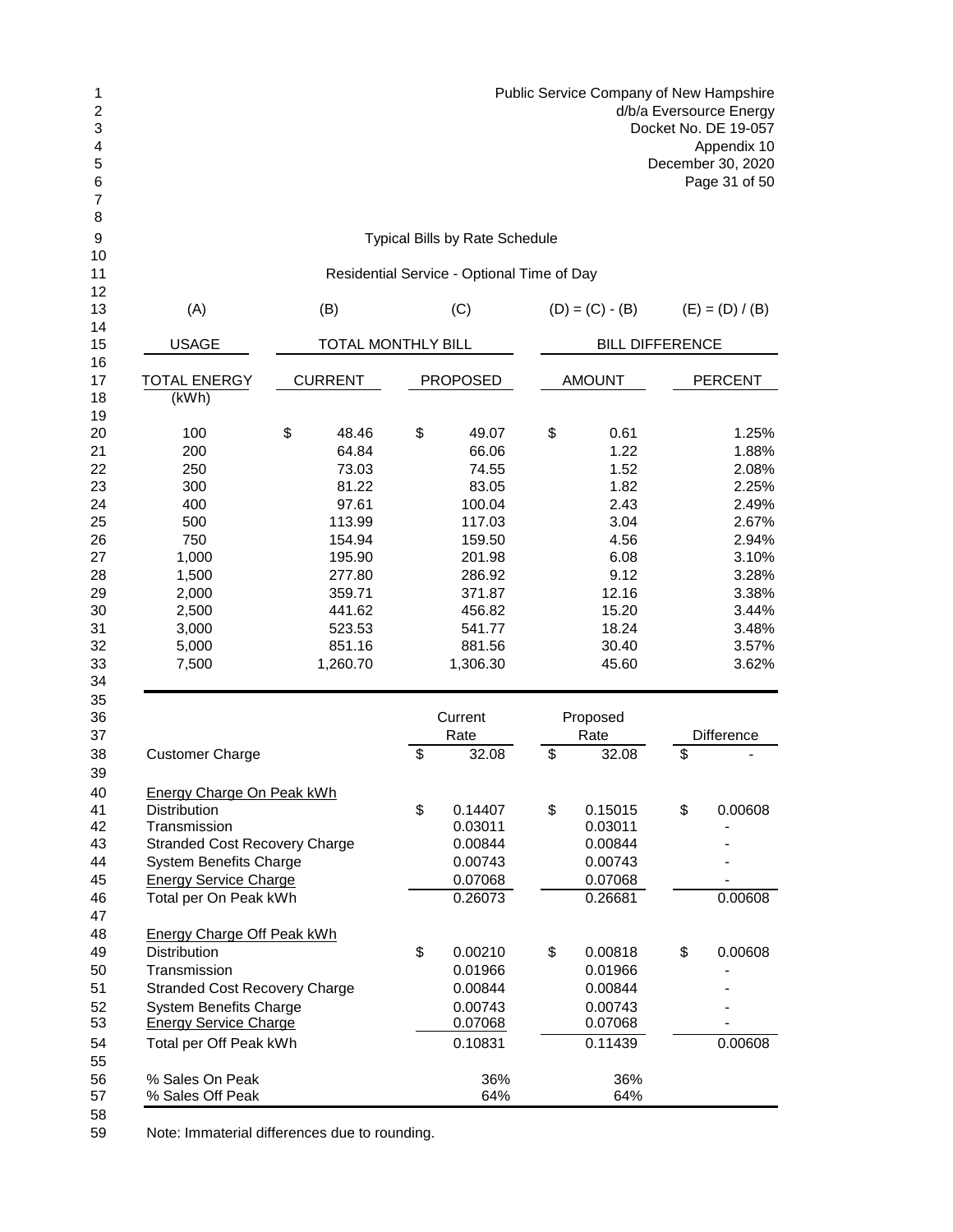|    | Public Service Company of New Hampshire |
|----|-----------------------------------------|
| 2  | d/b/a Eversource Energy                 |
| 3  | Docket No. DE 19-057                    |
| 4  | Appendix 10                             |
| 5. | December 30, 2020                       |
| 6  | Page 32 of 50                           |
|    |                                         |

Typical Bills by Rate Schedule

| 10       | Residential Load Control Service - Radio Controlled |    |                           |                           |                 |    |                        |                          |                   |
|----------|-----------------------------------------------------|----|---------------------------|---------------------------|-----------------|----|------------------------|--------------------------|-------------------|
| 11<br>12 |                                                     |    |                           |                           |                 |    |                        |                          |                   |
| 13<br>14 | (A)                                                 |    | (B)                       |                           | (C)             |    | $(D) = (C) - (B)$      |                          | $(E) = (D) / (B)$ |
| 15       | <b>USAGE</b>                                        |    | <b>TOTAL MONTHLY BILL</b> |                           |                 |    | <b>BILL DIFFERENCE</b> |                          |                   |
| 16<br>17 | <b>ENERGY</b>                                       |    | <b>CURRENT</b>            |                           | <b>PROPOSED</b> |    | <b>AMOUNT</b>          |                          | <b>PERCENT</b>    |
| 18<br>19 | (kWh)                                               |    |                           |                           |                 |    |                        |                          |                   |
| 20       | 100                                                 | \$ | 20.73                     | \$                        | 18.91           | \$ | (1.82)                 |                          | $-8.78%$          |
| 21       | 200                                                 |    | 31.53                     |                           | 30.82           |    | $-0.71$                |                          | $-2.25%$          |
| 22       | 300                                                 |    | 42.34                     |                           | 42.74           |    | 0.40                   |                          | 0.94%             |
| 23       | 400                                                 |    | 53.14                     |                           | 54.65           |    | 1.51                   |                          | 2.84%             |
| 24       | 500                                                 |    | 63.95                     |                           | 66.57           |    | 2.62                   |                          | 4.10%             |
| 25       | 600                                                 |    | 74.75                     |                           | 78.48           |    | 3.73                   |                          | 4.99%             |
| 26       | 700                                                 |    | 85.56                     |                           | 90.40           |    | 4.84                   |                          | 5.66%             |
| 27       | 800                                                 |    | 96.36                     |                           | 102.31          |    | 5.95                   |                          | 6.17%             |
| 28       | 900                                                 |    | 107.17                    |                           | 114.23          |    | 7.06                   |                          | 6.59%             |
| 29       | 1,000                                               |    | 117.97                    |                           | 126.14          |    | 8.17                   |                          | 6.93%             |
| 30       |                                                     |    |                           |                           |                 |    |                        |                          |                   |
| 31       |                                                     |    |                           |                           |                 |    |                        |                          |                   |
| 32       |                                                     |    |                           |                           | Current         |    | Proposed               |                          |                   |
| 33       |                                                     |    |                           |                           | Rate            |    | Rate                   |                          | <b>Difference</b> |
| 34       | <b>Customer Charge</b>                              |    |                           | $\boldsymbol{\mathsf{S}}$ | 9.92            | \$ | 6.99                   | $\overline{\mathcal{S}}$ | (2.93)            |
| 35       | Distribution Charge per kWh                         |    |                           |                           | 0.00131         |    | 0.01241                |                          | 0.01110           |
| 36       | Transmission Charge per kWh                         |    |                           |                           | 0.02331         |    | 0.02331                |                          |                   |
| 37       | <b>Energy Service Charge</b>                        |    |                           |                           | 0.07068         |    | 0.07068                |                          |                   |
| 38       | <b>Stranded Cost Recovery Charge</b>                |    |                           | 0.00532                   |                 |    | 0.00532                |                          |                   |
| 39<br>40 | <b>System Benefits Charge</b>                       |    |                           |                           | 0.00743         |    | 0.00743                |                          |                   |
| 41       |                                                     |    |                           |                           |                 |    |                        |                          |                   |
| 42       | Note: Immaterial differences due to rounding.       |    |                           |                           |                 |    |                        |                          |                   |

Note: Immaterial differences due to rounding.

5<br>6<br>7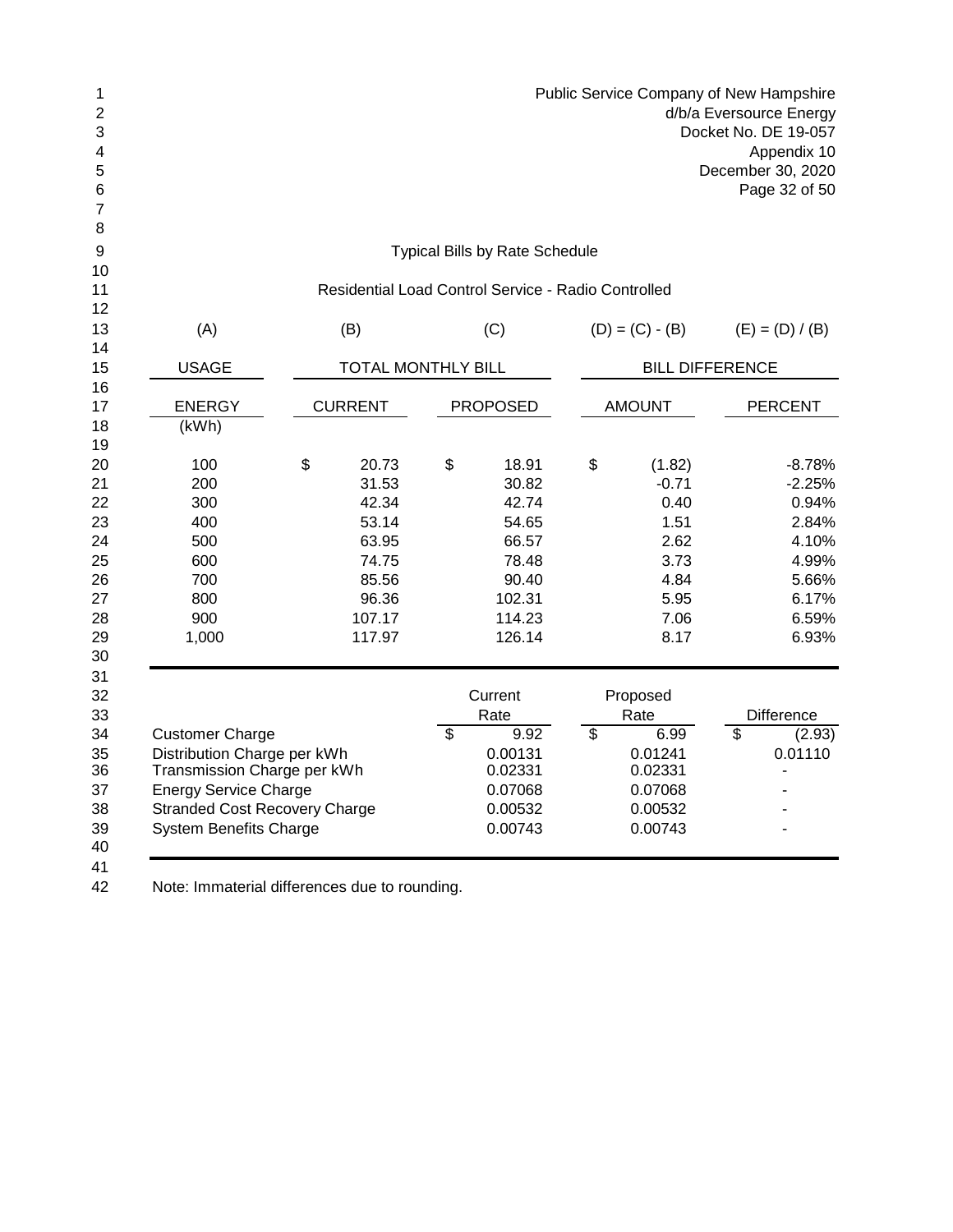| Public Service Company of New Hampshire<br>d/b/a Eversource Energy<br>Docket No. DE 19-057<br>Appendix 10<br>December 30, 2020<br>Page 33 of 50 |                               |    |                                                  |                          |                        |                                    |  |
|-------------------------------------------------------------------------------------------------------------------------------------------------|-------------------------------|----|--------------------------------------------------|--------------------------|------------------------|------------------------------------|--|
|                                                                                                                                                 |                               |    | <b>Typical Bills by Rate Schedule</b>            |                          |                        |                                    |  |
|                                                                                                                                                 |                               |    | Residential Load Control Service - 8 Hour Switch |                          |                        |                                    |  |
| (A)                                                                                                                                             | (B)                           |    | (C)                                              |                          | $(D) = (C) - (B)$      | $(E) = (D) / (B)$                  |  |
| <b>USAGE</b>                                                                                                                                    | <b>TOTAL MONTHLY BILL</b>     |    |                                                  |                          | <b>BILL DIFFERENCE</b> |                                    |  |
| <b>TOTAL ENERGY</b><br>(kWh)                                                                                                                    | <b>CURRENT</b>                |    | <b>PROPOSED</b>                                  |                          | <b>AMOUNT</b>          | <b>PERCENT</b>                     |  |
| 100                                                                                                                                             | \$<br>20.73                   | \$ | 18.91                                            | \$                       | (1.82)                 | $-8.78%$                           |  |
| 200                                                                                                                                             | 31.53                         |    | 30.82                                            |                          | (0.71)                 | $-2.25%$                           |  |
| 300                                                                                                                                             | 42.34                         |    | 42.74                                            |                          | 0.40                   | 0.94%                              |  |
| 400                                                                                                                                             | 53.14                         |    | 54.65                                            |                          | 1.51                   | 2.84%                              |  |
| 500                                                                                                                                             | 63.95                         |    | 66.57                                            |                          | 2.62                   | 4.10%                              |  |
| 600                                                                                                                                             | 74.75                         |    | 78.48                                            |                          | 3.73                   | 4.99%                              |  |
| 700                                                                                                                                             | 85.56                         |    | 90.40                                            |                          | 4.84                   | 5.66%                              |  |
| 800                                                                                                                                             | 96.36                         |    | 102.31                                           |                          | 5.95                   | 6.17%                              |  |
| 900                                                                                                                                             | 107.17                        |    | 114.23                                           |                          | 7.06                   | 6.59%                              |  |
| 1,000                                                                                                                                           | 117.97                        |    | 126.14                                           |                          | 8.17                   | 6.93%                              |  |
| 1,200                                                                                                                                           | 139.58                        |    | 149.97                                           |                          | 10.39                  | 7.44%                              |  |
| 1,500                                                                                                                                           | 172.00                        |    | 185.72                                           |                          | 13.72                  | 7.98%                              |  |
| 1,800                                                                                                                                           | 204.41                        |    | 221.46                                           |                          | 17.05                  | 8.34%                              |  |
| 2,000                                                                                                                                           | 226.02                        |    | 245.29                                           |                          | 19.27                  | 8.53%                              |  |
| 2,500                                                                                                                                           | 280.05                        |    | 304.87                                           |                          | 24.82                  | 8.86%                              |  |
| 3,000                                                                                                                                           | 334.07                        |    | 364.44                                           |                          | 30.37                  | 9.09%                              |  |
|                                                                                                                                                 |                               |    | Current<br>Rate                                  |                          | Proposed<br>Rate       | <b>Difference</b>                  |  |
| <b>Customer Charge</b>                                                                                                                          |                               | \$ | 9.92                                             | $\overline{\mathcal{S}}$ | 6.99                   | $\overline{\mathcal{S}}$<br>(2.93) |  |
| Distribution Charge per kWh                                                                                                                     |                               |    | 0.00131                                          |                          | 0.01241                | 0.01110                            |  |
| Transmission Charge per kWh                                                                                                                     |                               |    | 0.02331                                          |                          | 0.02331                |                                    |  |
| <b>Energy Service Charge</b>                                                                                                                    |                               |    | 0.07068                                          |                          | 0.07068                |                                    |  |
| <b>Stranded Cost Recovery Charge</b>                                                                                                            |                               |    | 0.00532                                          |                          | 0.00532                |                                    |  |
|                                                                                                                                                 | <b>System Benefits Charge</b> |    | 0.00743                                          |                          | 0.00743                |                                    |  |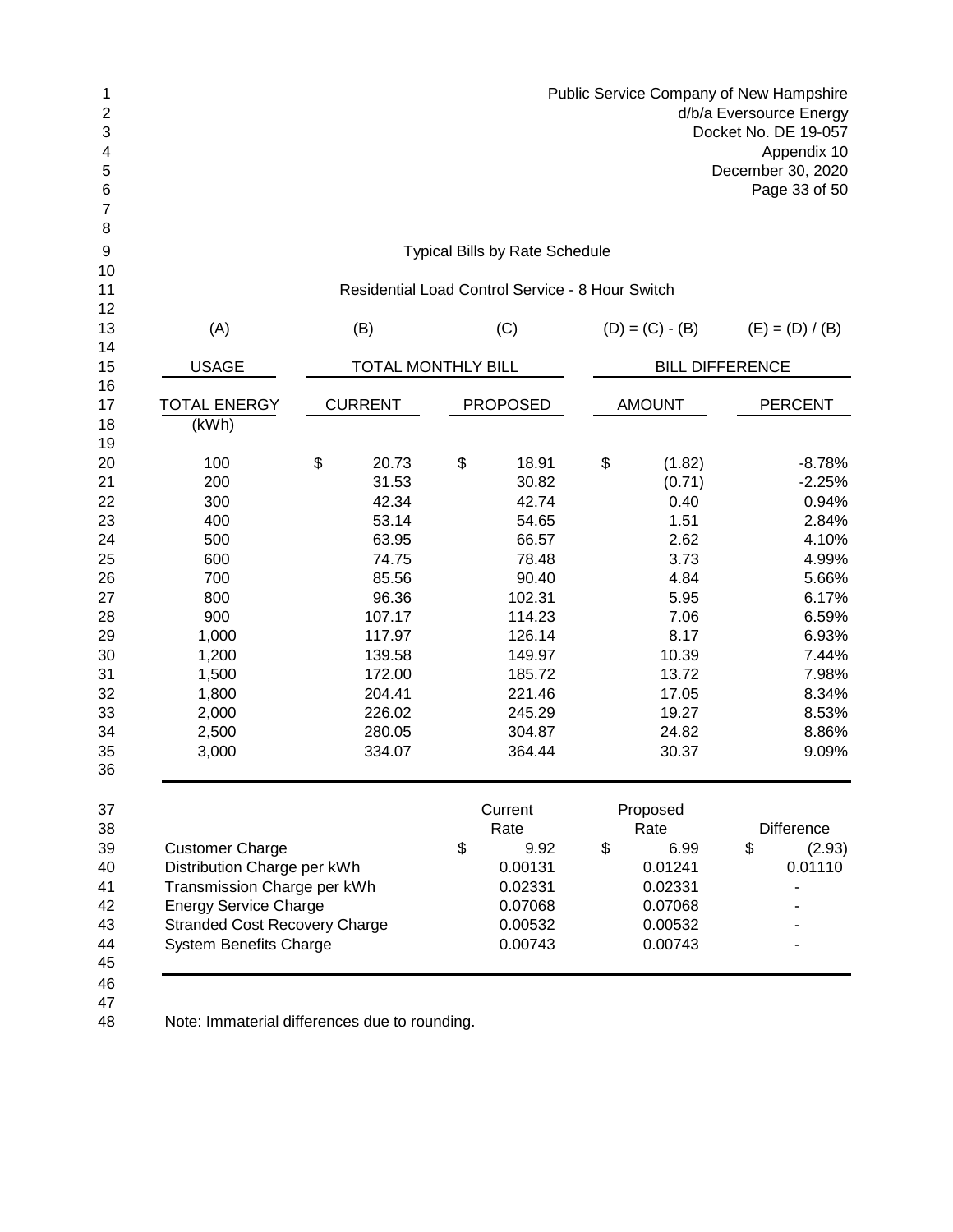| 1 | Public Service Company of New Hampshire |
|---|-----------------------------------------|
| 2 | d/b/a Eversource Energy                 |
| 3 | Docket No. DE 19-057                    |
| 4 | Appendix 10                             |
| 5 | December 30, 2020                       |
| 6 | Page 34 of 50                           |
|   |                                         |
| 8 |                                         |
| 9 | <b>Typical Bills by Rate Schedule</b>   |

| 13             | (A)                                                                                                                                |    | (B)                       | (C)             | $(D) = (C) - (B)$      |                   | $(E) = (D) / (B)$ |
|----------------|------------------------------------------------------------------------------------------------------------------------------------|----|---------------------------|-----------------|------------------------|-------------------|-------------------|
| 14<br>15       | <b>USAGE</b>                                                                                                                       |    | <b>TOTAL MONTHLY BILL</b> |                 | <b>BILL DIFFERENCE</b> |                   |                   |
| 16<br>17<br>18 | <b>TOTAL ENERGY</b><br>(kWh)                                                                                                       |    | <b>CURRENT</b>            | <b>PROPOSED</b> | <b>AMOUNT</b>          | <b>PERCENT</b>    |                   |
| 19             |                                                                                                                                    |    |                           |                 |                        |                   |                   |
| 20             | 100                                                                                                                                | \$ | 19.39                     | \$<br>18.30     | \$<br>(1.09)           |                   | $-5.62%$          |
| 21             | 200                                                                                                                                |    | 30.19                     | 30.21           | 0.02                   |                   | 0.07%             |
| 22             | 300                                                                                                                                |    | 41.00                     | 42.13           | 1.13                   |                   | 2.76%             |
| 23             | 400                                                                                                                                |    | 51.80                     | 54.04           | 2.24                   |                   | 4.32%             |
| 24             | 500                                                                                                                                |    | 62.61                     | 65.96           | 3.35                   |                   | 5.35%             |
| 25             | 600                                                                                                                                |    | 73.41                     | 77.87           | 4.46                   |                   | 6.08%             |
| 26             | 700                                                                                                                                |    | 84.22                     | 89.79           | 5.57                   |                   | 6.61%             |
| 27             | 800                                                                                                                                |    | 95.02                     | 101.70          | 6.68                   |                   | 7.03%             |
| 28             | 900                                                                                                                                |    | 105.83                    | 113.62          | 7.79                   |                   | 7.36%             |
| 29             | 1,000                                                                                                                              |    | 116.63                    | 125.53          | 8.90                   |                   | 7.63%             |
| 30             | 1,200                                                                                                                              |    | 138.24                    | 149.36          | 11.12                  |                   | 8.04%             |
| 31             | 1,500                                                                                                                              |    | 170.66                    | 185.11          | 14.45                  |                   | 8.47%             |
| 32             | 1,800                                                                                                                              |    | 203.07                    | 220.85          | 17.78                  |                   | 8.76%             |
| 33             | 2,000                                                                                                                              |    | 224.68                    | 244.68          | 20.00                  |                   | 8.90%             |
| 34             | 2,500                                                                                                                              |    | 278.71                    | 304.26          | 25.55                  |                   | 9.17%             |
| 35             | 3,000                                                                                                                              |    | 332.73                    | 363.83          | 31.10                  |                   | 9.35%             |
| 36             |                                                                                                                                    |    |                           |                 |                        |                   |                   |
| 37             |                                                                                                                                    |    |                           |                 |                        |                   |                   |
| 38             |                                                                                                                                    |    |                           | Current         | Proposed               |                   |                   |
| 39             |                                                                                                                                    |    |                           | Rate            | Rate                   | <b>Difference</b> |                   |
| 40             |                                                                                                                                    |    |                           |                 |                        |                   |                   |
| 41             | <b>Customer Charge</b>                                                                                                             |    |                           | \$8.58          | \$6.38                 |                   | (2.20)            |
| 42             | Distribution Charge per kWh<br>Transmission Charge per kWh<br><b>Energy Service Charge</b><br><b>Stranded Cost Recovery Charge</b> |    |                           | \$0.00131       | \$0.01241              |                   | 0.01110           |
| 43             |                                                                                                                                    |    |                           | \$0.02331       | \$0.02331              |                   |                   |
| 44             |                                                                                                                                    |    |                           | \$0.07068       | \$0.07068              |                   |                   |
| 45             |                                                                                                                                    |    |                           | \$0.00532       | \$0.00532              |                   |                   |
| 46<br>47       | <b>System Benefits Charge</b>                                                                                                      |    |                           | \$0.00743       | \$0.00743              |                   |                   |
| 48             |                                                                                                                                    |    |                           |                 |                        |                   |                   |
|                |                                                                                                                                    |    |                           |                 |                        |                   |                   |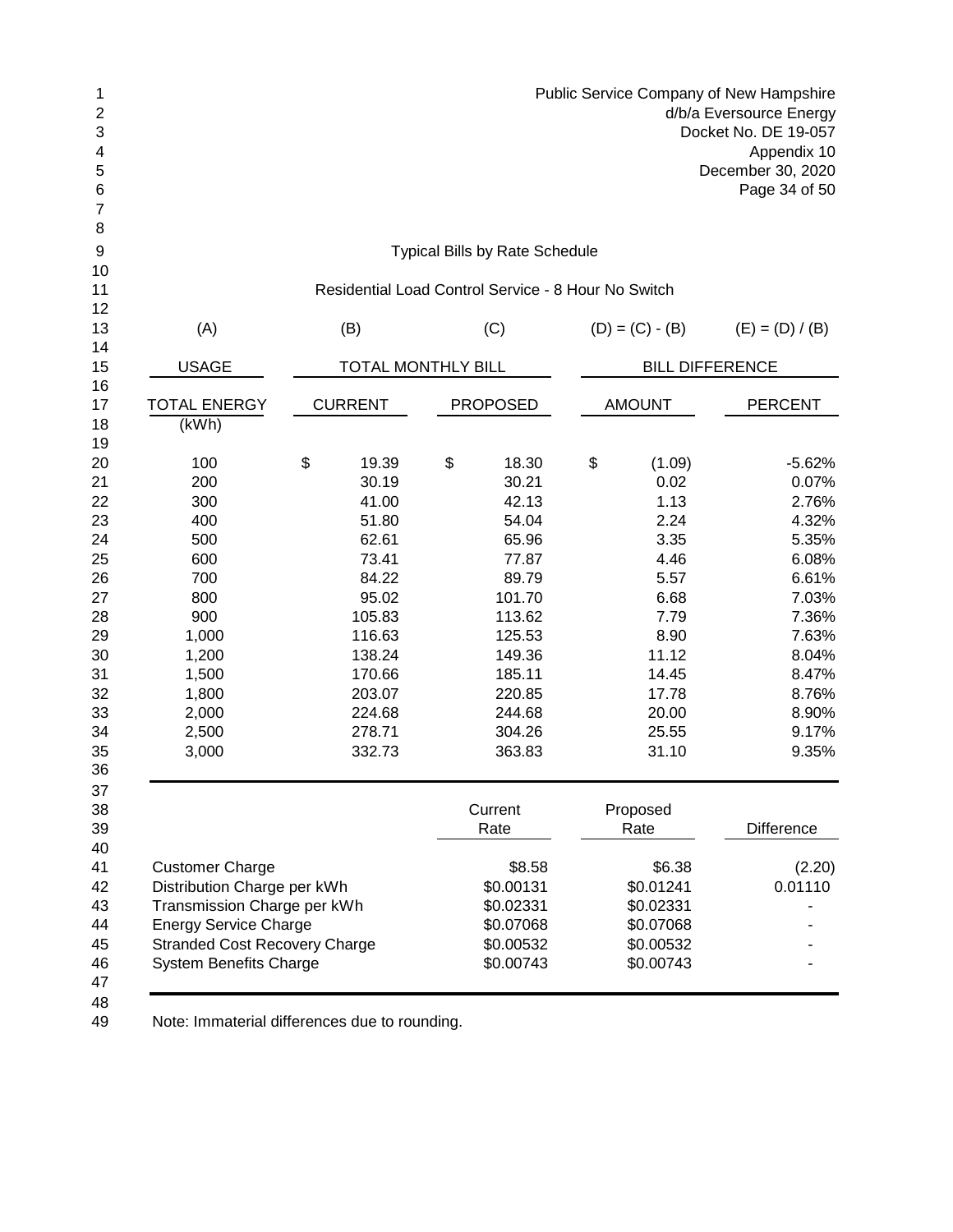| <b>Public Service Company of New Hampshire</b><br>d/b/a Eversource Energy<br>Docket No. DE 19-057<br>Appendix 10<br>December 30, 2020<br>Page 35 of 50                                        |                                                                                                                                                              |    |                                                                                                                                                       |    |                                                                                                                                                                |                                                                                                                                                                                               |
|-----------------------------------------------------------------------------------------------------------------------------------------------------------------------------------------------|--------------------------------------------------------------------------------------------------------------------------------------------------------------|----|-------------------------------------------------------------------------------------------------------------------------------------------------------|----|----------------------------------------------------------------------------------------------------------------------------------------------------------------|-----------------------------------------------------------------------------------------------------------------------------------------------------------------------------------------------|
|                                                                                                                                                                                               |                                                                                                                                                              |    | <b>Typical Bills by Rate Schedule</b>                                                                                                                 |    |                                                                                                                                                                |                                                                                                                                                                                               |
|                                                                                                                                                                                               | Residential Load Control Service - 10/11 Hour Switch                                                                                                         |    |                                                                                                                                                       |    |                                                                                                                                                                |                                                                                                                                                                                               |
| (A)                                                                                                                                                                                           | (B)                                                                                                                                                          |    | (C)                                                                                                                                                   |    | $(D) = (C) - (B)$                                                                                                                                              | $(E) = (D) / (B)$                                                                                                                                                                             |
| <b>USAGE</b>                                                                                                                                                                                  | <b>TOTAL MONTHLY BILL</b>                                                                                                                                    |    |                                                                                                                                                       |    | <b>BILL DIFFERENCE</b>                                                                                                                                         |                                                                                                                                                                                               |
| <b>TOTAL ENERGY</b><br>(kWh)                                                                                                                                                                  | <b>CURRENT</b>                                                                                                                                               |    | <b>PROPOSED</b>                                                                                                                                       |    | <b>AMOUNT</b>                                                                                                                                                  | <b>PERCENT</b>                                                                                                                                                                                |
| 100<br>200<br>300<br>400<br>500<br>600<br>700<br>800<br>900<br>1,000<br>1,200<br>1,500<br>1,800<br>2,000<br>2,500<br>3,000                                                                    | \$<br>23.26<br>36.60<br>49.94<br>63.28<br>76.62<br>89.95<br>103.29<br>116.63<br>129.97<br>143.31<br>169.99<br>210.01<br>250.02<br>276.70<br>343.40<br>410.09 | \$ | 20.03<br>33.06<br>46.10<br>59.13<br>72.17<br>85.20<br>98.24<br>111.27<br>124.31<br>137.34<br>163.41<br>202.52<br>241.62<br>267.69<br>332.87<br>398.04 | \$ | (3.23)<br>(3.54)<br>(3.84)<br>(4.15)<br>(4.45)<br>(4.75)<br>(5.06)<br>(5.36)<br>(5.67)<br>(5.97)<br>(6.58)<br>(7.49)<br>(8.40)<br>(9.01)<br>(10.53)<br>(12.05) | $-13.90%$<br>$-9.67%$<br>$-7.69%$<br>$-6.55%$<br>$-5.81%$<br>$-5.28%$<br>$-4.90%$<br>$-4.60%$<br>$-4.36%$<br>$-4.17%$<br>$-3.87%$<br>$-3.57%$<br>$-3.36%$<br>$-3.26%$<br>$-3.07%$<br>$-2.94%$ |
| <b>Customer Charge</b><br>Distribution Charge per kWh<br>Transmission Charge per kWh<br><b>Energy Service Charge</b><br><b>Stranded Cost Recovery Charge</b><br><b>System Benefits Charge</b> |                                                                                                                                                              |    | Current<br>Rate<br>\$9.92<br>\$0.02665<br>\$0.02331<br>\$0.07068<br>\$0.00532<br>\$0.00743                                                            |    | Proposed<br>Rate<br>\$6.99<br>\$0.02361<br>\$0.02331<br>\$0.07068<br>\$0.00532<br>\$0.00743                                                                    | <b>Difference</b><br>(2.93)<br>(0.00304)                                                                                                                                                      |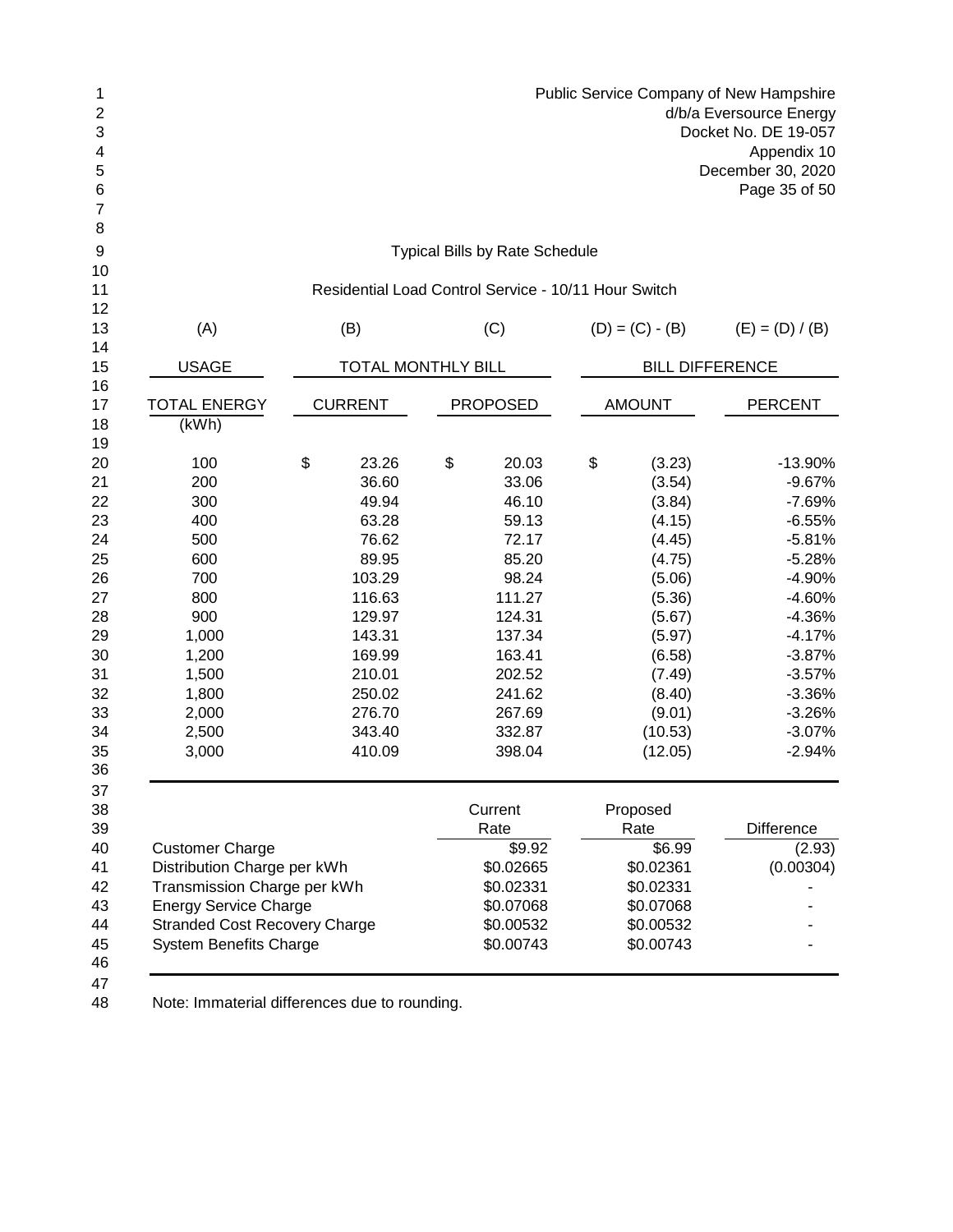| 1              |     | Public Service Company of New Hampshire |                                                         |                   |                   |  |  |  |  |  |  |
|----------------|-----|-----------------------------------------|---------------------------------------------------------|-------------------|-------------------|--|--|--|--|--|--|
| $\overline{2}$ |     | d/b/a Eversource Energy                 |                                                         |                   |                   |  |  |  |  |  |  |
| 3              |     |                                         | Docket No. DE 19-057                                    |                   |                   |  |  |  |  |  |  |
| $\overline{4}$ |     |                                         |                                                         |                   | Appendix 10       |  |  |  |  |  |  |
| 5              |     |                                         |                                                         |                   | December 30, 2020 |  |  |  |  |  |  |
| 6              |     |                                         |                                                         |                   | Page 36 of 50     |  |  |  |  |  |  |
| 7              |     |                                         |                                                         |                   |                   |  |  |  |  |  |  |
| 8              |     |                                         |                                                         |                   |                   |  |  |  |  |  |  |
| 9              |     |                                         | <b>Typical Bills by Rate Schedule</b>                   |                   |                   |  |  |  |  |  |  |
| 10             |     |                                         |                                                         |                   |                   |  |  |  |  |  |  |
| 11             |     |                                         | Residential Load Control Service - 10/11 Hour No Switch |                   |                   |  |  |  |  |  |  |
| 12             |     |                                         |                                                         |                   |                   |  |  |  |  |  |  |
| 13             | (A) | (B)                                     | (C)                                                     | $(D) = (C) - (B)$ | $(E) = (D) / (B)$ |  |  |  |  |  |  |
| 14             |     |                                         |                                                         |                   |                   |  |  |  |  |  |  |
|                |     |                                         |                                                         |                   |                   |  |  |  |  |  |  |

| 14              |                                      |                           |                 |                        |                |
|-----------------|--------------------------------------|---------------------------|-----------------|------------------------|----------------|
| 15              | <b>USAGE</b>                         | <b>TOTAL MONTHLY BILL</b> |                 | <b>BILL DIFFERENCE</b> |                |
| 16              |                                      |                           |                 |                        |                |
| 17              | <b>TOTAL ENERGY</b>                  | <b>CURRENT</b>            | <b>PROPOSED</b> | <b>AMOUNT</b>          | <b>PERCENT</b> |
| 18              | (KWh)                                |                           |                 |                        |                |
| 19              |                                      |                           |                 |                        |                |
| 20              | 100                                  | \$<br>21.92               | \$<br>19.42     | \$<br>(2.50)           | $-11.42%$      |
| 21              | 200                                  | 35.26                     | 32.45           | (2.81)                 | $-7.96%$       |
| 22              | 300                                  | 48.60                     | 45.49           | (3.11)                 | $-6.40%$       |
| 23              | 400                                  | 61.94                     | 58.52           | (3.42)                 | $-5.52%$       |
| 24              | 500                                  | 75.28                     | 71.56           | (3.72)                 | $-4.94%$       |
| 25              | 600                                  | 88.61                     | 84.59           | (4.02)                 | $-4.54%$       |
| 26              | 700                                  | 101.95                    | 97.63           | (4.33)                 | $-4.25%$       |
| 27              | 800                                  | 115.29                    | 110.66          | (4.63)                 | $-4.02%$       |
| 28              | 900                                  | 128.63                    | 123.70          | (4.94)                 | $-3.84%$       |
| 29              | 1,000                                | 141.97                    | 136.73          | (5.24)                 | $-3.69%$       |
| 30              | 1,200                                | 168.65                    | 162.80          | (5.85)                 | $-3.47%$       |
| 31              | 1,500                                | 208.67                    | 201.91          | (6.76)                 | $-3.24%$       |
| 32              | 1,800                                | 248.68                    | 241.01          | (7.67)                 | $-3.09%$       |
| 33              | 2,000                                | 275.36                    | 267.08          | (8.28)                 | $-3.01%$       |
| 34              | 2,500                                | 342.06                    | 332.26          | (9.80)                 | $-2.87%$       |
| 35              | 3,000                                | 408.75                    | 397.43          | (11.32)                | $-2.77%$       |
| 36              |                                      |                           |                 |                        |                |
| 37              |                                      |                           |                 |                        |                |
| 38              |                                      |                           | Current         | Proposed               |                |
| 39              |                                      |                           | Rate            | Rate                   | Difference     |
| 40              | <b>Customer Charge</b>               |                           | \$8.58          | \$6.38                 | (2.20)         |
| 41              | Distribution Charge per kWh          |                           | \$0.02665       | \$0.02361              | (0.00304)      |
| 42              | Transmission Charge per kWh          |                           | \$0.02331       | \$0.02331              |                |
| 43              | <b>Energy Service Charge</b>         |                           | \$0.07068       | \$0.07068              |                |
| 44              | <b>Stranded Cost Recovery Charge</b> |                           | \$0.00532       | \$0.00532              |                |
| 45              | <b>System Benefits Charge</b>        |                           | \$0.00743       | \$0.00743              |                |
| 46              |                                      |                           |                 |                        |                |
| $\overline{17}$ |                                      |                           |                 |                        |                |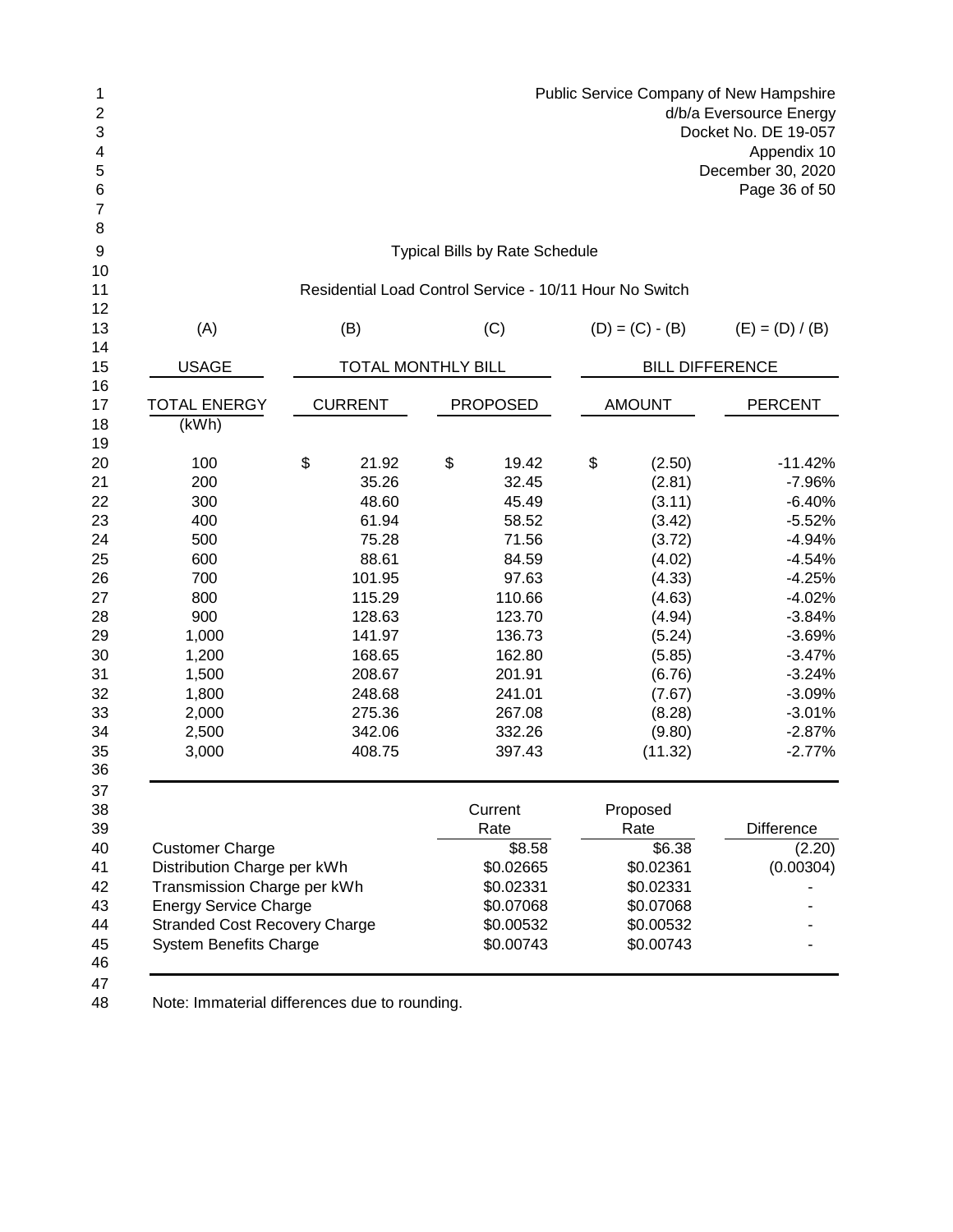Typical Bills by Rate Schedule

General Service 1 Phase

| 12<br>13 |                                      |                                       |                    | (D)             |                        |                   |
|----------|--------------------------------------|---------------------------------------|--------------------|-----------------|------------------------|-------------------|
| 14       | (A)                                  | (B)                                   | (C)                |                 | $(E) = (D) - (C)$      | $(F) = (E) / (C)$ |
| 15       |                                      | <b>USAGE</b>                          | TOTAL MONTHLY BILL |                 | <b>BILL DIFFERENCE</b> |                   |
| 16<br>17 | <b>MONTHLY</b><br><b>DEMAND</b>      | <b>MONTHLY</b><br><b>USE</b><br>(KWH) | <b>CURRENT</b>     | <b>PROPOSED</b> | AMOUNT                 | PERCENT           |
| 18<br>19 | (KW)                                 |                                       |                    |                 |                        |                   |
| 20       | 3                                    | 375                                   | \$<br>87.29        | \$<br>69.29     | \$<br>(18.00)          | $-20.62%$         |
| 21       | 3                                    | 1,000                                 | 168.40             | 146.32          | (22.08)                | $-13.11%$         |
| 22       | 6                                    | 750                                   | 157.64             | 136.60          | (21.04)                | $-13.34%$         |
| 23       | 6                                    | 1,500                                 | 243.76             | 225.61          | (18.16)                | $-7.45%$          |
| 24       | 12                                   | 1,500                                 | 351.46             | 345.31          | (6.16)                 | $-1.75%$          |
| 25       | 30                                   | 6,000                                 | 1,114.44           | 1,191.22        | 76.78                  | 6.89%             |
| 26<br>27 | 40                                   | 10,000                                | 1,684.94           | 1,823.44        | 138.50                 | 8.22%             |
| 28<br>29 |                                      |                                       | Current            | Proposed        |                        |                   |
| 30       |                                      |                                       | Rate               | Rate            | Difference             |                   |
| 31       | <b>Customer Charge</b>               |                                       | \$<br>16.21        | \$<br>16.21     | \$                     |                   |
| 32<br>33 | Demand Charge > 5kWh                 |                                       |                    |                 |                        |                   |
| 34       | <b>Distribution</b>                  |                                       | \$<br>9.49         | \$<br>11.49     | \$<br>2.00             |                   |
| 35       | Transmission                         |                                       | 7.77               | 7.77            |                        |                   |
| 36       | <b>Stranded Cost Recovery Charge</b> |                                       | 0.69               | 0.69            |                        |                   |
| 37       |                                      |                                       |                    |                 |                        |                   |
| 38       | Total                                |                                       | \$<br>17.95        | \$<br>19.95     | \$<br>2.00             |                   |
| 39<br>40 | Energy Charge < 500kWh               |                                       |                    |                 |                        |                   |
| 41       | <b>Distribution</b>                  |                                       | \$<br>0.07604      | \$<br>0.02805   | \$<br>(0.04799)        |                   |
| 42       | Transmission                         |                                       | 0.02807            | 0.02807         |                        |                   |
| 43       | <b>Stranded Cost Recovery Charge</b> |                                       | 0.00732            | 0.00732         |                        |                   |
| 44       | <b>System Benefits Charge</b>        |                                       | 0.00743            | 0.00743         |                        |                   |
| 45       | <b>Energy Service Charge</b>         |                                       | 0.07068            | 0.07068         |                        |                   |
| 46       |                                      |                                       |                    |                 |                        |                   |
| 47       | Total                                |                                       | \$<br>0.18954      | \$<br>0.14155   | \$<br>(0.04799)        |                   |
| 48       |                                      |                                       |                    |                 |                        |                   |
| 49       | Energy Charge 501 - 1500 kWh         |                                       |                    |                 |                        |                   |
| 50       | <b>Distribution</b>                  |                                       | \$<br>0.01884      | \$<br>0.02268   | \$<br>0.00384          |                   |
| 51       | Transmission                         |                                       | 0.01056            | 0.01056         |                        |                   |
| 52       | <b>Stranded Cost Recovery Charge</b> |                                       | 0.00732            | 0.00732         |                        |                   |
| 53       | <b>System Benefits Charge</b>        |                                       | 0.00743            | 0.00743         |                        |                   |
| 54       | <b>Energy Service Charge</b>         |                                       | 0.07068            | 0.07068         | $\blacksquare$         |                   |
| 55       |                                      |                                       |                    |                 |                        |                   |
| 56       | Total                                |                                       | \$<br>0.11483      | \$<br>0.11867   | \$<br>0.00384          |                   |
| 57       |                                      |                                       |                    |                 |                        |                   |
| 58       | Energy Charge >1500 kWh              |                                       |                    |                 |                        |                   |
| 59       | Distribution                         |                                       | \$<br>0.00666      | \$<br>0.01709   | \$<br>0.01043          |                   |
| 60       | Transmission                         |                                       | 0.00566            | 0.00566         |                        |                   |
| 61       | <b>Stranded Cost Recovery Charge</b> |                                       | 0.00732            | 0.00732         |                        |                   |
| 62       | <b>System Benefits Charge</b>        |                                       | 0.00743            | 0.00743         |                        |                   |
| 63       | <b>Energy Service Charge</b>         |                                       | 0.07068            | 0.07068         |                        |                   |
|          |                                      |                                       |                    |                 |                        |                   |

Total \$ 0.09775 \$ 0.10818 \$ 0.01043

66<br>67 Note: Immaterial differences due to rounding.

Energy Service Charge

64<br>65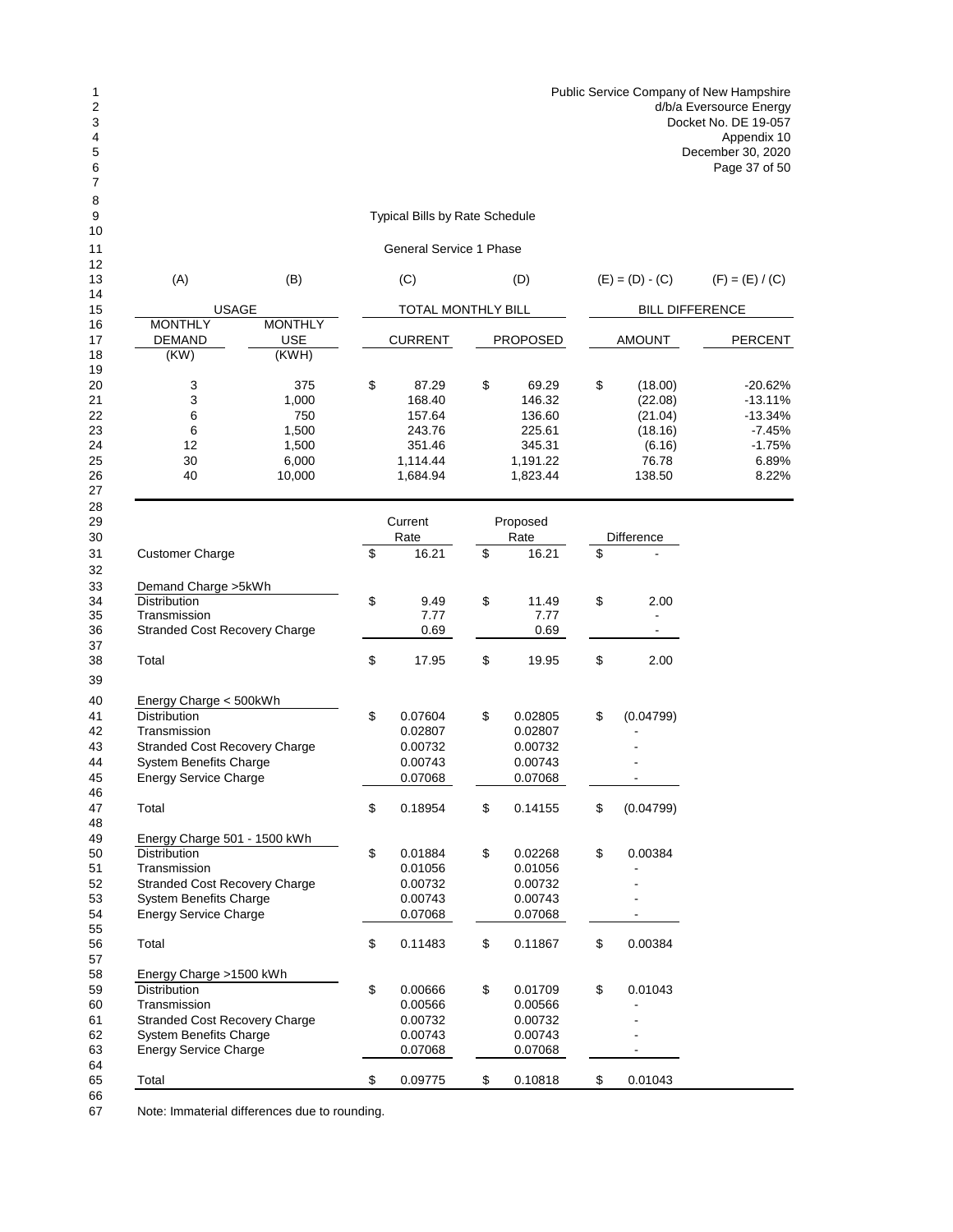## Typical Bills by Rate Schedule

## General Service 3 Phase

| 12 |                |                |                           |                 |                        |                   |
|----|----------------|----------------|---------------------------|-----------------|------------------------|-------------------|
| 13 | (A)            | (B)            | (C)                       | (D)             | $(E) = (D) - (C)$      | $(F) = (E) / (C)$ |
| 14 |                |                |                           |                 |                        |                   |
| 15 |                | <b>USAGE</b>   | <b>TOTAL MONTHLY BILL</b> |                 | <b>BILL DIFFERENCE</b> |                   |
| 16 | <b>MONTHLY</b> | <b>MONTHLY</b> |                           |                 |                        |                   |
| 17 | <b>DEMAND</b>  | <b>USE</b>     | <b>CURRENT</b>            | <b>PROPOSED</b> | <b>AMOUNT</b>          | <b>PERCENT</b>    |
| 18 | (KW)           | (KWH)          |                           |                 |                        |                   |
| 19 |                |                |                           |                 |                        |                   |
| 20 | 3              | 375            | \$<br>103.47              | \$<br>85.47     | \$<br>(18.00)          | $-17.39%$         |
| 21 | 3              | 1,000          | 184.58                    | 162.50          | (22.08)                | $-11.96%$         |
| 22 | 6              | 750            | 173.82                    | 152.78          | (21.04)                | $-12.10%$         |
| 23 | 6              | 1,500          | 259.94                    | 241.79          | (18.16)                | $-6.98%$          |
| 24 | 12             | 1,500          | 367.64                    | 361.49          | (6.15)                 | $-1.67%$          |
| 25 | 30             | 6.000          | 1,130.62                  | 1.207.40        | 76.78                  | 6.79%             |
| 26 | 40             | 10,000         | 1,701.12                  | 1,839.62        | 138.50                 | 8.14%             |
| 27 |                |                |                           |                 |                        |                   |

| 29<br>30 |                                      |                          | Current<br>Rate |                          | Proposed<br>Rate |                          | <b>Difference</b> |
|----------|--------------------------------------|--------------------------|-----------------|--------------------------|------------------|--------------------------|-------------------|
| 31       | <b>Customer Charge</b>               | \$                       | 32.39           | \$                       | 32.39            | \$                       |                   |
| 32       |                                      |                          |                 |                          |                  |                          |                   |
| 33       | Demand Charge > 5kWh                 |                          |                 |                          |                  |                          |                   |
| 34       | <b>Distribution</b>                  | \$                       | 9.49            | \$                       | 11.49            |                          | 2.00              |
| 35       | Transmission                         |                          | 7.77            |                          | 7.77             |                          |                   |
| 36       | <b>Stranded Cost Recovery Charge</b> |                          | 0.69            |                          | 0.69             |                          |                   |
| 37       | Total                                | \$                       | 17.95           | \$                       | 19.95            | \$                       | 2.00              |
| 38       |                                      |                          |                 |                          |                  |                          |                   |
| 39       | Energy Charge < 500kWh               |                          |                 |                          |                  |                          |                   |
| 40       | <b>Distribution</b>                  | \$                       | 0.07604         | \$                       | 0.02805          | \$                       | (0.04799)         |
| 41       | Transmission                         |                          | 0.02807         |                          | 0.02807          |                          |                   |
| 42       | <b>Stranded Cost Recovery Charge</b> |                          | 0.00732         |                          | 0.00732          |                          |                   |
| 43       | <b>System Benefits Charge</b>        |                          | 0.00743         |                          | 0.00743          |                          |                   |
| 44       | <b>Energy Service Charge</b>         |                          | 0.07068         |                          | 0.07068          |                          |                   |
| 45       | Total                                | $\overline{\mathcal{S}}$ | 0.18954         | $\overline{\mathcal{S}}$ | 0.14155          | $\overline{\$}$          | (0.04799)         |
| 46       |                                      |                          |                 |                          |                  |                          |                   |
| 47       | Energy Charge 501 - 1500 kWh         |                          |                 |                          |                  |                          |                   |
| 48       | <b>Distribution</b>                  | \$                       | 0.01884         | \$                       | 0.02268          | \$                       | 0.00384           |
| 49       | Transmission                         |                          | 0.01056         |                          | 0.01056          |                          |                   |
| 50       | <b>Stranded Cost Recovery Charge</b> |                          | 0.00732         |                          | 0.00732          |                          |                   |
| 51       | <b>System Benefits Charge</b>        |                          | 0.00743         |                          | 0.00743          |                          |                   |
| 52       | <b>Energy Service Charge</b>         |                          | 0.07068         |                          | 0.07068          |                          |                   |
| 53       | Total                                | $\overline{\mathcal{S}}$ | 0.11483         | \$                       | 0.11867          | $\overline{\mathcal{S}}$ | 0.00384           |
| 54       |                                      |                          |                 |                          |                  |                          |                   |
| 55       | Energy Charge >1500 kWh              |                          |                 |                          |                  |                          |                   |
| 56       | <b>Distribution</b>                  | \$                       | 0.00666         | \$                       | 0.01709          | \$                       | 0.01043           |
| 57       | Transmission                         |                          | 0.00566         |                          | 0.00566          |                          |                   |
| 58       | <b>Stranded Cost Recovery Charge</b> |                          | 0.00732         |                          | 0.00732          |                          |                   |
| 59       | System Benefits Charge               |                          | 0.00743         |                          | 0.00743          |                          |                   |
| 60       | <b>Energy Service Charge</b>         |                          | 0.07068         |                          | 0.07068          |                          |                   |
| 61<br>62 | Total                                | $\overline{\mathcal{S}}$ | 0.09775         | \$                       | 0.10818          | \$                       | 0.01043           |
|          |                                      |                          |                 |                          |                  |                          |                   |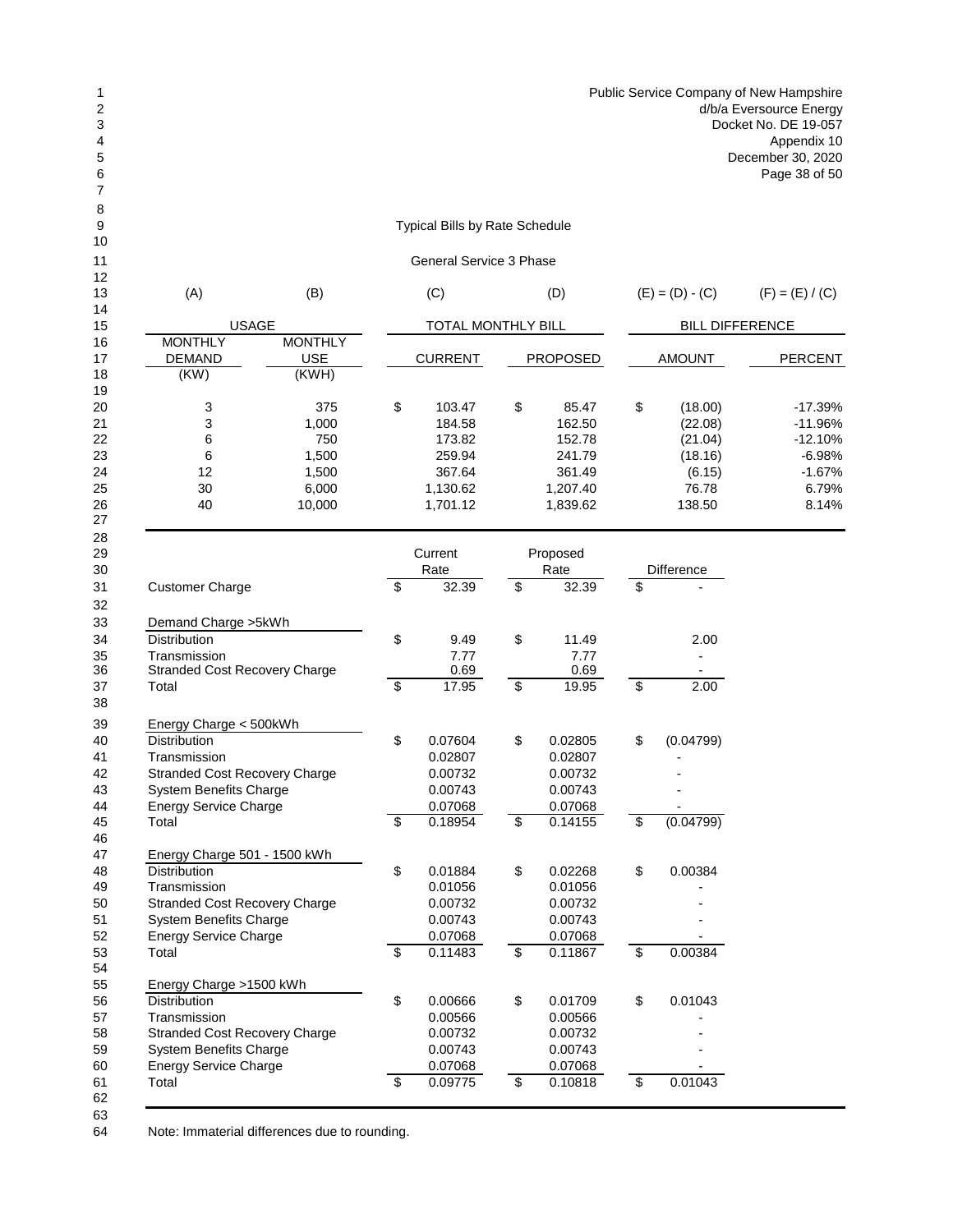|                                      |                           |                                              | Public Service Company of New Hampshire |                         | d/b/a Eversource Energy<br>Docket No. DE 19-057<br>Appendix 10<br>December 30, 2020<br>Page 39 of 50 |
|--------------------------------------|---------------------------|----------------------------------------------|-----------------------------------------|-------------------------|------------------------------------------------------------------------------------------------------|
|                                      |                           | <b>Typical Bills by Rate Schedule</b>        |                                         |                         |                                                                                                      |
|                                      |                           | General Service - Uncontrolled Water Heating |                                         |                         |                                                                                                      |
|                                      |                           |                                              |                                         |                         |                                                                                                      |
| (A)                                  | (B)                       | (C)                                          | $(D) = (C) - (B)$                       |                         | $(E) = (D) / (B)$                                                                                    |
| <b>USAGE</b>                         | <b>TOTAL MONTHLY BILL</b> |                                              | TOTAL BILL DIFFERENCE                   |                         |                                                                                                      |
|                                      |                           |                                              |                                         |                         |                                                                                                      |
| <b>ENERGY</b>                        | <b>CURRENT</b>            | <b>PROPOSED</b>                              | <b>AMOUNT</b>                           |                         | <b>PERCENT</b>                                                                                       |
| (kWh)                                |                           |                                              |                                         |                         |                                                                                                      |
|                                      |                           |                                              |                                         |                         |                                                                                                      |
| 100                                  | \$<br>18.15               | \$<br>18.30                                  | \$<br>0.15                              |                         | 0.83%                                                                                                |
| 200                                  | 31.42                     | 31.72                                        | 0.30                                    |                         | 0.96%                                                                                                |
| 300                                  | 44.70                     | 45.15                                        | 0.45                                    |                         | 1.01%                                                                                                |
| 400                                  | 57.97                     | 58.58                                        | 0.60                                    |                         | 1.04%                                                                                                |
| 500                                  | 71.25                     | 72.01                                        | 0.75                                    |                         | 1.06%                                                                                                |
| 600                                  | 84.53                     | 85.43                                        | 0.91                                    |                         | 1.07%                                                                                                |
| 700                                  | 97.80                     | 98.86                                        | 1.06                                    |                         | 1.08%                                                                                                |
|                                      |                           | Current                                      | Proposed                                |                         |                                                                                                      |
|                                      |                           | Rate                                         | Rate                                    |                         | Difference                                                                                           |
| <b>Customer Charge</b>               |                           | \$<br>4.87                                   | \$<br>4.87                              | $\overline{\mathbf{S}}$ |                                                                                                      |
| Distribution Charge per kWh          |                           | 0.02210                                      | 0.02361                                 |                         | 0.00151                                                                                              |
| Transmission Charge per kWh          |                           | 0.02331                                      | 0.02331                                 |                         | $\overline{a}$                                                                                       |
| <b>Energy Service Charge</b>         |                           | 0.07068                                      | 0.07068                                 |                         |                                                                                                      |
| <b>Stranded Cost Recovery Charge</b> |                           | 0.00924                                      | 0.00924                                 |                         |                                                                                                      |
| <b>System Benefits Charge</b>        |                           | 0.00743                                      | 0.00743                                 |                         |                                                                                                      |
|                                      |                           |                                              |                                         |                         |                                                                                                      |
|                                      |                           |                                              |                                         |                         |                                                                                                      |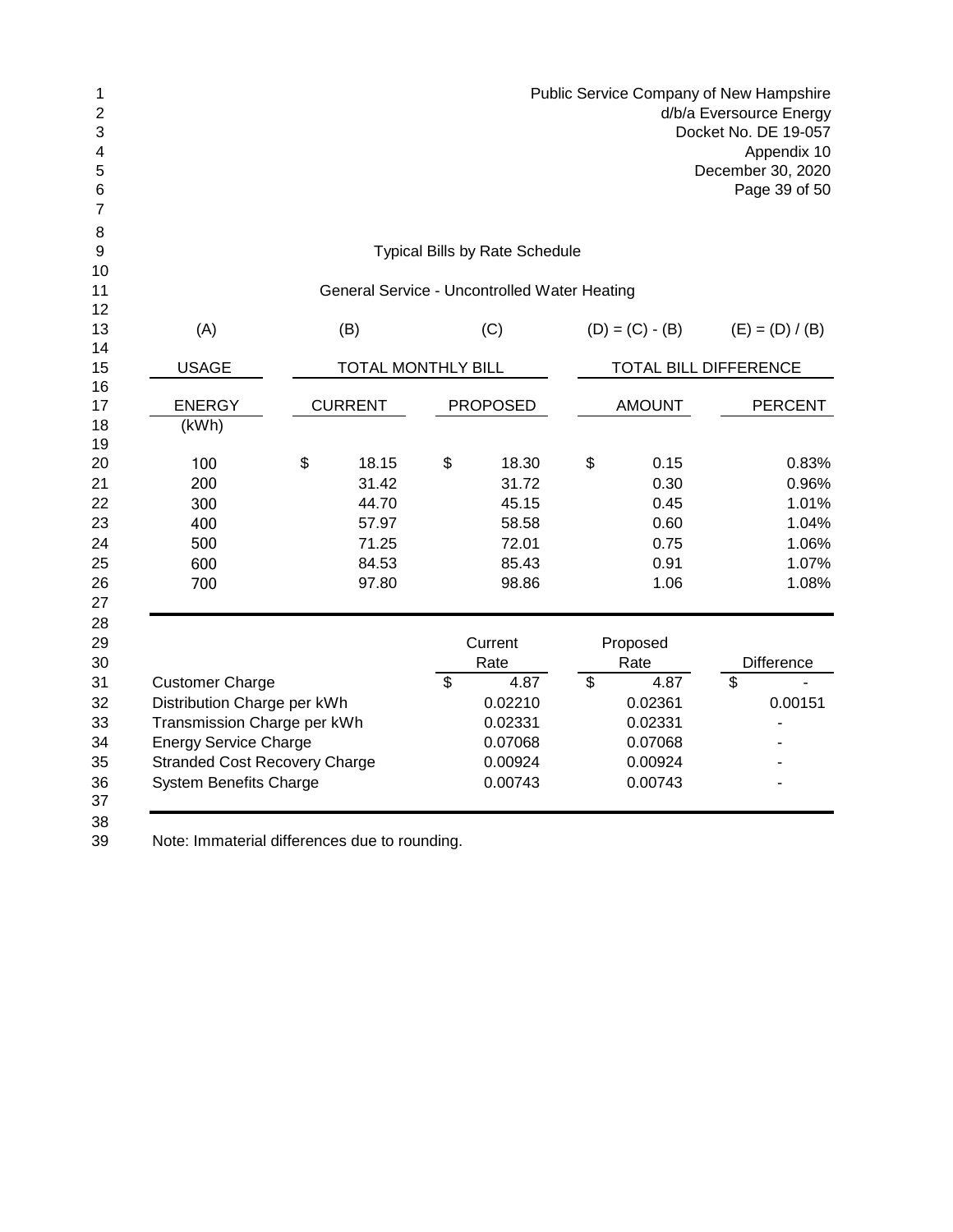| 1<br>$\overline{2}$<br>3<br>4<br>5<br>6<br>$\overline{7}$ |                                      |                           |                                            | Public Service Company of New Hampshire | d/b/a Eversource Energy<br>Docket No. DE 19-057<br>Appendix 10<br>December 30, 2020<br>Page 40 of 50 |
|-----------------------------------------------------------|--------------------------------------|---------------------------|--------------------------------------------|-----------------------------------------|------------------------------------------------------------------------------------------------------|
| 8<br>$\boldsymbol{9}$                                     |                                      |                           | <b>Typical Bills by Rate Schedule</b>      |                                         |                                                                                                      |
| 10                                                        |                                      |                           |                                            |                                         |                                                                                                      |
| 11<br>12                                                  |                                      |                           | General Service - Controlled Water Heating |                                         |                                                                                                      |
| 13                                                        | (A)                                  | (B)                       | (C)                                        | $(D) = (C) - (B)$                       | $(E) = (D) / (B)$                                                                                    |
| 14                                                        |                                      |                           |                                            |                                         |                                                                                                      |
| 15                                                        | <b>USAGE</b>                         | <b>TOTAL MONTHLY BILL</b> |                                            | TOTAL BILL DIFFERENCE                   |                                                                                                      |
| 16<br>17                                                  | <b>ENERGY</b>                        | <b>CURRENT</b>            | <b>PROPOSED</b>                            | <b>AMOUNT</b>                           | <b>PERCENT</b>                                                                                       |
| 18                                                        | (kWh)                                |                           |                                            |                                         |                                                                                                      |
| 19                                                        |                                      |                           |                                            |                                         |                                                                                                      |
| 20                                                        | 100                                  | \$<br>19.39               | \$<br>18.30                                | \$<br>(1.09)                            | $-5.62%$                                                                                             |
| 21                                                        | 200                                  | 30.19                     | 30.21                                      | 0.02                                    | 0.07%                                                                                                |
| 22                                                        | 300                                  | 41.00                     | 42.13                                      | 1.13                                    | 2.76%                                                                                                |
| 23                                                        | 400                                  | 51.80                     | 54.04                                      | 2.24                                    | 4.32%                                                                                                |
| 24                                                        | 500                                  | 62.61                     | 65.96                                      | 3.35                                    | 5.35%                                                                                                |
| 25                                                        | 600                                  | 73.41                     | 77.87                                      | 4.46                                    | 6.08%                                                                                                |
| 26<br>27                                                  | 700                                  | 84.22                     | 89.79                                      | 5.57                                    | 6.61%                                                                                                |
| 28                                                        |                                      |                           |                                            |                                         |                                                                                                      |
| 29<br>30                                                  |                                      |                           | Current<br>Rate                            | Proposed<br>Rate                        | Difference                                                                                           |
| 31                                                        | <b>Customer Charge</b>               |                           | \$<br>8.58                                 | \$<br>6.38                              | \$<br>(2.20)                                                                                         |
| 32                                                        | Distribution Charge per kWh          |                           | 0.00131                                    | 0.01241                                 | 0.01110                                                                                              |
| 33                                                        | Transmission Charge per kWh          |                           | 0.02331                                    | 0.02331                                 | $\blacksquare$                                                                                       |
| 34                                                        | <b>Energy Service Charge</b>         |                           | 0.07068                                    | 0.07068                                 |                                                                                                      |
| 35                                                        | <b>Stranded Cost Recovery Charge</b> |                           | 0.00532                                    | 0.00532                                 |                                                                                                      |
| 36                                                        | <b>System Benefits Charge</b>        |                           | 0.00743                                    | 0.00743                                 |                                                                                                      |
| 37<br>38                                                  |                                      |                           |                                            |                                         |                                                                                                      |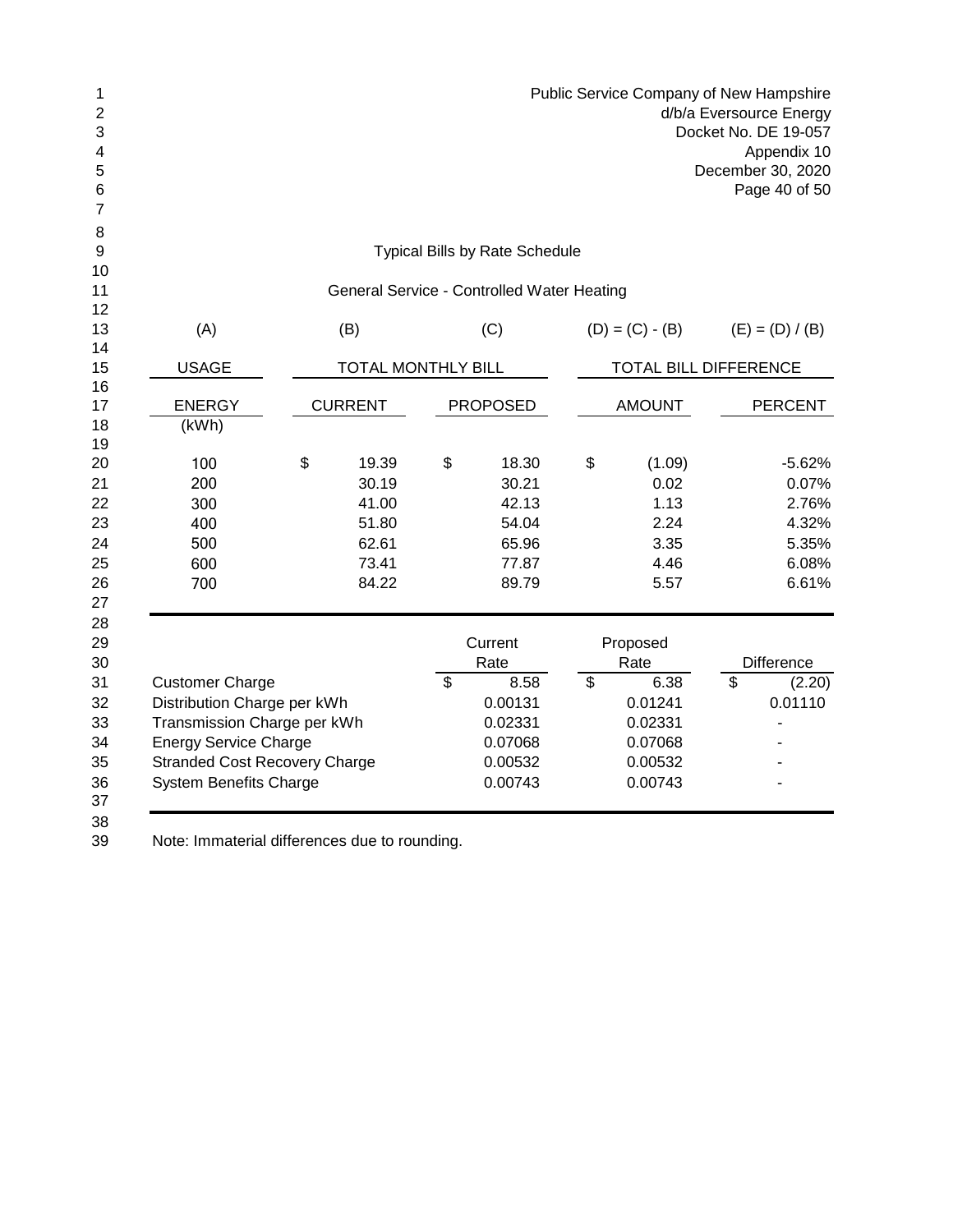| 1<br>$\overline{c}$<br>3<br>4<br>5<br>6<br>7 |                                               |                           |                          |                                                         |                 | Public Service Company of New Hampshire |                         | d/b/a Eversource Energy<br>Docket No. DE 19-057<br>Appendix 10<br>December 30, 2020<br>Page 41 of 50 |
|----------------------------------------------|-----------------------------------------------|---------------------------|--------------------------|---------------------------------------------------------|-----------------|-----------------------------------------|-------------------------|------------------------------------------------------------------------------------------------------|
| 8<br>9                                       |                                               |                           |                          | <b>Typical Bills by Rate Schedule</b>                   |                 |                                         |                         |                                                                                                      |
| 10                                           |                                               |                           |                          |                                                         |                 |                                         |                         |                                                                                                      |
| 11                                           |                                               |                           |                          | General Service Load Control Service - Radio Controlled |                 |                                         |                         |                                                                                                      |
| 12                                           |                                               |                           |                          |                                                         |                 |                                         |                         |                                                                                                      |
| 13                                           | (A)                                           | (B)                       |                          | (C)                                                     |                 | $(D) = (C) - (B)$                       |                         | $(E) = (D) / (B)$                                                                                    |
| 14<br>15                                     | <b>USAGE</b>                                  | <b>TOTAL MONTHLY BILL</b> |                          |                                                         |                 | TOTAL BILL DIFFERENCE                   |                         |                                                                                                      |
| 16                                           |                                               |                           |                          |                                                         |                 |                                         |                         |                                                                                                      |
| 17                                           | <b>ENERGY</b>                                 | <b>CURRENT</b>            |                          | <b>PROPOSED</b>                                         |                 | <b>AMOUNT</b>                           |                         | PERCENT                                                                                              |
| 18                                           | (kWh)                                         |                           |                          |                                                         |                 |                                         |                         |                                                                                                      |
| 19<br>20                                     | 100                                           | \$<br>20.73               | \$                       | 18.91                                                   | \$              | (1.82)                                  |                         | $-8.78%$                                                                                             |
| 21                                           | 200                                           | 31.53                     |                          | 30.82                                                   |                 | (0.71)                                  |                         | $-2.25%$                                                                                             |
| 22                                           | 300                                           | 42.34                     |                          | 42.74                                                   |                 | 0.40                                    |                         | 0.94%                                                                                                |
| 23                                           | 400                                           | 53.14                     |                          | 54.65                                                   |                 | 1.51                                    |                         | 2.84%                                                                                                |
| 24                                           | 500                                           | 63.95                     |                          | 66.57                                                   |                 | 2.62                                    |                         | 4.10%                                                                                                |
| 25                                           | 600                                           | 74.75                     |                          | 78.48                                                   |                 | 3.73                                    |                         | 4.99%                                                                                                |
| 26                                           | 700                                           | 85.56                     |                          | 90.40                                                   |                 | 4.84                                    |                         | 5.66%                                                                                                |
| 27                                           | 800                                           | 96.36                     |                          | 102.31                                                  |                 | 5.95                                    |                         | 6.17%                                                                                                |
| 28                                           | 900                                           | 107.17                    |                          | 114.23                                                  |                 | 7.06                                    |                         | 6.59%                                                                                                |
| 29                                           | 1,000                                         | 117.97                    |                          | 126.14                                                  |                 | 8.17                                    |                         | 6.93%                                                                                                |
| 30                                           |                                               |                           |                          |                                                         |                 |                                         |                         |                                                                                                      |
| 31<br>32                                     |                                               |                           |                          | Current                                                 |                 | Proposed                                |                         |                                                                                                      |
| 33                                           |                                               |                           |                          | Rate                                                    |                 | Rate                                    |                         | <b>Difference</b>                                                                                    |
| 34                                           | <b>Customer Charge</b>                        |                           | $\overline{\mathcal{S}}$ | 9.92                                                    | $\overline{\$}$ | 6.99                                    | $\overline{\mathbb{S}}$ | (2.93)                                                                                               |
| 35                                           | Distribution Charge per kWh                   |                           |                          | 0.00131                                                 |                 | 0.01241                                 |                         | 0.01110                                                                                              |
| 36                                           | Transmission Charge per kWh                   |                           |                          | 0.02331                                                 |                 | 0.02331                                 |                         | $\qquad \qquad \blacksquare$                                                                         |
| 37                                           | <b>Energy Service Charge</b>                  |                           |                          | 0.07068                                                 |                 | 0.07068                                 |                         |                                                                                                      |
| 38                                           | <b>Stranded Cost Recovery Charge</b>          |                           |                          | 0.00532                                                 |                 | 0.00532                                 |                         |                                                                                                      |
| 39                                           | <b>System Benefits Charge</b>                 |                           |                          | 0.00743                                                 |                 | 0.00743                                 |                         |                                                                                                      |
| 40                                           |                                               |                           |                          |                                                         |                 |                                         |                         |                                                                                                      |
| 41                                           |                                               |                           |                          |                                                         |                 |                                         |                         |                                                                                                      |
| 42                                           | Note: Immaterial differences due to rounding. |                           |                          |                                                         |                 |                                         |                         |                                                                                                      |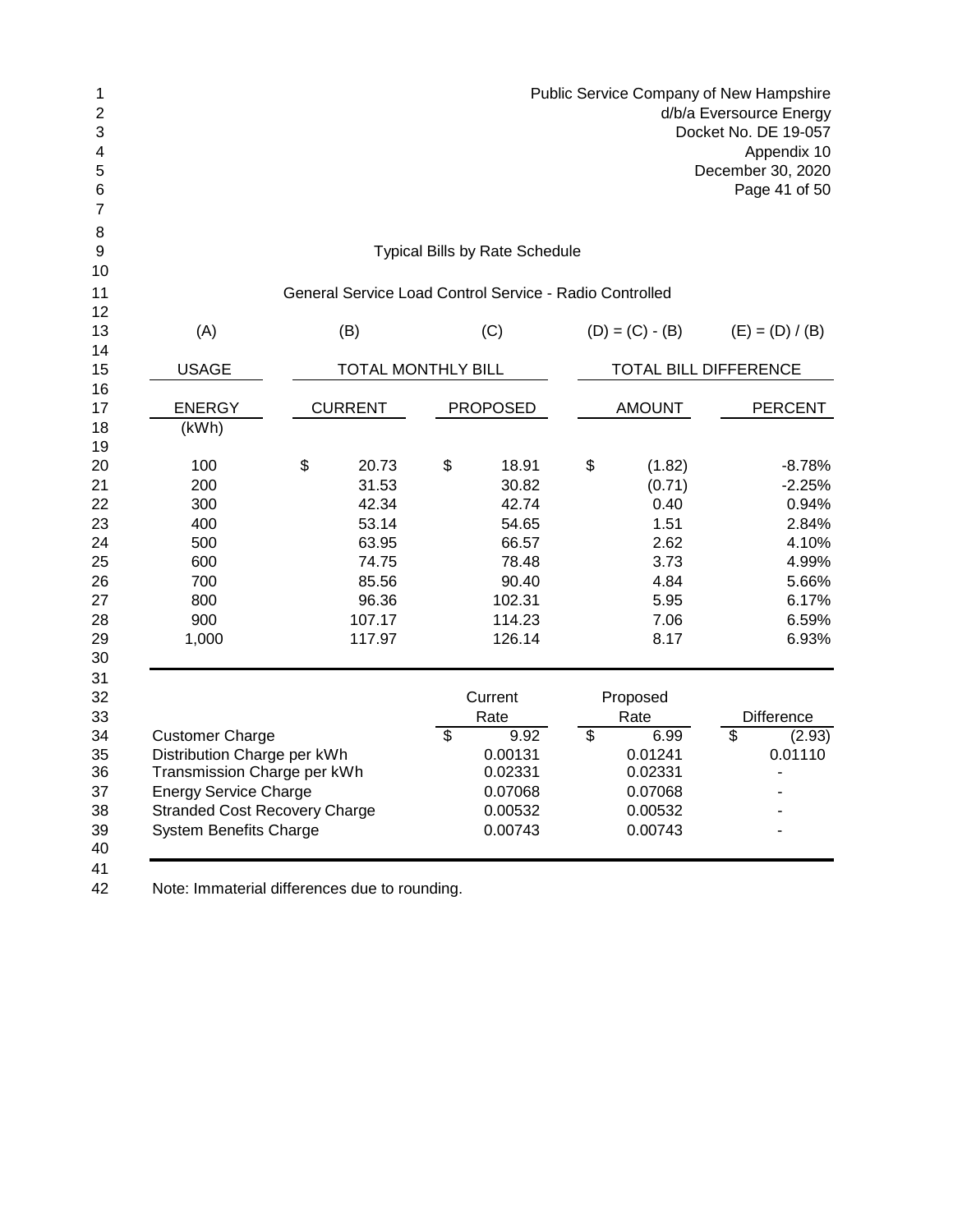| 1<br>2<br>3<br>4<br>5<br>6<br>7 |                                                             |                           |                                                      |                 | Public Service Company of New Hampshire | d/b/a Eversource Energy<br>Docket No. DE 19-057<br>Appendix 10<br>December 30, 2020<br>Page 42 of 50 |
|---------------------------------|-------------------------------------------------------------|---------------------------|------------------------------------------------------|-----------------|-----------------------------------------|------------------------------------------------------------------------------------------------------|
| 8<br>9                          |                                                             |                           | <b>Typical Bills by Rate Schedule</b>                |                 |                                         |                                                                                                      |
| 10<br>11                        |                                                             |                           | General Service Load Control Service - 8 Hour Switch |                 |                                         |                                                                                                      |
| 12<br>13                        | (A)                                                         | (B)                       | (C)                                                  |                 | $(D) = (C) - (B)$                       | $(E) = (D) / (B)$                                                                                    |
| 14<br>15<br>16                  | <b>USAGE</b>                                                | <b>TOTAL MONTHLY BILL</b> |                                                      |                 | TOTAL BILL DIFFERENCE                   |                                                                                                      |
| 17                              | <b>ENERGY</b>                                               | <b>CURRENT</b>            | <b>PROPOSED</b>                                      |                 | <b>AMOUNT</b>                           | <b>PERCENT</b>                                                                                       |
| 18<br>19                        | (KWh)                                                       |                           |                                                      |                 |                                         |                                                                                                      |
| 20                              | 100                                                         | \$<br>20.73               | \$<br>18.91                                          | \$              | (1.82)                                  | $-8.78%$                                                                                             |
| 21                              | 200                                                         | 31.53                     | 30.82                                                |                 | (0.71)                                  | $-2.25%$                                                                                             |
| 22                              | 300                                                         | 42.34                     | 42.74                                                |                 | 0.40                                    | 0.94%                                                                                                |
| 23                              | 400                                                         | 53.14                     | 54.65                                                |                 | 1.51                                    | 2.84%                                                                                                |
| 24                              | 500                                                         | 63.95                     | 66.57                                                |                 | 2.62                                    | 4.10%                                                                                                |
| 25                              | 600                                                         | 74.75                     | 78.48                                                |                 | 3.73                                    | 4.99%                                                                                                |
| 26                              | 700                                                         | 85.56                     | 90.40                                                |                 | 4.84                                    | 5.66%                                                                                                |
| 27                              | 800                                                         | 96.36                     | 102.31                                               |                 | 5.95                                    | 6.17%                                                                                                |
| 28                              | 900                                                         | 107.17                    | 114.23                                               |                 | 7.06                                    | 6.59%                                                                                                |
| 29<br>30                        | 1,000                                                       | 117.97                    | 126.14                                               |                 | 8.17                                    | 6.93%                                                                                                |
| 31                              |                                                             |                           |                                                      |                 |                                         |                                                                                                      |
| 32                              |                                                             |                           | Current                                              |                 | Proposed                                |                                                                                                      |
| 33<br>34                        | <b>Customer Charge</b>                                      |                           | \$<br>Rate<br>9.92                                   | $\overline{\$}$ | Rate<br>6.99                            | \$<br><b>Difference</b>                                                                              |
| 35                              |                                                             |                           | 0.00131                                              |                 | 0.01241                                 | (2.93)<br>0.01110                                                                                    |
| 36                              | Distribution Charge per kWh                                 |                           |                                                      |                 | 0.02331                                 |                                                                                                      |
| 37                              | Transmission Charge per kWh<br><b>Energy Service Charge</b> |                           | 0.02331<br>0.07068                                   |                 | 0.07068                                 | ٠                                                                                                    |
| 38                              | <b>Stranded Cost Recovery Charge</b>                        |                           | 0.00532                                              |                 | 0.00532                                 |                                                                                                      |
| 39                              | <b>System Benefits Charge</b>                               |                           | 0.00743                                              |                 | 0.00743                                 |                                                                                                      |
| 40<br>41<br>$\Lambda$           | Note: Immaterial differences due to reunding                |                           |                                                      |                 |                                         |                                                                                                      |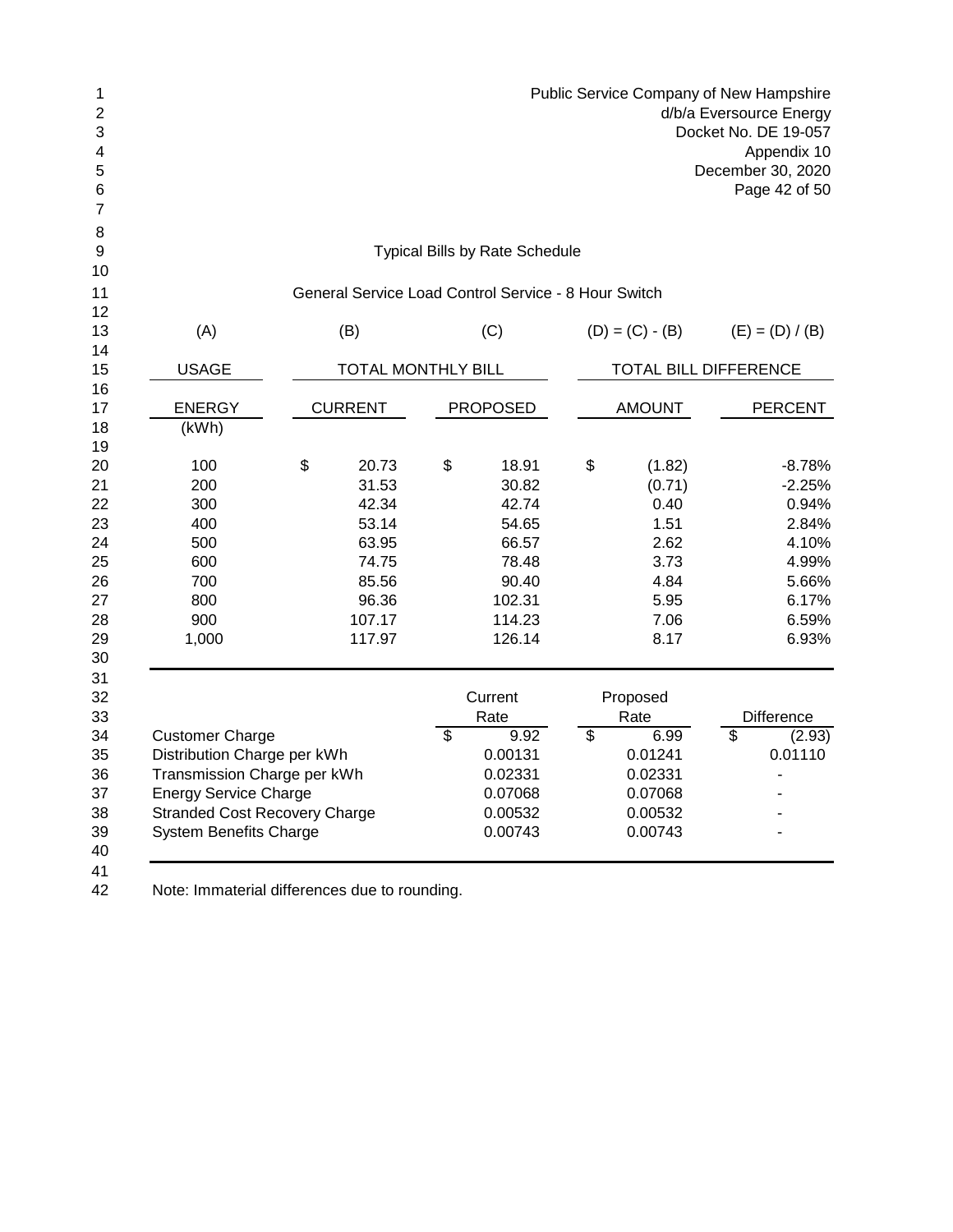|                               |                              |                                                                                                                                                                                                         |         |                                                                                                                                                                        |                                                                           |                                                                                                                                                                                                                         | d/b/a Eversource Energy<br>Docket No. DE 19-057<br>Appendix 10<br>December 30, 2020<br>Page 43 of 50 |
|-------------------------------|------------------------------|---------------------------------------------------------------------------------------------------------------------------------------------------------------------------------------------------------|---------|------------------------------------------------------------------------------------------------------------------------------------------------------------------------|---------------------------------------------------------------------------|-------------------------------------------------------------------------------------------------------------------------------------------------------------------------------------------------------------------------|------------------------------------------------------------------------------------------------------|
|                               |                              |                                                                                                                                                                                                         |         |                                                                                                                                                                        |                                                                           |                                                                                                                                                                                                                         |                                                                                                      |
|                               |                              |                                                                                                                                                                                                         |         |                                                                                                                                                                        |                                                                           |                                                                                                                                                                                                                         |                                                                                                      |
|                               | (B)                          |                                                                                                                                                                                                         | (C)     |                                                                                                                                                                        |                                                                           |                                                                                                                                                                                                                         | $(E) = (D) / (B)$                                                                                    |
|                               |                              |                                                                                                                                                                                                         |         |                                                                                                                                                                        |                                                                           |                                                                                                                                                                                                                         |                                                                                                      |
|                               |                              |                                                                                                                                                                                                         |         |                                                                                                                                                                        |                                                                           |                                                                                                                                                                                                                         | <b>PERCENT</b>                                                                                       |
|                               |                              |                                                                                                                                                                                                         |         |                                                                                                                                                                        |                                                                           |                                                                                                                                                                                                                         |                                                                                                      |
| \$                            | 19.39                        | \$                                                                                                                                                                                                      | 18.30   | \$                                                                                                                                                                     | (1.09)                                                                    |                                                                                                                                                                                                                         | $-5.62%$                                                                                             |
|                               |                              |                                                                                                                                                                                                         |         |                                                                                                                                                                        |                                                                           |                                                                                                                                                                                                                         | 0.07%                                                                                                |
|                               |                              |                                                                                                                                                                                                         |         |                                                                                                                                                                        |                                                                           |                                                                                                                                                                                                                         | 2.76%                                                                                                |
|                               |                              |                                                                                                                                                                                                         |         |                                                                                                                                                                        |                                                                           |                                                                                                                                                                                                                         | 4.32%                                                                                                |
|                               |                              |                                                                                                                                                                                                         |         |                                                                                                                                                                        |                                                                           |                                                                                                                                                                                                                         | 5.35%                                                                                                |
|                               |                              |                                                                                                                                                                                                         |         |                                                                                                                                                                        |                                                                           |                                                                                                                                                                                                                         | 6.08%                                                                                                |
|                               |                              |                                                                                                                                                                                                         |         |                                                                                                                                                                        |                                                                           |                                                                                                                                                                                                                         | 6.61%                                                                                                |
|                               |                              |                                                                                                                                                                                                         |         |                                                                                                                                                                        |                                                                           |                                                                                                                                                                                                                         | 7.03%                                                                                                |
|                               |                              |                                                                                                                                                                                                         |         |                                                                                                                                                                        |                                                                           |                                                                                                                                                                                                                         | 7.36%                                                                                                |
|                               |                              |                                                                                                                                                                                                         |         |                                                                                                                                                                        |                                                                           |                                                                                                                                                                                                                         | 7.63%                                                                                                |
|                               |                              |                                                                                                                                                                                                         |         |                                                                                                                                                                        |                                                                           |                                                                                                                                                                                                                         | Difference                                                                                           |
|                               |                              |                                                                                                                                                                                                         |         |                                                                                                                                                                        |                                                                           |                                                                                                                                                                                                                         | (2.20)                                                                                               |
|                               |                              |                                                                                                                                                                                                         |         |                                                                                                                                                                        |                                                                           |                                                                                                                                                                                                                         | 0.01110                                                                                              |
|                               |                              |                                                                                                                                                                                                         | 0.02331 |                                                                                                                                                                        | 0.02331                                                                   |                                                                                                                                                                                                                         | $\overline{a}$                                                                                       |
|                               |                              |                                                                                                                                                                                                         | 0.07068 |                                                                                                                                                                        |                                                                           |                                                                                                                                                                                                                         |                                                                                                      |
|                               |                              |                                                                                                                                                                                                         | 0.00532 |                                                                                                                                                                        | 0.00532                                                                   |                                                                                                                                                                                                                         |                                                                                                      |
| <b>System Benefits Charge</b> |                              |                                                                                                                                                                                                         | 0.00743 |                                                                                                                                                                        | 0.00743                                                                   |                                                                                                                                                                                                                         |                                                                                                      |
|                               | <b>Energy Service Charge</b> | <b>CURRENT</b><br>30.19<br>41.00<br>51.80<br>62.61<br>73.41<br>84.22<br>95.02<br>105.83<br>116.63<br>Distribution Charge per kWh<br>Transmission Charge per kWh<br><b>Stranded Cost Recovery Charge</b> | \$      | <b>TOTAL MONTHLY BILL</b><br><b>PROPOSED</b><br>30.21<br>42.13<br>54.04<br>65.96<br>77.87<br>89.79<br>101.70<br>113.62<br>125.53<br>Current<br>Rate<br>8.58<br>0.00131 | <b>Typical Bills by Rate Schedule</b><br>$\overline{\boldsymbol{\theta}}$ | General Service Load Control Service - 8 Hour No Switch<br>$(D) = (C) - (B)$<br><b>AMOUNT</b><br>0.02<br>1.13<br>2.24<br>3.35<br>4.46<br>5.57<br>6.68<br>7.79<br>8.90<br>Proposed<br>Rate<br>6.38<br>0.01241<br>0.07068 | TOTAL BILL DIFFERENCE<br>$\overline{\mathcal{S}}$                                                    |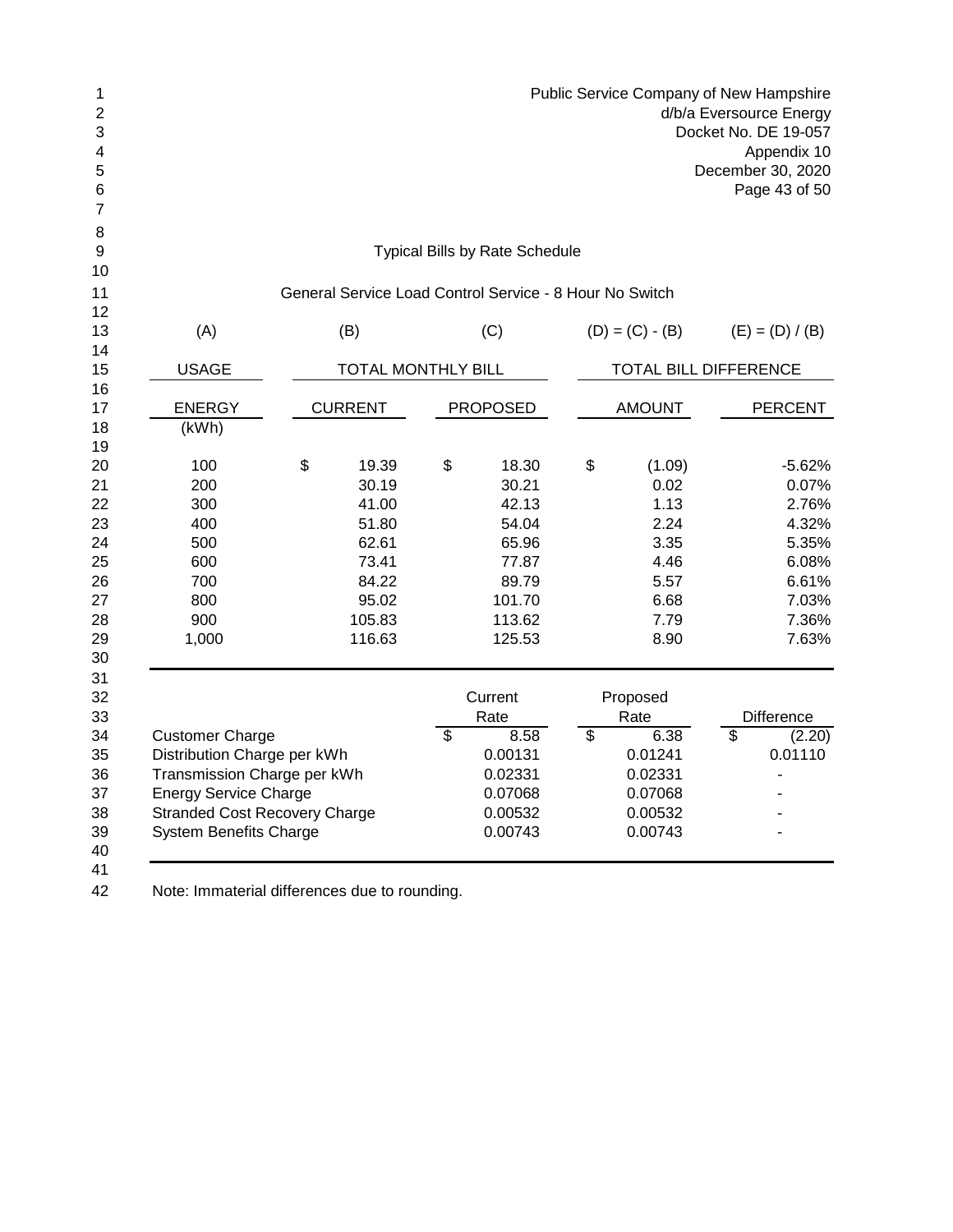| 1<br>$\sqrt{2}$<br>3<br>4<br>5<br>6<br>7 |                                               |                    |                                                          |                                  | Public Service Company of New Hampshire |                                  | d/b/a Eversource Energy<br>Docket No. DE 19-057<br>Appendix 10<br>December 30, 2020<br>Page 44 of 50 |
|------------------------------------------|-----------------------------------------------|--------------------|----------------------------------------------------------|----------------------------------|-----------------------------------------|----------------------------------|------------------------------------------------------------------------------------------------------|
| 8<br>9                                   |                                               |                    | <b>Typical Bills by Rate Schedule</b>                    |                                  |                                         |                                  |                                                                                                      |
| 10                                       |                                               |                    |                                                          |                                  |                                         |                                  |                                                                                                      |
| 11                                       |                                               |                    | General Service Load Control Service - 10/11 Hour Switch |                                  |                                         |                                  |                                                                                                      |
| 12                                       |                                               |                    |                                                          |                                  |                                         |                                  |                                                                                                      |
| 13<br>14                                 | (A)                                           | (B)                | (C)                                                      |                                  | $(D) = (C) - (B)$                       |                                  | $(E) = (D) / (B)$                                                                                    |
| 15                                       | <b>USAGE</b>                                  | TOTAL MONTHLY BILL |                                                          |                                  | TOTAL BILL DIFFERENCE                   |                                  |                                                                                                      |
| 16                                       |                                               |                    |                                                          |                                  |                                         |                                  |                                                                                                      |
| 17                                       | <b>ENERGY</b>                                 | <b>CURRENT</b>     | <b>PROPOSED</b>                                          |                                  | <b>AMOUNT</b>                           |                                  | <b>PERCENT</b>                                                                                       |
| 18<br>19                                 | (kWh)                                         |                    |                                                          |                                  |                                         |                                  |                                                                                                      |
| 20                                       | 100                                           | \$<br>23.26        | \$<br>20.03                                              | \$                               | (3.23)                                  |                                  | -13.90%                                                                                              |
| 21                                       | 200                                           | 36.60              | 33.06                                                    |                                  | (3.54)                                  |                                  | $-9.67%$                                                                                             |
| 22                                       | 300                                           | 49.94              | 46.10                                                    |                                  | (3.84)                                  |                                  | $-7.69%$                                                                                             |
| 23                                       | 400                                           | 63.28              | 59.13                                                    |                                  | (4.15)                                  |                                  | $-6.55%$                                                                                             |
| 24                                       | 500                                           | 76.62              | 72.17                                                    |                                  | (4.45)                                  |                                  | $-5.81%$                                                                                             |
| 25                                       | 600                                           | 89.95              | 85.20                                                    |                                  | (4.75)                                  |                                  | $-5.28%$                                                                                             |
| 26                                       | 700                                           | 103.29             | 98.24                                                    |                                  | (5.06)                                  |                                  | -4.90%                                                                                               |
| 27                                       | 800                                           | 116.63             | 111.27                                                   |                                  | (5.36)                                  |                                  | $-4.60%$                                                                                             |
| 28                                       | 900                                           | 129.97             | 124.31                                                   |                                  | (5.67)                                  |                                  | $-4.36%$                                                                                             |
| 29<br>30                                 | 1,000                                         | 143.31             | 137.34                                                   |                                  | (5.97)                                  |                                  | $-4.17%$                                                                                             |
| 31<br>32<br>33                           |                                               |                    | Current<br>Rate                                          |                                  | Proposed<br>Rate                        |                                  | Difference                                                                                           |
| 34                                       | <b>Customer Charge</b>                        |                    | \$<br>9.92                                               | $\overline{\boldsymbol{\theta}}$ | 6.99                                    | $\overline{\boldsymbol{\theta}}$ | (2.93)                                                                                               |
| 35                                       | Distribution Charge per kWh                   |                    | 0.02665                                                  |                                  | 0.02361                                 |                                  | (0.00304)                                                                                            |
| 36                                       | Transmission Charge per kWh                   |                    | 0.02331                                                  |                                  | 0.02331                                 |                                  |                                                                                                      |
| 37                                       | <b>Energy Service Charge</b>                  |                    | 0.07068                                                  |                                  | 0.07068                                 |                                  |                                                                                                      |
| 38                                       | <b>Stranded Cost Recovery Charge</b>          |                    | 0.00532                                                  |                                  | 0.00532                                 |                                  |                                                                                                      |
| 39<br>40                                 | <b>System Benefits Charge</b>                 |                    | 0.00743                                                  |                                  | 0.00743                                 |                                  |                                                                                                      |
| 41<br>42                                 | Note: Immaterial differences due to rounding. |                    |                                                          |                                  |                                         |                                  |                                                                                                      |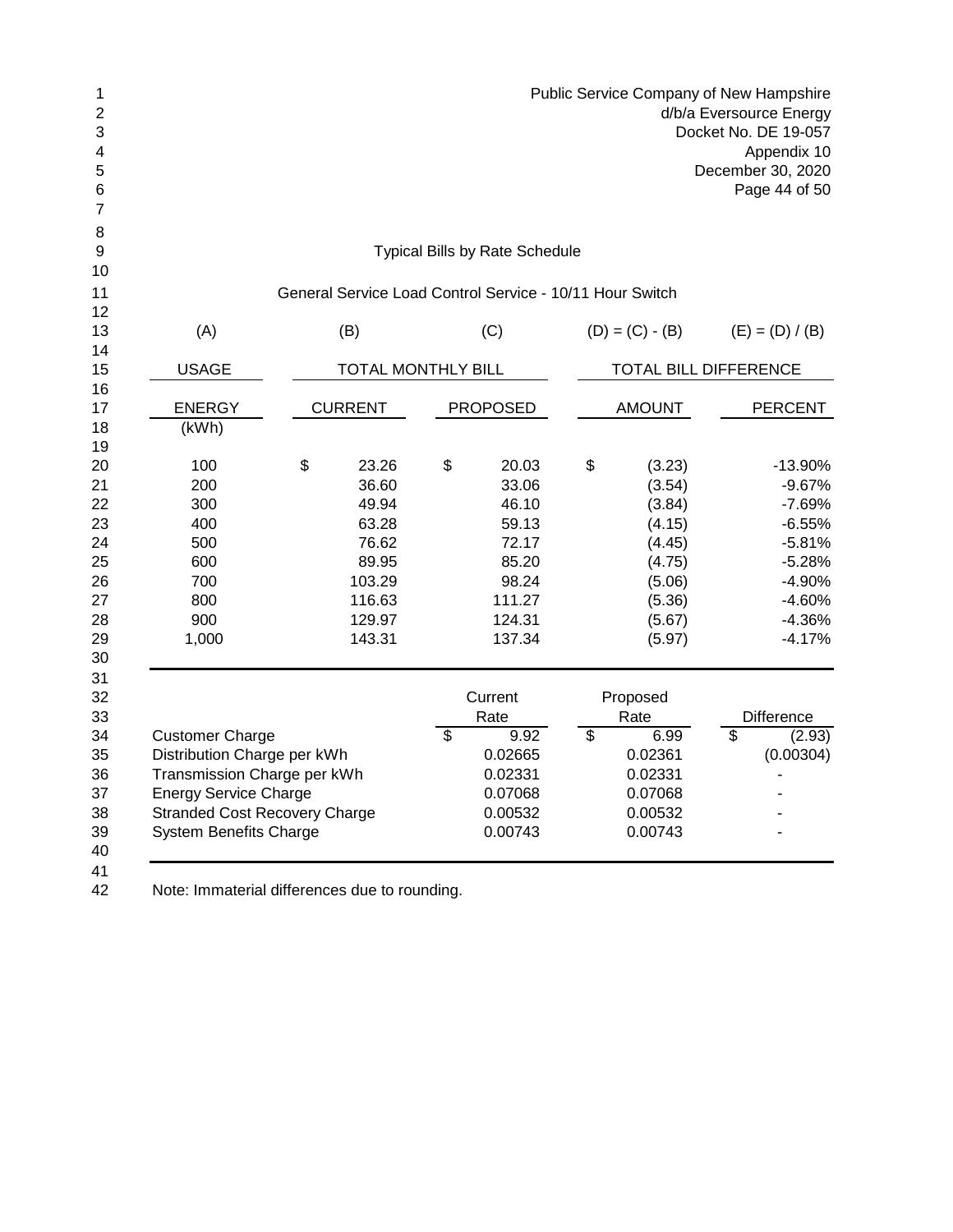| 1<br>$\overline{c}$<br>3<br>4<br>5<br>6<br>7 |                                               |                    |                          |                                                             | Public Service Company of New Hampshire |                 | d/b/a Eversource Energy<br>Docket No. DE 19-057<br>Appendix 10<br>December 30, 2020<br>Page 45 of 50 |
|----------------------------------------------|-----------------------------------------------|--------------------|--------------------------|-------------------------------------------------------------|-----------------------------------------|-----------------|------------------------------------------------------------------------------------------------------|
| 8<br>9                                       |                                               |                    |                          | <b>Typical Bills by Rate Schedule</b>                       |                                         |                 |                                                                                                      |
| 10                                           |                                               |                    |                          |                                                             |                                         |                 |                                                                                                      |
| 11                                           |                                               |                    |                          | General Service Load Control Service - 10/11 Hour No Switch |                                         |                 |                                                                                                      |
| 12<br>13                                     | (A)                                           | (B)                |                          | (C)                                                         | $(D) = (C) - (B)$                       |                 | $(E) = (D) / (B)$                                                                                    |
| 14                                           |                                               |                    |                          |                                                             |                                         |                 |                                                                                                      |
| 15                                           | <b>USAGE</b>                                  | TOTAL MONTHLY BILL |                          |                                                             | TOTAL BILL DIFFERENCE                   |                 |                                                                                                      |
| 16<br>17                                     | <b>ENERGY</b>                                 | <b>CURRENT</b>     |                          | <b>PROPOSED</b>                                             | <b>AMOUNT</b>                           |                 | <b>PERCENT</b>                                                                                       |
| 18                                           | (kWh)                                         |                    |                          |                                                             |                                         |                 |                                                                                                      |
| 19                                           |                                               |                    |                          |                                                             |                                         |                 |                                                                                                      |
| 20                                           | 100                                           | \$<br>21.92        | \$                       | 19.42                                                       | \$<br>(2.50)                            |                 | $-11.42%$                                                                                            |
| 21                                           | 200                                           | 35.26              |                          | 32.45                                                       | (2.81)                                  |                 | $-7.96%$                                                                                             |
| 22                                           | 300                                           | 48.60              |                          | 45.49                                                       | (3.11)                                  |                 | $-6.40%$                                                                                             |
| 23                                           | 400                                           | 61.94              |                          | 58.52                                                       | (3.42)                                  |                 | $-5.52%$                                                                                             |
| 24                                           | 500                                           | 75.28              |                          | 71.56                                                       | (3.72)                                  |                 | $-4.94%$                                                                                             |
| 25                                           | 600                                           | 88.61              |                          | 84.59                                                       | (4.02)                                  |                 | $-4.54%$                                                                                             |
| 26                                           | 700                                           | 101.95             |                          | 97.63                                                       | (4.33)                                  |                 | $-4.25%$                                                                                             |
| 27                                           | 800                                           | 115.29             |                          | 110.66                                                      | (4.63)                                  |                 | $-4.02%$                                                                                             |
| 28                                           | 900                                           | 128.63             |                          | 123.70                                                      | (4.94)                                  |                 | $-3.84%$                                                                                             |
| 29<br>30                                     | 1,000                                         | 141.97             |                          | 136.73                                                      | (5.24)                                  |                 | $-3.69%$                                                                                             |
| 31<br>32<br>33                               |                                               |                    |                          | Current<br>Rate                                             | Proposed<br>Rate                        |                 | <b>Difference</b>                                                                                    |
| 34                                           | <b>Customer Charge</b>                        |                    | $\overline{\mathcal{S}}$ | 8.58                                                        | \$<br>6.38                              | $\overline{\$}$ | (2.20)                                                                                               |
| 35                                           | Distribution Charge per kWh                   |                    |                          | 0.02665                                                     | 0.02361                                 |                 | (0.00304)                                                                                            |
| 36                                           | Transmission Charge per kWh                   |                    |                          | 0.02331                                                     | 0.02331                                 |                 |                                                                                                      |
| 37                                           | <b>Energy Service Charge</b>                  |                    |                          | 0.07068                                                     | 0.07068                                 |                 |                                                                                                      |
| 38                                           | <b>Stranded Cost Recovery Charge</b>          |                    |                          | 0.00532                                                     | 0.00532                                 |                 |                                                                                                      |
| 39<br>40                                     | <b>System Benefits Charge</b>                 |                    |                          | 0.00743                                                     | 0.00743                                 |                 |                                                                                                      |
| 41<br>42                                     | Note: Immaterial differences due to rounding. |                    |                          |                                                             |                                         |                 |                                                                                                      |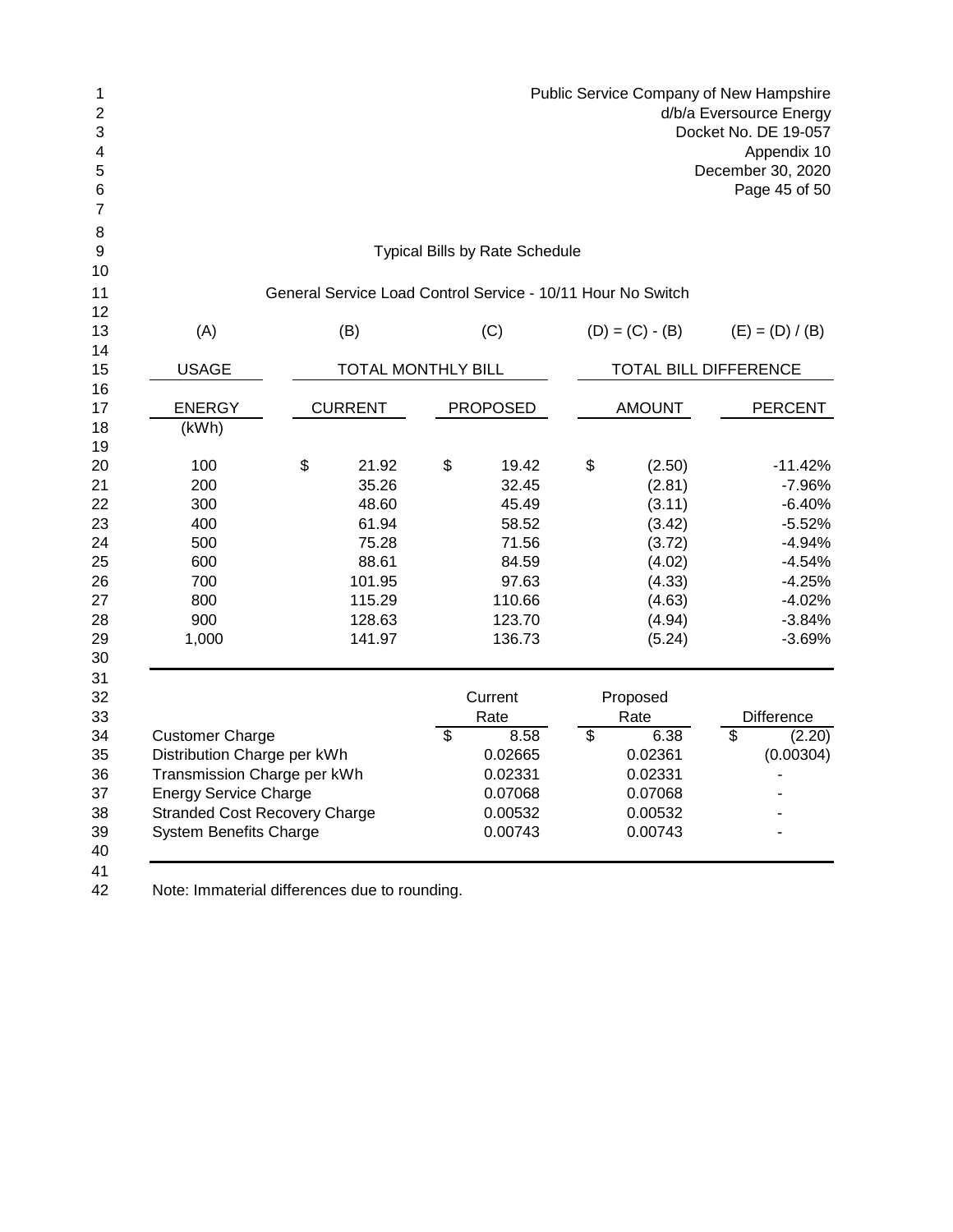## Typical Bills by Rate Schedule

## General Service - Optional Time of Day Single Phase

| 13 |                |                |                |            |                |                    |                        |                   |
|----|----------------|----------------|----------------|------------|----------------|--------------------|------------------------|-------------------|
| 14 | (A)            | (B)            | (C)            | (D)        | (E)            | (F)                | $(G) = (F) - (E)$      | $(H) = (G) / (E)$ |
| 15 |                |                |                |            |                |                    |                        |                   |
| 16 |                |                |                |            |                | TOTAL MONTHLY BILL | <b>BILL DIFFERENCE</b> |                   |
| 17 | <b>MONTHLY</b> | <b>MONTHLY</b> | <b>ON-PEAK</b> | OFF-PEAK   |                |                    |                        |                   |
| 18 | <b>DEMAND</b>  | <b>USE</b>     | <b>USE</b>     | <b>USE</b> | <b>CURRENT</b> | <b>PROPOSED</b>    | <b>AMOUNT</b>          | <b>PERCENT</b>    |
| 19 | (KW)           | (kWh)          | (kWh)          | (kWh)      |                |                    |                        |                   |
| 20 |                |                |                |            |                |                    |                        |                   |
| 21 | 12             | 1,500          | 600            | 900        | \$413.66       | \$<br>451.34       | \$<br>37.68            | 9.11%             |
| 22 | 12             | 1,500          | 900            | 600        | 427.16         | 464.84             | 37.68                  | 8.82%             |
| 23 | 12             | 3,000          | 1,200          | 1,800      | 578.34         | 616.02             | 37.68                  | 6.52%             |
| 24 | 12             | 3,000          | 1,800          | 1,200      | 605.33         | 643.01             | 37.68                  | 6.22%             |
| 25 | 30             | 4,500          | 1,800          | 2,700      | 1,053.52       | 1,147.72           | 94.20                  | 8.94%             |
| 26 | 30             | 4,500          | 2,700          | 1,800      | 1,094.01       | 1,188.21           | 94.20                  | 8.61%             |
| 27 | 30             | 9,000          | 3,600          | 5,400      | 1,547.55       | 1,641.75           | 94.20                  | 6.09%             |
| 28 | 30             | 9,000          | 5,400          | 3,600      | 1,628.54       | 1,722.74           | 94.20                  | 5.78%             |
| 29 | 50             | 7,500          | 3,000          | 4,500      | 1,727.88       | 1,884.88           | 157.00                 | 9.09%             |
| 30 | 50             | 7,500          | 4,500          | 3,000      | 1,795.36       | 1,952.36           | 157.00                 | 8.74%             |
| 31 | 50             | 15,000         | 6,000          | 9,000      | 2,551.27       | 2,708.27           | 157.00                 | 6.15%             |
| 32 | 50             | 15,000         | 9,000          | 6,000      | 2,686.24       | 2,843.24           | 157.00                 | 5.84%             |
| 33 | 75             | 11,250         | 4,500          | 6,750      | 2,570.82       | 2,806.32           | 235.50                 | 9.16%             |
| 34 | 75             | 11,250         | 6,750          | 4,500      | 2,672.05       | 2,907.55           | 235.50                 | 8.81%             |
| 35 | 75             | 22,500         | 9,000          | 13,500     | 3,805.92       | 4,041.42           | 235.50                 | 6.19%             |
| 36 | 75             | 22,500         | 13,500         | 9,000      | 4,008.37       | 4,243.87           | 235.50                 | 5.88%             |
| 37 |                |                |                |            |                |                    |                        |                   |
| 38 |                |                |                |            |                |                    |                        |                   |

| 39<br>40 |                                      | Current<br>Rate | Proposed<br>Rate |         | Difference |
|----------|--------------------------------------|-----------------|------------------|---------|------------|
| 41       | Customer Charge - Single Phase       | \$<br>41.98     | \$               | 41.98   | \$         |
| 42       |                                      |                 |                  |         |            |
| 43       | Demand Charges                       |                 |                  |         |            |
| 44       | <b>Distribution</b>                  | \$<br>13.23     | \$               | 14.92   | \$<br>1.69 |
| 45       | Transmission                         | 5.12            |                  | 5.12    |            |
| 46       | <b>Stranded Cost Recovery</b>        | 0.35            |                  | 0.35    |            |
| 47       | <b>Total Demand Charge</b>           | 17.25           |                  | 20.39   | 1.69       |
| 48       |                                      |                 |                  |         |            |
| 49       | Energy Charge On Peak kWh            |                 |                  |         |            |
| 50       | <b>Distribution</b>                  | \$0.05335       | \$               | 0.05335 | \$         |
| 51       | Transmission                         |                 |                  |         |            |
| 52       | Stranded Cost Recovery Charge        | 0.00532         |                  | 0.00532 |            |
| 53       | <b>System Benefits Charge</b>        | 0.00743         |                  | 0.00743 |            |
| 54       | <b>Energy Service Charge</b>         | 0.07068         |                  | 0.07068 |            |
| 55       | Total per On Peak kWh                | 0.13678         |                  | 0.13678 |            |
| 56       |                                      |                 |                  |         |            |
| 57       | Energy Charge Off Peak kWh           |                 |                  |         |            |
| 58       | <b>Distribution</b>                  | \$0.00836       | \$               | 0.00836 | \$         |
| 59       | Transmission                         |                 |                  |         |            |
| 60       | <b>Stranded Cost Recovery Charge</b> | 0.00532         |                  | 0.00532 |            |
| 61       | <b>System Benefits Charge</b>        | 0.00743         |                  | 0.00743 |            |
| 62       | <b>Energy Service Charge</b>         | 0.07068         |                  | 0.07068 |            |
| 63<br>64 | Total per Off Peak kWh               | 0.09179         |                  | 0.09179 |            |

 Note: Immaterial differences due to rounding.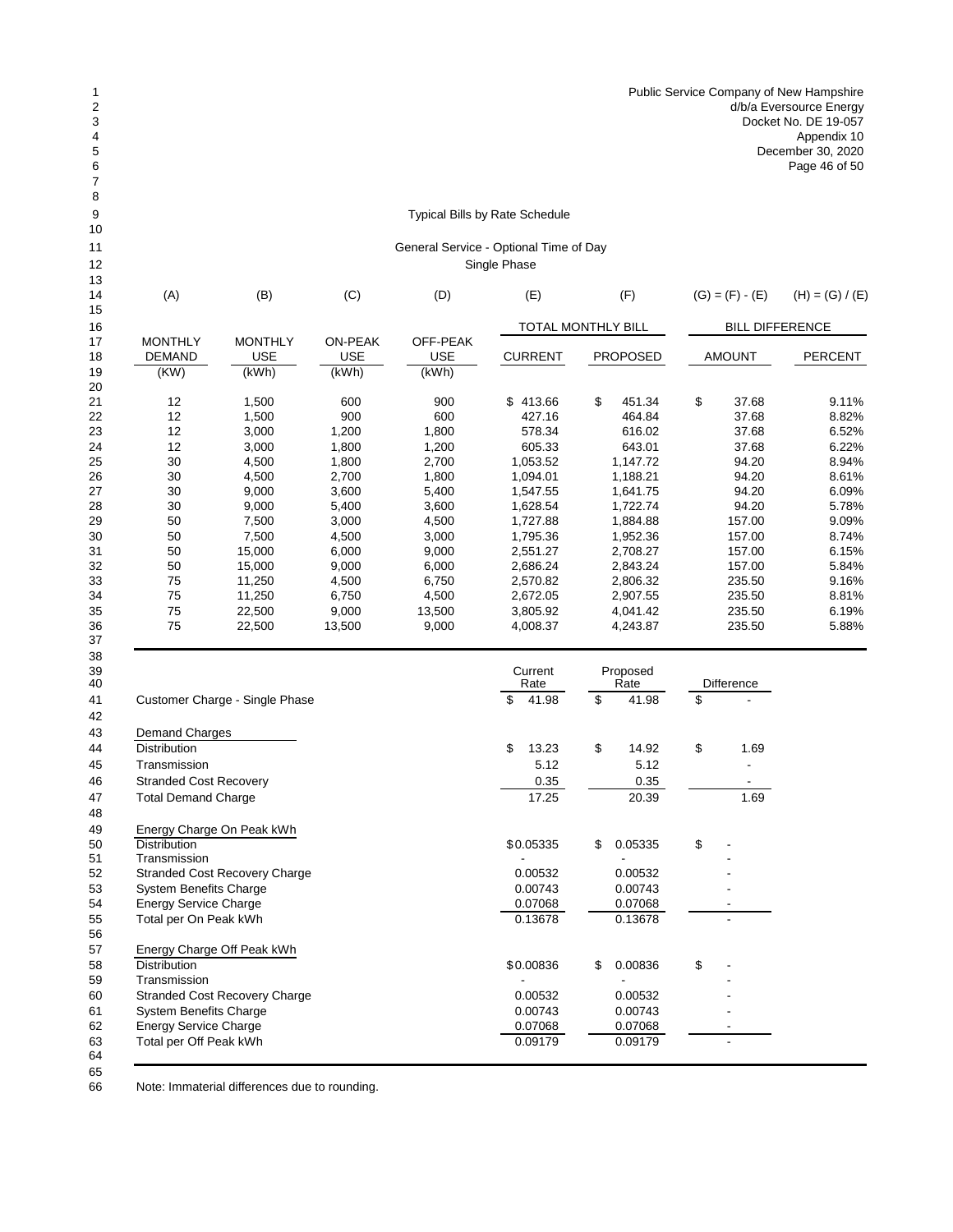## Typical Bills by Rate Schedule

### General Service - Optional Time of Day se

| 13                    |                                         |                                       |                                       |                                 |                 |                                  |                        |                   |  |  |
|-----------------------|-----------------------------------------|---------------------------------------|---------------------------------------|---------------------------------|-----------------|----------------------------------|------------------------|-------------------|--|--|
| 14                    | (A)                                     | (B)                                   | (C)                                   | (D)                             | (E)<br>(F)      |                                  | $(G) = (F) - (E)$      | $(H) = (G) / (E)$ |  |  |
| 15<br>16              |                                         |                                       |                                       |                                 |                 | TOTAL MONTHLY BILL               | <b>BILL DIFFERENCE</b> |                   |  |  |
| 17<br>18<br>19        | <b>MONTHLY</b><br><b>DEMAND</b><br>(KW) | <b>MONTHLY</b><br><b>USE</b><br>(kWh) | <b>ON-PEAK</b><br><b>USE</b><br>(kWh) | OFF-PEAK<br><b>USE</b><br>(kWh) | <b>CURRENT</b>  | <b>PROPOSED</b><br><b>AMOUNT</b> |                        | <b>PERCENT</b>    |  |  |
| 20                    |                                         |                                       |                                       |                                 |                 |                                  |                        |                   |  |  |
| 21                    | 12                                      | 1,500                                 | 600                                   | 900                             | \$449.08        | \$<br>469.36                     | \$<br>20.28<br>20.28   | 4.52%             |  |  |
| 22                    | 12                                      | 1,500                                 | 900                                   | 600                             |                 | 482.86<br>462.58                 |                        | 4.38%             |  |  |
| 23                    | 12                                      | 3,000                                 | 1,200                                 | 1,800                           | 613.76          | 634.04                           | 20.28                  | 3.30%             |  |  |
| 24                    | 12                                      | 3,000                                 | 1,800                                 | 1,200                           | 640.75          | 661.03                           | 20.28                  | 3.17%             |  |  |
| 25                    | 30                                      | 4,500                                 | 1,800                                 | 2,700                           | 1,115.04        | 1,165.74                         | 50.70                  | 4.55%             |  |  |
| 26                    | 30                                      | 4,500                                 | 2,700                                 | 1,800                           | 1,155.53        | 1,206.23                         | 50.70                  | 4.39%             |  |  |
| 27                    | 30                                      | 9,000                                 | 3,600                                 | 5,400                           | 1,609.07        | 1,659.77                         | 50.70                  | 3.15%             |  |  |
| 28                    | 30                                      | 9,000                                 | 5,400                                 | 3,600                           | 1,690.06        | 1,740.76                         | 50.70                  | 3.00%             |  |  |
| 29                    | 50                                      | 7,500                                 | 3,000                                 | 4,500                           | 1,818.40        | 1,902.90                         | 84.50                  | 4.65%             |  |  |
| 30                    | 50                                      | 7,500                                 | 4,500                                 | 3,000                           | 1,885.88        | 1,970.38                         | 84.50                  | 4.48%             |  |  |
| 31                    | 50                                      | 15,000                                | 6,000                                 | 9,000                           | 2,641.79        | 2,726.29                         | 84.50                  | 3.20%             |  |  |
| 32                    | 50                                      | 15,000                                | 9,000                                 | 6,000                           | 2,776.76        | 2,861.26                         | 84.50                  | 3.04%             |  |  |
| 33                    | 75                                      | 11,250                                | 4,500                                 | 6,750                           | 2,697.59        | 2,824.34                         | 126.75                 | 4.70%             |  |  |
| 34                    | 75                                      | 11,250                                | 6,750                                 | 4,500                           | 2,798.82        | 2,925.57                         | 126.75                 | 4.53%             |  |  |
| 35                    | 75                                      | 22,500                                | 9,000                                 | 13,500                          | 3,932.69        | 4,059.44                         |                        | 3.22%             |  |  |
| 36<br>37              | 75                                      | 22,500                                | 13,500                                | 9,000                           | 4,135.14        | 4,261.89                         | 126.75                 | 3.07%             |  |  |
| 38                    |                                         |                                       |                                       |                                 |                 |                                  |                        |                   |  |  |
| 39<br>$\Delta \Omega$ |                                         |                                       |                                       |                                 | Current<br>Rate | Proposed<br>Rate                 | Difference             |                   |  |  |

| 40 |                                      | Rate        | Rate          | Difference |      |  |
|----|--------------------------------------|-------------|---------------|------------|------|--|
| 41 | Customer Charge - Three Phase        | 60.00<br>\$ | \$<br>60.00   | \$         |      |  |
| 42 |                                      |             |               |            |      |  |
| 43 | Demand Charges                       |             |               |            |      |  |
| 44 | <b>Distribution</b>                  | \$<br>13.23 | \$<br>14.92   | \$         | 1.69 |  |
| 45 | Transmission                         | 5.12        | 5.12          |            |      |  |
| 46 | <b>Stranded Cost Recovery</b>        | 0.35        | 0.35          |            |      |  |
| 47 | <b>Total Demand Charge</b>           | 18.70       | 20.39         |            | 1.69 |  |
| 48 |                                      |             |               |            |      |  |
| 49 | Energy Charge On Peak kWh            |             |               |            |      |  |
| 50 | <b>Distribution</b>                  | \$0.05335   | \$<br>0.05335 | \$         |      |  |
| 51 | Transmission                         |             |               |            |      |  |
| 52 | <b>Stranded Cost Recovery Charge</b> | 0.00532     | 0.00532       |            |      |  |
| 53 | <b>System Benefits Charge</b>        | 0.00743     | 0.00743       |            |      |  |
| 54 | <b>Energy Service Charge</b>         | 0.07068     | 0.07068       |            |      |  |
| 55 | Total per On Peak kWh                | 0.13678     | 0.13678       |            |      |  |
| 56 |                                      |             |               |            |      |  |
| 57 | Energy Charge Off Peak kWh           |             |               |            |      |  |
| 58 | <b>Distribution</b>                  | \$0.00836   | \$<br>0.00836 | \$         |      |  |
| 59 | Transmission                         |             |               |            |      |  |
| 60 | <b>Stranded Cost Recovery Charge</b> | 0.00532     | 0.00532       |            |      |  |
| 61 | <b>System Benefits Charge</b>        | 0.00743     | 0.00743       |            |      |  |
| 62 | <b>Energy Service Charge</b>         | 0.07068     | 0.07068       |            |      |  |
| 63 | Total per Off Peak kWh               | 0.09179     | 0.09179       |            |      |  |
| 64 |                                      |             |               |            |      |  |

 Note: Immaterial differences due to rounding.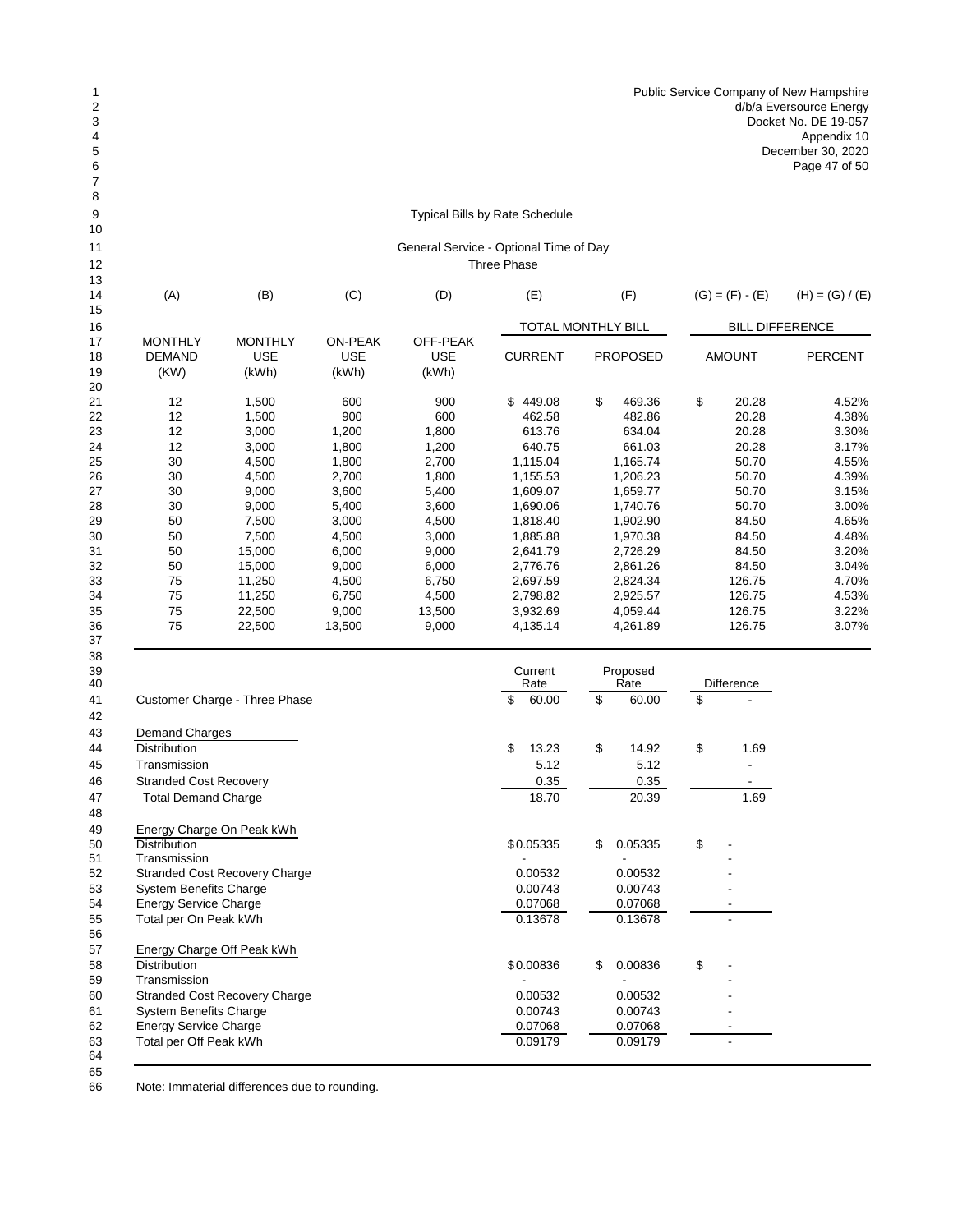| $\mathbf 1$<br>$\overline{2}$<br>3<br>4<br>5<br>6<br>7 |                               |                                                                      |                           |                 | Public Service Company of New Hampshire<br>d/b/a Eversource Energy<br>Docket No. DE 19-057<br>Appendix 10<br>December 30, 2020<br>Page 48 of 50 |    |                       |                |                   |  |  |
|--------------------------------------------------------|-------------------------------|----------------------------------------------------------------------|---------------------------|-----------------|-------------------------------------------------------------------------------------------------------------------------------------------------|----|-----------------------|----------------|-------------------|--|--|
| 8<br>9                                                 |                               |                                                                      |                           |                 | <b>Typical Bills by Rate Schedule</b>                                                                                                           |    |                       |                |                   |  |  |
| 10                                                     |                               |                                                                      |                           |                 |                                                                                                                                                 |    |                       |                |                   |  |  |
| 11                                                     |                               |                                                                      |                           |                 | General Service - Space Heating                                                                                                                 |    |                       |                |                   |  |  |
| 12<br>13                                               | (A)                           |                                                                      | (B)                       |                 | (C)                                                                                                                                             |    | $(D) = (C) - (B)$     |                | $(E) = (D) / (B)$ |  |  |
| 14                                                     |                               |                                                                      |                           |                 |                                                                                                                                                 |    |                       |                |                   |  |  |
| 15                                                     | <b>USAGE</b>                  |                                                                      | <b>TOTAL MONTHLY BILL</b> |                 |                                                                                                                                                 |    | TOTAL BILL DIFFERENCE |                |                   |  |  |
| 16<br>17                                               | <b>ENERGY</b>                 |                                                                      | <b>CURRENT</b>            | <b>PROPOSED</b> |                                                                                                                                                 |    | <b>AMOUNT</b>         |                | <b>PERCENT</b>    |  |  |
| 18                                                     | (kWh)                         |                                                                      |                           |                 |                                                                                                                                                 |    |                       |                |                   |  |  |
| 19                                                     |                               |                                                                      |                           |                 |                                                                                                                                                 |    |                       |                |                   |  |  |
| 20                                                     | 100                           | \$                                                                   | 18.75                     | \$              | 19.11                                                                                                                                           | \$ | 0.36                  |                | 1.92%             |  |  |
| 21                                                     | 200                           |                                                                      | 34.25                     |                 | 34.97                                                                                                                                           |    | 0.72                  |                | 2.10%             |  |  |
| 22                                                     | 300                           |                                                                      | 49.76                     |                 | 50.84                                                                                                                                           |    | 1.08                  |                | 2.16%             |  |  |
| 23                                                     | 400                           |                                                                      | 65.26                     |                 | 66.70                                                                                                                                           |    | 1.44                  |                | 2.20%             |  |  |
| 24                                                     | 500                           |                                                                      | 80.77                     |                 | 82.57                                                                                                                                           |    | 1.80                  |                | 2.22%             |  |  |
| 25                                                     | 600                           |                                                                      | 96.28                     |                 | 98.43                                                                                                                                           |    | 2.15                  |                | 2.24%             |  |  |
| 26<br>27                                               | 700                           |                                                                      | 111.78                    |                 | 114.30                                                                                                                                          |    | 2.51                  |                | 2.25%             |  |  |
| 28                                                     |                               |                                                                      |                           |                 |                                                                                                                                                 |    |                       |                |                   |  |  |
| 29                                                     |                               |                                                                      |                           |                 | Current                                                                                                                                         |    | Proposed              |                |                   |  |  |
| 30                                                     |                               |                                                                      |                           | \$              | Rate<br>3.24                                                                                                                                    |    | Rate                  | $\mathfrak{S}$ | <b>Difference</b> |  |  |
| 31<br>32                                               |                               | <b>Customer Charge</b>                                               |                           |                 |                                                                                                                                                 | \$ | 3.24                  |                |                   |  |  |
|                                                        |                               | Distribution Charge per kWh<br>Transmission Charge per kWh           |                           |                 |                                                                                                                                                 |    | 0.04088               |                | 0.00359           |  |  |
| 33                                                     |                               |                                                                      |                           |                 | 0.02807<br>0.07068                                                                                                                              |    | 0.02807               |                | ä,                |  |  |
| 34                                                     |                               | <b>Energy Service Charge</b><br><b>Stranded Cost Recovery Charge</b> |                           |                 |                                                                                                                                                 |    | 0.07068<br>0.01159    |                |                   |  |  |
| 35<br>36                                               | <b>System Benefits Charge</b> |                                                                      |                           |                 | 0.01159<br>0.00743                                                                                                                              |    | 0.00743               |                |                   |  |  |
| 37                                                     |                               |                                                                      |                           |                 |                                                                                                                                                 |    |                       |                |                   |  |  |
| 38                                                     |                               |                                                                      |                           |                 |                                                                                                                                                 |    |                       |                |                   |  |  |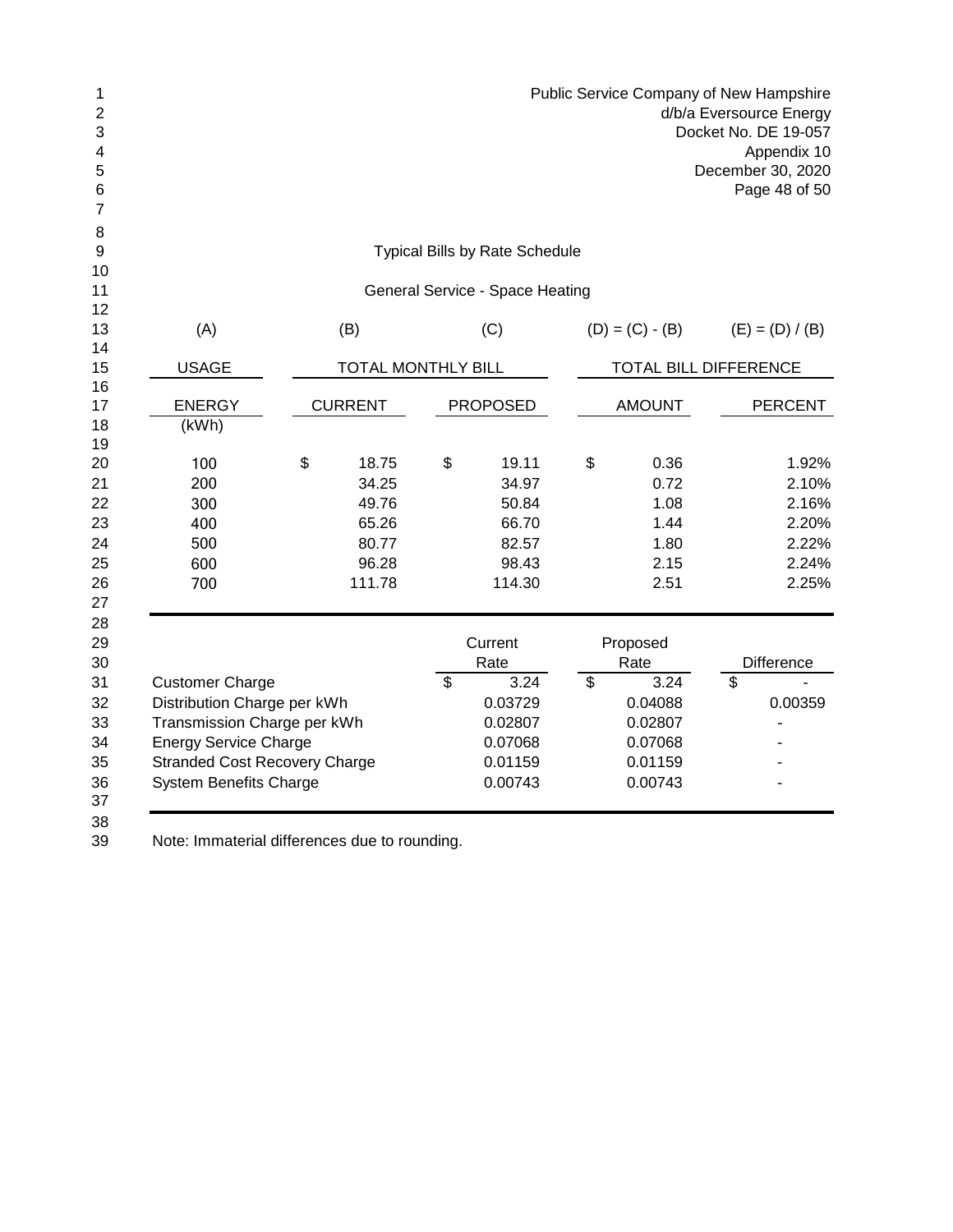## Typical Bills by Rate Schedule

## Rate GV

| 12<br>13 | (A)                                  | (B)                                  |                          | (C)                |                 | (D)                |                                    | $(E) = (D) - (C)$      | $(F) = (E) / (C)$ |  |  |
|----------|--------------------------------------|--------------------------------------|--------------------------|--------------------|-----------------|--------------------|------------------------------------|------------------------|-------------------|--|--|
| 14<br>15 | <b>USAGE</b>                         |                                      |                          | TOTAL MONTHLY BILL |                 |                    |                                    | <b>BILL DIFFERENCE</b> |                   |  |  |
| 16<br>17 | <b>MONTHLY</b><br><b>DEMAND</b>      | <b>MONTHLY</b><br><b>USE</b>         |                          | <b>CURRENT</b>     |                 | <b>PROPOSED</b>    |                                    | <b>AMOUNT</b>          | <b>PERCENT</b>    |  |  |
| 18       | (KW)                                 | (KWH)                                |                          |                    |                 |                    |                                    |                        |                   |  |  |
| 19<br>20 | 75                                   | 15,000                               | \$                       | 2,705.86           | \$              | 2,767.51           | \$                                 | 61.65                  | 2.28%             |  |  |
|          | 75                                   | 30,000                               |                          | 3,916.51           |                 | 3,977.56           |                                    | 61.05                  | 1.56%             |  |  |
|          | 150                                  | 30,000                               |                          | 5,187.51           |                 | 5,310.81           |                                    | 123.30                 | 2.38%             |  |  |
|          | 150                                  | 60,000                               |                          | 7,608.81           |                 | 7,730.91           |                                    | 122.10                 | 1.60%             |  |  |
|          | 300                                  | 60,000                               |                          | 10,137.81          |                 | 10,384.41          |                                    | 246.60                 | 2.43%             |  |  |
|          | 300                                  | 120,000                              |                          | 14,980.41          |                 | 15,224.61          |                                    | 244.20                 | 1.63%             |  |  |
|          | 500                                  | 100,000                              |                          | 16,738.21          |                 | 17,149.21          |                                    | 411.00                 | 2.46%             |  |  |
|          | 500                                  | 200,000                              |                          | 24,809.21          |                 | 25,216.21          |                                    | 407.00                 | 1.64%             |  |  |
|          | 1,000                                | 200,000                              |                          | 33,239.21          |                 | 34,061.21          |                                    | 822.00                 | 2.47%             |  |  |
|          | 1,000                                | 400,000                              |                          | 49,169.21          |                 | 50,049.21          |                                    | 880.00                 | 1.79%             |  |  |
|          |                                      |                                      |                          | Current            |                 | Proposed           |                                    |                        |                   |  |  |
|          |                                      |                                      |                          | Rate               |                 | Rate               |                                    | Difference             |                   |  |  |
|          | <b>Customer Charge</b>               |                                      | \$                       | 211.21             | \$              | 211.21             | \$                                 |                        |                   |  |  |
|          | Demand 1-100 kW                      |                                      | \$                       |                    |                 |                    |                                    |                        |                   |  |  |
|          | Distribution                         |                                      |                          | 6.07               | \$              | 6.90               | \$                                 | 0.83                   |                   |  |  |
|          | Transmission                         |                                      |                          | 10.40              |                 | 10.40              |                                    |                        |                   |  |  |
|          |                                      | <b>Stranded Cost Recovery Charge</b> |                          | 0.65               |                 | 0.65               |                                    |                        |                   |  |  |
|          | Total                                |                                      | \$                       | 17.12              | \$              | 17.95              | $\overline{\boldsymbol{\epsilon}}$ | 0.83                   |                   |  |  |
|          | Demand > 100 kW                      |                                      |                          |                    |                 |                    |                                    |                        |                   |  |  |
|          | Distribution                         |                                      | \$                       | 5.81               |                 | 6.64               |                                    | 0.83                   |                   |  |  |
|          | Transmission                         |                                      |                          | 10.40              | \$              | 10.40              | \$                                 |                        |                   |  |  |
|          | <b>Stranded Cost Recovery Charge</b> |                                      |                          | 0.65               |                 | 0.65               |                                    |                        |                   |  |  |
|          | Total                                |                                      | $\overline{\mathcal{E}}$ | 16.86              | $\overline{\$}$ | 17.69              | $\overline{\$}$                    | 0.83                   |                   |  |  |
|          |                                      |                                      |                          |                    |                 |                    |                                    |                        |                   |  |  |
|          | Energy Charge 1 - 200,000 kWh        |                                      |                          |                    |                 |                    |                                    |                        |                   |  |  |
|          | Distribution                         |                                      | \$                       | 0.00660            | \$              | 0.00656            | \$                                 | (0.00004)              |                   |  |  |
|          | Transmission                         |                                      |                          |                    |                 |                    |                                    |                        |                   |  |  |
|          | <b>Stranded Cost Recovery Charge</b> |                                      |                          | 0.00643            |                 | 0.00643            |                                    |                        |                   |  |  |
|          | <b>System Benefits Charge</b>        |                                      |                          | 0.00743            |                 | 0.00743            |                                    |                        |                   |  |  |
|          | <b>Energy Service Charge</b>         |                                      |                          | 0.06025            |                 |                    |                                    |                        |                   |  |  |
|          | Total                                |                                      | \$                       | 0.08071            | \$              | 0.06025<br>0.08067 | \$                                 | (0.00004)              |                   |  |  |
|          |                                      |                                      |                          |                    |                 |                    |                                    |                        |                   |  |  |
|          | Energy Charge > 200,000 kWh          |                                      |                          |                    |                 |                    |                                    |                        |                   |  |  |
|          | <b>Distribution</b>                  |                                      | \$                       | 0.00554            | \$              | 0.00583            | \$                                 | 0.00029                |                   |  |  |
|          | Transmission                         |                                      |                          |                    |                 |                    |                                    |                        |                   |  |  |
|          | Stranded Cost Recovery Charge        |                                      |                          | 0.00643            |                 | 0.00643            |                                    |                        |                   |  |  |
|          | <b>System Benefits Charge</b>        |                                      |                          | 0.00743            |                 | 0.00743            |                                    |                        |                   |  |  |
|          | <b>Energy Service Charge</b>         |                                      |                          | 0.06025            |                 | 0.06025            |                                    |                        |                   |  |  |
|          | Total                                |                                      | \$                       | 0.07965            | $\overline{\$}$ | 0.07994            | $\overline{\$}$                    | 0.00029                |                   |  |  |
|          |                                      |                                      |                          |                    |                 |                    |                                    |                        |                   |  |  |